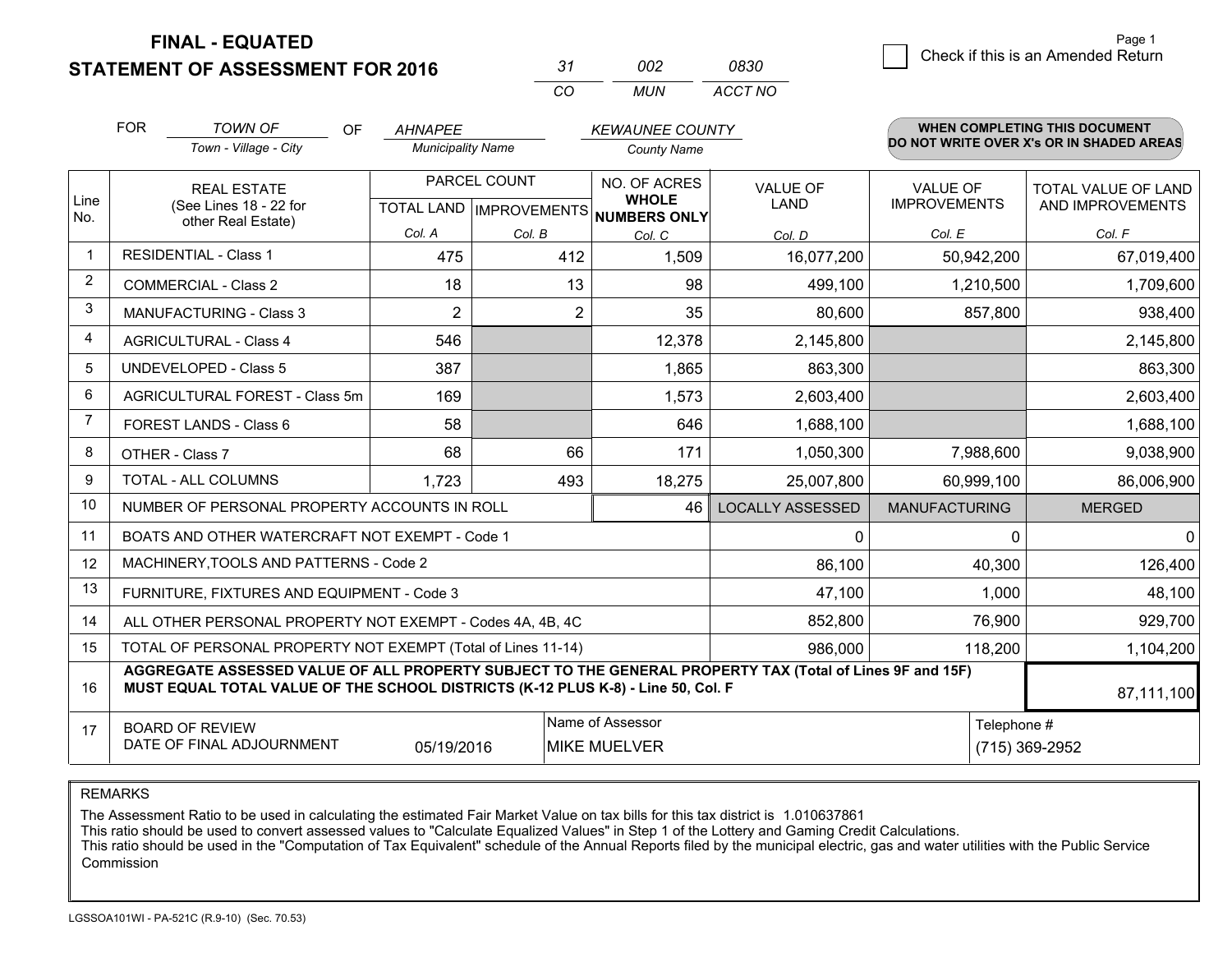*YEAR CO MUN ACCT NO* <sup>2016</sup> <sup>31</sup> <sup>002</sup> <sup>0830</sup>

Do not confuse FOREST LANDS (Line 7) with FOREST CROPS (in this section) - They are **NOT** the same

| Private Forest Crop - Reg Class @ 10¢ per acre                                 |                            |                                                                        |                                                               |                   | Private Forest Crop - Reg Class @ \$2.52 per acre                                                                                                                                                                        |                                                                              |                               |                                                                                                                                                                                                                                              |  |
|--------------------------------------------------------------------------------|----------------------------|------------------------------------------------------------------------|---------------------------------------------------------------|-------------------|--------------------------------------------------------------------------------------------------------------------------------------------------------------------------------------------------------------------------|------------------------------------------------------------------------------|-------------------------------|----------------------------------------------------------------------------------------------------------------------------------------------------------------------------------------------------------------------------------------------|--|
|                                                                                |                            |                                                                        |                                                               |                   | (d) PARCELS                                                                                                                                                                                                              | (e) ACRES                                                                    |                               | (f) ASSESSED VALUE                                                                                                                                                                                                                           |  |
|                                                                                |                            |                                                                        |                                                               |                   |                                                                                                                                                                                                                          |                                                                              |                               |                                                                                                                                                                                                                                              |  |
|                                                                                |                            |                                                                        |                                                               |                   |                                                                                                                                                                                                                          | Entered Before 2005 Managed Forest - Ferrous Mining CLOSED @ \$8.27 per acre |                               |                                                                                                                                                                                                                                              |  |
| (a) PARCELS                                                                    |                            |                                                                        |                                                               |                   | (d) PARCELS                                                                                                                                                                                                              | (e) ACRES                                                                    |                               | (f) ASSESSED VALUE                                                                                                                                                                                                                           |  |
|                                                                                |                            |                                                                        |                                                               |                   |                                                                                                                                                                                                                          |                                                                              |                               |                                                                                                                                                                                                                                              |  |
|                                                                                |                            |                                                                        |                                                               |                   |                                                                                                                                                                                                                          |                                                                              |                               |                                                                                                                                                                                                                                              |  |
| (a) PARCELS                                                                    |                            |                                                                        |                                                               |                   | (d) PARCELS                                                                                                                                                                                                              | (e) ACRES                                                                    |                               | (f) ASSESSED VALUE                                                                                                                                                                                                                           |  |
|                                                                                | 20                         |                                                                        | 50.000                                                        |                   | 24<br>401.88                                                                                                                                                                                                             |                                                                              |                               | 1,511,100                                                                                                                                                                                                                                    |  |
| Entered After 2004 Managed Forest - OPEN @<br>\$2.14 per acre                  |                            |                                                                        | Entered After 2004 Managed Forest - CLOSED @ \$10.68 per acre |                   |                                                                                                                                                                                                                          |                                                                              |                               |                                                                                                                                                                                                                                              |  |
|                                                                                |                            |                                                                        |                                                               |                   |                                                                                                                                                                                                                          |                                                                              |                               | (f) ASSESSED VALUE                                                                                                                                                                                                                           |  |
|                                                                                |                            |                                                                        |                                                               |                   |                                                                                                                                                                                                                          |                                                                              |                               |                                                                                                                                                                                                                                              |  |
|                                                                                |                            |                                                                        |                                                               |                   |                                                                                                                                                                                                                          | 658.32                                                                       |                               | 1,674,100                                                                                                                                                                                                                                    |  |
|                                                                                |                            |                                                                        |                                                               |                   |                                                                                                                                                                                                                          |                                                                              |                               | (e) Other Acres                                                                                                                                                                                                                              |  |
|                                                                                |                            |                                                                        |                                                               |                   |                                                                                                                                                                                                                          | 144.89                                                                       |                               | 38.15                                                                                                                                                                                                                                        |  |
| Assessed Value of Omitted Property From Prior Years (Sec. 70.44)               |                            |                                                                        |                                                               |                   |                                                                                                                                                                                                                          |                                                                              |                               |                                                                                                                                                                                                                                              |  |
|                                                                                | (b) PERSONAL               |                                                                        |                                                               | (c1) REAL ESTATE  |                                                                                                                                                                                                                          |                                                                              | (c2) PERSONAL                 |                                                                                                                                                                                                                                              |  |
|                                                                                |                            |                                                                        |                                                               |                   |                                                                                                                                                                                                                          |                                                                              |                               |                                                                                                                                                                                                                                              |  |
| Manufacturing Equated Value of Omitted Property From Prior Years (Sec. 70.995) |                            |                                                                        |                                                               |                   |                                                                                                                                                                                                                          |                                                                              |                               |                                                                                                                                                                                                                                              |  |
|                                                                                |                            |                                                                        |                                                               |                   |                                                                                                                                                                                                                          |                                                                              |                               | (f2) PERSONAL                                                                                                                                                                                                                                |  |
|                                                                                |                            |                                                                        |                                                               |                   |                                                                                                                                                                                                                          |                                                                              |                               |                                                                                                                                                                                                                                              |  |
|                                                                                | (a) PARCELS<br>(a) PARCELS | (a) County Forest Cropland Acres<br>(a) REAL ESTATE<br>(d) REAL ESTATE | (b) ACRES<br>(b) ACRES<br>(b) ACRES<br>(b) ACRES              | (b) Federal Acres | (c) ASSESSED VALUE<br>Private Forest Crop - Special Class @ 20¢ per acre<br>(c) ASSESSED VALUE<br>Entered Before 2005 Managed Forest - OPEN @ \$.79 per acre<br>(c) ASSESSED VALUE<br>(c) ASSESSED VALUE<br>(e) PERSONAL | (d) PARCELS<br>28<br>(c) State Acres<br>158.62                               | (e) ACRES<br>(f1) REAL ESTATE | Entered Before 2005 Managed Forest - CLOSED @ \$1.87 per acre<br>(d) County (NOT FOREST CROP) Acres<br>Assessed Value of Sec. 70.43 Corrections of Errors by Assessors<br>Mfg. Equated Value of Sec.70.43 Corrections of Errors by Assessors |  |

## **SPECIAL DISTRICTS**

| Line<br>No. | Enter 6-digit<br><b>Special District</b> | <b>Account</b><br><b>Number</b> | <b>Special District Name</b> | <b>Locally Assessed Value</b><br>of Real Estate and | Mfg Value of Real Estate<br>and Personal Property | <b>Merged Value of</b><br><b>Real Estate and</b> |
|-------------|------------------------------------------|---------------------------------|------------------------------|-----------------------------------------------------|---------------------------------------------------|--------------------------------------------------|
|             | Code (Col. A)                            | (Col. B)                        | (Col. C)                     | Personal Property (Col. D)                          | (Col. E)                                          | Personal Property (Col. F)                       |
| 24          |                                          |                                 |                              |                                                     |                                                   |                                                  |
| 25          |                                          |                                 |                              |                                                     |                                                   |                                                  |
| 26          |                                          |                                 |                              |                                                     |                                                   |                                                  |
| 27          |                                          |                                 |                              |                                                     |                                                   |                                                  |
| 28          |                                          |                                 |                              |                                                     |                                                   |                                                  |
| 29          |                                          |                                 |                              |                                                     |                                                   |                                                  |
| 30          |                                          |                                 |                              |                                                     |                                                   |                                                  |
| 31          |                                          |                                 |                              |                                                     |                                                   |                                                  |
| 32          |                                          |                                 |                              |                                                     |                                                   |                                                  |
| 33          |                                          |                                 |                              |                                                     |                                                   |                                                  |
| 34          |                                          |                                 |                              |                                                     |                                                   |                                                  |
| 35          |                                          |                                 |                              |                                                     |                                                   |                                                  |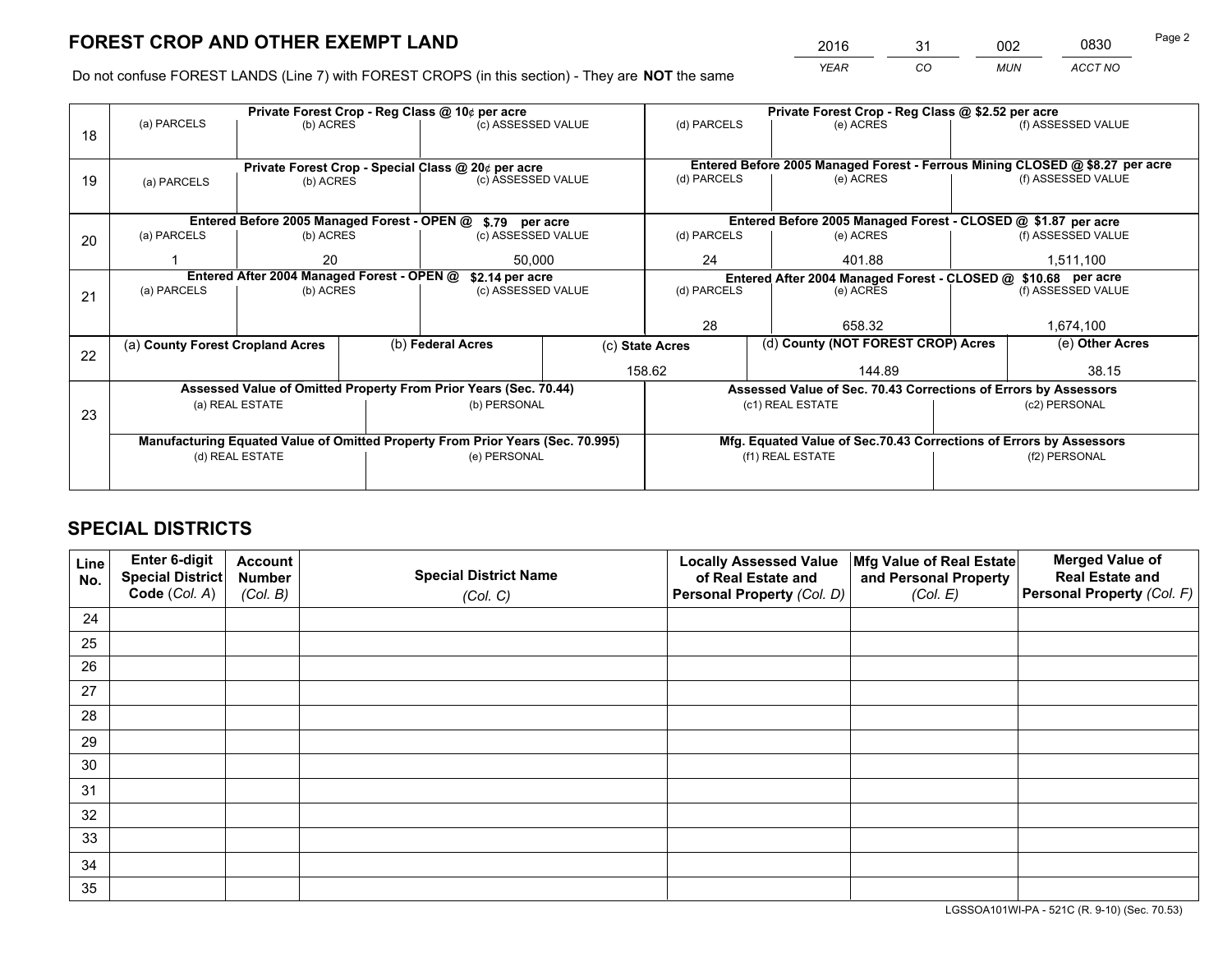| <b>Account</b><br><b>Merged Value of</b><br><b>Enter 6-digit</b><br>Mfg Value of Real Estate<br><b>Locally Assessed Value</b><br>Line<br><b>School District Name</b><br><b>Number</b><br><b>School District</b><br><b>Real Estate and</b><br>of Real Estate and<br>and Personal Property<br>No.<br>(Col. B)<br>Code (Col. A)<br>Personal Property (Col. F)<br>(Col. C)<br>Personal Property (Col. D)<br>(Col. E)<br>A. SCHOOL DISTRICTS (K-8 and K-12)<br>SCH D OF ALGOMA<br>310070<br>0189<br>86,054,500<br>1,056,600<br>36<br>87,111,100<br>37<br>38<br>39<br>40 |  |
|--------------------------------------------------------------------------------------------------------------------------------------------------------------------------------------------------------------------------------------------------------------------------------------------------------------------------------------------------------------------------------------------------------------------------------------------------------------------------------------------------------------------------------------------------------------------|--|
|                                                                                                                                                                                                                                                                                                                                                                                                                                                                                                                                                                    |  |
|                                                                                                                                                                                                                                                                                                                                                                                                                                                                                                                                                                    |  |
|                                                                                                                                                                                                                                                                                                                                                                                                                                                                                                                                                                    |  |
|                                                                                                                                                                                                                                                                                                                                                                                                                                                                                                                                                                    |  |
|                                                                                                                                                                                                                                                                                                                                                                                                                                                                                                                                                                    |  |
|                                                                                                                                                                                                                                                                                                                                                                                                                                                                                                                                                                    |  |
|                                                                                                                                                                                                                                                                                                                                                                                                                                                                                                                                                                    |  |
| 41<br>42                                                                                                                                                                                                                                                                                                                                                                                                                                                                                                                                                           |  |
| 43                                                                                                                                                                                                                                                                                                                                                                                                                                                                                                                                                                 |  |
| 44                                                                                                                                                                                                                                                                                                                                                                                                                                                                                                                                                                 |  |
| 45                                                                                                                                                                                                                                                                                                                                                                                                                                                                                                                                                                 |  |
| 46                                                                                                                                                                                                                                                                                                                                                                                                                                                                                                                                                                 |  |
| 47                                                                                                                                                                                                                                                                                                                                                                                                                                                                                                                                                                 |  |
| 48                                                                                                                                                                                                                                                                                                                                                                                                                                                                                                                                                                 |  |
| 49                                                                                                                                                                                                                                                                                                                                                                                                                                                                                                                                                                 |  |
| TOTAL ASSESSED VALUE OF SCHOOL DISTRICTS (K-8 and K-12)<br>50<br>86,054,500<br>1,056,600<br>87,111,100                                                                                                                                                                                                                                                                                                                                                                                                                                                             |  |
| <b>B.</b><br><b>UNION HIGH SCHOOL DISTRICTS</b>                                                                                                                                                                                                                                                                                                                                                                                                                                                                                                                    |  |
| 51                                                                                                                                                                                                                                                                                                                                                                                                                                                                                                                                                                 |  |
| 52                                                                                                                                                                                                                                                                                                                                                                                                                                                                                                                                                                 |  |
| 53                                                                                                                                                                                                                                                                                                                                                                                                                                                                                                                                                                 |  |
| 54<br>TOTAL ASSESSED VALUE OF UNION HIGH SCHOOLS                                                                                                                                                                                                                                                                                                                                                                                                                                                                                                                   |  |
| 55                                                                                                                                                                                                                                                                                                                                                                                                                                                                                                                                                                 |  |
| C.<br><b>TECHNICAL COLLEGE DISTRICTS</b><br>56<br>NORTHEAST WISCONSIN TECH COLLEGE<br><b>GNBY</b><br>1,056,600<br>0012                                                                                                                                                                                                                                                                                                                                                                                                                                             |  |
| 86,054,500<br>87,111,100<br>001300<br>57                                                                                                                                                                                                                                                                                                                                                                                                                                                                                                                           |  |
| 58                                                                                                                                                                                                                                                                                                                                                                                                                                                                                                                                                                 |  |
| TOTAL ASSESSED VALUE OF TECHNICAL COLLEGES<br>59<br>1,056,600<br>86,054,500<br>87,111,100                                                                                                                                                                                                                                                                                                                                                                                                                                                                          |  |

31

002

## *I hereby certify, to the best of my knowledge and belief, this form is complete and correct.*

**SCHOOL DISTRICTS**

| Print name of preparer | Title                    |                | Date (MM / DD / CCYY) |
|------------------------|--------------------------|----------------|-----------------------|
|                        |                          |                |                       |
| Signature of preparer  | Contact Telephone Number | E-mail address |                       |
|                        | $\overline{\phantom{0}}$ |                |                       |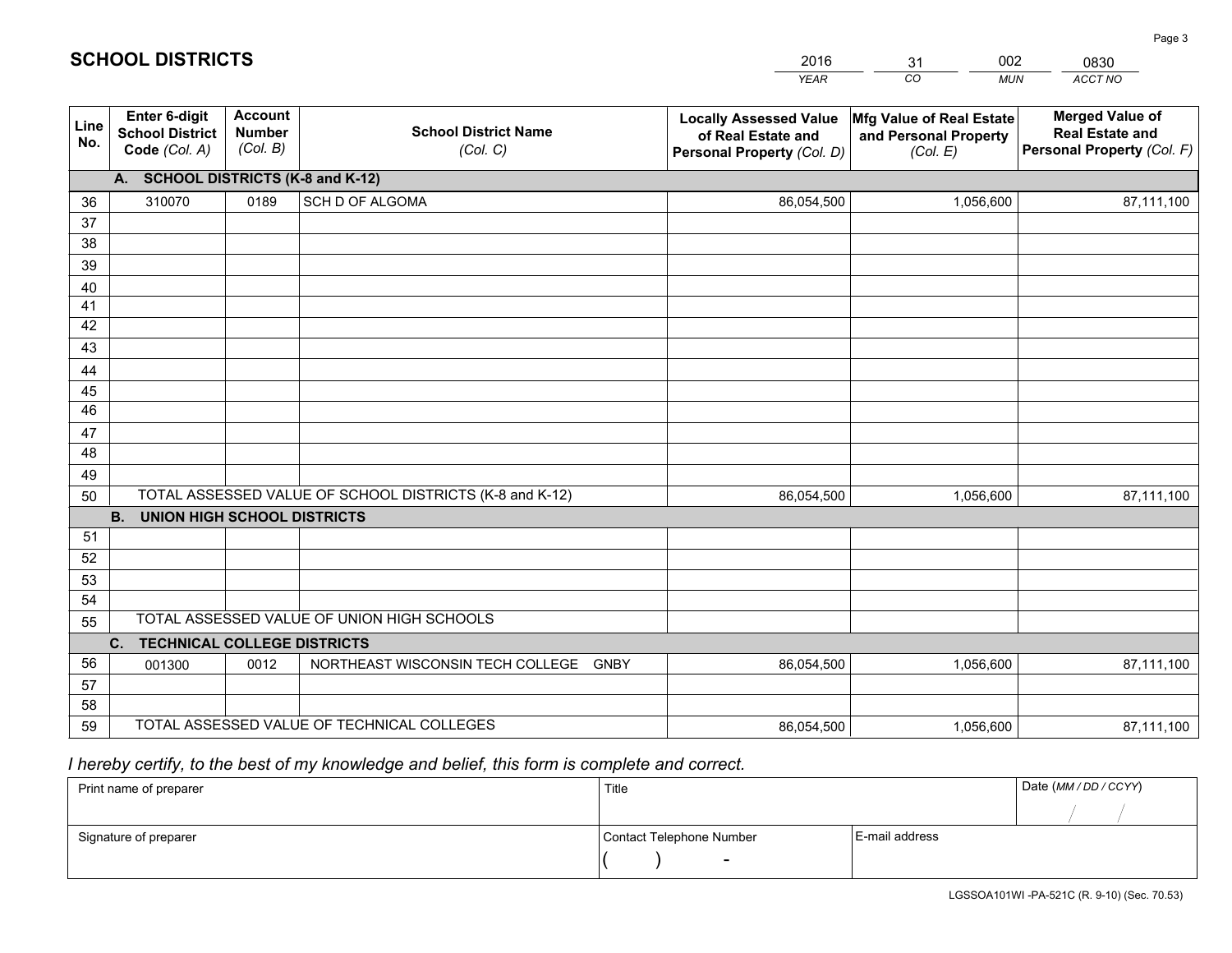## **HIGHLIGHTS**

- 1. Complete the Statement of Assessment after the Board of Review. Reflect any changes made there.
- 2. Use black ink to complete.
- 3. Line 16 must equal Line 50, Col D.
- 4. Line 55 must equal the total of K-8 schools listed on lines 36-49. Do not include K-12 schools in this comparision.
- 5. Line 59, Col. D must equal Line 16.
- 6. Special District, School District and Technical College District values must include both real estate and personal property. Examples of Special districts are: town sanitary districts, public inland lake protection and rehabilitation districts, and metropolitan sewerage districts.
- 7. DO NOT INCLUDE Manufacturing property values.DOR will print these values on the final SOA.

LEVERLE KOENIG TOWN OF AHNAPEE N9302 ELDER DRIVE ALGOMA, WI 54201 - 9563

ALGOMA, WI 54201 - 9563 N9302 ELDER DRIVE LEVERLE KOENIG<br>TOWN OF AHNAPEE

 8. Accuracy of this form is very important. The values reported directly affect the equalized value DOR calculates for school and special districts.

### **Page 1:**

 If not prefilled, enter the tax year,county and municipal code,municipal type, municipal name and county name on the top of form.

Check the Amended box, if filing an amended / corrected SOA.

 Report the parcel count, acres and assessed value of taxable general property, total parcel count, (real and personal), total acres, and values from final figures set by the Board of Review.

- A. Real Estate land and improvements (buildings, etc.) is reported on lines 1 8, total line 9.
- B. Personal Property is reported on lines 11 14, Column D, total line 15.
- C. To complete this report, use the computer produced summary of the assessment roll that shows these amounts.
- D. Use whole numbers only.
- E. Add each line across and each column down to verify entries.

## **Page 2:**

- A. Report Special Items (not subject to general property tax).
- 1. Private Forest Croplands and Managed Forest Lands are reported on lines 18,19, 20 and 21. Be sure to report assessed values **NOT** taxes.
- 2. You should have copies of the orders of entry, orders of withdrawal, etc., to update your assessment roll.
	- 3. Show hundredths of acres (e.g. 39.75).
- 4. Tax exempt lands are reported on line 22.
- 5. Omitted property and sec. 70.43, Wis. Stats., corrections of errors by assessor are reported on line 23. Report real estate and personal property separately. These should be for **prior years**, not something found on the current assessment roll after the board of review.
- B. Special District (Lines 24-35) Include the value of both real and personal property.

 The Department of Revenue (DOR) preprints much of the information regarding names and codes for schools, special districts,etc. If a district is not listed, enter the name and value only, DOR will enter the proper code.

## **Page 3 School Districts:**

Include the value of both real and personal property.

Report School District (regular, elementary, union high school, and technical college).

- 1. Regular (K-12) and Elementary (K-8) school values are reported on lines 36-49, total on line 50.
- 2. Union High School (UHS) (use only if elementary schools are listed on lines 36-49) are reported on lines 51-54. UHS total value (line 55) must equal to the total **elementary school** values reported on lines 36-49. Do notinclude K-12 schools in this comparison.
- 3. Technical College values are reported on lines 56-58, total on line 59.
- 4. Use the computer summary that shows these amounts to complete this report.

#### **This form is due the second Monday in June. File this report only after your Board of Review is complete.**

 *If you have questions: Return forms to:*

Fax number: (608) 264-6887 PO Box 8971

 Email: lgs@revenue.wi.gov Wisconsin Department of Revenue Call: (608) 261-5341 Local Government Services Section 6-97Madison WI 53708-8971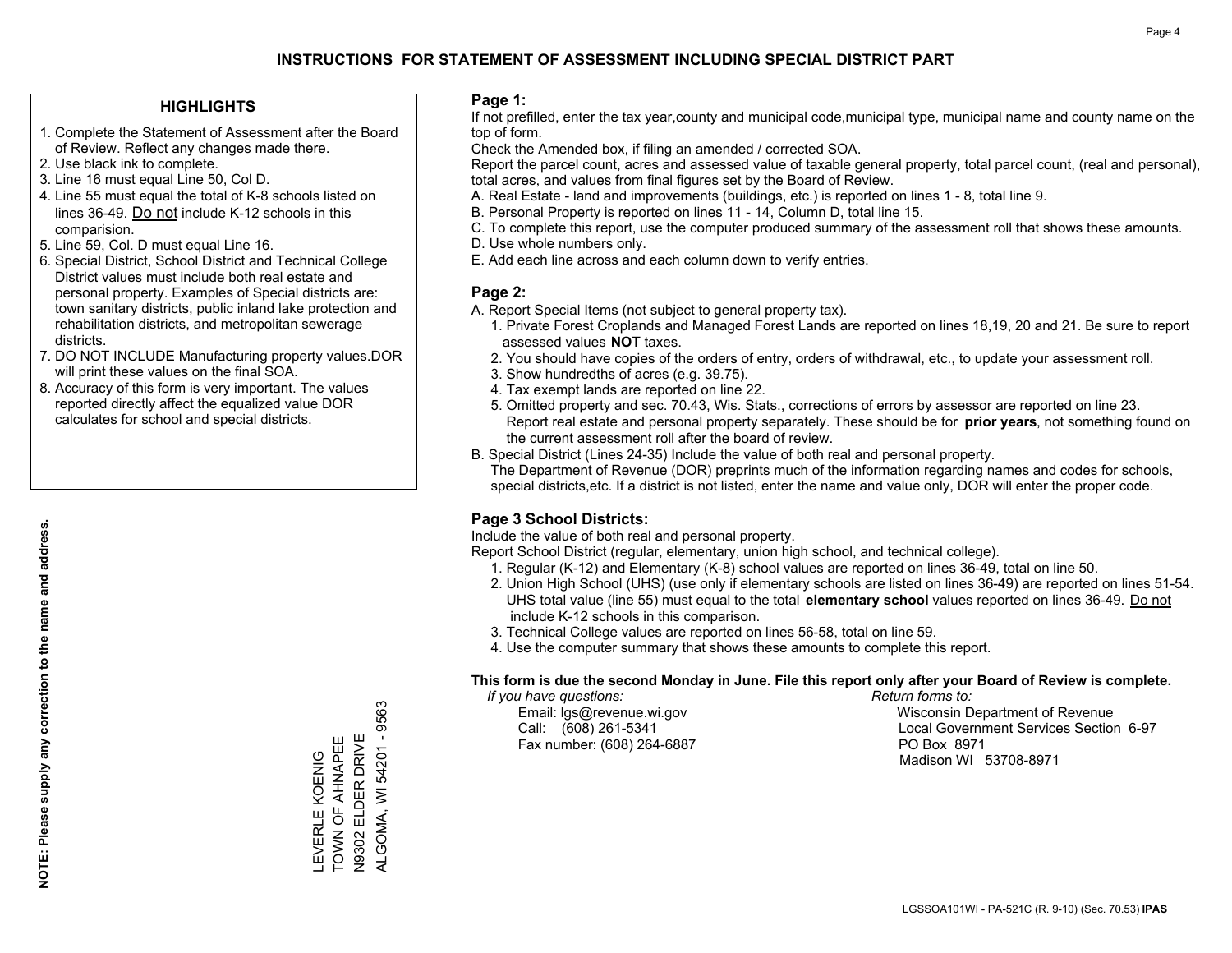**STATEMENT OF ASSESSMENT FOR 2016** 

| -31 | ∩∩⊿ | 0831    |
|-----|-----|---------|
| ΩO  | MUN | ACCT NO |

|                | <b>FOR</b>                                                                  | <b>TOWN OF</b><br><b>OF</b>                                                                                                                                                                  | <b>CARLTON</b>           |              | <b>KEWAUNEE COUNTY</b>               |                                |                                        | WHEN COMPLETING THIS DOCUMENT            |
|----------------|-----------------------------------------------------------------------------|----------------------------------------------------------------------------------------------------------------------------------------------------------------------------------------------|--------------------------|--------------|--------------------------------------|--------------------------------|----------------------------------------|------------------------------------------|
|                |                                                                             | Town - Village - City                                                                                                                                                                        | <b>Municipality Name</b> |              | <b>County Name</b>                   |                                |                                        | DO NOT WRITE OVER X's OR IN SHADED AREAS |
| Line           |                                                                             | <b>REAL ESTATE</b>                                                                                                                                                                           |                          | PARCEL COUNT | NO. OF ACRES<br><b>WHOLE</b>         | <b>VALUE OF</b><br><b>LAND</b> | <b>VALUE OF</b><br><b>IMPROVEMENTS</b> | TOTAL VALUE OF LAND                      |
| No.            |                                                                             | (See Lines 18 - 22 for<br>other Real Estate)                                                                                                                                                 |                          |              | TOTAL LAND IMPROVEMENTS NUMBERS ONLY |                                |                                        | AND IMPROVEMENTS                         |
|                |                                                                             |                                                                                                                                                                                              | Col. A                   | Col. B       | Col. C                               | Col. D                         | Col. E                                 | Col. F                                   |
| $\mathbf 1$    |                                                                             | <b>RESIDENTIAL - Class 1</b>                                                                                                                                                                 | 323                      | 303          | 694                                  | 8,880,500                      | 35,891,200                             | 44,771,700                               |
| 2              |                                                                             | <b>COMMERCIAL - Class 2</b>                                                                                                                                                                  | 23                       | 16           | 200                                  | 3,254,800                      | 245,230,600                            | 248,485,400                              |
| 3              |                                                                             | <b>MANUFACTURING - Class 3</b>                                                                                                                                                               | 3                        | 3            | 43                                   | 81,100                         | 3,000,300                              | 3,081,400                                |
| 4              |                                                                             | <b>AGRICULTURAL - Class 4</b>                                                                                                                                                                | 728                      |              | 15,982                               | 3,110,300                      |                                        | 3,110,300                                |
| 5              |                                                                             | <b>UNDEVELOPED - Class 5</b>                                                                                                                                                                 | 580                      |              | 2,468                                | 2,089,600                      |                                        | 2,089,600                                |
| 6              |                                                                             | AGRICULTURAL FOREST - Class 5m                                                                                                                                                               | 155                      |              | 1,795                                | 2,257,200                      |                                        | 2,257,200                                |
| $\overline{7}$ |                                                                             | FOREST LANDS - Class 6                                                                                                                                                                       | 49                       |              | 854                                  | 2,155,700                      |                                        | 2,155,700                                |
| 8              |                                                                             | OTHER - Class 7                                                                                                                                                                              | 202                      | 200          | 423                                  | 2,578,000                      | 24,315,500                             | 26,893,500                               |
| 9              |                                                                             | TOTAL - ALL COLUMNS                                                                                                                                                                          | 2,063                    | 522          | 22,459                               | 24,407,200                     | 308,437,600                            | 332,844,800                              |
| 10             |                                                                             | NUMBER OF PERSONAL PROPERTY ACCOUNTS IN ROLL                                                                                                                                                 |                          |              | 110                                  | <b>LOCALLY ASSESSED</b>        | <b>MANUFACTURING</b>                   | <b>MERGED</b>                            |
| 11             |                                                                             | BOATS AND OTHER WATERCRAFT NOT EXEMPT - Code 1                                                                                                                                               |                          |              |                                      | $\mathbf{0}$                   |                                        | $\Omega$<br>$\Omega$                     |
| 12             |                                                                             | MACHINERY, TOOLS AND PATTERNS - Code 2                                                                                                                                                       |                          |              |                                      | 221,589,400                    | 260,000                                | 221,849,400                              |
| 13             |                                                                             | FURNITURE, FIXTURES AND EQUIPMENT - Code 3                                                                                                                                                   |                          |              |                                      | 42,100                         | 3,600                                  | 45,700                                   |
| 14             |                                                                             | ALL OTHER PERSONAL PROPERTY NOT EXEMPT - Codes 4A, 4B, 4C                                                                                                                                    |                          | 1,551,600    | 300                                  | 1,551,900                      |                                        |                                          |
| 15             | TOTAL OF PERSONAL PROPERTY NOT EXEMPT (Total of Lines 11-14)<br>223,183,100 |                                                                                                                                                                                              |                          |              |                                      |                                | 263,900                                | 223,447,000                              |
| 16             |                                                                             | AGGREGATE ASSESSED VALUE OF ALL PROPERTY SUBJECT TO THE GENERAL PROPERTY TAX (Total of Lines 9F and 15F)<br>MUST EQUAL TOTAL VALUE OF THE SCHOOL DISTRICTS (K-12 PLUS K-8) - Line 50, Col. F |                          |              |                                      |                                |                                        | 556,291,800                              |
| 17             |                                                                             | <b>BOARD OF REVIEW</b>                                                                                                                                                                       |                          |              | Name of Assessor                     |                                | Telephone #                            |                                          |
|                | DATE OF FINAL ADJOURNMENT<br>06/08/2016<br><b>ALFRED KOHNLE</b>             |                                                                                                                                                                                              |                          |              |                                      |                                |                                        | (920) 776-1444                           |

REMARKS

The Assessment Ratio to be used in calculating the estimated Fair Market Value on tax bills for this tax district is 1.031970478

This ratio should be used to convert assessed values to "Calculate Equalized Values" in Step 1 of the Lottery and Gaming Credit Calculations.<br>This ratio should be used in the "Computation of Tax Equivalent" schedule of the Commission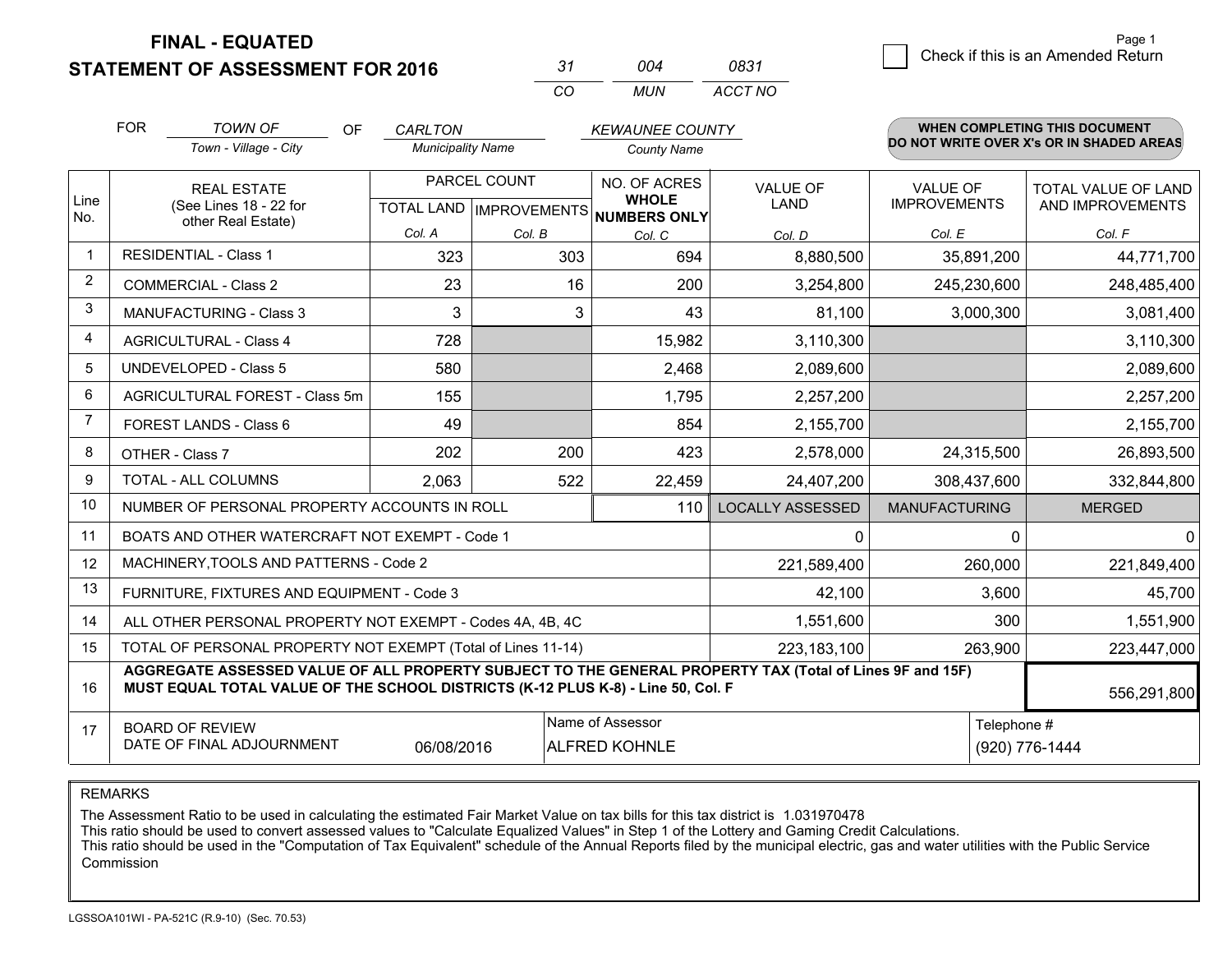*YEAR CO MUN ACCT NO* <sup>2016</sup> <sup>31</sup> <sup>004</sup> <sup>0831</sup>

Do not confuse FOREST LANDS (Line 7) with FOREST CROPS (in this section) - They are **NOT** the same

|    |                                                                                |                                 |  | Private Forest Crop - Reg Class @ 10¢ per acre                  |  | Private Forest Crop - Reg Class @ \$2.52 per acre |                                                                              |                                                               |                    |                    |
|----|--------------------------------------------------------------------------------|---------------------------------|--|-----------------------------------------------------------------|--|---------------------------------------------------|------------------------------------------------------------------------------|---------------------------------------------------------------|--------------------|--------------------|
| 18 | (a) PARCELS                                                                    | (b) ACRES                       |  | (c) ASSESSED VALUE                                              |  | (d) PARCELS                                       |                                                                              | (e) ACRES                                                     |                    | (f) ASSESSED VALUE |
|    |                                                                                |                                 |  |                                                                 |  |                                                   |                                                                              |                                                               |                    |                    |
|    |                                                                                |                                 |  | Private Forest Crop - Special Class @ 20¢ per acre              |  |                                                   | Entered Before 2005 Managed Forest - Ferrous Mining CLOSED @ \$8.27 per acre |                                                               |                    |                    |
| 19 | (a) PARCELS                                                                    | (b) ACRES                       |  | (c) ASSESSED VALUE                                              |  | (d) PARCELS                                       |                                                                              | (e) ACRES                                                     |                    | (f) ASSESSED VALUE |
|    |                                                                                |                                 |  |                                                                 |  |                                                   |                                                                              |                                                               |                    |                    |
|    |                                                                                |                                 |  | Entered Before 2005 Managed Forest - OPEN @ \$.79 per acre      |  |                                                   |                                                                              | Entered Before 2005 Managed Forest - CLOSED @ \$1.87 per acre |                    |                    |
| 20 | (a) PARCELS                                                                    | (b) ACRES                       |  | (c) ASSESSED VALUE                                              |  | (d) PARCELS                                       |                                                                              | (e) ACRES                                                     |                    | (f) ASSESSED VALUE |
|    |                                                                                |                                 |  |                                                                 |  |                                                   |                                                                              | 40                                                            |                    | 100.000            |
|    | Entered After 2004 Managed Forest - OPEN @<br>\$2.14 per acre                  |                                 |  | Entered After 2004 Managed Forest - CLOSED @ \$10.68 per acre   |  |                                                   |                                                                              |                                                               |                    |                    |
| 21 | (a) PARCELS                                                                    | (b) ACRES                       |  | (c) ASSESSED VALUE                                              |  | (d) PARCELS                                       |                                                                              | (e) ACRES                                                     | (f) ASSESSED VALUE |                    |
|    |                                                                                |                                 |  |                                                                 |  |                                                   |                                                                              |                                                               |                    |                    |
|    |                                                                                |                                 |  |                                                                 |  | 5                                                 |                                                                              | 102.08                                                        |                    | 255,200            |
| 22 | (a) County Forest Cropland Acres                                               |                                 |  | (b) Federal Acres                                               |  | (c) State Acres                                   |                                                                              | (d) County (NOT FOREST CROP) Acres                            |                    | (e) Other Acres    |
|    |                                                                                |                                 |  |                                                                 |  | 75.02                                             |                                                                              | .3                                                            |                    | 60.39              |
|    | Assessed Value of Omitted Property From Prior Years (Sec. 70.44)               |                                 |  | Assessed Value of Sec. 70.43 Corrections of Errors by Assessors |  |                                                   |                                                                              |                                                               |                    |                    |
| 23 |                                                                                | (a) REAL ESTATE<br>(b) PERSONAL |  | (c1) REAL ESTATE                                                |  |                                                   | (c2) PERSONAL                                                                |                                                               |                    |                    |
|    |                                                                                |                                 |  |                                                                 |  |                                                   |                                                                              | $-76.000$                                                     |                    |                    |
|    | Manufacturing Equated Value of Omitted Property From Prior Years (Sec. 70.995) |                                 |  |                                                                 |  |                                                   | Mfg. Equated Value of Sec.70.43 Corrections of Errors by Assessors           |                                                               |                    |                    |
|    |                                                                                | (d) REAL ESTATE                 |  | (e) PERSONAL                                                    |  |                                                   |                                                                              | (f1) REAL ESTATE                                              |                    | (f2) PERSONAL      |
|    |                                                                                |                                 |  |                                                                 |  |                                                   |                                                                              |                                                               |                    |                    |

## **SPECIAL DISTRICTS**

| Line<br>No. | Enter 6-digit<br>Special District<br>Code (Col. A) | <b>Account</b><br><b>Number</b> | <b>Special District Name</b> | <b>Locally Assessed Value</b><br>of Real Estate and | Mfg Value of Real Estate<br>and Personal Property | <b>Merged Value of</b><br><b>Real Estate and</b><br>Personal Property (Col. F) |
|-------------|----------------------------------------------------|---------------------------------|------------------------------|-----------------------------------------------------|---------------------------------------------------|--------------------------------------------------------------------------------|
|             |                                                    | (Col. B)                        | (Col. C)                     | Personal Property (Col. D)                          | (Col. E)                                          |                                                                                |
| 24          |                                                    |                                 |                              |                                                     |                                                   |                                                                                |
| 25          |                                                    |                                 |                              |                                                     |                                                   |                                                                                |
| 26          |                                                    |                                 |                              |                                                     |                                                   |                                                                                |
| 27          |                                                    |                                 |                              |                                                     |                                                   |                                                                                |
| 28          |                                                    |                                 |                              |                                                     |                                                   |                                                                                |
| 29          |                                                    |                                 |                              |                                                     |                                                   |                                                                                |
| 30          |                                                    |                                 |                              |                                                     |                                                   |                                                                                |
| 31          |                                                    |                                 |                              |                                                     |                                                   |                                                                                |
| 32          |                                                    |                                 |                              |                                                     |                                                   |                                                                                |
| 33          |                                                    |                                 |                              |                                                     |                                                   |                                                                                |
| 34          |                                                    |                                 |                              |                                                     |                                                   |                                                                                |
| 35          |                                                    |                                 |                              |                                                     |                                                   |                                                                                |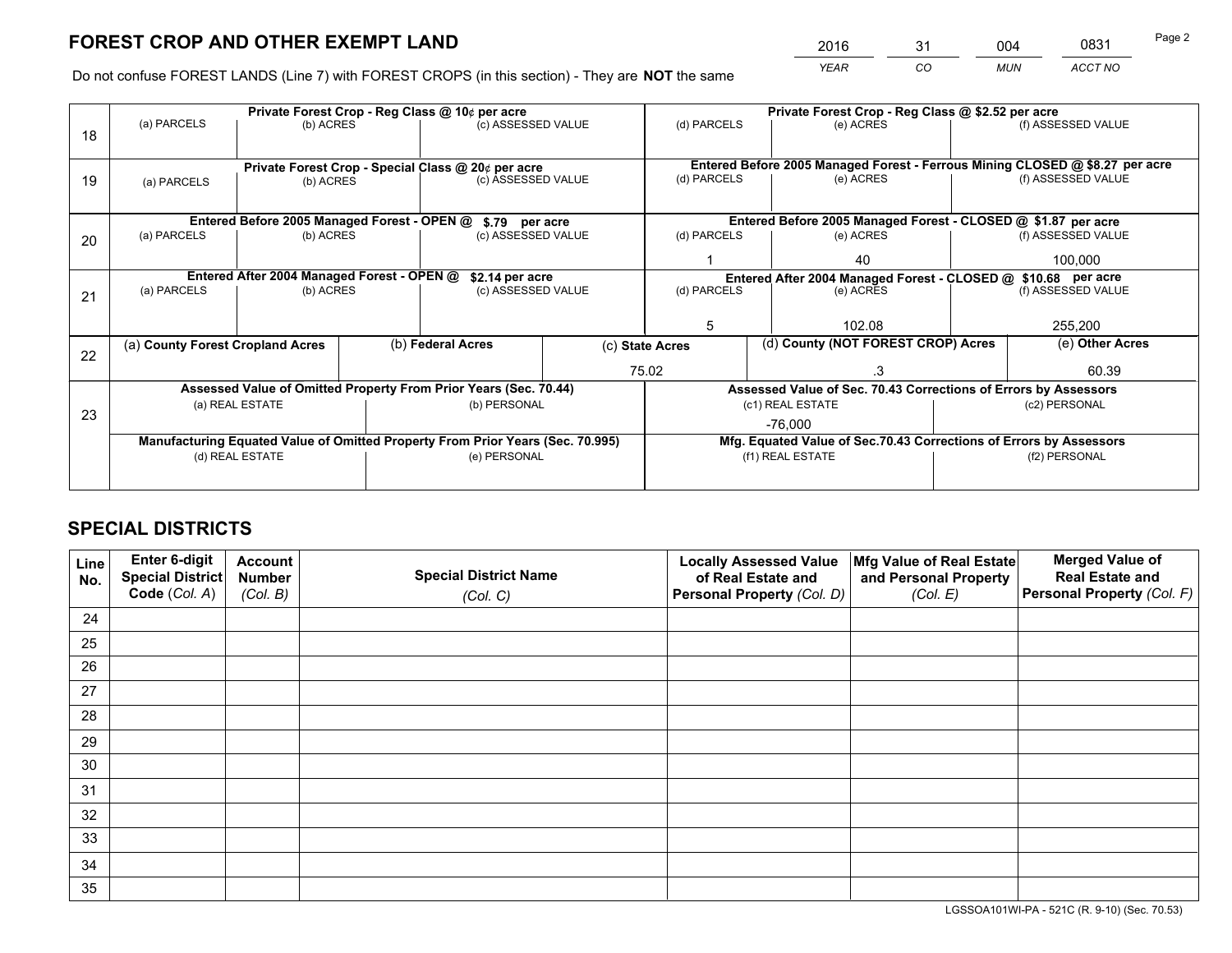|             |                                                                 |                                             |                                                         | <b>YEAR</b>                                                                       | CO<br><b>MUN</b>                                              | ACCT NO                                                                        |
|-------------|-----------------------------------------------------------------|---------------------------------------------|---------------------------------------------------------|-----------------------------------------------------------------------------------|---------------------------------------------------------------|--------------------------------------------------------------------------------|
| Line<br>No. | <b>Enter 6-digit</b><br><b>School District</b><br>Code (Col. A) | <b>Account</b><br><b>Number</b><br>(Col. B) | <b>School District Name</b><br>(Col. C)                 | <b>Locally Assessed Value</b><br>of Real Estate and<br>Personal Property (Col. D) | Mfg Value of Real Estate<br>and Personal Property<br>(Col. E) | <b>Merged Value of</b><br><b>Real Estate and</b><br>Personal Property (Col. F) |
|             | A. SCHOOL DISTRICTS (K-8 and K-12)                              |                                             |                                                         |                                                                                   |                                                               |                                                                                |
| 36          | 312814                                                          | 0190                                        | SCH D OF KEWAUNEE                                       | 552,946,500                                                                       | 3,345,300                                                     | 556,291,800                                                                    |
| 37          |                                                                 |                                             |                                                         |                                                                                   |                                                               |                                                                                |
| 38          |                                                                 |                                             |                                                         |                                                                                   |                                                               |                                                                                |
| 39          |                                                                 |                                             |                                                         |                                                                                   |                                                               |                                                                                |
| 40          |                                                                 |                                             |                                                         |                                                                                   |                                                               |                                                                                |
| 41          |                                                                 |                                             |                                                         |                                                                                   |                                                               |                                                                                |
| 42          |                                                                 |                                             |                                                         |                                                                                   |                                                               |                                                                                |
| 43          |                                                                 |                                             |                                                         |                                                                                   |                                                               |                                                                                |
| 44<br>45    |                                                                 |                                             |                                                         |                                                                                   |                                                               |                                                                                |
| 46          |                                                                 |                                             |                                                         |                                                                                   |                                                               |                                                                                |
| 47          |                                                                 |                                             |                                                         |                                                                                   |                                                               |                                                                                |
| 48          |                                                                 |                                             |                                                         |                                                                                   |                                                               |                                                                                |
| 49          |                                                                 |                                             |                                                         |                                                                                   |                                                               |                                                                                |
| 50          |                                                                 |                                             | TOTAL ASSESSED VALUE OF SCHOOL DISTRICTS (K-8 and K-12) | 552,946,500                                                                       | 3,345,300                                                     | 556,291,800                                                                    |
|             | <b>B.</b><br>UNION HIGH SCHOOL DISTRICTS                        |                                             |                                                         |                                                                                   |                                                               |                                                                                |
| 51          |                                                                 |                                             |                                                         |                                                                                   |                                                               |                                                                                |
| 52          |                                                                 |                                             |                                                         |                                                                                   |                                                               |                                                                                |
| 53          |                                                                 |                                             |                                                         |                                                                                   |                                                               |                                                                                |
| 54          |                                                                 |                                             |                                                         |                                                                                   |                                                               |                                                                                |
| 55          |                                                                 |                                             | TOTAL ASSESSED VALUE OF UNION HIGH SCHOOLS              |                                                                                   |                                                               |                                                                                |
|             | C.<br><b>TECHNICAL COLLEGE DISTRICTS</b>                        |                                             |                                                         |                                                                                   |                                                               |                                                                                |
| 56          | 001300                                                          | 0012                                        | NORTHEAST WISCONSIN TECH COLLEGE<br><b>GNBY</b>         | 552,946,500                                                                       | 3,345,300                                                     | 556,291,800                                                                    |
| 57          |                                                                 |                                             |                                                         |                                                                                   |                                                               |                                                                                |
| 58          |                                                                 |                                             |                                                         |                                                                                   |                                                               |                                                                                |
| 59          |                                                                 |                                             | TOTAL ASSESSED VALUE OF TECHNICAL COLLEGES              | 552,946,500                                                                       | 3,345,300                                                     | 556,291,800                                                                    |

31

004

 *I hereby certify, to the best of my knowledge and belief, this form is complete and correct.*

**SCHOOL DISTRICTS**

| Print name of preparer | Title                    |                | Date (MM / DD / CCYY) |
|------------------------|--------------------------|----------------|-----------------------|
|                        |                          |                |                       |
| Signature of preparer  | Contact Telephone Number | E-mail address |                       |
|                        |                          |                |                       |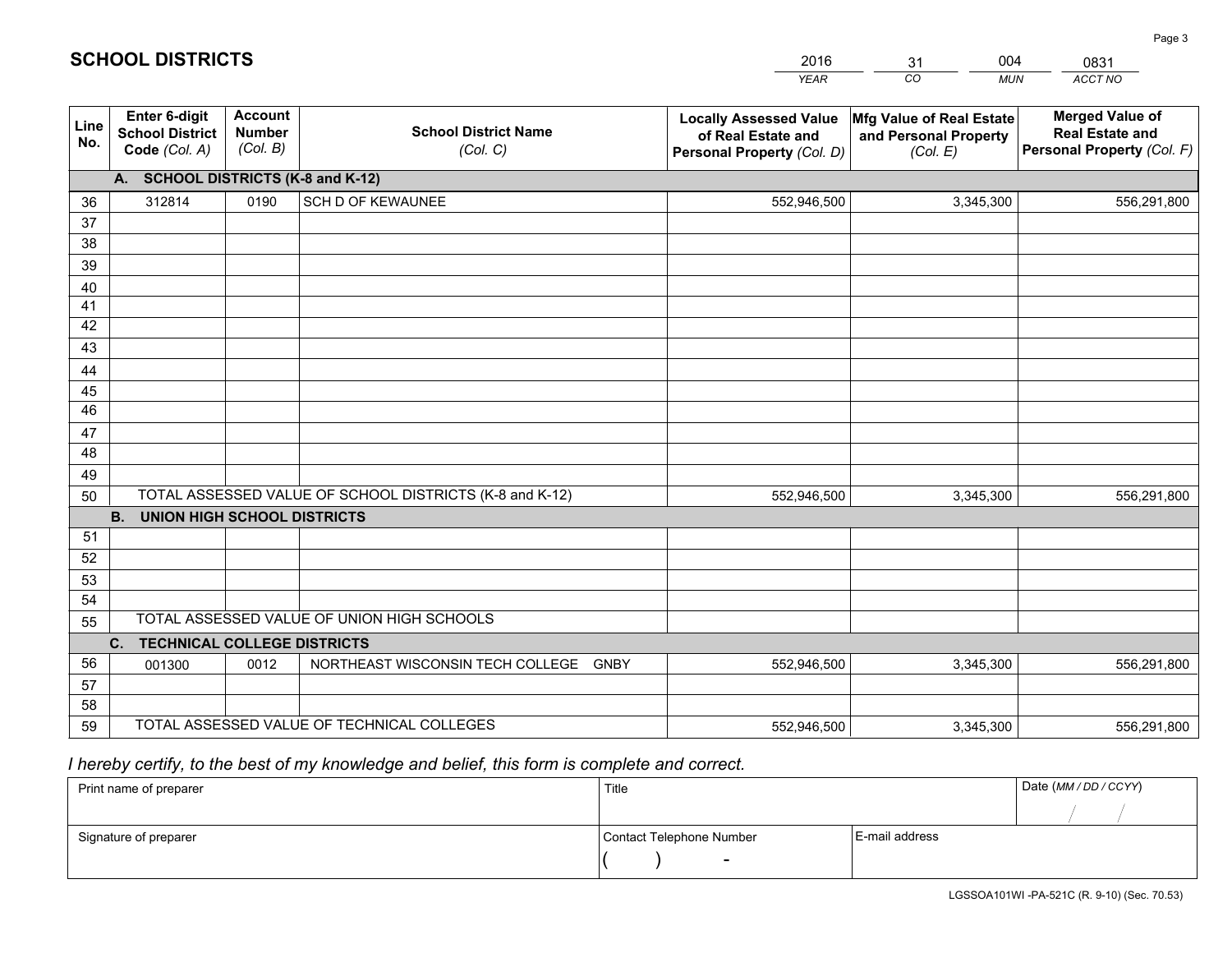## **HIGHLIGHTS**

- 1. Complete the Statement of Assessment after the Board of Review. Reflect any changes made there.
- 2. Use black ink to complete.
- 3. Line 16 must equal Line 50, Col D.
- 4. Line 55 must equal the total of K-8 schools listed on lines 36-49. Do not include K-12 schools in this comparision.
- 5. Line 59, Col. D must equal Line 16.
- 6. Special District, School District and Technical College District values must include both real estate and personal property. Examples of Special districts are: town sanitary districts, public inland lake protection and rehabilitation districts, and metropolitan sewerage districts.
- 7. DO NOT INCLUDE Manufacturing property values.DOR will print these values on the final SOA.
- 8. Accuracy of this form is very important. The values reported directly affect the equalized value DOR calculates for school and special districts.

### **Page 1:**

 If not prefilled, enter the tax year,county and municipal code,municipal type, municipal name and county name on the top of form.

Check the Amended box, if filing an amended / corrected SOA.

 Report the parcel count, acres and assessed value of taxable general property, total parcel count, (real and personal), total acres, and values from final figures set by the Board of Review.

- A. Real Estate land and improvements (buildings, etc.) is reported on lines 1 8, total line 9.
- B. Personal Property is reported on lines 11 14, Column D, total line 15.
- C. To complete this report, use the computer produced summary of the assessment roll that shows these amounts.
- D. Use whole numbers only.
- E. Add each line across and each column down to verify entries.

## **Page 2:**

- A. Report Special Items (not subject to general property tax).
- 1. Private Forest Croplands and Managed Forest Lands are reported on lines 18,19, 20 and 21. Be sure to report assessed values **NOT** taxes.
- 2. You should have copies of the orders of entry, orders of withdrawal, etc., to update your assessment roll.
	- 3. Show hundredths of acres (e.g. 39.75).
- 4. Tax exempt lands are reported on line 22.
- 5. Omitted property and sec. 70.43, Wis. Stats., corrections of errors by assessor are reported on line 23. Report real estate and personal property separately. These should be for **prior years**, not something found on the current assessment roll after the board of review.
- B. Special District (Lines 24-35) Include the value of both real and personal property.
- The Department of Revenue (DOR) preprints much of the information regarding names and codes for schools, special districts,etc. If a district is not listed, enter the name and value only, DOR will enter the proper code.

## **Page 3 School Districts:**

Include the value of both real and personal property.

Report School District (regular, elementary, union high school, and technical college).

- 1. Regular (K-12) and Elementary (K-8) school values are reported on lines 36-49, total on line 50.
- 2. Union High School (UHS) (use only if elementary schools are listed on lines 36-49) are reported on lines 51-54. UHS total value (line 55) must equal to the total **elementary school** values reported on lines 36-49. Do notinclude K-12 schools in this comparison.
- 3. Technical College values are reported on lines 56-58, total on line 59.
- 4. Use the computer summary that shows these amounts to complete this report.

#### **This form is due the second Monday in June. File this report only after your Board of Review is complete.**

 *If you have questions: Return forms to:*

Fax number: (608) 264-6887 PO Box 8971

 Email: lgs@revenue.wi.gov Wisconsin Department of Revenue Call: (608) 261-5341 Local Government Services Section 6-97Madison WI 53708-8971

9348 KEWAUNEE, WI 54216 - 9348  $\mathbf{I}$ KEWAUNEE, WI 54216 N890 TOWN HALL RD N890 TOWN HALL RD TOWN OF CARLTON LINDA SINKULA<br>TOWN OF CARLTON LINDA SINKULA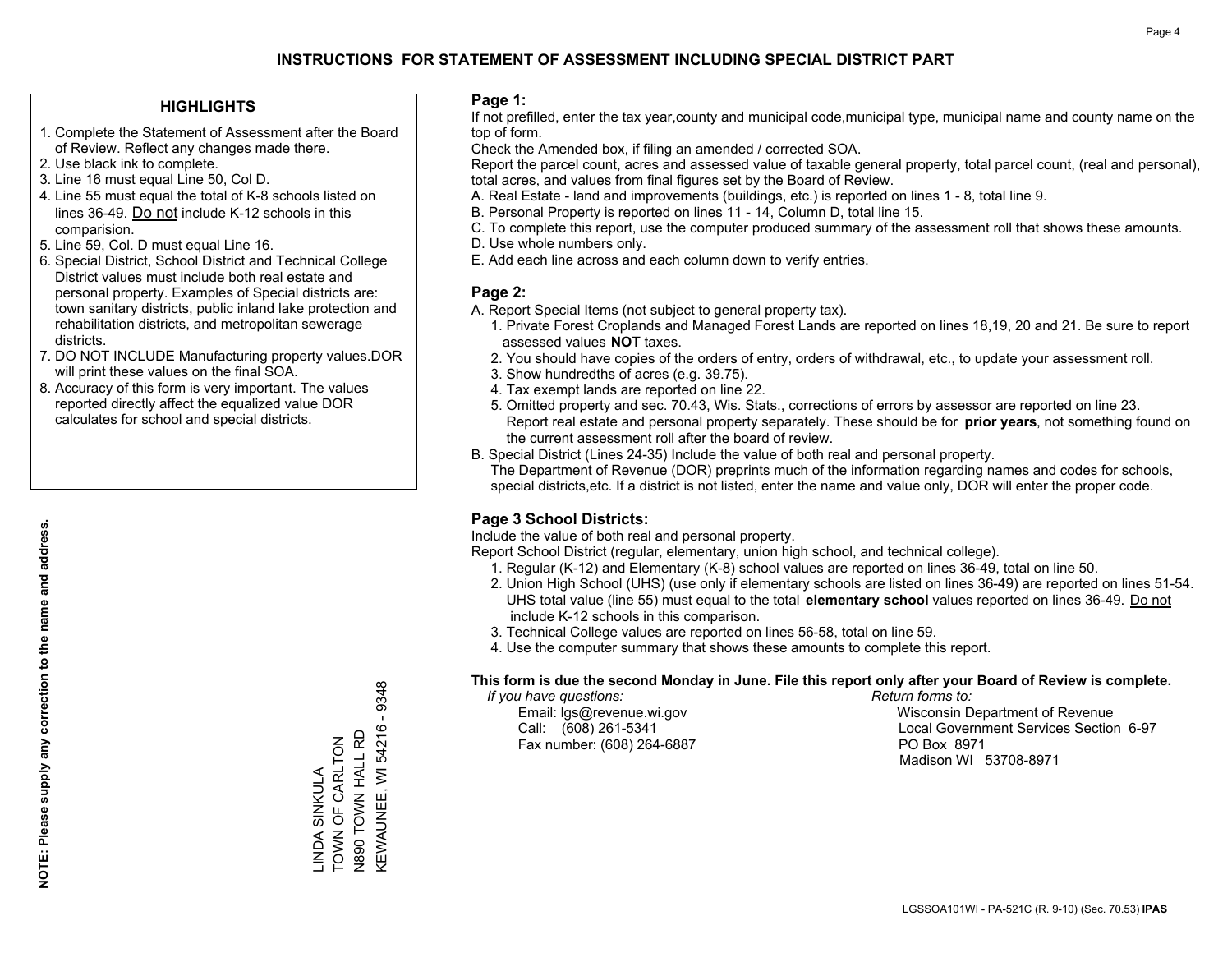**STATEMENT OF ASSESSMENT FOR 2016** 

| -31 | nnr   | 0832    |
|-----|-------|---------|
| CO. | MI IN | ACCT NO |

|                | <b>FOR</b><br><b>TOWN OF</b><br><b>OF</b>                                                                                                                                                                  | CASCO                    |                              | <b>KEWAUNEE COUNTY</b>              |                                 |                                         | <b>WHEN COMPLETING THIS DOCUMENT</b>     |
|----------------|------------------------------------------------------------------------------------------------------------------------------------------------------------------------------------------------------------|--------------------------|------------------------------|-------------------------------------|---------------------------------|-----------------------------------------|------------------------------------------|
|                | Town - Village - City                                                                                                                                                                                      | <b>Municipality Name</b> |                              | <b>County Name</b>                  |                                 |                                         | DO NOT WRITE OVER X's OR IN SHADED AREAS |
| Line           | PARCEL COUNT<br><b>REAL ESTATE</b>                                                                                                                                                                         |                          | NO. OF ACRES<br><b>WHOLE</b> | <b>VALUE OF</b><br><b>LAND</b>      | VALUE OF<br><b>IMPROVEMENTS</b> | TOTAL VALUE OF LAND<br>AND IMPROVEMENTS |                                          |
| No.            | (See Lines 18 - 22 for<br>other Real Estate)                                                                                                                                                               |                          |                              | TOTAL LAND MPROVEMENTS NUMBERS ONLY |                                 |                                         |                                          |
|                |                                                                                                                                                                                                            | Col. A                   | Col. B                       | Col. C                              | Col. D                          | Col. E                                  | Col. F                                   |
| $\mathbf 1$    | <b>RESIDENTIAL - Class 1</b>                                                                                                                                                                               | 496                      | 435                          | 1,287                               | 10,933,300                      | 51,393,400                              | 62,326,700                               |
| $\overline{2}$ | <b>COMMERCIAL - Class 2</b>                                                                                                                                                                                | 28                       | 17                           | 134                                 | 862,000                         | 2,111,400                               | 2,973,400                                |
| 3              | MANUFACTURING - Class 3                                                                                                                                                                                    | $\Omega$                 | $\Omega$                     | $\Omega$                            | $\mathbf 0$                     | $\mathbf 0$                             | 0                                        |
| 4              | <b>AGRICULTURAL - Class 4</b>                                                                                                                                                                              | 618                      |                              | 13,289                              | 2,336,500                       |                                         | 2,336,500                                |
| 5              | UNDEVELOPED - Class 5                                                                                                                                                                                      | 312                      |                              | 1,329                               | 1,509,200                       |                                         | 1,509,200                                |
| 6              | AGRICULTURAL FOREST - Class 5m                                                                                                                                                                             | 301                      |                              | 3,100                               | 4,650,800                       |                                         | 4,650,800                                |
| $\overline{7}$ | FOREST LANDS - Class 6                                                                                                                                                                                     | 49                       |                              | 661                                 | 1,959,300                       |                                         | 1,959,300                                |
| 8              | OTHER - Class 7                                                                                                                                                                                            | 96                       | 93                           | 227                                 | 1,542,800                       | 10,648,300                              | 12,191,100                               |
| 9              | TOTAL - ALL COLUMNS                                                                                                                                                                                        | 1,900                    | 545                          | 20,027                              | 23,793,900                      | 64, 153, 100                            | 87,947,000                               |
| 10             | NUMBER OF PERSONAL PROPERTY ACCOUNTS IN ROLL                                                                                                                                                               |                          |                              | 48                                  | <b>LOCALLY ASSESSED</b>         | <b>MANUFACTURING</b>                    | <b>MERGED</b>                            |
| 11             | BOATS AND OTHER WATERCRAFT NOT EXEMPT - Code 1                                                                                                                                                             |                          |                              |                                     | $\mathbf{0}$                    | 0                                       | 0                                        |
| 12             | MACHINERY, TOOLS AND PATTERNS - Code 2                                                                                                                                                                     |                          |                              |                                     | 290,550                         | 125,800                                 | 416,350                                  |
| 13             | FURNITURE, FIXTURES AND EQUIPMENT - Code 3                                                                                                                                                                 |                          |                              |                                     | 79,900                          | 200                                     | 80,100                                   |
| 14             | ALL OTHER PERSONAL PROPERTY NOT EXEMPT - Codes 4A, 4B, 4C                                                                                                                                                  |                          | 80,050                       | 100                                 | 80,150                          |                                         |                                          |
| 15             | TOTAL OF PERSONAL PROPERTY NOT EXEMPT (Total of Lines 11-14)                                                                                                                                               |                          |                              | 450,500                             | 126,100                         | 576,600                                 |                                          |
| 16             | AGGREGATE ASSESSED VALUE OF ALL PROPERTY SUBJECT TO THE GENERAL PROPERTY TAX (Total of Lines 9F and 15F)<br>MUST EQUAL TOTAL VALUE OF THE SCHOOL DISTRICTS (K-12 PLUS K-8) - Line 50, Col. F<br>88,523,600 |                          |                              |                                     |                                 |                                         |                                          |
| 17             | <b>BOARD OF REVIEW</b>                                                                                                                                                                                     |                          |                              | Name of Assessor                    |                                 | Telephone #                             |                                          |
|                | DATE OF FINAL ADJOURNMENT                                                                                                                                                                                  | 05/12/2016               |                              | <b>BILL GERRITS</b>                 |                                 |                                         | (920) 851-0074                           |

REMARKS

The Assessment Ratio to be used in calculating the estimated Fair Market Value on tax bills for this tax district is .944533784

This ratio should be used to convert assessed values to "Calculate Equalized Values" in Step 1 of the Lottery and Gaming Credit Calculations.<br>This ratio should be used in the "Computation of Tax Equivalent" schedule of the Commission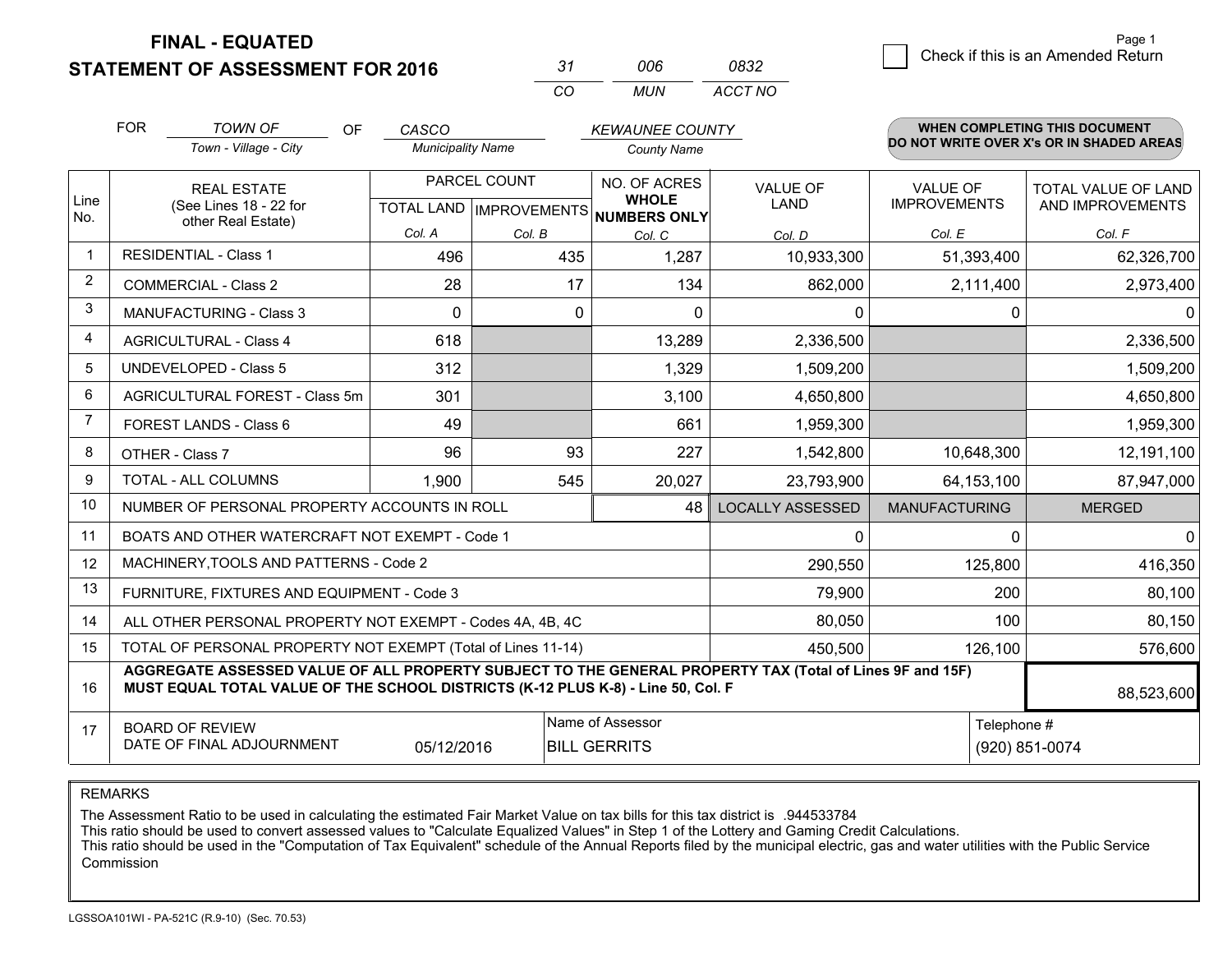*YEAR CO MUN ACCT NO* <sup>2016</sup> <sup>31</sup> <sup>006</sup> <sup>0832</sup> Page 2

Do not confuse FOREST LANDS (Line 7) with FOREST CROPS (in this section) - They are **NOT** the same

|    |                                                                                |                 |                                                               | Private Forest Crop - Reg Class @ 10¢ per acre                   |                                                                    | Private Forest Crop - Reg Class @ \$2.52 per acre |                                                                              |               |                    |  |
|----|--------------------------------------------------------------------------------|-----------------|---------------------------------------------------------------|------------------------------------------------------------------|--------------------------------------------------------------------|---------------------------------------------------|------------------------------------------------------------------------------|---------------|--------------------|--|
| 18 | (a) PARCELS                                                                    | (b) ACRES       |                                                               | (c) ASSESSED VALUE                                               |                                                                    | (d) PARCELS                                       | (e) ACRES                                                                    |               | (f) ASSESSED VALUE |  |
|    | 2                                                                              | 49.25           |                                                               | 147,800                                                          |                                                                    |                                                   | 40                                                                           |               | 120,000            |  |
|    |                                                                                |                 |                                                               | Private Forest Crop - Special Class @ 20¢ per acre               |                                                                    |                                                   | Entered Before 2005 Managed Forest - Ferrous Mining CLOSED @ \$8.27 per acre |               |                    |  |
| 19 | (a) PARCELS                                                                    | (b) ACRES       |                                                               | (c) ASSESSED VALUE                                               |                                                                    | (d) PARCELS                                       | (e) ACRES                                                                    |               | (f) ASSESSED VALUE |  |
|    |                                                                                |                 |                                                               |                                                                  |                                                                    |                                                   |                                                                              |               |                    |  |
|    |                                                                                |                 |                                                               | Entered Before 2005 Managed Forest - OPEN @ \$.79 per acre       |                                                                    |                                                   | Entered Before 2005 Managed Forest - CLOSED @ \$1.87 per acre                |               |                    |  |
| 20 | (a) PARCELS                                                                    | (b) ACRES       |                                                               | (c) ASSESSED VALUE                                               |                                                                    | (d) PARCELS                                       | (e) ACRES                                                                    |               | (f) ASSESSED VALUE |  |
|    |                                                                                | 77              |                                                               | 153,000                                                          |                                                                    | 56<br>1,052.58                                    |                                                                              |               | 2,562,300          |  |
|    |                                                                                |                 | Entered After 2004 Managed Forest - OPEN @<br>\$2.14 per acre |                                                                  |                                                                    |                                                   | Entered After 2004 Managed Forest - CLOSED @ \$10.68 per acre                |               |                    |  |
| 21 | (a) PARCELS                                                                    | (b) ACRES       |                                                               | (c) ASSESSED VALUE                                               |                                                                    | (d) PARCELS<br>(e) ACRES                          |                                                                              |               | (f) ASSESSED VALUE |  |
|    |                                                                                |                 |                                                               |                                                                  |                                                                    |                                                   |                                                                              |               |                    |  |
|    |                                                                                |                 |                                                               |                                                                  |                                                                    | 19                                                | 464.96                                                                       |               | 1,201,400          |  |
|    | (a) County Forest Cropland Acres                                               |                 |                                                               | (b) Federal Acres                                                |                                                                    | (c) State Acres                                   | (d) County (NOT FOREST CROP) Acres                                           |               | (e) Other Acres    |  |
| 22 |                                                                                |                 |                                                               |                                                                  |                                                                    | 803.91                                            | 57.57                                                                        |               | 39.87              |  |
|    |                                                                                |                 |                                                               | Assessed Value of Omitted Property From Prior Years (Sec. 70.44) |                                                                    |                                                   | Assessed Value of Sec. 70.43 Corrections of Errors by Assessors              |               |                    |  |
|    |                                                                                | (a) REAL ESTATE |                                                               | (b) PERSONAL                                                     |                                                                    |                                                   | (c1) REAL ESTATE                                                             |               | (c2) PERSONAL      |  |
| 23 |                                                                                |                 |                                                               |                                                                  |                                                                    |                                                   |                                                                              |               |                    |  |
|    | Manufacturing Equated Value of Omitted Property From Prior Years (Sec. 70.995) |                 |                                                               |                                                                  | Mfg. Equated Value of Sec.70.43 Corrections of Errors by Assessors |                                                   |                                                                              |               |                    |  |
|    |                                                                                | (d) REAL ESTATE | (e) PERSONAL                                                  |                                                                  |                                                                    | (f1) REAL ESTATE                                  |                                                                              | (f2) PERSONAL |                    |  |
|    |                                                                                |                 |                                                               |                                                                  |                                                                    |                                                   |                                                                              |               |                    |  |

## **SPECIAL DISTRICTS**

| Line<br>No. | Enter 6-digit<br>Special District | <b>Account</b><br><b>Number</b> | <b>Special District Name</b> | <b>Locally Assessed Value</b><br>of Real Estate and | Mfg Value of Real Estate<br>and Personal Property | <b>Merged Value of</b><br><b>Real Estate and</b> |
|-------------|-----------------------------------|---------------------------------|------------------------------|-----------------------------------------------------|---------------------------------------------------|--------------------------------------------------|
|             | Code (Col. A)                     | (Col. B)                        | (Col. C)                     | Personal Property (Col. D)                          | (Col. E)                                          | Personal Property (Col. F)                       |
| 24          |                                   |                                 |                              |                                                     |                                                   |                                                  |
| 25          |                                   |                                 |                              |                                                     |                                                   |                                                  |
| 26          |                                   |                                 |                              |                                                     |                                                   |                                                  |
| 27          |                                   |                                 |                              |                                                     |                                                   |                                                  |
| 28          |                                   |                                 |                              |                                                     |                                                   |                                                  |
| 29          |                                   |                                 |                              |                                                     |                                                   |                                                  |
| 30          |                                   |                                 |                              |                                                     |                                                   |                                                  |
| 31          |                                   |                                 |                              |                                                     |                                                   |                                                  |
| 32          |                                   |                                 |                              |                                                     |                                                   |                                                  |
| 33          |                                   |                                 |                              |                                                     |                                                   |                                                  |
| 34          |                                   |                                 |                              |                                                     |                                                   |                                                  |
| 35          |                                   |                                 |                              |                                                     |                                                   |                                                  |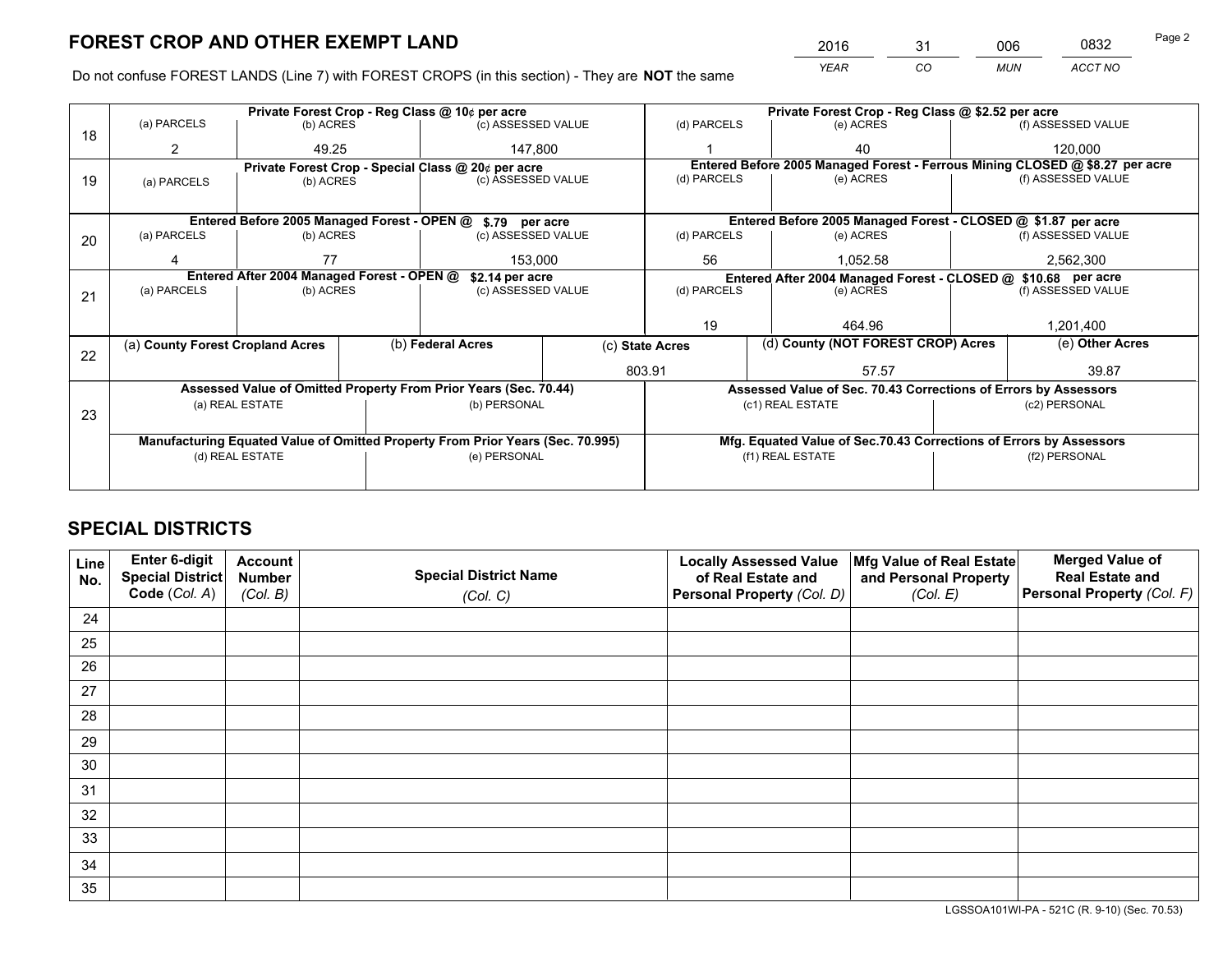|             |                                                          |                                             |                                                         | <b>YEAR</b>                                                                       | CO<br><b>MUN</b>                                              | ACCT NO                                                                        |
|-------------|----------------------------------------------------------|---------------------------------------------|---------------------------------------------------------|-----------------------------------------------------------------------------------|---------------------------------------------------------------|--------------------------------------------------------------------------------|
| Line<br>No. | Enter 6-digit<br><b>School District</b><br>Code (Col. A) | <b>Account</b><br><b>Number</b><br>(Col. B) | <b>School District Name</b><br>(Col. C)                 | <b>Locally Assessed Value</b><br>of Real Estate and<br>Personal Property (Col. D) | Mfg Value of Real Estate<br>and Personal Property<br>(Col. E) | <b>Merged Value of</b><br><b>Real Estate and</b><br>Personal Property (Col. F) |
|             | A. SCHOOL DISTRICTS (K-8 and K-12)                       |                                             |                                                         |                                                                                   |                                                               |                                                                                |
| 36          | 310070                                                   | 0189                                        | SCH D OF ALGOMA                                         | 13,626,000                                                                        |                                                               | 13,626,000                                                                     |
| 37          | 312814                                                   | 0190                                        | <b>SCH D OF KEWAUNEE</b>                                | 16,763,350                                                                        |                                                               | 16,763,350                                                                     |
| 38          | 313220                                                   | 0191                                        | SCH D OF LUXEMBURG-CASCO                                | 58,008,150                                                                        | 126,100                                                       | 58,134,250                                                                     |
| 39          |                                                          |                                             |                                                         |                                                                                   |                                                               |                                                                                |
| 40          |                                                          |                                             |                                                         |                                                                                   |                                                               |                                                                                |
| 41          |                                                          |                                             |                                                         |                                                                                   |                                                               |                                                                                |
| 42          |                                                          |                                             |                                                         |                                                                                   |                                                               |                                                                                |
| 43          |                                                          |                                             |                                                         |                                                                                   |                                                               |                                                                                |
| 44          |                                                          |                                             |                                                         |                                                                                   |                                                               |                                                                                |
| 45          |                                                          |                                             |                                                         |                                                                                   |                                                               |                                                                                |
| 46          |                                                          |                                             |                                                         |                                                                                   |                                                               |                                                                                |
| 47          |                                                          |                                             |                                                         |                                                                                   |                                                               |                                                                                |
| 48          |                                                          |                                             |                                                         |                                                                                   |                                                               |                                                                                |
| 49          |                                                          |                                             |                                                         |                                                                                   |                                                               |                                                                                |
| 50          |                                                          |                                             | TOTAL ASSESSED VALUE OF SCHOOL DISTRICTS (K-8 and K-12) | 88,397,500                                                                        | 126,100                                                       | 88,523,600                                                                     |
|             | <b>UNION HIGH SCHOOL DISTRICTS</b><br><b>B.</b>          |                                             |                                                         |                                                                                   |                                                               |                                                                                |
| 51          |                                                          |                                             |                                                         |                                                                                   |                                                               |                                                                                |
| 52          |                                                          |                                             |                                                         |                                                                                   |                                                               |                                                                                |
| 53          |                                                          |                                             |                                                         |                                                                                   |                                                               |                                                                                |
| 54          |                                                          |                                             | TOTAL ASSESSED VALUE OF UNION HIGH SCHOOLS              |                                                                                   |                                                               |                                                                                |
| 55          |                                                          |                                             |                                                         |                                                                                   |                                                               |                                                                                |
|             | C.<br><b>TECHNICAL COLLEGE DISTRICTS</b>                 |                                             |                                                         |                                                                                   |                                                               |                                                                                |
| 56          | 001300                                                   | 0012                                        | NORTHEAST WISCONSIN TECH COLLEGE GNBY                   | 88,397,500                                                                        | 126,100                                                       | 88,523,600                                                                     |
| 57<br>58    |                                                          |                                             |                                                         |                                                                                   |                                                               |                                                                                |
| 59          |                                                          |                                             | TOTAL ASSESSED VALUE OF TECHNICAL COLLEGES              | 88,397,500                                                                        | 126,100                                                       | 88,523,600                                                                     |
|             |                                                          |                                             |                                                         |                                                                                   |                                                               |                                                                                |

31

006

 *I hereby certify, to the best of my knowledge and belief, this form is complete and correct.*

**SCHOOL DISTRICTS**

| Print name of preparer | Title                    |                | Date (MM / DD / CCYY) |
|------------------------|--------------------------|----------------|-----------------------|
|                        |                          |                |                       |
| Signature of preparer  | Contact Telephone Number | E-mail address |                       |
|                        | $\overline{\phantom{0}}$ |                |                       |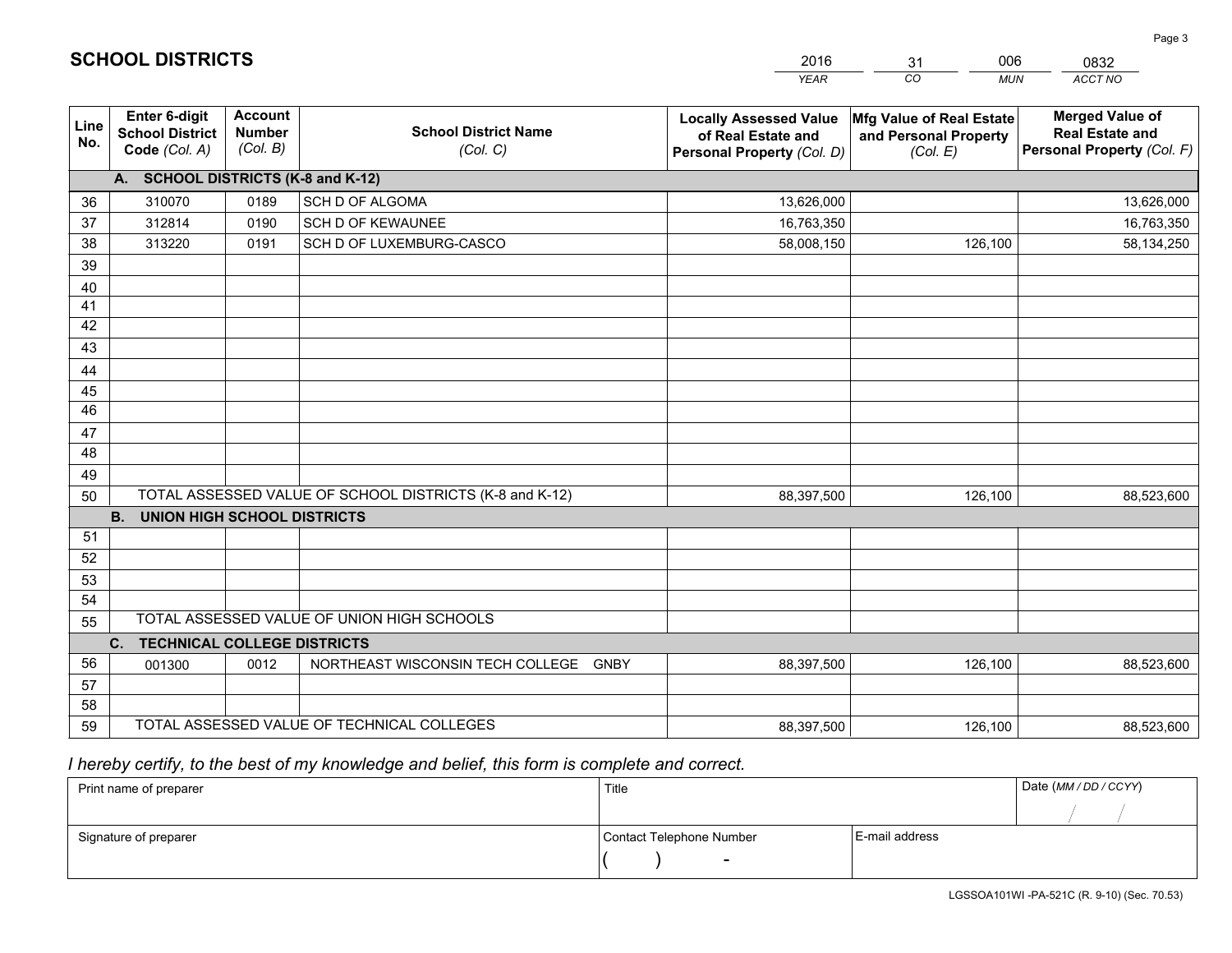## **HIGHLIGHTS**

- 1. Complete the Statement of Assessment after the Board of Review. Reflect any changes made there.
- 2. Use black ink to complete.

**NOTE: Please supply any correction to the name and address.**

NOTE: Please supply any correction to the name and address.

- 3. Line 16 must equal Line 50, Col D.
- 4. Line 55 must equal the total of K-8 schools listed on lines 36-49. Do not include K-12 schools in this comparision.
- 5. Line 59, Col. D must equal Line 16.
- 6. Special District, School District and Technical College District values must include both real estate and personal property. Examples of Special districts are: town sanitary districts, public inland lake protection and rehabilitation districts, and metropolitan sewerage districts.
- 7. DO NOT INCLUDE Manufacturing property values.DOR will print these values on the final SOA.
- 8. Accuracy of this form is very important. The values reported directly affect the equalized value DOR calculates for school and special districts.

#### **Page 1:**

 If not prefilled, enter the tax year,county and municipal code,municipal type, municipal name and county name on the top of form.

Check the Amended box, if filing an amended / corrected SOA.

 Report the parcel count, acres and assessed value of taxable general property, total parcel count, (real and personal), total acres, and values from final figures set by the Board of Review.

- A. Real Estate land and improvements (buildings, etc.) is reported on lines 1 8, total line 9.
- B. Personal Property is reported on lines 11 14, Column D, total line 15.
- C. To complete this report, use the computer produced summary of the assessment roll that shows these amounts.
- D. Use whole numbers only.
- E. Add each line across and each column down to verify entries.

### **Page 2:**

- A. Report Special Items (not subject to general property tax).
- 1. Private Forest Croplands and Managed Forest Lands are reported on lines 18,19, 20 and 21. Be sure to report assessed values **NOT** taxes.
- 2. You should have copies of the orders of entry, orders of withdrawal, etc., to update your assessment roll.
	- 3. Show hundredths of acres (e.g. 39.75).
- 4. Tax exempt lands are reported on line 22.
- 5. Omitted property and sec. 70.43, Wis. Stats., corrections of errors by assessor are reported on line 23. Report real estate and personal property separately. These should be for **prior years**, not something found on the current assessment roll after the board of review.
- B. Special District (Lines 24-35) Include the value of both real and personal property.
- The Department of Revenue (DOR) preprints much of the information regarding names and codes for schools, special districts,etc. If a district is not listed, enter the name and value only, DOR will enter the proper code.

## **Page 3 School Districts:**

Include the value of both real and personal property.

Report School District (regular, elementary, union high school, and technical college).

- 1. Regular (K-12) and Elementary (K-8) school values are reported on lines 36-49, total on line 50.
- 2. Union High School (UHS) (use only if elementary schools are listed on lines 36-49) are reported on lines 51-54. UHS total value (line 55) must equal to the total **elementary school** values reported on lines 36-49. Do notinclude K-12 schools in this comparison.
- 3. Technical College values are reported on lines 56-58, total on line 59.
- 4. Use the computer summary that shows these amounts to complete this report.

#### **This form is due the second Monday in June. File this report only after your Board of Review is complete.**

 *If you have questions: Return forms to:*

Fax number: (608) 264-6887 PO Box 8971

 Email: lgs@revenue.wi.gov Wisconsin Department of Revenue Call: (608) 261-5341 Local Government Services Section 6-97Madison WI 53708-8971

JENNIFER DELEBREAU TOWN OF CASCO N6129 APPLE COURT CASCO, WI 54205

CASCO, WI 54205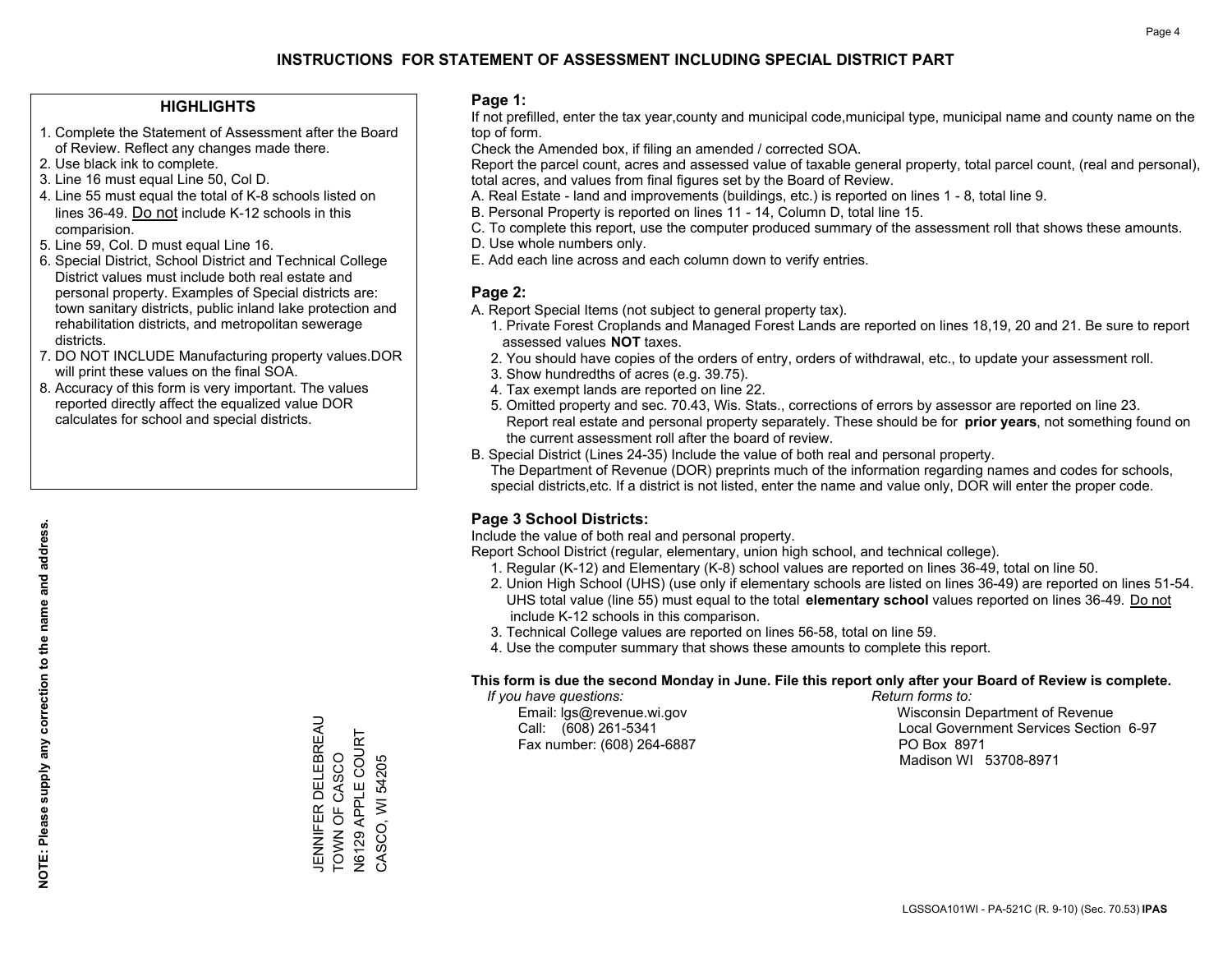**STATEMENT OF ASSESSMENT FOR 2016** 

| -37      | nnr | 0833    |
|----------|-----|---------|
| $\cdots$ | MUN | ACCT NO |

|             | <b>FOR</b>                                                                                                                                                                                   | <b>TOWN OF</b><br>OF<br>Town - Village - City                      | <b>FRANKLIN</b><br><b>Municipality Name</b> |              | <b>KEWAUNEE COUNTY</b><br><b>County Name</b>                             |                                          |                                        | <b>WHEN COMPLETING THIS DOCUMENT</b><br>DO NOT WRITE OVER X's OR IN SHADED AREAS |
|-------------|----------------------------------------------------------------------------------------------------------------------------------------------------------------------------------------------|--------------------------------------------------------------------|---------------------------------------------|--------------|--------------------------------------------------------------------------|------------------------------------------|----------------------------------------|----------------------------------------------------------------------------------|
| Line<br>No. |                                                                                                                                                                                              | <b>REAL ESTATE</b><br>(See Lines 18 - 22 for<br>other Real Estate) |                                             | PARCEL COUNT | NO. OF ACRES<br><b>WHOLE</b><br>TOTAL LAND   IMPROVEMENTS   NUMBERS ONLY | <b>VALUE OF</b><br>LAND                  | <b>VALUE OF</b><br><b>IMPROVEMENTS</b> | <b>TOTAL VALUE OF LAND</b><br>AND IMPROVEMENTS                                   |
|             |                                                                                                                                                                                              |                                                                    | Col. A                                      | Col. B       | Col. C                                                                   | Col. D                                   | Col. E                                 | Col. F                                                                           |
|             |                                                                                                                                                                                              | <b>RESIDENTIAL - Class 1</b>                                       | 396                                         | 364          | 850                                                                      | 9,265,600                                | 47,223,400                             | 56,489,000                                                                       |
| 2           |                                                                                                                                                                                              | <b>COMMERCIAL - Class 2</b>                                        | 18                                          | 13           | 79                                                                       | 522,300                                  | 1,439,500                              | 1,961,800                                                                        |
| 3           |                                                                                                                                                                                              | <b>MANUFACTURING - Class 3</b>                                     | $\Omega$                                    | 0            | $\Omega$                                                                 | 0                                        | 0                                      | $\overline{0}$                                                                   |
| 4           |                                                                                                                                                                                              | <b>AGRICULTURAL - Class 4</b>                                      | 675                                         |              | 13,661                                                                   | 2,572,500                                |                                        | 2,572,500                                                                        |
| 5           |                                                                                                                                                                                              | UNDEVELOPED - Class 5                                              | 501                                         |              | 1,902                                                                    | 1,067,400                                |                                        | 1,067,400                                                                        |
| 6           |                                                                                                                                                                                              | AGRICULTURAL FOREST - Class 5m                                     | 341                                         |              | 3,643                                                                    | 4,703,400                                |                                        | 4,703,400                                                                        |
| 7           |                                                                                                                                                                                              | FOREST LANDS - Class 6                                             | 85                                          |              | 1,241                                                                    | 3,078,800                                |                                        | 3,078,800                                                                        |
| 8           |                                                                                                                                                                                              | OTHER - Class 7                                                    | 121                                         | 121          | 244                                                                      | 1,972,700                                | 18,351,600                             | 20,324,300                                                                       |
| 9           |                                                                                                                                                                                              | TOTAL - ALL COLUMNS                                                | 2,137                                       | 498          | 21,620                                                                   | 23,182,700                               | 67,014,500                             | 90,197,200                                                                       |
| 10          |                                                                                                                                                                                              | NUMBER OF PERSONAL PROPERTY ACCOUNTS IN ROLL                       |                                             |              | 23                                                                       | <b>LOCALLY ASSESSED</b>                  | <b>MANUFACTURING</b>                   | <b>MERGED</b>                                                                    |
| 11          |                                                                                                                                                                                              | BOATS AND OTHER WATERCRAFT NOT EXEMPT - Code 1                     |                                             |              |                                                                          | 0                                        | $\Omega$                               | $\Omega$                                                                         |
| 12          |                                                                                                                                                                                              | MACHINERY, TOOLS AND PATTERNS - Code 2                             |                                             |              |                                                                          | 130,330                                  | 117,100                                | 247,430                                                                          |
| 13          |                                                                                                                                                                                              | FURNITURE, FIXTURES AND EQUIPMENT - Code 3                         |                                             |              |                                                                          | 90,390                                   | 21,300                                 | 111,690                                                                          |
| 14          |                                                                                                                                                                                              | ALL OTHER PERSONAL PROPERTY NOT EXEMPT - Codes 4A, 4B, 4C          |                                             |              |                                                                          | 30,610                                   | 200                                    | 30,810                                                                           |
| 15          |                                                                                                                                                                                              | TOTAL OF PERSONAL PROPERTY NOT EXEMPT (Total of Lines 11-14)       |                                             |              | 251,330                                                                  | 138,600                                  | 389,930                                |                                                                                  |
| 16          | AGGREGATE ASSESSED VALUE OF ALL PROPERTY SUBJECT TO THE GENERAL PROPERTY TAX (Total of Lines 9F and 15F)<br>MUST EQUAL TOTAL VALUE OF THE SCHOOL DISTRICTS (K-12 PLUS K-8) - Line 50, Col. F |                                                                    |                                             |              |                                                                          |                                          |                                        | 90,587,130                                                                       |
| 17          | Name of Assessor<br><b>BOARD OF REVIEW</b><br>DATE OF FINAL ADJOURNMENT<br>06/09/2016                                                                                                        |                                                                    |                                             |              |                                                                          | <b>ACTION APPRAISERS AND CONSULTANTS</b> | Telephone #                            | (920) 766-7323                                                                   |

REMARKS

The Assessment Ratio to be used in calculating the estimated Fair Market Value on tax bills for this tax district is .972642232

This ratio should be used to convert assessed values to "Calculate Equalized Values" in Step 1 of the Lottery and Gaming Credit Calculations.<br>This ratio should be used in the "Computation of Tax Equivalent" schedule of the Commission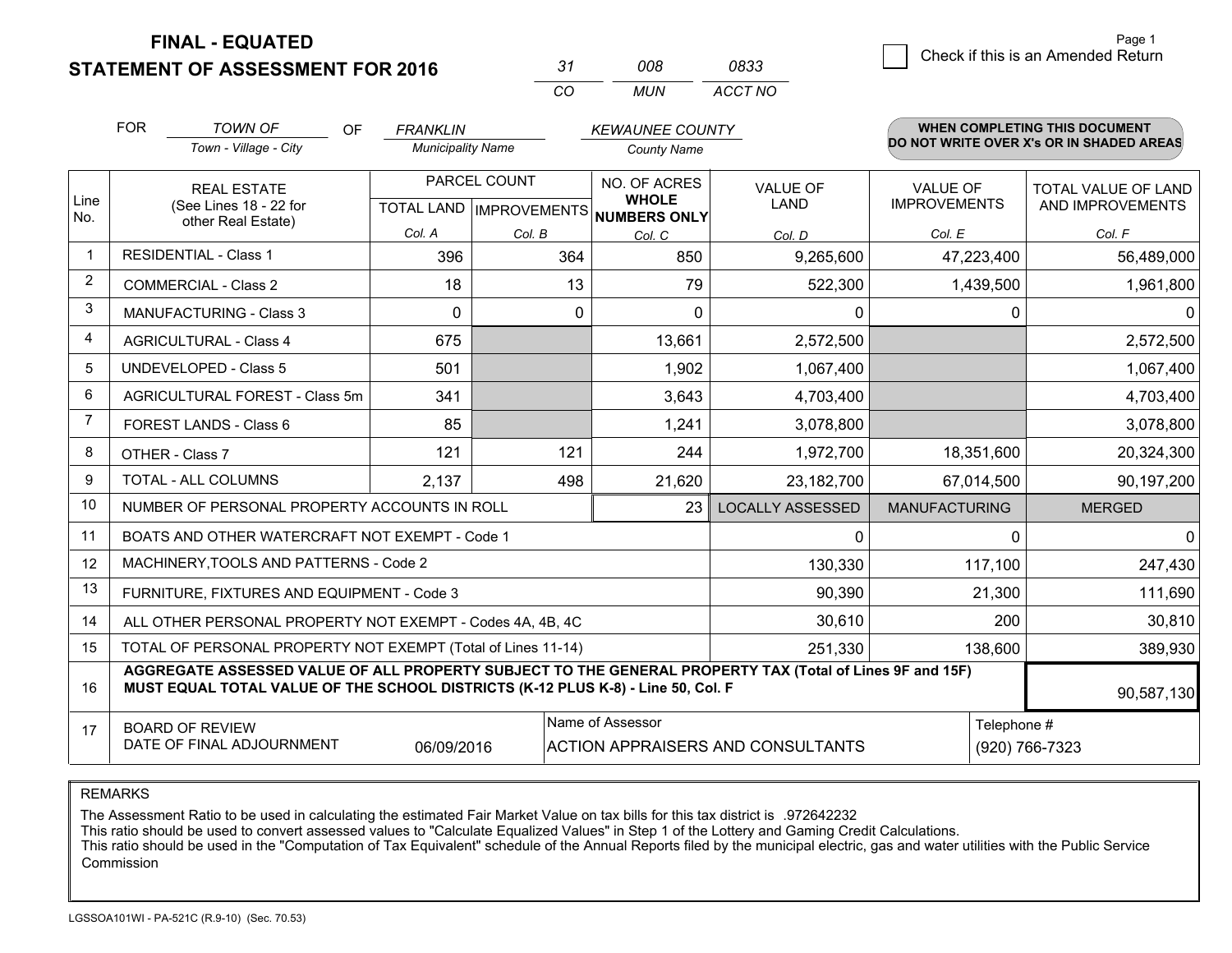*YEAR CO MUN ACCT NO* <sup>2016</sup> <sup>31</sup> <sup>008</sup> <sup>0833</sup>

Do not confuse FOREST LANDS (Line 7) with FOREST CROPS (in this section) - They are **NOT** the same

|    |                                                                                |                 |  | Private Forest Crop - Reg Class @ 10¢ per acre                   |  | Private Forest Crop - Reg Class @ \$2.52 per acre |                                                                              |  |                    |  |
|----|--------------------------------------------------------------------------------|-----------------|--|------------------------------------------------------------------|--|---------------------------------------------------|------------------------------------------------------------------------------|--|--------------------|--|
| 18 | (a) PARCELS                                                                    | (b) ACRES       |  | (c) ASSESSED VALUE                                               |  | (d) PARCELS                                       | (e) ACRES                                                                    |  | (f) ASSESSED VALUE |  |
|    |                                                                                |                 |  | Private Forest Crop - Special Class @ 20¢ per acre               |  |                                                   | Entered Before 2005 Managed Forest - Ferrous Mining CLOSED @ \$8.27 per acre |  |                    |  |
| 19 | (a) PARCELS                                                                    | (b) ACRES       |  | (c) ASSESSED VALUE                                               |  | (d) PARCELS                                       | (e) ACRES                                                                    |  | (f) ASSESSED VALUE |  |
|    |                                                                                |                 |  |                                                                  |  |                                                   |                                                                              |  |                    |  |
|    |                                                                                |                 |  | Entered Before 2005 Managed Forest - OPEN @ \$.79 per acre       |  |                                                   | Entered Before 2005 Managed Forest - CLOSED @ \$1.87 per acre                |  |                    |  |
| 20 | (a) PARCELS                                                                    | (b) ACRES       |  | (c) ASSESSED VALUE                                               |  | (d) PARCELS                                       | (e) ACRES                                                                    |  | (f) ASSESSED VALUE |  |
|    |                                                                                | 157.3           |  | 331,800                                                          |  | 38<br>676.39                                      |                                                                              |  | 1,670,500          |  |
|    | Entered After 2004 Managed Forest - OPEN @<br>\$2.14 per acre                  |                 |  | Entered After 2004 Managed Forest - CLOSED @ \$10.68 per acre    |  |                                                   |                                                                              |  |                    |  |
| 21 | (a) PARCELS                                                                    | (b) ACRES       |  | (c) ASSESSED VALUE                                               |  | (d) PARCELS<br>(e) ACRES                          |                                                                              |  | (f) ASSESSED VALUE |  |
|    |                                                                                |                 |  |                                                                  |  |                                                   |                                                                              |  |                    |  |
|    |                                                                                |                 |  |                                                                  |  | 21                                                | 403.93                                                                       |  | 984,300            |  |
|    | (a) County Forest Cropland Acres                                               |                 |  | (b) Federal Acres                                                |  | (c) State Acres                                   | (d) County (NOT FOREST CROP) Acres                                           |  | (e) Other Acres    |  |
| 22 |                                                                                |                 |  |                                                                  |  |                                                   | 102.41                                                                       |  | 12.08              |  |
|    |                                                                                |                 |  | Assessed Value of Omitted Property From Prior Years (Sec. 70.44) |  |                                                   | Assessed Value of Sec. 70.43 Corrections of Errors by Assessors              |  |                    |  |
|    |                                                                                | (a) REAL ESTATE |  | (b) PERSONAL                                                     |  |                                                   | (c1) REAL ESTATE                                                             |  | (c2) PERSONAL      |  |
| 23 |                                                                                |                 |  |                                                                  |  |                                                   |                                                                              |  |                    |  |
|    | Manufacturing Equated Value of Omitted Property From Prior Years (Sec. 70.995) |                 |  |                                                                  |  |                                                   | Mfg. Equated Value of Sec.70.43 Corrections of Errors by Assessors           |  |                    |  |
|    | (e) PERSONAL<br>(d) REAL ESTATE                                                |                 |  | (f1) REAL ESTATE                                                 |  | (f2) PERSONAL                                     |                                                                              |  |                    |  |
|    |                                                                                |                 |  |                                                                  |  |                                                   |                                                                              |  |                    |  |
|    |                                                                                |                 |  |                                                                  |  |                                                   |                                                                              |  |                    |  |

## **SPECIAL DISTRICTS**

| Line<br>No. | Enter 6-digit<br><b>Special District</b> | <b>Account</b><br><b>Number</b> | <b>Special District Name</b> | <b>Locally Assessed Value</b><br>of Real Estate and | Mfg Value of Real Estate<br>and Personal Property | <b>Merged Value of</b><br><b>Real Estate and</b> |
|-------------|------------------------------------------|---------------------------------|------------------------------|-----------------------------------------------------|---------------------------------------------------|--------------------------------------------------|
|             | Code (Col. A)                            | (Col. B)                        | (Col. C)                     | Personal Property (Col. D)                          | (Col. E)                                          | Personal Property (Col. F)                       |
| 24          |                                          |                                 |                              |                                                     |                                                   |                                                  |
| 25          |                                          |                                 |                              |                                                     |                                                   |                                                  |
| 26          |                                          |                                 |                              |                                                     |                                                   |                                                  |
| 27          |                                          |                                 |                              |                                                     |                                                   |                                                  |
| 28          |                                          |                                 |                              |                                                     |                                                   |                                                  |
| 29          |                                          |                                 |                              |                                                     |                                                   |                                                  |
| 30          |                                          |                                 |                              |                                                     |                                                   |                                                  |
| 31          |                                          |                                 |                              |                                                     |                                                   |                                                  |
| 32          |                                          |                                 |                              |                                                     |                                                   |                                                  |
| 33          |                                          |                                 |                              |                                                     |                                                   |                                                  |
| 34          |                                          |                                 |                              |                                                     |                                                   |                                                  |
| 35          |                                          |                                 |                              |                                                     |                                                   |                                                  |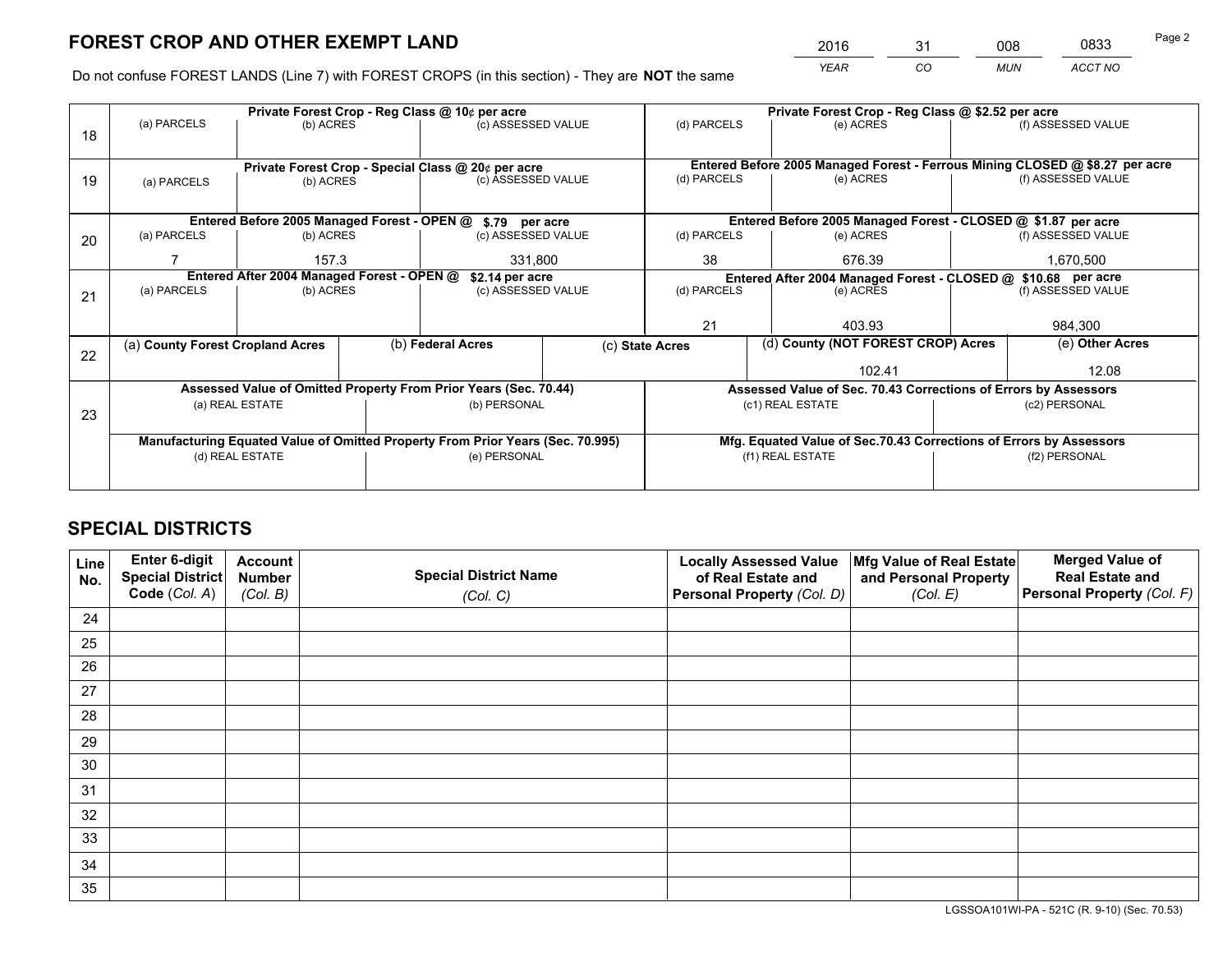|                       |                                                                 |                                             |                                                         | <b>YEAR</b>                                                                       | CO<br><b>MUN</b>                                              | ACCT NO                                                                        |
|-----------------------|-----------------------------------------------------------------|---------------------------------------------|---------------------------------------------------------|-----------------------------------------------------------------------------------|---------------------------------------------------------------|--------------------------------------------------------------------------------|
| Line<br>No.           | <b>Enter 6-digit</b><br><b>School District</b><br>Code (Col. A) | <b>Account</b><br><b>Number</b><br>(Col. B) | <b>School District Name</b><br>(Col. C)                 | <b>Locally Assessed Value</b><br>of Real Estate and<br>Personal Property (Col. D) | Mfg Value of Real Estate<br>and Personal Property<br>(Col. E) | <b>Merged Value of</b><br><b>Real Estate and</b><br>Personal Property (Col. F) |
|                       | A. SCHOOL DISTRICTS (K-8 and K-12)                              |                                             |                                                         |                                                                                   |                                                               |                                                                                |
| 36                    | 051407                                                          | 0034                                        | <b>SCH D OF DENMARK</b>                                 | 43,972,590                                                                        | 20,600                                                        | 43,993,190                                                                     |
| 37                    | 312814                                                          | 0190                                        | SCH D OF KEWAUNEE                                       | 46,475,940                                                                        | 118,000                                                       | 46,593,940                                                                     |
| 38                    |                                                                 |                                             |                                                         |                                                                                   |                                                               |                                                                                |
| 39                    |                                                                 |                                             |                                                         |                                                                                   |                                                               |                                                                                |
| 40                    |                                                                 |                                             |                                                         |                                                                                   |                                                               |                                                                                |
| 41                    |                                                                 |                                             |                                                         |                                                                                   |                                                               |                                                                                |
| 42                    |                                                                 |                                             |                                                         |                                                                                   |                                                               |                                                                                |
| 43                    |                                                                 |                                             |                                                         |                                                                                   |                                                               |                                                                                |
| 44                    |                                                                 |                                             |                                                         |                                                                                   |                                                               |                                                                                |
| 45<br>$\overline{46}$ |                                                                 |                                             |                                                         |                                                                                   |                                                               |                                                                                |
| 47                    |                                                                 |                                             |                                                         |                                                                                   |                                                               |                                                                                |
| 48                    |                                                                 |                                             |                                                         |                                                                                   |                                                               |                                                                                |
| 49                    |                                                                 |                                             |                                                         |                                                                                   |                                                               |                                                                                |
| 50                    |                                                                 |                                             | TOTAL ASSESSED VALUE OF SCHOOL DISTRICTS (K-8 and K-12) | 90,448,530                                                                        | 138,600                                                       | 90,587,130                                                                     |
|                       | <b>B.</b><br><b>UNION HIGH SCHOOL DISTRICTS</b>                 |                                             |                                                         |                                                                                   |                                                               |                                                                                |
| 51                    |                                                                 |                                             |                                                         |                                                                                   |                                                               |                                                                                |
| 52                    |                                                                 |                                             |                                                         |                                                                                   |                                                               |                                                                                |
| 53                    |                                                                 |                                             |                                                         |                                                                                   |                                                               |                                                                                |
| 54                    |                                                                 |                                             |                                                         |                                                                                   |                                                               |                                                                                |
| 55                    |                                                                 |                                             | TOTAL ASSESSED VALUE OF UNION HIGH SCHOOLS              |                                                                                   |                                                               |                                                                                |
|                       | C.<br><b>TECHNICAL COLLEGE DISTRICTS</b>                        |                                             |                                                         |                                                                                   |                                                               |                                                                                |
| 56                    | 001300                                                          | 0012                                        | NORTHEAST WISCONSIN TECH COLLEGE<br>GNBY                | 90,448,530                                                                        | 138,600                                                       | 90,587,130                                                                     |
| 57                    |                                                                 |                                             |                                                         |                                                                                   |                                                               |                                                                                |
| 58                    |                                                                 |                                             |                                                         |                                                                                   |                                                               |                                                                                |
| 59                    |                                                                 |                                             | TOTAL ASSESSED VALUE OF TECHNICAL COLLEGES              | 90,448,530                                                                        | 138,600                                                       | 90,587,130                                                                     |

31

008

 *I hereby certify, to the best of my knowledge and belief, this form is complete and correct.*

**SCHOOL DISTRICTS**

| Print name of preparer | Title                    |                | Date (MM/DD/CCYY) |
|------------------------|--------------------------|----------------|-------------------|
|                        |                          |                |                   |
| Signature of preparer  | Contact Telephone Number | E-mail address |                   |
|                        | $\overline{\phantom{a}}$ |                |                   |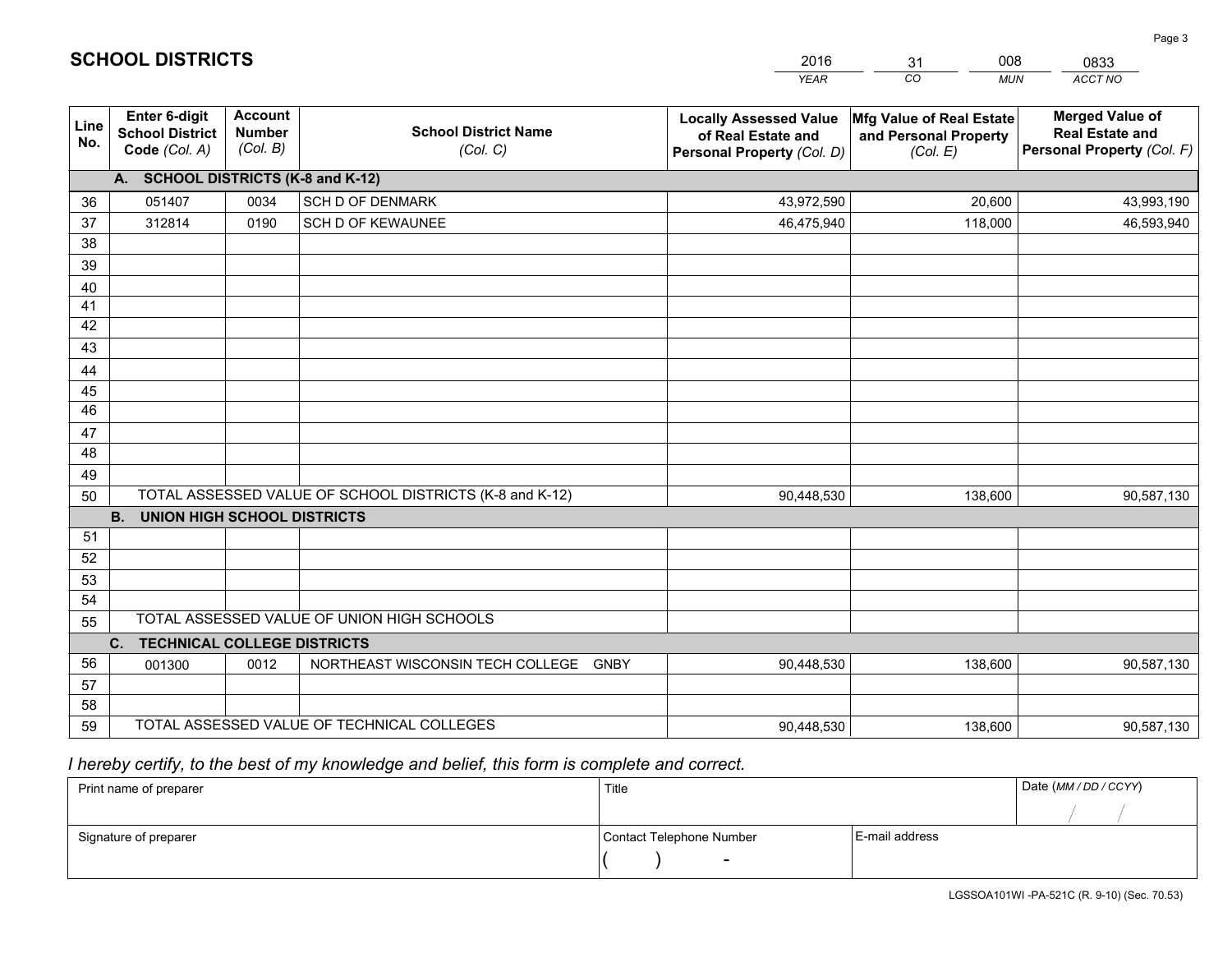## **HIGHLIGHTS**

- 1. Complete the Statement of Assessment after the Board of Review. Reflect any changes made there.
- 2. Use black ink to complete.
- 3. Line 16 must equal Line 50, Col D.
- 4. Line 55 must equal the total of K-8 schools listed on lines 36-49. Do not include K-12 schools in this comparision.
- 5. Line 59, Col. D must equal Line 16.
- 6. Special District, School District and Technical College District values must include both real estate and personal property. Examples of Special districts are: town sanitary districts, public inland lake protection and rehabilitation districts, and metropolitan sewerage districts.
- 7. DO NOT INCLUDE Manufacturing property values.DOR will print these values on the final SOA.

JOAN RAISLEGER TOWN OF FRANKLIN N2020 SLEEPY HOLLOW RD KEWAUNEE, WI 54216

TOWN OF FRANKLIN JOAN RAISLEGER

V2020 SLEEPY HOLLOW RD KEWAUNEE, WI 54216

 8. Accuracy of this form is very important. The values reported directly affect the equalized value DOR calculates for school and special districts.

### **Page 1:**

 If not prefilled, enter the tax year,county and municipal code,municipal type, municipal name and county name on the top of form.

Check the Amended box, if filing an amended / corrected SOA.

 Report the parcel count, acres and assessed value of taxable general property, total parcel count, (real and personal), total acres, and values from final figures set by the Board of Review.

- A. Real Estate land and improvements (buildings, etc.) is reported on lines 1 8, total line 9.
- B. Personal Property is reported on lines 11 14, Column D, total line 15.
- C. To complete this report, use the computer produced summary of the assessment roll that shows these amounts.
- D. Use whole numbers only.
- E. Add each line across and each column down to verify entries.

## **Page 2:**

- A. Report Special Items (not subject to general property tax).
- 1. Private Forest Croplands and Managed Forest Lands are reported on lines 18,19, 20 and 21. Be sure to report assessed values **NOT** taxes.
- 2. You should have copies of the orders of entry, orders of withdrawal, etc., to update your assessment roll.
	- 3. Show hundredths of acres (e.g. 39.75).
- 4. Tax exempt lands are reported on line 22.
- 5. Omitted property and sec. 70.43, Wis. Stats., corrections of errors by assessor are reported on line 23. Report real estate and personal property separately. These should be for **prior years**, not something found on the current assessment roll after the board of review.
- B. Special District (Lines 24-35) Include the value of both real and personal property.

 The Department of Revenue (DOR) preprints much of the information regarding names and codes for schools, special districts,etc. If a district is not listed, enter the name and value only, DOR will enter the proper code.

## **Page 3 School Districts:**

Include the value of both real and personal property.

Report School District (regular, elementary, union high school, and technical college).

- 1. Regular (K-12) and Elementary (K-8) school values are reported on lines 36-49, total on line 50.
- 2. Union High School (UHS) (use only if elementary schools are listed on lines 36-49) are reported on lines 51-54. UHS total value (line 55) must equal to the total **elementary school** values reported on lines 36-49. Do notinclude K-12 schools in this comparison.
- 3. Technical College values are reported on lines 56-58, total on line 59.
- 4. Use the computer summary that shows these amounts to complete this report.

#### **This form is due the second Monday in June. File this report only after your Board of Review is complete.**

 *If you have questions: Return forms to:*

Fax number: (608) 264-6887 PO Box 8971

 Email: lgs@revenue.wi.gov Wisconsin Department of Revenue Call: (608) 261-5341 Local Government Services Section 6-97Madison WI 53708-8971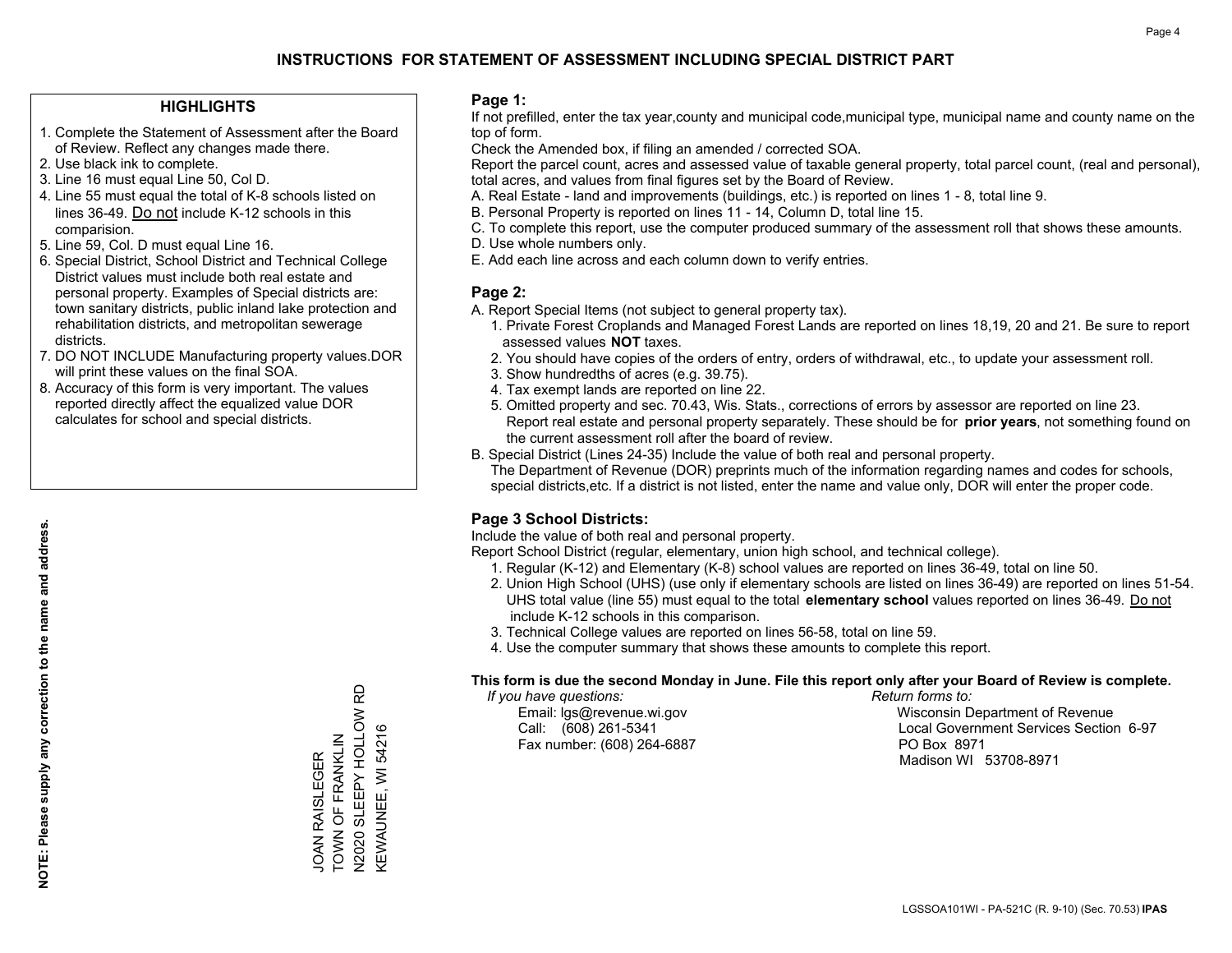**STATEMENT OF ASSESSMENT FOR 2016** 

| -31 | 010 | 0834    |
|-----|-----|---------|
| ΩO  | MUN | ACCT NO |

|                         | <b>FOR</b>                                                                                                                                                                                                 | <b>TOWN OF</b><br><b>OF</b>                                  | <b>LINCOLN</b>           |              | <b>KEWAUNEE COUNTY</b>                              |                         |                      | WHEN COMPLETING THIS DOCUMENT<br>DO NOT WRITE OVER X's OR IN SHADED AREAS |  |
|-------------------------|------------------------------------------------------------------------------------------------------------------------------------------------------------------------------------------------------------|--------------------------------------------------------------|--------------------------|--------------|-----------------------------------------------------|-------------------------|----------------------|---------------------------------------------------------------------------|--|
|                         |                                                                                                                                                                                                            | Town - Village - City                                        | <b>Municipality Name</b> |              | <b>County Name</b>                                  |                         |                      |                                                                           |  |
|                         |                                                                                                                                                                                                            | <b>REAL ESTATE</b>                                           |                          | PARCEL COUNT | NO. OF ACRES                                        | <b>VALUE OF</b>         | VALUE OF             | TOTAL VALUE OF LAND                                                       |  |
| Line<br>No.             |                                                                                                                                                                                                            | (See Lines 18 - 22 for<br>other Real Estate)                 |                          |              | <b>WHOLE</b><br>TOTAL LAND MPROVEMENTS NUMBERS ONLY | <b>LAND</b>             | <b>IMPROVEMENTS</b>  | AND IMPROVEMENTS                                                          |  |
|                         |                                                                                                                                                                                                            |                                                              | Col. A                   | Col. B       | Col. C                                              | Col. D                  | Col. E               | Col. F                                                                    |  |
| $\overline{1}$          |                                                                                                                                                                                                            | <b>RESIDENTIAL - Class 1</b>                                 | 365                      | 354          | 782                                                 | 6,420,100               | 41,210,500           | 47,630,600                                                                |  |
| $\overline{2}$          |                                                                                                                                                                                                            | <b>COMMERCIAL - Class 2</b>                                  | 10                       | 9            | 25                                                  | 179,900                 | 703,400              | 883,300                                                                   |  |
| 3                       |                                                                                                                                                                                                            | MANUFACTURING - Class 3                                      | $\Omega$                 | 0            | $\Omega$                                            | 0                       | 0                    | $\mathbf 0$                                                               |  |
| $\overline{\mathbf{A}}$ |                                                                                                                                                                                                            | <b>AGRICULTURAL - Class 4</b>                                | 594                      |              | 13,407                                              | 2,591,000               |                      | 2,591,000                                                                 |  |
| 5                       |                                                                                                                                                                                                            | <b>UNDEVELOPED - Class 5</b>                                 | 432                      |              | 1,472                                               | 848,000                 |                      | 848,000                                                                   |  |
| 6                       |                                                                                                                                                                                                            | AGRICULTURAL FOREST - Class 5m                               | 174                      |              | 2,064                                               | 2,026,300               |                      | 2,026,300                                                                 |  |
| 7                       |                                                                                                                                                                                                            | FOREST LANDS - Class 6                                       | 147                      |              | 2,691                                               | 5,391,600               |                      | 5,391,600                                                                 |  |
| 8                       |                                                                                                                                                                                                            | OTHER - Class 7                                              | 112                      | 109          | 323                                                 | 1,620,800               | 35,949,000           | 37,569,800                                                                |  |
| 9                       |                                                                                                                                                                                                            | TOTAL - ALL COLUMNS                                          | 1,834                    | 472          | 20,764                                              | 19,077,700              | 77,862,900           | 96,940,600                                                                |  |
| 10                      |                                                                                                                                                                                                            | NUMBER OF PERSONAL PROPERTY ACCOUNTS IN ROLL                 |                          |              | 22                                                  | <b>LOCALLY ASSESSED</b> | <b>MANUFACTURING</b> | <b>MERGED</b>                                                             |  |
| 11                      |                                                                                                                                                                                                            | BOATS AND OTHER WATERCRAFT NOT EXEMPT - Code 1               |                          |              |                                                     | 0                       | 0                    | $\mathbf{0}$                                                              |  |
| 12                      |                                                                                                                                                                                                            | MACHINERY, TOOLS AND PATTERNS - Code 2                       |                          |              |                                                     | 164,900                 | 0                    | 164,900                                                                   |  |
| 13                      |                                                                                                                                                                                                            | FURNITURE, FIXTURES AND EQUIPMENT - Code 3                   |                          |              |                                                     | 31,900                  | 0                    | 31,900                                                                    |  |
| 14                      |                                                                                                                                                                                                            | ALL OTHER PERSONAL PROPERTY NOT EXEMPT - Codes 4A, 4B, 4C    |                          |              |                                                     | 51,700                  | 0                    | 51,700                                                                    |  |
| 15                      |                                                                                                                                                                                                            | TOTAL OF PERSONAL PROPERTY NOT EXEMPT (Total of Lines 11-14) |                          |              |                                                     | 248,500                 | 0                    | 248,500                                                                   |  |
| 16                      | AGGREGATE ASSESSED VALUE OF ALL PROPERTY SUBJECT TO THE GENERAL PROPERTY TAX (Total of Lines 9F and 15F)<br>MUST EQUAL TOTAL VALUE OF THE SCHOOL DISTRICTS (K-12 PLUS K-8) - Line 50, Col. F<br>97,189,100 |                                                              |                          |              |                                                     |                         |                      |                                                                           |  |
| 17                      |                                                                                                                                                                                                            | <b>BOARD OF REVIEW</b>                                       |                          |              | Name of Assessor                                    |                         |                      | Telephone #                                                               |  |
|                         |                                                                                                                                                                                                            | DATE OF FINAL ADJOURNMENT                                    | 05/28/2016               |              | <b>JOE JERABEK</b>                                  |                         |                      | (920) 837-2960                                                            |  |

REMARKS

The Assessment Ratio to be used in calculating the estimated Fair Market Value on tax bills for this tax district is .986721423

This ratio should be used to convert assessed values to "Calculate Equalized Values" in Step 1 of the Lottery and Gaming Credit Calculations.<br>This ratio should be used in the "Computation of Tax Equivalent" schedule of the Commission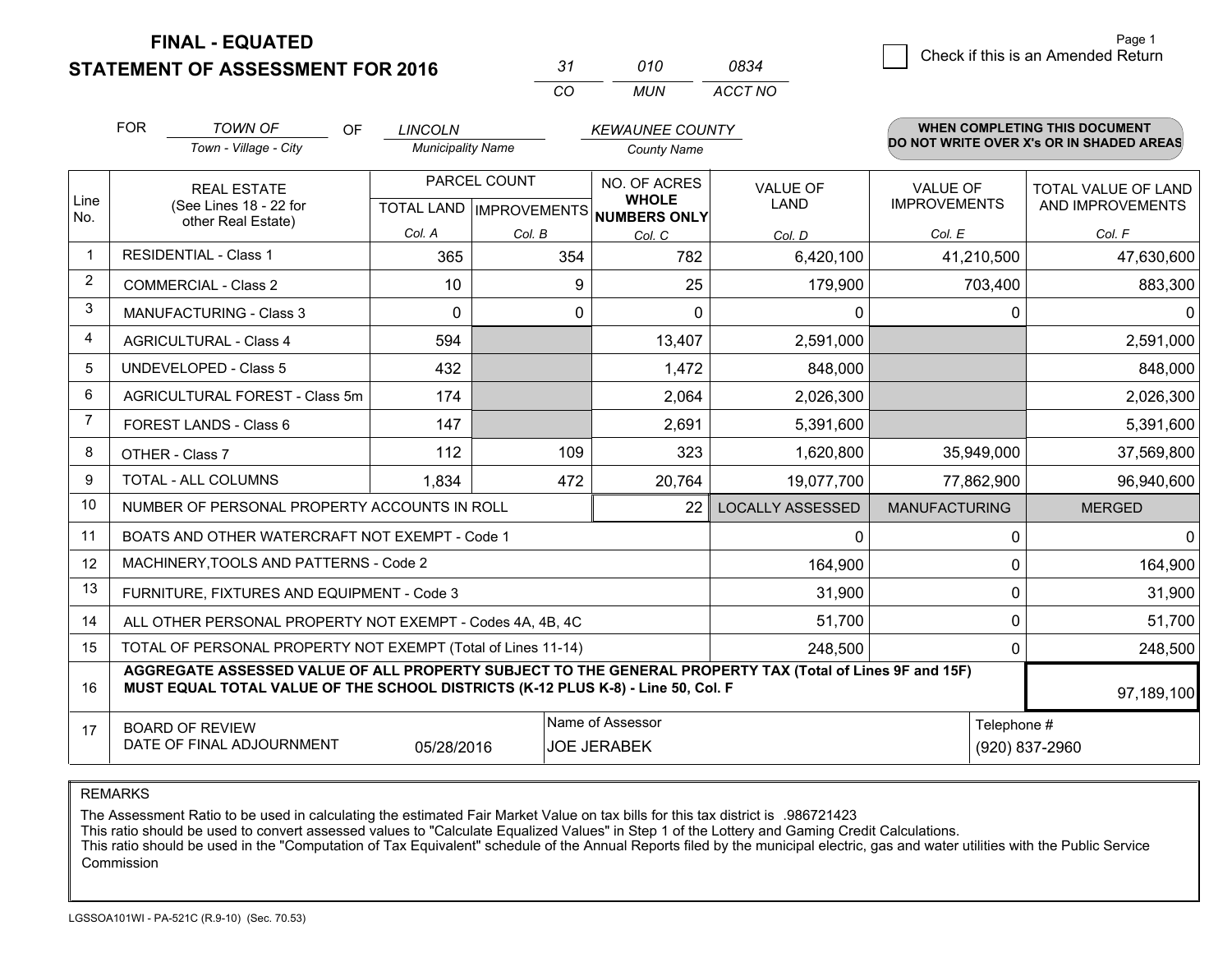*YEAR CO MUN ACCT NO* <sup>2016</sup> <sup>31</sup> <sup>010</sup> <sup>0834</sup>

Do not confuse FOREST LANDS (Line 7) with FOREST CROPS (in this section) - They are **NOT** the same

|    |                                                               |                                 |  |                                                                                | Private Forest Crop - Reg Class @ \$2.52 per acre |                                                                              |           |                                                                    |                    |                    |  |
|----|---------------------------------------------------------------|---------------------------------|--|--------------------------------------------------------------------------------|---------------------------------------------------|------------------------------------------------------------------------------|-----------|--------------------------------------------------------------------|--------------------|--------------------|--|
| 18 | (a) PARCELS                                                   | (b) ACRES                       |  | (c) ASSESSED VALUE                                                             |                                                   | (d) PARCELS                                                                  |           | (e) ACRES                                                          |                    | (f) ASSESSED VALUE |  |
|    |                                                               |                                 |  |                                                                                |                                                   |                                                                              |           | 40                                                                 |                    | 80,000             |  |
|    |                                                               |                                 |  | Private Forest Crop - Special Class @ 20¢ per acre                             |                                                   | Entered Before 2005 Managed Forest - Ferrous Mining CLOSED @ \$8.27 per acre |           |                                                                    |                    |                    |  |
| 19 | (a) PARCELS                                                   | (b) ACRES                       |  | (c) ASSESSED VALUE                                                             |                                                   | (d) PARCELS                                                                  |           | (e) ACRES                                                          |                    | (f) ASSESSED VALUE |  |
|    |                                                               |                                 |  |                                                                                |                                                   |                                                                              |           |                                                                    |                    |                    |  |
|    | Entered Before 2005 Managed Forest - OPEN @ \$.79 per acre    |                                 |  |                                                                                |                                                   |                                                                              |           | Entered Before 2005 Managed Forest - CLOSED @ \$1.87 per acre      |                    |                    |  |
| 20 | (a) PARCELS                                                   | (b) ACRES<br>(c) ASSESSED VALUE |  |                                                                                | (d) PARCELS                                       |                                                                              | (e) ACRES |                                                                    | (f) ASSESSED VALUE |                    |  |
|    | 2                                                             | 40                              |  | 80.000                                                                         |                                                   | 51<br>1.075.03                                                               |           | 2,160,500                                                          |                    |                    |  |
|    | Entered After 2004 Managed Forest - OPEN @<br>\$2.14 per acre |                                 |  |                                                                                |                                                   | Entered After 2004 Managed Forest - CLOSED @ \$10.68 per acre                |           |                                                                    |                    |                    |  |
| 21 | (a) PARCELS                                                   | (b) ACRES                       |  | (c) ASSESSED VALUE                                                             | (d) PARCELS                                       |                                                                              |           | (e) ACRES                                                          |                    | (f) ASSESSED VALUE |  |
|    |                                                               |                                 |  |                                                                                |                                                   |                                                                              |           |                                                                    |                    |                    |  |
|    |                                                               |                                 |  |                                                                                | 32                                                |                                                                              |           | 857.14                                                             |                    | 1,714,800          |  |
| 22 | (a) County Forest Cropland Acres                              |                                 |  | (b) Federal Acres                                                              | (c) State Acres                                   |                                                                              |           | (d) County (NOT FOREST CROP) Acres                                 |                    | (e) Other Acres    |  |
|    |                                                               |                                 |  |                                                                                |                                                   | 25.24                                                                        |           | .32                                                                |                    | 26.23              |  |
|    |                                                               |                                 |  | Assessed Value of Omitted Property From Prior Years (Sec. 70.44)               |                                                   |                                                                              |           | Assessed Value of Sec. 70.43 Corrections of Errors by Assessors    |                    |                    |  |
| 23 |                                                               | (a) REAL ESTATE                 |  | (b) PERSONAL                                                                   |                                                   |                                                                              |           | (c1) REAL ESTATE                                                   |                    | (c2) PERSONAL      |  |
|    |                                                               |                                 |  |                                                                                |                                                   |                                                                              |           |                                                                    |                    |                    |  |
|    |                                                               |                                 |  | Manufacturing Equated Value of Omitted Property From Prior Years (Sec. 70.995) |                                                   |                                                                              |           | Mfg. Equated Value of Sec.70.43 Corrections of Errors by Assessors |                    |                    |  |
|    | (d) REAL ESTATE                                               |                                 |  | (e) PERSONAL                                                                   |                                                   | (f1) REAL ESTATE                                                             |           |                                                                    | (f2) PERSONAL      |                    |  |
|    |                                                               |                                 |  |                                                                                |                                                   |                                                                              |           |                                                                    |                    |                    |  |

## **SPECIAL DISTRICTS**

| Line<br>No. | Enter 6-digit<br><b>Special District</b> | <b>Account</b><br><b>Number</b> | <b>Special District Name</b> | <b>Locally Assessed Value</b><br>of Real Estate and | Mfg Value of Real Estate<br>and Personal Property | <b>Merged Value of</b><br><b>Real Estate and</b> |
|-------------|------------------------------------------|---------------------------------|------------------------------|-----------------------------------------------------|---------------------------------------------------|--------------------------------------------------|
|             | Code (Col. A)                            | (Col. B)                        | (Col. C)                     | Personal Property (Col. D)                          | (Col. E)                                          | Personal Property (Col. F)                       |
| 24          |                                          |                                 |                              |                                                     |                                                   |                                                  |
| 25          |                                          |                                 |                              |                                                     |                                                   |                                                  |
| 26          |                                          |                                 |                              |                                                     |                                                   |                                                  |
| 27          |                                          |                                 |                              |                                                     |                                                   |                                                  |
| 28          |                                          |                                 |                              |                                                     |                                                   |                                                  |
| 29          |                                          |                                 |                              |                                                     |                                                   |                                                  |
| 30          |                                          |                                 |                              |                                                     |                                                   |                                                  |
| 31          |                                          |                                 |                              |                                                     |                                                   |                                                  |
| 32          |                                          |                                 |                              |                                                     |                                                   |                                                  |
| 33          |                                          |                                 |                              |                                                     |                                                   |                                                  |
| 34          |                                          |                                 |                              |                                                     |                                                   |                                                  |
| 35          |                                          |                                 |                              |                                                     |                                                   |                                                  |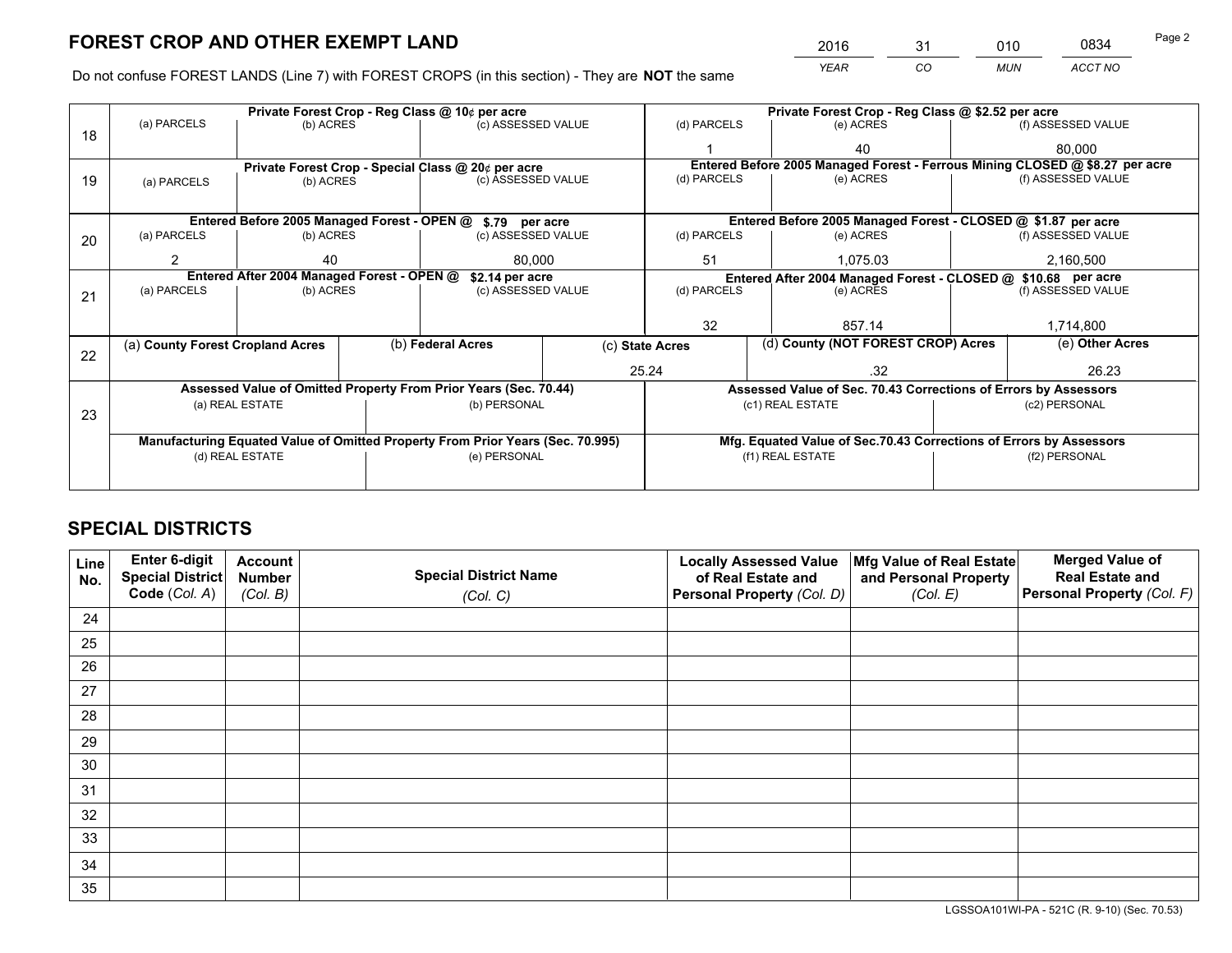|             |                                                          |                                             |                                                         | <b>YEAR</b>                                                                       | CO<br><b>MUN</b>                                              | ACCT NO                                                                        |
|-------------|----------------------------------------------------------|---------------------------------------------|---------------------------------------------------------|-----------------------------------------------------------------------------------|---------------------------------------------------------------|--------------------------------------------------------------------------------|
| Line<br>No. | Enter 6-digit<br><b>School District</b><br>Code (Col. A) | <b>Account</b><br><b>Number</b><br>(Col. B) | <b>School District Name</b><br>(Col. C)                 | <b>Locally Assessed Value</b><br>of Real Estate and<br>Personal Property (Col. D) | Mfg Value of Real Estate<br>and Personal Property<br>(Col. E) | <b>Merged Value of</b><br><b>Real Estate and</b><br>Personal Property (Col. F) |
|             | A. SCHOOL DISTRICTS (K-8 and K-12)                       |                                             |                                                         |                                                                                   |                                                               |                                                                                |
| 36          | 310070                                                   | 0189                                        | SCH D OF ALGOMA                                         | 37,878,300                                                                        |                                                               | 37,878,300                                                                     |
| 37          | 313220                                                   | 0191                                        | SCH D OF LUXEMBURG-CASCO                                | 59,310,800                                                                        |                                                               | 59,310,800                                                                     |
| 38          |                                                          |                                             |                                                         |                                                                                   |                                                               |                                                                                |
| 39          |                                                          |                                             |                                                         |                                                                                   |                                                               |                                                                                |
| 40          |                                                          |                                             |                                                         |                                                                                   |                                                               |                                                                                |
| 41          |                                                          |                                             |                                                         |                                                                                   |                                                               |                                                                                |
| 42          |                                                          |                                             |                                                         |                                                                                   |                                                               |                                                                                |
| 43          |                                                          |                                             |                                                         |                                                                                   |                                                               |                                                                                |
| 44          |                                                          |                                             |                                                         |                                                                                   |                                                               |                                                                                |
| 45          |                                                          |                                             |                                                         |                                                                                   |                                                               |                                                                                |
| 46          |                                                          |                                             |                                                         |                                                                                   |                                                               |                                                                                |
| 47          |                                                          |                                             |                                                         |                                                                                   |                                                               |                                                                                |
| 48          |                                                          |                                             |                                                         |                                                                                   |                                                               |                                                                                |
| 49          |                                                          |                                             | TOTAL ASSESSED VALUE OF SCHOOL DISTRICTS (K-8 and K-12) |                                                                                   |                                                               |                                                                                |
| 50          | <b>B.</b><br><b>UNION HIGH SCHOOL DISTRICTS</b>          |                                             |                                                         | 97,189,100                                                                        |                                                               | 97,189,100                                                                     |
| 51          |                                                          |                                             |                                                         |                                                                                   |                                                               |                                                                                |
| 52          |                                                          |                                             |                                                         |                                                                                   |                                                               |                                                                                |
| 53          |                                                          |                                             |                                                         |                                                                                   |                                                               |                                                                                |
| 54          |                                                          |                                             |                                                         |                                                                                   |                                                               |                                                                                |
| 55          |                                                          |                                             | TOTAL ASSESSED VALUE OF UNION HIGH SCHOOLS              |                                                                                   |                                                               |                                                                                |
|             | C. TECHNICAL COLLEGE DISTRICTS                           |                                             |                                                         |                                                                                   |                                                               |                                                                                |
| 56          | 001300                                                   | 0012                                        | NORTHEAST WISCONSIN TECH COLLEGE<br><b>GNBY</b>         | 97,189,100                                                                        |                                                               | 97,189,100                                                                     |
| 57          |                                                          |                                             |                                                         |                                                                                   |                                                               |                                                                                |
| 58          |                                                          |                                             |                                                         |                                                                                   |                                                               |                                                                                |
| 59          |                                                          |                                             | TOTAL ASSESSED VALUE OF TECHNICAL COLLEGES              | 97,189,100                                                                        |                                                               | 97,189,100                                                                     |

31

010

 *I hereby certify, to the best of my knowledge and belief, this form is complete and correct.*

**SCHOOL DISTRICTS**

| Print name of preparer | Title                    |                | Date (MM / DD / CCYY) |
|------------------------|--------------------------|----------------|-----------------------|
|                        |                          |                |                       |
| Signature of preparer  | Contact Telephone Number | E-mail address |                       |
|                        | $\overline{\phantom{0}}$ |                |                       |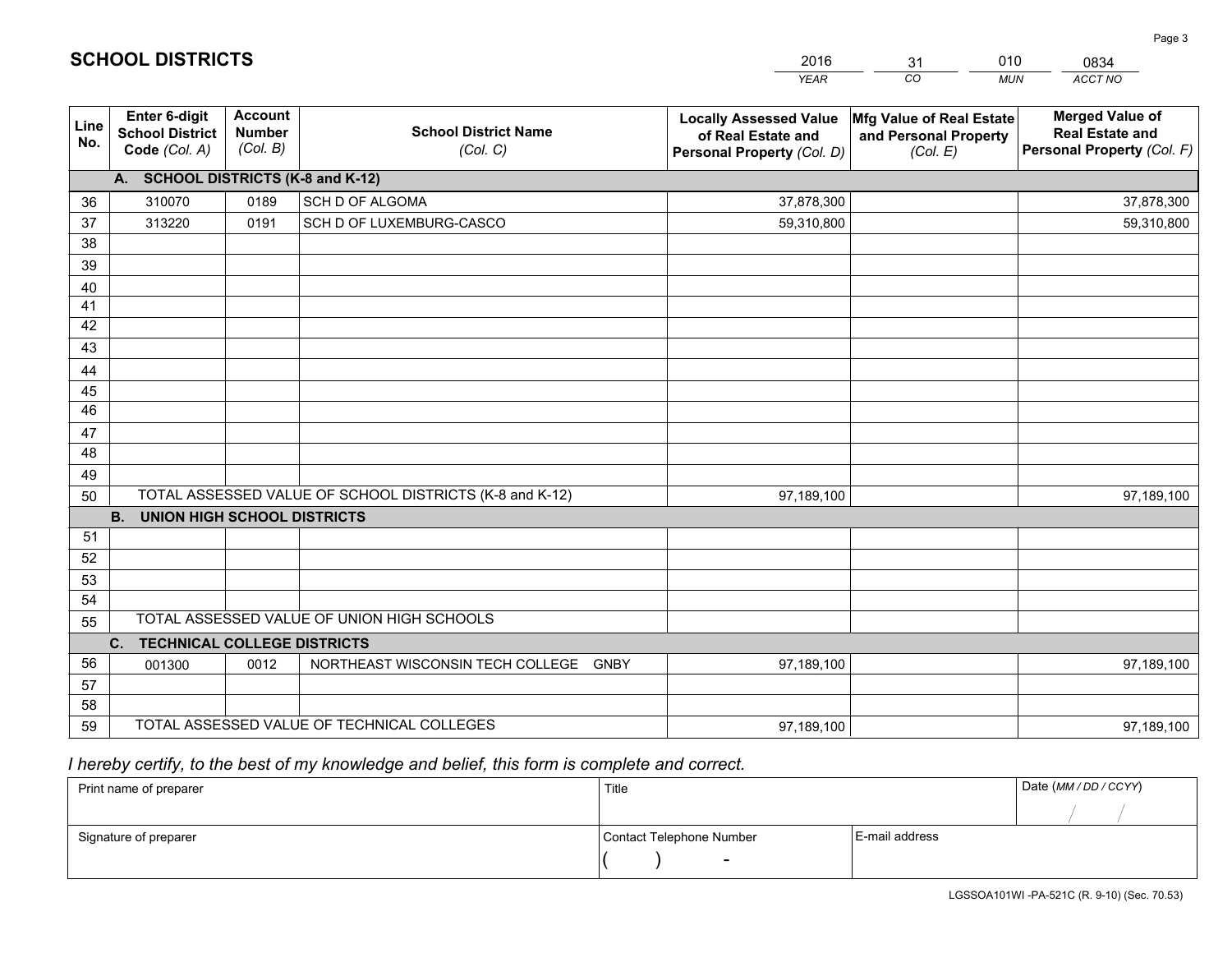### **HIGHLIGHTS**

- 1. Complete the Statement of Assessment after the Board of Review. Reflect any changes made there.
- 2. Use black ink to complete.

**NOTE: Please supply any correction to the name and address.**

NOTE: Please supply any correction to the name and address.

- 3. Line 16 must equal Line 50, Col D.
- 4. Line 55 must equal the total of K-8 schools listed on lines 36-49. Do not include K-12 schools in this comparision.
- 5. Line 59, Col. D must equal Line 16.
- 6. Special District, School District and Technical College District values must include both real estate and personal property. Examples of Special districts are: town sanitary districts, public inland lake protection and rehabilitation districts, and metropolitan sewerage districts.
- 7. DO NOT INCLUDE Manufacturing property values.DOR will print these values on the final SOA.
- 8. Accuracy of this form is very important. The values reported directly affect the equalized value DOR calculates for school and special districts.

#### **Page 1:**

 If not prefilled, enter the tax year,county and municipal code,municipal type, municipal name and county name on the top of form.

Check the Amended box, if filing an amended / corrected SOA.

 Report the parcel count, acres and assessed value of taxable general property, total parcel count, (real and personal), total acres, and values from final figures set by the Board of Review.

- A. Real Estate land and improvements (buildings, etc.) is reported on lines 1 8, total line 9.
- B. Personal Property is reported on lines 11 14, Column D, total line 15.
- C. To complete this report, use the computer produced summary of the assessment roll that shows these amounts.
- D. Use whole numbers only.
- E. Add each line across and each column down to verify entries.

### **Page 2:**

- A. Report Special Items (not subject to general property tax).
- 1. Private Forest Croplands and Managed Forest Lands are reported on lines 18,19, 20 and 21. Be sure to report assessed values **NOT** taxes.
- 2. You should have copies of the orders of entry, orders of withdrawal, etc., to update your assessment roll.
	- 3. Show hundredths of acres (e.g. 39.75).
- 4. Tax exempt lands are reported on line 22.
- 5. Omitted property and sec. 70.43, Wis. Stats., corrections of errors by assessor are reported on line 23. Report real estate and personal property separately. These should be for **prior years**, not something found on the current assessment roll after the board of review.
- B. Special District (Lines 24-35) Include the value of both real and personal property.
- The Department of Revenue (DOR) preprints much of the information regarding names and codes for schools, special districts,etc. If a district is not listed, enter the name and value only, DOR will enter the proper code.

## **Page 3 School Districts:**

Include the value of both real and personal property.

Report School District (regular, elementary, union high school, and technical college).

- 1. Regular (K-12) and Elementary (K-8) school values are reported on lines 36-49, total on line 50.
- 2. Union High School (UHS) (use only if elementary schools are listed on lines 36-49) are reported on lines 51-54. UHS total value (line 55) must equal to the total **elementary school** values reported on lines 36-49. Do notinclude K-12 schools in this comparison.
- 3. Technical College values are reported on lines 56-58, total on line 59.
- 4. Use the computer summary that shows these amounts to complete this report.

#### **This form is due the second Monday in June. File this report only after your Board of Review is complete.**

 *If you have questions: Return forms to:*

Fax number: (608) 264-6887 PO Box 8971

 Email: lgs@revenue.wi.gov Wisconsin Department of Revenue Call: (608) 261-5341 Local Government Services Section 6-97Madison WI 53708-8971

 $\mathbf{\Omega}$ MARY ANN SALMON<br>TOWN OF LINCOLN<br>N9275 COUNTY ROAD P N9275 COUNTY ROAD P MARY ANN SALMON TOWN OF LINCOLN **ALGOMA, WI 54201** ALGOMA, WI 54201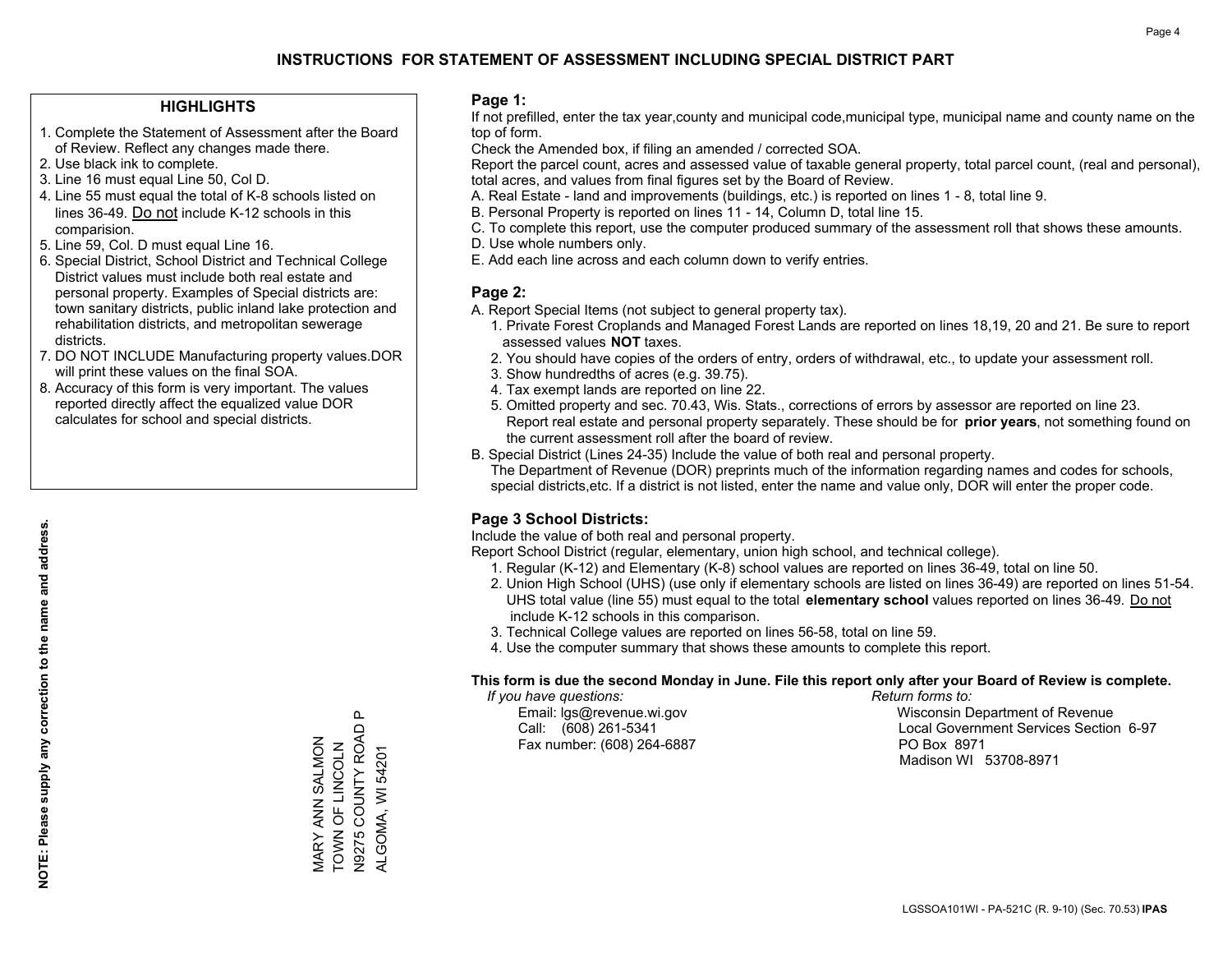**STATEMENT OF ASSESSMENT FOR 2016** 

| -31      | N12 | 0835    |
|----------|-----|---------|
| $\cdots$ | MUN | ACCT NO |

|                | <b>FOR</b> | <b>TOWN OF</b><br><b>OF</b><br>Town - Village - City                                                                                                                                         | <b>LUXEMBURG</b><br><b>Municipality Name</b> |              | <b>KEWAUNEE COUNTY</b><br><b>County Name</b>        |                                   |                      | WHEN COMPLETING THIS DOCUMENT<br>DO NOT WRITE OVER X's OR IN SHADED AREAS |
|----------------|------------|----------------------------------------------------------------------------------------------------------------------------------------------------------------------------------------------|----------------------------------------------|--------------|-----------------------------------------------------|-----------------------------------|----------------------|---------------------------------------------------------------------------|
|                |            |                                                                                                                                                                                              |                                              |              |                                                     |                                   |                      |                                                                           |
|                |            | <b>REAL ESTATE</b>                                                                                                                                                                           |                                              | PARCEL COUNT | NO. OF ACRES                                        | <b>VALUE OF</b>                   | <b>VALUE OF</b>      | TOTAL VALUE OF LAND                                                       |
| Line<br>No.    |            | (See Lines 18 - 22 for                                                                                                                                                                       |                                              |              | <b>WHOLE</b><br>TOTAL LAND MPROVEMENTS NUMBERS ONLY | <b>LAND</b>                       | <b>IMPROVEMENTS</b>  | AND IMPROVEMENTS                                                          |
|                |            | other Real Estate)                                                                                                                                                                           | Col. A                                       | Col. B       | Col. C                                              | Col. D                            | Col. E               | Col. F                                                                    |
| $\mathbf{1}$   |            | <b>RESIDENTIAL - Class 1</b>                                                                                                                                                                 | 519                                          | 488          | 1,071                                               | 10,562,200                        | 76,689,900           | 87,252,100                                                                |
| $\overline{2}$ |            | <b>COMMERCIAL - Class 2</b>                                                                                                                                                                  | 35                                           | 28           | 99                                                  | 656,300                           | 3,518,900            | 4,175,200                                                                 |
| 3              |            | MANUFACTURING - Class 3                                                                                                                                                                      | $\Omega$                                     | $\mathbf{0}$ | $\Omega$                                            | 0                                 |                      | $\mathbf 0$<br>$\Omega$                                                   |
| 4              |            | <b>AGRICULTURAL - Class 4</b>                                                                                                                                                                | 682                                          |              | 15,899                                              | 3,064,300                         |                      | 3,064,300                                                                 |
| 5              |            | <b>UNDEVELOPED - Class 5</b>                                                                                                                                                                 | 420                                          |              | 1,250                                               | 666,000                           |                      | 666,000                                                                   |
| 6              |            | AGRICULTURAL FOREST - Class 5m                                                                                                                                                               | 188                                          |              | 1,564                                               | 1,532,000                         |                      | 1,532,000                                                                 |
| 7              |            | FOREST LANDS - Class 6                                                                                                                                                                       | 59                                           |              | 819                                                 | 1,586,000                         |                      | 1,586,000                                                                 |
| 8              |            | OTHER - Class 7                                                                                                                                                                              | 133                                          | 132          | 294                                                 | 1,870,100                         | 23,986,000           | 25,856,100                                                                |
| 9              |            | TOTAL - ALL COLUMNS                                                                                                                                                                          | 2,036                                        | 648          | 20,996                                              | 19,936,900                        | 104,194,800          | 124, 131, 700                                                             |
| 10             |            | NUMBER OF PERSONAL PROPERTY ACCOUNTS IN ROLL                                                                                                                                                 |                                              |              | 52                                                  | <b>LOCALLY ASSESSED</b>           | <b>MANUFACTURING</b> | <b>MERGED</b>                                                             |
| 11             |            | BOATS AND OTHER WATERCRAFT NOT EXEMPT - Code 1                                                                                                                                               |                                              |              |                                                     | $\mathbf{0}$                      |                      | $\Omega$<br>$\mathbf{0}$                                                  |
| 12             |            | MACHINERY, TOOLS AND PATTERNS - Code 2                                                                                                                                                       |                                              |              |                                                     | 1,511,210                         | 500                  | 1,511,710                                                                 |
| 13             |            | FURNITURE, FIXTURES AND EQUIPMENT - Code 3                                                                                                                                                   |                                              |              |                                                     | 184,320                           | 100                  | 184,420                                                                   |
| 14             |            | ALL OTHER PERSONAL PROPERTY NOT EXEMPT - Codes 4A, 4B, 4C                                                                                                                                    |                                              |              |                                                     | 63,880                            | 1,100                | 64,980                                                                    |
| 15             |            | TOTAL OF PERSONAL PROPERTY NOT EXEMPT (Total of Lines 11-14)                                                                                                                                 |                                              |              |                                                     | 1,759,410                         | 1,700                | 1,761,110                                                                 |
| 16             |            | AGGREGATE ASSESSED VALUE OF ALL PROPERTY SUBJECT TO THE GENERAL PROPERTY TAX (Total of Lines 9F and 15F)<br>MUST EQUAL TOTAL VALUE OF THE SCHOOL DISTRICTS (K-12 PLUS K-8) - Line 50, Col. F |                                              |              |                                                     |                                   |                      | 125,892,810                                                               |
| 17             |            | <b>BOARD OF REVIEW</b>                                                                                                                                                                       |                                              |              | Name of Assessor                                    |                                   |                      | Telephone #                                                               |
|                |            | DATE OF FINAL ADJOURNMENT                                                                                                                                                                    | 06/14/2016                                   |              |                                                     | ACTION APPRAISERS AND CONSULTANTS |                      | (920) 766-7323                                                            |

REMARKS

The Assessment Ratio to be used in calculating the estimated Fair Market Value on tax bills for this tax district is .969697023

This ratio should be used to convert assessed values to "Calculate Equalized Values" in Step 1 of the Lottery and Gaming Credit Calculations.<br>This ratio should be used in the "Computation of Tax Equivalent" schedule of the Commission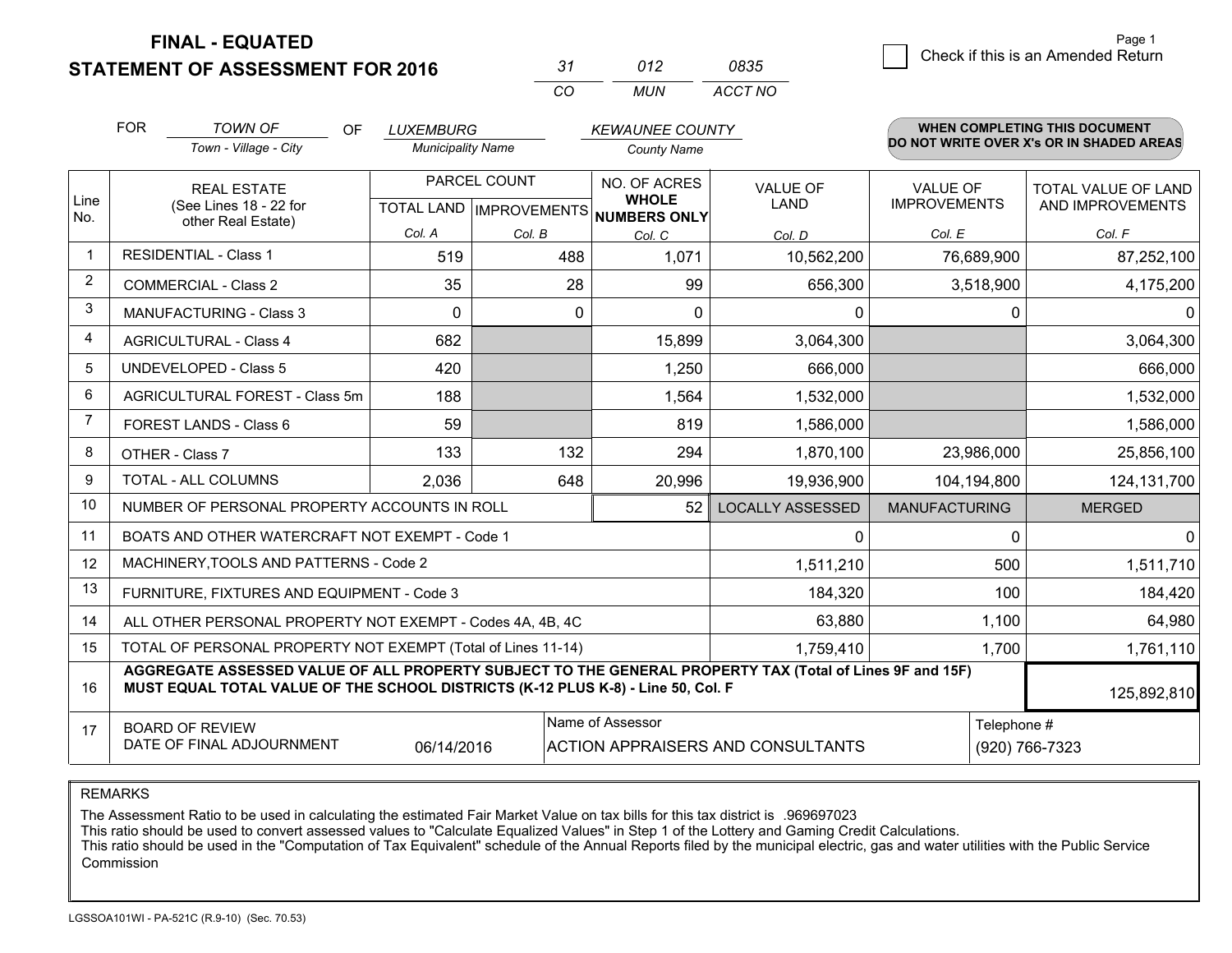*YEAR CO MUN ACCT NO* <sup>2016</sup> <sup>31</sup> <sup>012</sup> <sup>0835</sup>

Do not confuse FOREST LANDS (Line 7) with FOREST CROPS (in this section) - They are **NOT** the same

|    |                                                    |                                             |                    | Private Forest Crop - Reg Class @ 10¢ per acre                                 |                 |                                                                              | Private Forest Crop - Reg Class @ \$2.52 per acre                  |                    |                    |  |
|----|----------------------------------------------------|---------------------------------------------|--------------------|--------------------------------------------------------------------------------|-----------------|------------------------------------------------------------------------------|--------------------------------------------------------------------|--------------------|--------------------|--|
| 18 | (a) PARCELS                                        | (b) ACRES                                   |                    | (c) ASSESSED VALUE                                                             |                 | (d) PARCELS                                                                  | (e) ACRES                                                          |                    | (f) ASSESSED VALUE |  |
|    |                                                    |                                             |                    |                                                                                |                 |                                                                              |                                                                    |                    |                    |  |
|    | Private Forest Crop - Special Class @ 20¢ per acre |                                             |                    |                                                                                |                 | Entered Before 2005 Managed Forest - Ferrous Mining CLOSED @ \$8.27 per acre |                                                                    |                    |                    |  |
| 19 | (b) ACRES<br>(a) PARCELS                           |                                             | (c) ASSESSED VALUE |                                                                                | (d) PARCELS     | (e) ACRES                                                                    |                                                                    | (f) ASSESSED VALUE |                    |  |
|    |                                                    |                                             |                    |                                                                                |                 |                                                                              |                                                                    |                    |                    |  |
|    |                                                    | Entered Before 2005 Managed Forest - OPEN @ |                    | \$.79 per acre                                                                 |                 |                                                                              | Entered Before 2005 Managed Forest - CLOSED @ \$1.87 per acre      |                    |                    |  |
| 20 | (a) PARCELS                                        | (b) ACRES                                   |                    | (c) ASSESSED VALUE                                                             |                 | (d) PARCELS                                                                  | (e) ACRES                                                          |                    | (f) ASSESSED VALUE |  |
|    | 2                                                  | 22                                          |                    | 46.200                                                                         |                 | 97.99<br>5                                                                   |                                                                    |                    | 201,600            |  |
|    |                                                    | Entered After 2004 Managed Forest - OPEN @  |                    | \$2.14 per acre                                                                |                 |                                                                              | Entered After 2004 Managed Forest - CLOSED @ \$10.68 per acre      |                    |                    |  |
| 21 | (a) PARCELS                                        | (b) ACRES                                   |                    | (c) ASSESSED VALUE                                                             |                 | (d) PARCELS                                                                  | (e) ACRES                                                          |                    | (f) ASSESSED VALUE |  |
|    |                                                    |                                             |                    |                                                                                |                 |                                                                              |                                                                    |                    | 311,500            |  |
|    |                                                    |                                             |                    |                                                                                |                 | g                                                                            | 164.92                                                             |                    |                    |  |
| 22 | (a) County Forest Cropland Acres                   |                                             |                    | (b) Federal Acres                                                              | (c) State Acres |                                                                              | (d) County (NOT FOREST CROP) Acres                                 |                    | (e) Other Acres    |  |
|    |                                                    |                                             |                    |                                                                                |                 | 130.87                                                                       | 5.34                                                               |                    | 757.71             |  |
|    |                                                    |                                             |                    | Assessed Value of Omitted Property From Prior Years (Sec. 70.44)               |                 |                                                                              | Assessed Value of Sec. 70.43 Corrections of Errors by Assessors    |                    |                    |  |
| 23 |                                                    | (a) REAL ESTATE                             |                    | (b) PERSONAL                                                                   |                 |                                                                              | (c1) REAL ESTATE                                                   |                    | (c2) PERSONAL      |  |
|    |                                                    |                                             |                    |                                                                                |                 |                                                                              |                                                                    |                    |                    |  |
|    |                                                    |                                             |                    | Manufacturing Equated Value of Omitted Property From Prior Years (Sec. 70.995) |                 |                                                                              | Mfg. Equated Value of Sec.70.43 Corrections of Errors by Assessors |                    |                    |  |
|    | (d) REAL ESTATE                                    |                                             |                    | (e) PERSONAL                                                                   |                 |                                                                              | (f1) REAL ESTATE                                                   |                    | (f2) PERSONAL      |  |
|    |                                                    |                                             |                    |                                                                                |                 |                                                                              |                                                                    |                    |                    |  |

## **SPECIAL DISTRICTS**

| <b>Line</b><br>No. | Enter 6-digit<br><b>Special District</b><br>Code (Col. A) | <b>Account</b><br><b>Number</b><br>(Col. B) | <b>Special District Name</b><br>(Col. C) | <b>Locally Assessed Value</b><br>of Real Estate and<br><b>Personal Property (Col. D)</b> | Mfg Value of Real Estate<br>and Personal Property<br>(Col. E) | <b>Merged Value of</b><br><b>Real Estate and</b><br>Personal Property (Col. F) |
|--------------------|-----------------------------------------------------------|---------------------------------------------|------------------------------------------|------------------------------------------------------------------------------------------|---------------------------------------------------------------|--------------------------------------------------------------------------------|
| 24                 | 055040                                                    | 0026                                        | <b>GREEN BAY METRO SEWER DISTRICT</b>    | 12,573,600                                                                               | 1,700                                                         | 12,575,300                                                                     |
| 25                 |                                                           |                                             |                                          |                                                                                          |                                                               |                                                                                |
| 26                 |                                                           |                                             |                                          |                                                                                          |                                                               |                                                                                |
| 27                 |                                                           |                                             |                                          |                                                                                          |                                                               |                                                                                |
| 28                 |                                                           |                                             |                                          |                                                                                          |                                                               |                                                                                |
| 29                 |                                                           |                                             |                                          |                                                                                          |                                                               |                                                                                |
| 30                 |                                                           |                                             |                                          |                                                                                          |                                                               |                                                                                |
| 31                 |                                                           |                                             |                                          |                                                                                          |                                                               |                                                                                |
| 32                 |                                                           |                                             |                                          |                                                                                          |                                                               |                                                                                |
| 33                 |                                                           |                                             |                                          |                                                                                          |                                                               |                                                                                |
| 34                 |                                                           |                                             |                                          |                                                                                          |                                                               |                                                                                |
| 35                 |                                                           |                                             |                                          |                                                                                          |                                                               |                                                                                |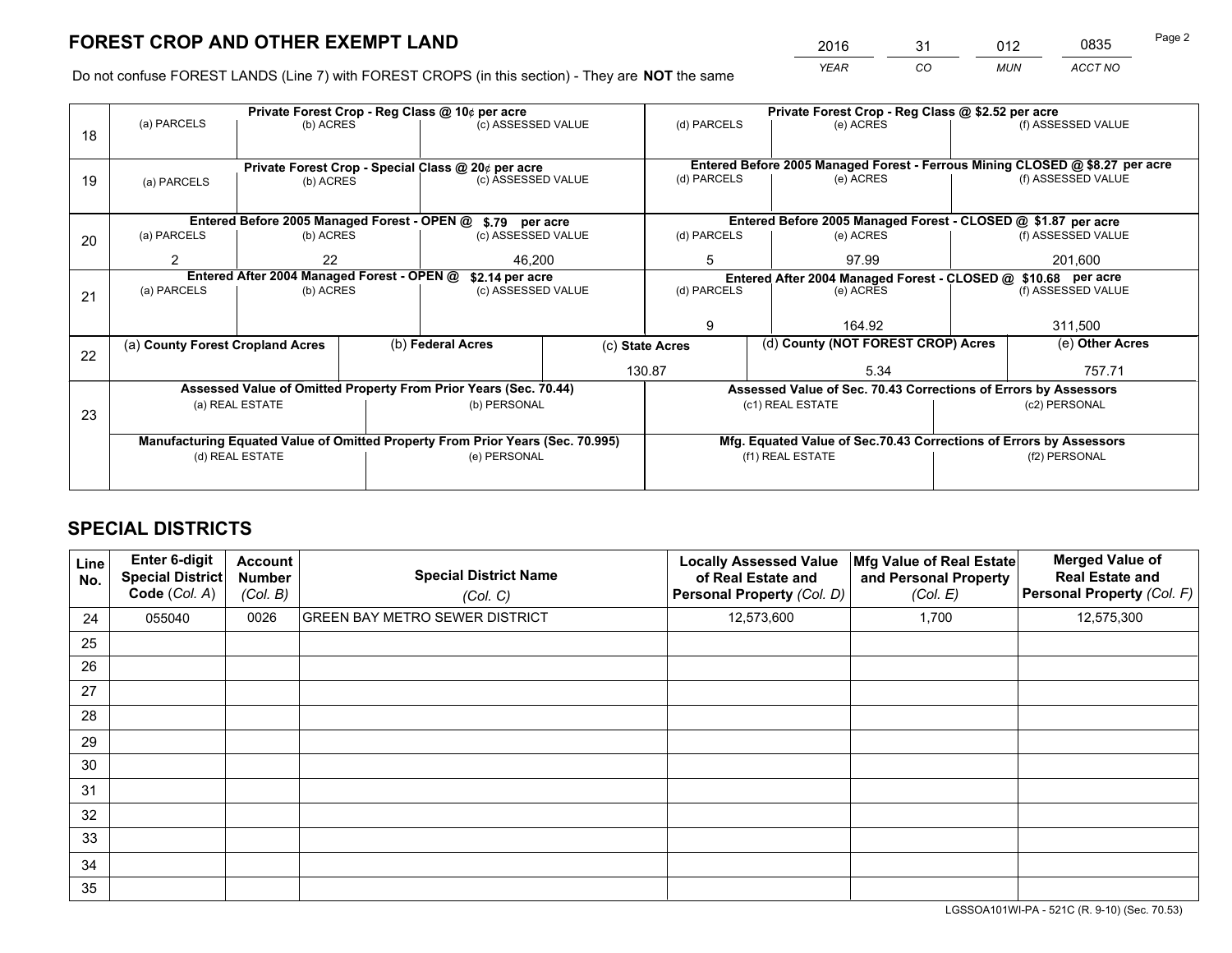|                                        |                                                          |                                             |                                                                                     | <b>YEAR</b>                                                                       | $\overline{co}$<br><b>MUN</b>                                 | ACCT NO                                                                        |
|----------------------------------------|----------------------------------------------------------|---------------------------------------------|-------------------------------------------------------------------------------------|-----------------------------------------------------------------------------------|---------------------------------------------------------------|--------------------------------------------------------------------------------|
| Line<br>No.                            | Enter 6-digit<br><b>School District</b><br>Code (Col. A) | <b>Account</b><br><b>Number</b><br>(Col. B) | <b>School District Name</b><br>(Col. C)                                             | <b>Locally Assessed Value</b><br>of Real Estate and<br>Personal Property (Col. D) | Mfg Value of Real Estate<br>and Personal Property<br>(Col. E) | <b>Merged Value of</b><br><b>Real Estate and</b><br>Personal Property (Col. F) |
|                                        | A. SCHOOL DISTRICTS (K-8 and K-12)                       |                                             |                                                                                     |                                                                                   |                                                               |                                                                                |
| 36                                     | 313220                                                   | 0191                                        | SCH D OF LUXEMBURG-CASCO                                                            | 125,891,110                                                                       | 1,700                                                         | 125,892,810                                                                    |
| 37                                     |                                                          |                                             |                                                                                     |                                                                                   |                                                               |                                                                                |
| 38                                     |                                                          |                                             |                                                                                     |                                                                                   |                                                               |                                                                                |
| 39                                     |                                                          |                                             |                                                                                     |                                                                                   |                                                               |                                                                                |
| 40                                     |                                                          |                                             |                                                                                     |                                                                                   |                                                               |                                                                                |
| 41<br>42                               |                                                          |                                             |                                                                                     |                                                                                   |                                                               |                                                                                |
| 43                                     |                                                          |                                             |                                                                                     |                                                                                   |                                                               |                                                                                |
| 44                                     |                                                          |                                             |                                                                                     |                                                                                   |                                                               |                                                                                |
| 45                                     |                                                          |                                             |                                                                                     |                                                                                   |                                                               |                                                                                |
| 46                                     |                                                          |                                             |                                                                                     |                                                                                   |                                                               |                                                                                |
| 47                                     |                                                          |                                             |                                                                                     |                                                                                   |                                                               |                                                                                |
| 48                                     |                                                          |                                             |                                                                                     |                                                                                   |                                                               |                                                                                |
| 49                                     |                                                          |                                             |                                                                                     |                                                                                   |                                                               |                                                                                |
| 50                                     |                                                          |                                             | TOTAL ASSESSED VALUE OF SCHOOL DISTRICTS (K-8 and K-12)                             | 125,891,110                                                                       | 1,700                                                         | 125,892,810                                                                    |
|                                        | <b>B.</b><br><b>UNION HIGH SCHOOL DISTRICTS</b>          |                                             |                                                                                     |                                                                                   |                                                               |                                                                                |
| 51                                     |                                                          |                                             |                                                                                     |                                                                                   |                                                               |                                                                                |
|                                        |                                                          |                                             |                                                                                     |                                                                                   |                                                               |                                                                                |
|                                        |                                                          |                                             |                                                                                     |                                                                                   |                                                               |                                                                                |
|                                        |                                                          |                                             |                                                                                     |                                                                                   |                                                               |                                                                                |
|                                        |                                                          |                                             |                                                                                     |                                                                                   |                                                               |                                                                                |
|                                        |                                                          |                                             |                                                                                     |                                                                                   |                                                               |                                                                                |
|                                        |                                                          |                                             |                                                                                     |                                                                                   |                                                               |                                                                                |
|                                        |                                                          |                                             |                                                                                     |                                                                                   |                                                               |                                                                                |
| 59                                     |                                                          |                                             | TOTAL ASSESSED VALUE OF TECHNICAL COLLEGES                                          |                                                                                   | 1,700                                                         | 125,892,810                                                                    |
| 52<br>53<br>54<br>55<br>56<br>57<br>58 | C.<br><b>TECHNICAL COLLEGE DISTRICTS</b><br>001300       | 0012                                        | TOTAL ASSESSED VALUE OF UNION HIGH SCHOOLS<br>NORTHEAST WISCONSIN TECH COLLEGE GNBY | 125,891,110<br>125,891,110                                                        | 1,700                                                         | 125,892,810                                                                    |

31

012

 *I hereby certify, to the best of my knowledge and belief, this form is complete and correct.*

**SCHOOL DISTRICTS**

| Print name of preparer | Title                    |                | Date (MM/DD/CCYY) |
|------------------------|--------------------------|----------------|-------------------|
|                        |                          |                |                   |
| Signature of preparer  | Contact Telephone Number | E-mail address |                   |
|                        | $\overline{\phantom{0}}$ |                |                   |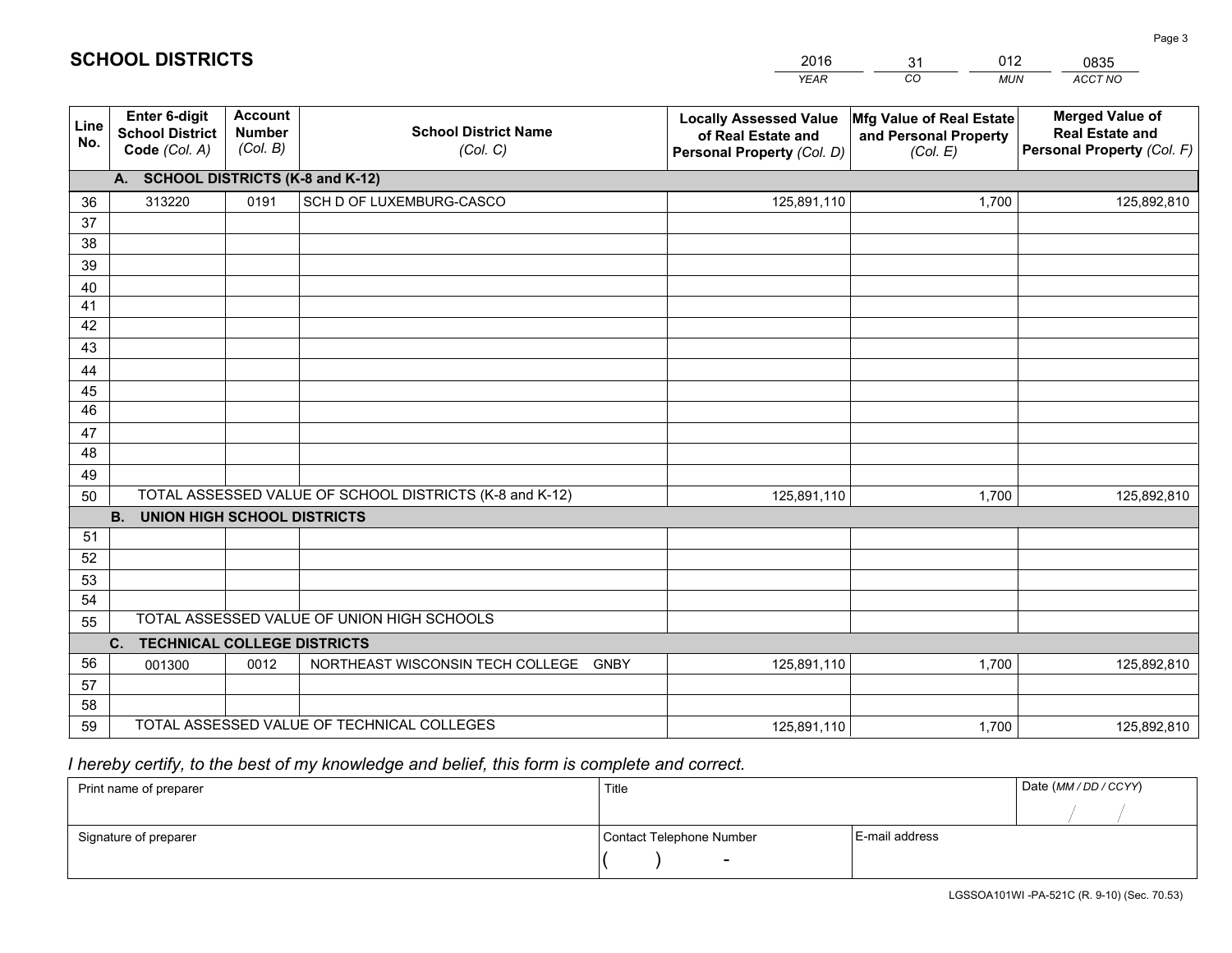## **HIGHLIGHTS**

- 1. Complete the Statement of Assessment after the Board of Review. Reflect any changes made there.
- 2. Use black ink to complete.
- 3. Line 16 must equal Line 50, Col D.
- 4. Line 55 must equal the total of K-8 schools listed on lines 36-49. Do not include K-12 schools in this comparision.
- 5. Line 59, Col. D must equal Line 16.
- 6. Special District, School District and Technical College District values must include both real estate and personal property. Examples of Special districts are: town sanitary districts, public inland lake protection and rehabilitation districts, and metropolitan sewerage districts.
- 7. DO NOT INCLUDE Manufacturing property values.DOR will print these values on the final SOA.

MARILYN BARRETT TOWN OF LUXEMBURG N5112 RENDEZVOUS RD LUXEMBURG, WI 54217 - 8101

LUXEMBURG, WI 54217 - 8101 **V5112 RENDEZVOUS RD** VIARILYN BARRETT<br>TOWN OF LUXEMBURG

 8. Accuracy of this form is very important. The values reported directly affect the equalized value DOR calculates for school and special districts.

### **Page 1:**

 If not prefilled, enter the tax year,county and municipal code,municipal type, municipal name and county name on the top of form.

Check the Amended box, if filing an amended / corrected SOA.

 Report the parcel count, acres and assessed value of taxable general property, total parcel count, (real and personal), total acres, and values from final figures set by the Board of Review.

- A. Real Estate land and improvements (buildings, etc.) is reported on lines 1 8, total line 9.
- B. Personal Property is reported on lines 11 14, Column D, total line 15.
- C. To complete this report, use the computer produced summary of the assessment roll that shows these amounts.
- D. Use whole numbers only.
- E. Add each line across and each column down to verify entries.

## **Page 2:**

- A. Report Special Items (not subject to general property tax).
- 1. Private Forest Croplands and Managed Forest Lands are reported on lines 18,19, 20 and 21. Be sure to report assessed values **NOT** taxes.
- 2. You should have copies of the orders of entry, orders of withdrawal, etc., to update your assessment roll.
	- 3. Show hundredths of acres (e.g. 39.75).
- 4. Tax exempt lands are reported on line 22.
- 5. Omitted property and sec. 70.43, Wis. Stats., corrections of errors by assessor are reported on line 23. Report real estate and personal property separately. These should be for **prior years**, not something found on the current assessment roll after the board of review.
- B. Special District (Lines 24-35) Include the value of both real and personal property.

 The Department of Revenue (DOR) preprints much of the information regarding names and codes for schools, special districts,etc. If a district is not listed, enter the name and value only, DOR will enter the proper code.

## **Page 3 School Districts:**

Include the value of both real and personal property.

Report School District (regular, elementary, union high school, and technical college).

- 1. Regular (K-12) and Elementary (K-8) school values are reported on lines 36-49, total on line 50.
- 2. Union High School (UHS) (use only if elementary schools are listed on lines 36-49) are reported on lines 51-54. UHS total value (line 55) must equal to the total **elementary school** values reported on lines 36-49. Do notinclude K-12 schools in this comparison.
- 3. Technical College values are reported on lines 56-58, total on line 59.
- 4. Use the computer summary that shows these amounts to complete this report.

#### **This form is due the second Monday in June. File this report only after your Board of Review is complete.**

 *If you have questions: Return forms to:*

Fax number: (608) 264-6887 PO Box 8971

 Email: lgs@revenue.wi.gov Wisconsin Department of Revenue Call: (608) 261-5341 Local Government Services Section 6-97Madison WI 53708-8971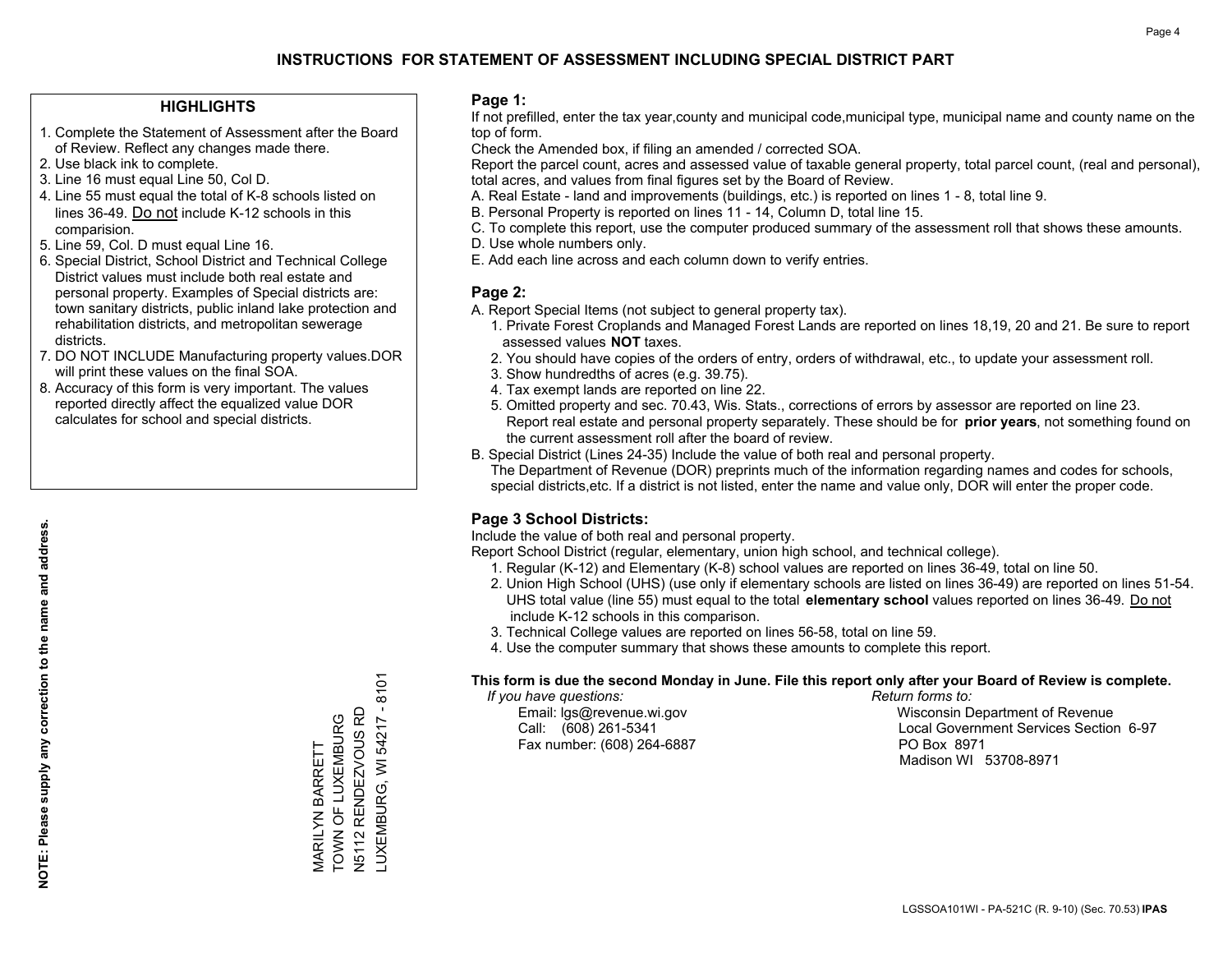**STATEMENT OF ASSESSMENT FOR 2016** 

*CO MUN <sup>31</sup> <sup>014</sup> ACCT NO0836*

|                | <b>FOR</b>                                   | <b>TOWN OF</b><br>OF.                                                                                                                                                                        | <b>MONTPELIER</b>        |              | <b>KEWAUNEE COUNTY</b>                         |                                |                                        | WHEN COMPLETING THIS DOCUMENT            |
|----------------|----------------------------------------------|----------------------------------------------------------------------------------------------------------------------------------------------------------------------------------------------|--------------------------|--------------|------------------------------------------------|--------------------------------|----------------------------------------|------------------------------------------|
|                |                                              | Town - Village - City                                                                                                                                                                        | <b>Municipality Name</b> |              | <b>County Name</b>                             |                                |                                        | DO NOT WRITE OVER X's OR IN SHADED AREAS |
| Line           | <b>REAL ESTATE</b><br>(See Lines 18 - 22 for |                                                                                                                                                                                              |                          | PARCEL COUNT | NO. OF ACRES<br><b>WHOLE</b>                   | <b>VALUE OF</b><br><b>LAND</b> | <b>VALUE OF</b><br><b>IMPROVEMENTS</b> | TOTAL VALUE OF LAND<br>AND IMPROVEMENTS  |
| No.            |                                              | other Real Estate)                                                                                                                                                                           | Col. A                   | Col. B       | TOTAL LAND IMPROVEMENTS NUMBERS ONLY<br>Col. C | Col. D                         | Col. E                                 | Col. F                                   |
| $\mathbf 1$    |                                              | <b>RESIDENTIAL - Class 1</b>                                                                                                                                                                 | 414                      | 400          | 1,059                                          | 7,362,800                      | 63,500,800                             | 70,863,600                               |
| $\overline{2}$ |                                              | <b>COMMERCIAL - Class 2</b>                                                                                                                                                                  | 18                       | 14           | 34                                             | 209,500                        | 1,021,500                              | 1,231,000                                |
| 3              |                                              | <b>MANUFACTURING - Class 3</b>                                                                                                                                                               |                          |              | 27                                             | 92,200                         | 15,428,000                             | 15,520,200                               |
| 4              |                                              | <b>AGRICULTURAL - Class 4</b>                                                                                                                                                                | 693                      |              | 15,517                                         | 2,574,600                      |                                        | 2,574,600                                |
| 5              |                                              | <b>UNDEVELOPED - Class 5</b>                                                                                                                                                                 | 512                      |              | 1,799                                          | 1,504,200                      |                                        | 1,504,200                                |
| 6              |                                              | AGRICULTURAL FOREST - Class 5m                                                                                                                                                               | 224                      |              | 2,582                                          | 3,637,000                      |                                        | 3,637,000                                |
| 7              |                                              | FOREST LANDS - Class 6                                                                                                                                                                       | 47                       |              | 691                                            | 2,019,700                      |                                        | 2,019,700                                |
| 8              |                                              | OTHER - Class 7                                                                                                                                                                              | 185                      | 185          | 388                                            | 1,864,200                      | 22,571,800                             | 24,436,000                               |
| 9              |                                              | TOTAL - ALL COLUMNS                                                                                                                                                                          | 2,094                    | 600          | 22,097                                         | 19,264,200                     | 102,522,100                            | 121,786,300                              |
| 10             |                                              | NUMBER OF PERSONAL PROPERTY ACCOUNTS IN ROLL                                                                                                                                                 |                          |              | 38                                             | <b>LOCALLY ASSESSED</b>        | <b>MANUFACTURING</b>                   | <b>MERGED</b>                            |
| 11             |                                              | BOATS AND OTHER WATERCRAFT NOT EXEMPT - Code 1                                                                                                                                               |                          |              |                                                | 0                              | 0                                      | $\mathbf 0$                              |
| 12             |                                              | MACHINERY, TOOLS AND PATTERNS - Code 2                                                                                                                                                       |                          |              |                                                | 453,328                        | 2,027,800                              | 2,481,128                                |
| 13             |                                              | FURNITURE, FIXTURES AND EQUIPMENT - Code 3                                                                                                                                                   |                          |              |                                                | 26,690                         | 66,700                                 | 93,390                                   |
| 14             |                                              | ALL OTHER PERSONAL PROPERTY NOT EXEMPT - Codes 4A, 4B, 4C                                                                                                                                    |                          |              |                                                | 206,329                        | 133,500                                | 339,829                                  |
| 15             |                                              | TOTAL OF PERSONAL PROPERTY NOT EXEMPT (Total of Lines 11-14)                                                                                                                                 |                          |              |                                                | 686,347                        | 2,228,000                              | 2,914,347                                |
| 16             |                                              | AGGREGATE ASSESSED VALUE OF ALL PROPERTY SUBJECT TO THE GENERAL PROPERTY TAX (Total of Lines 9F and 15F)<br>MUST EQUAL TOTAL VALUE OF THE SCHOOL DISTRICTS (K-12 PLUS K-8) - Line 50, Col. F |                          |              |                                                |                                |                                        | 124,700,647                              |
| 17             |                                              | <b>BOARD OF REVIEW</b><br>DATE OF FINAL ADJOURNMENT                                                                                                                                          | 05/09/2016               |              | Name of Assessor<br><b>TODD ANDERSON</b>       |                                | Telephone #                            | (715) 845-2022                           |

REMARKS

The Assessment Ratio to be used in calculating the estimated Fair Market Value on tax bills for this tax district is .970011917<br>This ratio should be used to convert assessed values to "Calculate Equalized Values" in Step 1 Commission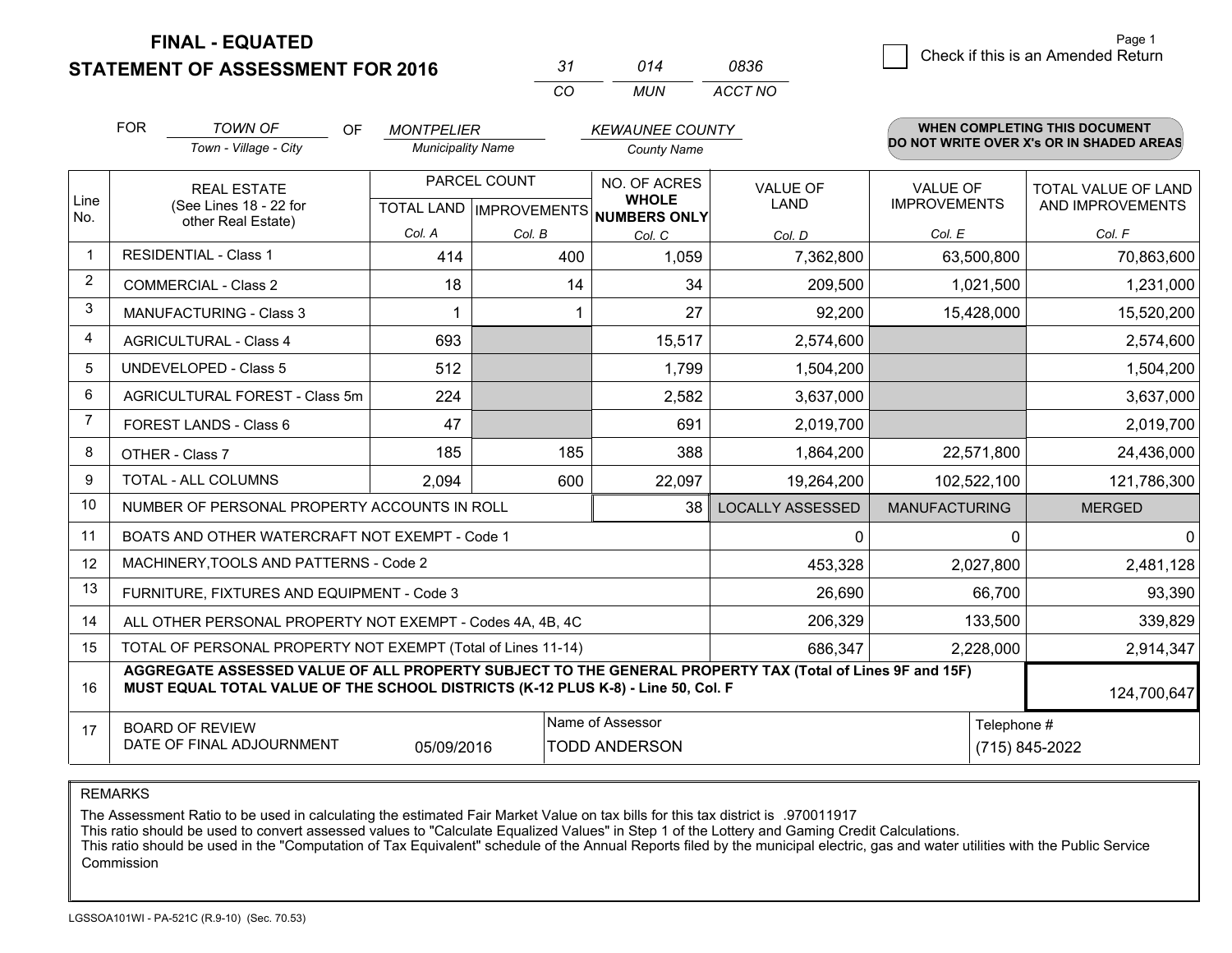*YEAR CO MUN ACCT NO* <sup>2016</sup> <sup>31</sup> <sup>014</sup> <sup>0836</sup>

Do not confuse FOREST LANDS (Line 7) with FOREST CROPS (in this section) - They are **NOT** the same

|    | Private Forest Crop - Reg Class @ 10¢ per acre     |                                 |  |                                                                                |                                   |                  | Private Forest Crop - Reg Class @ \$2.52 per acre                            |                                                                    |                    |                    |
|----|----------------------------------------------------|---------------------------------|--|--------------------------------------------------------------------------------|-----------------------------------|------------------|------------------------------------------------------------------------------|--------------------------------------------------------------------|--------------------|--------------------|
| 18 | (a) PARCELS                                        | (b) ACRES                       |  | (c) ASSESSED VALUE                                                             |                                   | (d) PARCELS      |                                                                              | (e) ACRES                                                          |                    | (f) ASSESSED VALUE |
|    |                                                    |                                 |  |                                                                                |                                   |                  |                                                                              |                                                                    |                    |                    |
|    | Private Forest Crop - Special Class @ 20¢ per acre |                                 |  |                                                                                |                                   |                  | Entered Before 2005 Managed Forest - Ferrous Mining CLOSED @ \$8.27 per acre |                                                                    |                    |                    |
| 19 | (a) PARCELS                                        | (c) ASSESSED VALUE<br>(b) ACRES |  |                                                                                | (d) PARCELS                       |                  | (e) ACRES                                                                    |                                                                    | (f) ASSESSED VALUE |                    |
|    |                                                    |                                 |  |                                                                                |                                   |                  |                                                                              |                                                                    |                    |                    |
|    |                                                    |                                 |  | Entered Before 2005 Managed Forest - OPEN @ \$.79 per acre                     |                                   |                  |                                                                              | Entered Before 2005 Managed Forest - CLOSED @ \$1.87 per acre      |                    |                    |
| 20 | (a) PARCELS                                        | (b) ACRES                       |  | (c) ASSESSED VALUE                                                             |                                   | (d) PARCELS      |                                                                              | (e) ACRES                                                          |                    | (f) ASSESSED VALUE |
|    | $\mathcal{P}$                                      | 49                              |  |                                                                                | 116,800                           |                  | 33<br>588.57                                                                 |                                                                    | 1,247,000          |                    |
|    | Entered After 2004 Managed Forest - OPEN @         |                                 |  |                                                                                | \$2.14 per acre                   |                  | Entered After 2004 Managed Forest - CLOSED @ \$10.68 per acre                |                                                                    |                    |                    |
| 21 | (a) PARCELS                                        | (b) ACRES                       |  |                                                                                | (d) PARCELS<br>(c) ASSESSED VALUE |                  |                                                                              | (e) ACRES                                                          |                    | (f) ASSESSED VALUE |
|    |                                                    |                                 |  |                                                                                |                                   |                  |                                                                              |                                                                    |                    |                    |
|    |                                                    |                                 |  |                                                                                |                                   |                  |                                                                              | 68.79                                                              |                    | 204,100            |
| 22 | (a) County Forest Cropland Acres                   |                                 |  | (b) Federal Acres                                                              | (c) State Acres                   |                  |                                                                              | (d) County (NOT FOREST CROP) Acres                                 |                    | (e) Other Acres    |
|    |                                                    |                                 |  |                                                                                |                                   | 61.44            |                                                                              | 61.69                                                              |                    | 27.1               |
|    |                                                    |                                 |  | Assessed Value of Omitted Property From Prior Years (Sec. 70.44)               |                                   |                  |                                                                              | Assessed Value of Sec. 70.43 Corrections of Errors by Assessors    |                    |                    |
| 23 |                                                    | (a) REAL ESTATE                 |  | (b) PERSONAL                                                                   |                                   |                  |                                                                              | (c1) REAL ESTATE                                                   |                    | (c2) PERSONAL      |
|    |                                                    |                                 |  |                                                                                |                                   |                  |                                                                              |                                                                    |                    |                    |
|    |                                                    |                                 |  | Manufacturing Equated Value of Omitted Property From Prior Years (Sec. 70.995) |                                   |                  |                                                                              | Mfg. Equated Value of Sec.70.43 Corrections of Errors by Assessors |                    |                    |
|    | (d) REAL ESTATE                                    |                                 |  | (e) PERSONAL                                                                   |                                   | (f1) REAL ESTATE |                                                                              |                                                                    |                    | (f2) PERSONAL      |
|    |                                                    |                                 |  |                                                                                |                                   |                  |                                                                              |                                                                    |                    |                    |

## **SPECIAL DISTRICTS**

| Line<br>No. | Enter 6-digit<br><b>Special District</b><br>Code (Col. A) | <b>Account</b><br><b>Number</b><br>(Col. B) | <b>Special District Name</b><br>(Col. C) | <b>Locally Assessed Value</b><br>of Real Estate and<br>Personal Property (Col. D) | Mfg Value of Real Estate<br>and Personal Property<br>(Col. E) | <b>Merged Value of</b><br><b>Real Estate and</b><br>Personal Property (Col. F) |
|-------------|-----------------------------------------------------------|---------------------------------------------|------------------------------------------|-----------------------------------------------------------------------------------|---------------------------------------------------------------|--------------------------------------------------------------------------------|
| 24          |                                                           |                                             |                                          |                                                                                   |                                                               |                                                                                |
| 25          |                                                           |                                             |                                          |                                                                                   |                                                               |                                                                                |
| 26          |                                                           |                                             |                                          |                                                                                   |                                                               |                                                                                |
| 27          |                                                           |                                             |                                          |                                                                                   |                                                               |                                                                                |
| 28          |                                                           |                                             |                                          |                                                                                   |                                                               |                                                                                |
| 29          |                                                           |                                             |                                          |                                                                                   |                                                               |                                                                                |
| 30          |                                                           |                                             |                                          |                                                                                   |                                                               |                                                                                |
| 31          |                                                           |                                             |                                          |                                                                                   |                                                               |                                                                                |
| 32          |                                                           |                                             |                                          |                                                                                   |                                                               |                                                                                |
| 33          |                                                           |                                             |                                          |                                                                                   |                                                               |                                                                                |
| 34          |                                                           |                                             |                                          |                                                                                   |                                                               |                                                                                |
| 35          |                                                           |                                             |                                          |                                                                                   |                                                               |                                                                                |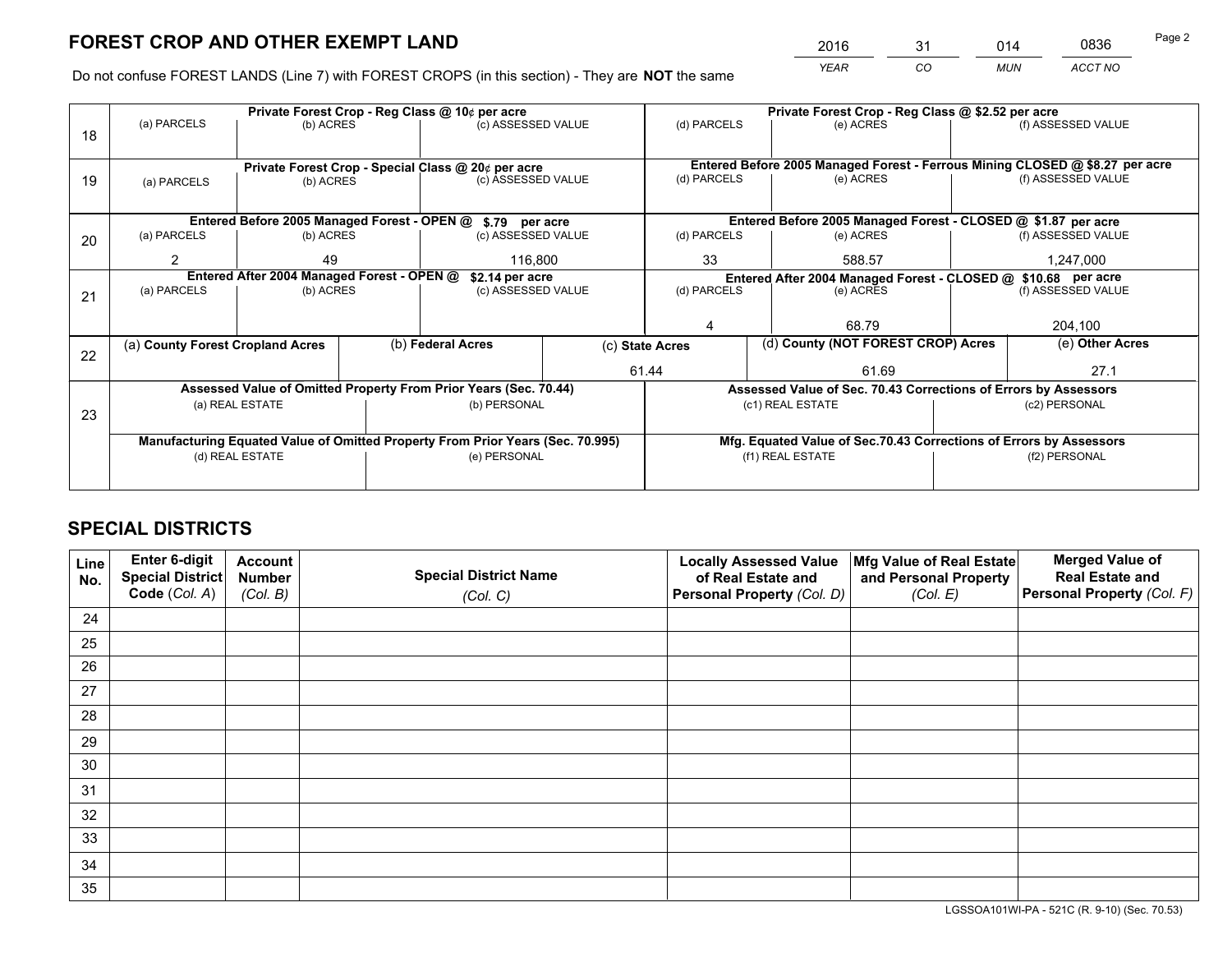|                       |                                                                 |                                             |                                                         | <b>YEAR</b>                                                                       | CO<br><b>MUN</b>                                              | ACCT NO                                                                        |
|-----------------------|-----------------------------------------------------------------|---------------------------------------------|---------------------------------------------------------|-----------------------------------------------------------------------------------|---------------------------------------------------------------|--------------------------------------------------------------------------------|
| Line<br>No.           | <b>Enter 6-digit</b><br><b>School District</b><br>Code (Col. A) | <b>Account</b><br><b>Number</b><br>(Col. B) | <b>School District Name</b><br>(Col. C)                 | <b>Locally Assessed Value</b><br>of Real Estate and<br>Personal Property (Col. D) | Mfg Value of Real Estate<br>and Personal Property<br>(Col. E) | <b>Merged Value of</b><br><b>Real Estate and</b><br>Personal Property (Col. F) |
|                       | A. SCHOOL DISTRICTS (K-8 and K-12)                              |                                             |                                                         |                                                                                   |                                                               |                                                                                |
| 36                    | 312814                                                          | 0190                                        | SCH D OF KEWAUNEE                                       | 33,941,015                                                                        | 17,748,200                                                    | 51,689,215                                                                     |
| 37                    | 313220                                                          | 0191                                        | SCH D OF LUXEMBURG-CASCO                                | 73,011,432                                                                        |                                                               | 73,011,432                                                                     |
| 38                    |                                                                 |                                             |                                                         |                                                                                   |                                                               |                                                                                |
| 39                    |                                                                 |                                             |                                                         |                                                                                   |                                                               |                                                                                |
| 40                    |                                                                 |                                             |                                                         |                                                                                   |                                                               |                                                                                |
| 41                    |                                                                 |                                             |                                                         |                                                                                   |                                                               |                                                                                |
| 42                    |                                                                 |                                             |                                                         |                                                                                   |                                                               |                                                                                |
| 43                    |                                                                 |                                             |                                                         |                                                                                   |                                                               |                                                                                |
| 44                    |                                                                 |                                             |                                                         |                                                                                   |                                                               |                                                                                |
| 45<br>$\overline{46}$ |                                                                 |                                             |                                                         |                                                                                   |                                                               |                                                                                |
|                       |                                                                 |                                             |                                                         |                                                                                   |                                                               |                                                                                |
| 47<br>48              |                                                                 |                                             |                                                         |                                                                                   |                                                               |                                                                                |
| 49                    |                                                                 |                                             |                                                         |                                                                                   |                                                               |                                                                                |
| 50                    |                                                                 |                                             | TOTAL ASSESSED VALUE OF SCHOOL DISTRICTS (K-8 and K-12) | 106,952,447                                                                       | 17,748,200                                                    | 124,700,647                                                                    |
|                       | <b>B.</b><br><b>UNION HIGH SCHOOL DISTRICTS</b>                 |                                             |                                                         |                                                                                   |                                                               |                                                                                |
| 51                    |                                                                 |                                             |                                                         |                                                                                   |                                                               |                                                                                |
| 52                    |                                                                 |                                             |                                                         |                                                                                   |                                                               |                                                                                |
| 53                    |                                                                 |                                             |                                                         |                                                                                   |                                                               |                                                                                |
| 54                    |                                                                 |                                             |                                                         |                                                                                   |                                                               |                                                                                |
| 55                    |                                                                 |                                             | TOTAL ASSESSED VALUE OF UNION HIGH SCHOOLS              |                                                                                   |                                                               |                                                                                |
|                       | C.<br><b>TECHNICAL COLLEGE DISTRICTS</b>                        |                                             |                                                         |                                                                                   |                                                               |                                                                                |
| 56                    | 001300                                                          | 0012                                        | NORTHEAST WISCONSIN TECH COLLEGE<br>GNBY                | 106,952,447                                                                       | 17,748,200                                                    | 124,700,647                                                                    |
| 57                    |                                                                 |                                             |                                                         |                                                                                   |                                                               |                                                                                |
| 58                    |                                                                 |                                             |                                                         |                                                                                   |                                                               |                                                                                |
| 59                    |                                                                 |                                             | TOTAL ASSESSED VALUE OF TECHNICAL COLLEGES              | 106,952,447                                                                       | 17,748,200                                                    | 124,700,647                                                                    |

31

014

 *I hereby certify, to the best of my knowledge and belief, this form is complete and correct.*

**SCHOOL DISTRICTS**

| Print name of preparer | Title                    | Date (MM/DD/CCYY) |  |
|------------------------|--------------------------|-------------------|--|
|                        |                          |                   |  |
| Signature of preparer  | Contact Telephone Number | E-mail address    |  |
|                        | $\overline{\phantom{a}}$ |                   |  |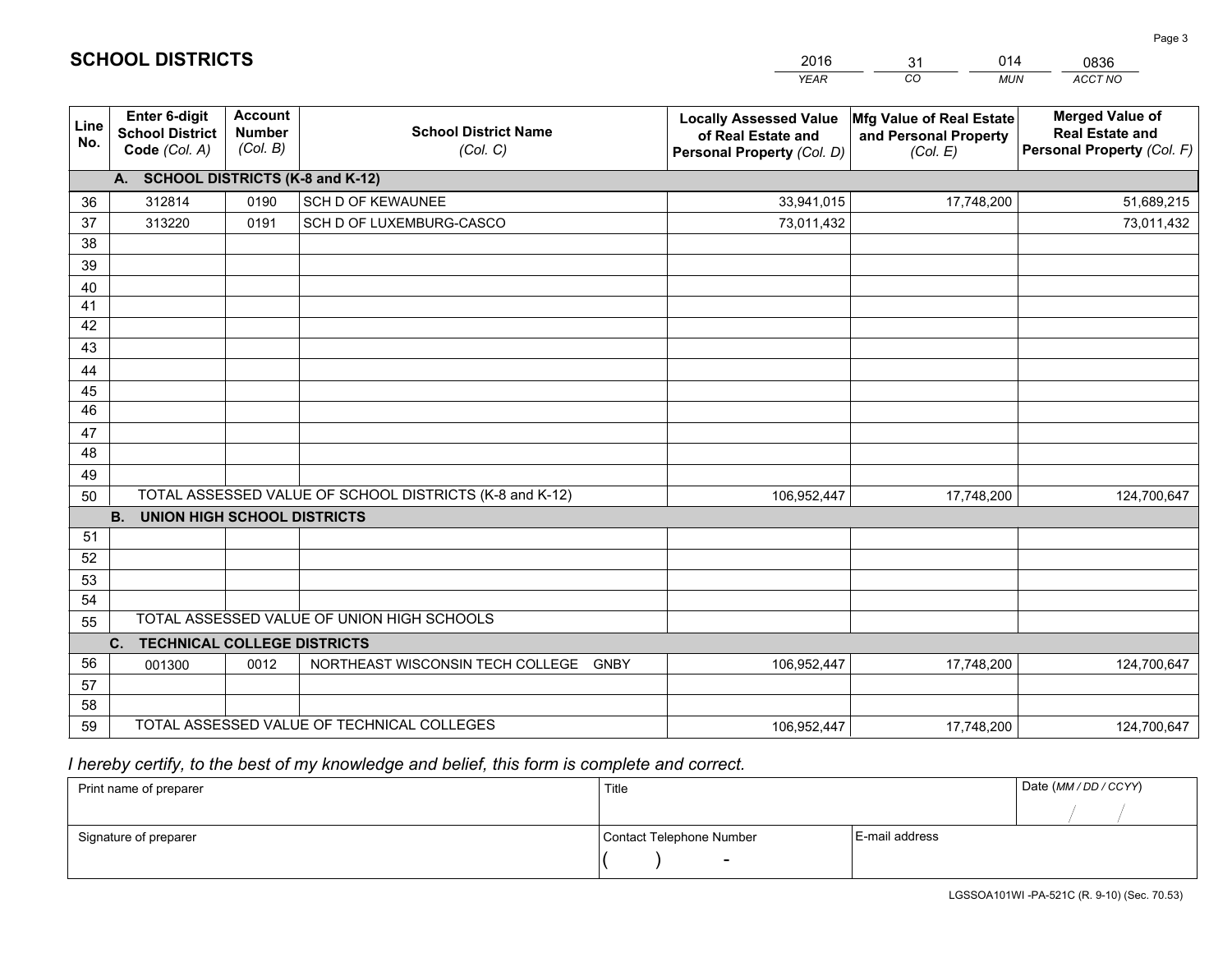## **HIGHLIGHTS**

- 1. Complete the Statement of Assessment after the Board of Review. Reflect any changes made there.
- 2. Use black ink to complete.
- 3. Line 16 must equal Line 50, Col D.
- 4. Line 55 must equal the total of K-8 schools listed on lines 36-49. Do not include K-12 schools in this comparision.
- 5. Line 59, Col. D must equal Line 16.
- 6. Special District, School District and Technical College District values must include both real estate and personal property. Examples of Special districts are: town sanitary districts, public inland lake protection and rehabilitation districts, and metropolitan sewerage districts.
- 7. DO NOT INCLUDE Manufacturing property values.DOR will print these values on the final SOA.
- 8. Accuracy of this form is very important. The values reported directly affect the equalized value DOR calculates for school and special districts.

### **Page 1:**

 If not prefilled, enter the tax year,county and municipal code,municipal type, municipal name and county name on the top of form.

Check the Amended box, if filing an amended / corrected SOA.

 Report the parcel count, acres and assessed value of taxable general property, total parcel count, (real and personal), total acres, and values from final figures set by the Board of Review.

- A. Real Estate land and improvements (buildings, etc.) is reported on lines 1 8, total line 9.
- B. Personal Property is reported on lines 11 14, Column D, total line 15.
- C. To complete this report, use the computer produced summary of the assessment roll that shows these amounts.
- D. Use whole numbers only.
- E. Add each line across and each column down to verify entries.

## **Page 2:**

- A. Report Special Items (not subject to general property tax).
- 1. Private Forest Croplands and Managed Forest Lands are reported on lines 18,19, 20 and 21. Be sure to report assessed values **NOT** taxes.
- 2. You should have copies of the orders of entry, orders of withdrawal, etc., to update your assessment roll.
	- 3. Show hundredths of acres (e.g. 39.75).
- 4. Tax exempt lands are reported on line 22.
- 5. Omitted property and sec. 70.43, Wis. Stats., corrections of errors by assessor are reported on line 23. Report real estate and personal property separately. These should be for **prior years**, not something found on the current assessment roll after the board of review.
- B. Special District (Lines 24-35) Include the value of both real and personal property.

 The Department of Revenue (DOR) preprints much of the information regarding names and codes for schools, special districts,etc. If a district is not listed, enter the name and value only, DOR will enter the proper code.

## **Page 3 School Districts:**

Include the value of both real and personal property.

Report School District (regular, elementary, union high school, and technical college).

- 1. Regular (K-12) and Elementary (K-8) school values are reported on lines 36-49, total on line 50.
- 2. Union High School (UHS) (use only if elementary schools are listed on lines 36-49) are reported on lines 51-54. UHS total value (line 55) must equal to the total **elementary school** values reported on lines 36-49. Do notinclude K-12 schools in this comparison.
- 3. Technical College values are reported on lines 56-58, total on line 59.
- 4. Use the computer summary that shows these amounts to complete this report.

#### **This form is due the second Monday in June. File this report only after your Board of Review is complete.**

 *If you have questions: Return forms to:*

Fax number: (608) 264-6887 PO Box 8971

 Email: lgs@revenue.wi.gov Wisconsin Department of Revenue Call: (608) 261-5341 Local Government Services Section 6-97Madison WI 53708-8971

LUXEMBURG, WI 54217 - 7557 TOWN OF MONTPELIER VIARK WESSELY<br>TOWN OF MONTPELIER LUXEMBURG, WI 54217 E839 LEDVINA ROAD E839 LEDVINA ROAD MARK WESSELY

 $-7557$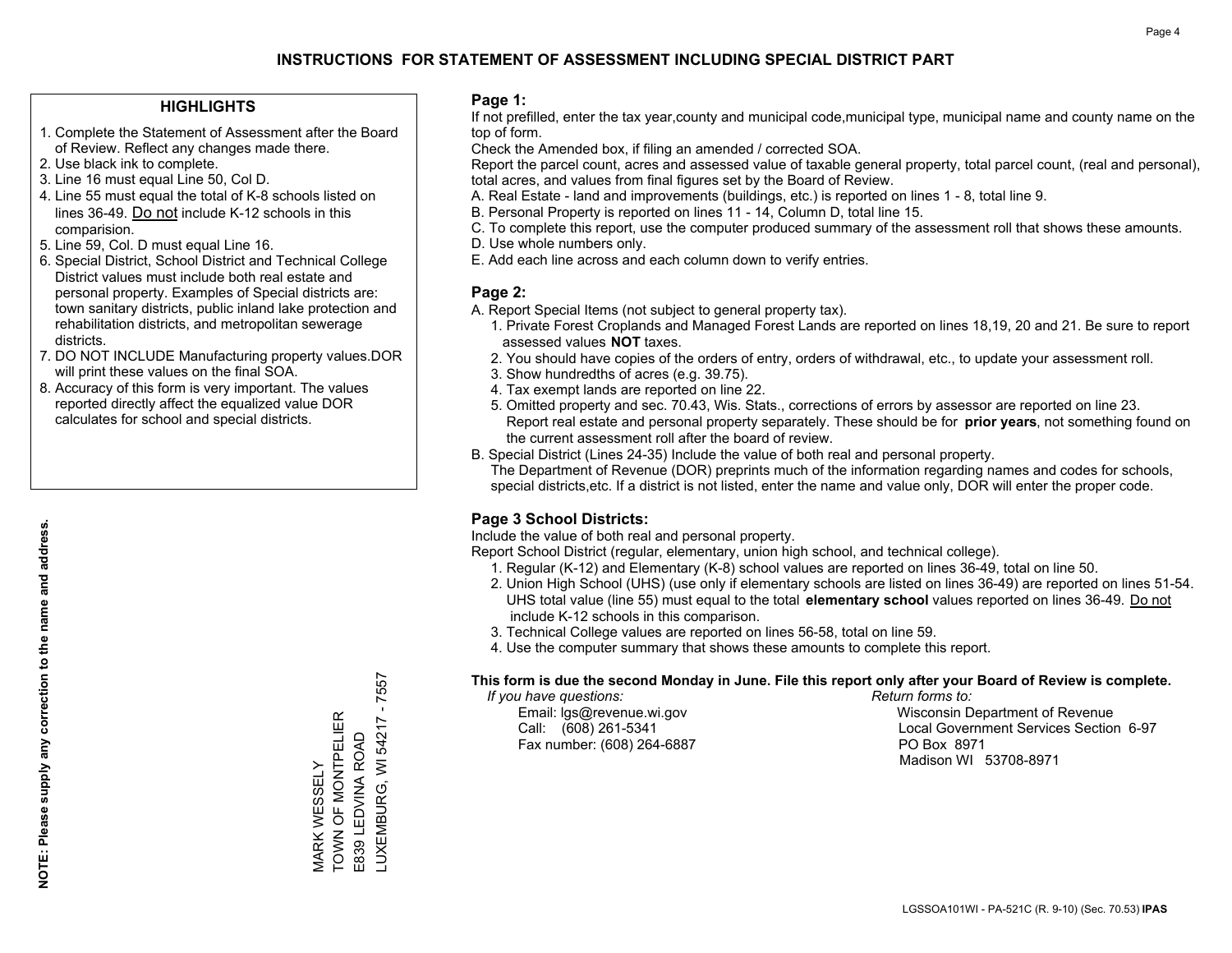**STATEMENT OF ASSESSMENT FOR 2016** 

| -37 | 016  | 0837    |
|-----|------|---------|
| cо  | MUN. | ACCT NO |

|                | <b>FOR</b><br><b>TOWN OF</b><br><b>OF</b><br><b>PIERCE</b>                                                                                                                                   |                                                              |                          |          | <b>WHEN COMPLETING THIS DOCUMENT</b><br><b>KEWAUNEE COUNTY</b><br>DO NOT WRITE OVER X's OR IN SHADED AREAS |                  |                      |                            |
|----------------|----------------------------------------------------------------------------------------------------------------------------------------------------------------------------------------------|--------------------------------------------------------------|--------------------------|----------|------------------------------------------------------------------------------------------------------------|------------------|----------------------|----------------------------|
|                |                                                                                                                                                                                              | Town - Village - City                                        | <b>Municipality Name</b> |          | <b>County Name</b>                                                                                         |                  |                      |                            |
|                | <b>REAL ESTATE</b>                                                                                                                                                                           |                                                              | PARCEL COUNT             |          | NO. OF ACRES                                                                                               | <b>VALUE OF</b>  | <b>VALUE OF</b>      | <b>TOTAL VALUE OF LAND</b> |
| Line<br>No.    |                                                                                                                                                                                              | (See Lines 18 - 22 for<br>other Real Estate)                 |                          |          | <b>WHOLE</b><br>TOTAL LAND IMPROVEMENTS NUMBERS ONLY                                                       | <b>LAND</b>      | <b>IMPROVEMENTS</b>  | AND IMPROVEMENTS           |
|                |                                                                                                                                                                                              |                                                              | Col. A                   | Col. B   | Col. C                                                                                                     | Col. D           | Col. E               | Col. F                     |
| $\mathbf 1$    | <b>RESIDENTIAL - Class 1</b>                                                                                                                                                                 |                                                              | 494                      | 409      | 1,459                                                                                                      | 16,039,700       | 47,054,300           | 63,094,000                 |
| 2              |                                                                                                                                                                                              | <b>COMMERCIAL - Class 2</b>                                  | 24                       | 19       | 134                                                                                                        | 903,300          | 2,298,700            | 3,202,000                  |
| 3              |                                                                                                                                                                                              | MANUFACTURING - Class 3                                      | $\Omega$                 | $\Omega$ | $\Omega$                                                                                                   | $\mathbf{0}$     | $\mathbf{0}$         | 0                          |
| 4              |                                                                                                                                                                                              | <b>AGRICULTURAL - Class 4</b>                                | 292                      |          | 6,591                                                                                                      | 1,196,300        |                      | 1,196,300                  |
| 5              |                                                                                                                                                                                              | <b>UNDEVELOPED - Class 5</b>                                 | 272                      |          | 1,598                                                                                                      | 1,758,200        |                      | 1,758,200                  |
| 6              |                                                                                                                                                                                              | AGRICULTURAL FOREST - Class 5m                               | 107                      |          | 737                                                                                                        | 981,600          |                      | 981,600                    |
| $\overline{7}$ |                                                                                                                                                                                              | <b>FOREST LANDS - Class 6</b>                                | 42                       |          | 464                                                                                                        | 1,194,500        |                      | 1,194,500                  |
| 8              |                                                                                                                                                                                              | OTHER - Class 7                                              | 37                       | 37       | 136                                                                                                        | 582,500          | 7,263,100            | 7,845,600                  |
| 9              |                                                                                                                                                                                              | TOTAL - ALL COLUMNS                                          | 1,268                    | 465      | 11,119                                                                                                     | 22,656,100       | 56,616,100           | 79,272,200                 |
| 10             |                                                                                                                                                                                              | NUMBER OF PERSONAL PROPERTY ACCOUNTS IN ROLL                 |                          |          | 29                                                                                                         | LOCALLY ASSESSED | <b>MANUFACTURING</b> | <b>MERGED</b>              |
| 11             |                                                                                                                                                                                              | BOATS AND OTHER WATERCRAFT NOT EXEMPT - Code 1               |                          |          |                                                                                                            | 0                | $\pmb{0}$            | 0                          |
| 12             |                                                                                                                                                                                              | MACHINERY, TOOLS AND PATTERNS - Code 2                       |                          |          |                                                                                                            | 81,400           | 0                    | 81,400                     |
| 13             |                                                                                                                                                                                              | FURNITURE, FIXTURES AND EQUIPMENT - Code 3                   |                          |          |                                                                                                            | 65,000           | $\mathbf 0$          | 65,000                     |
| 14             |                                                                                                                                                                                              | ALL OTHER PERSONAL PROPERTY NOT EXEMPT - Codes 4A, 4B, 4C    |                          |          |                                                                                                            | 60,500           | $\mathbf 0$          | 60,500                     |
| 15             |                                                                                                                                                                                              | TOTAL OF PERSONAL PROPERTY NOT EXEMPT (Total of Lines 11-14) |                          |          |                                                                                                            | 206,900          | $\mathbf 0$          | 206,900                    |
| 16             | AGGREGATE ASSESSED VALUE OF ALL PROPERTY SUBJECT TO THE GENERAL PROPERTY TAX (Total of Lines 9F and 15F)<br>MUST EQUAL TOTAL VALUE OF THE SCHOOL DISTRICTS (K-12 PLUS K-8) - Line 50, Col. F |                                                              |                          |          |                                                                                                            |                  |                      | 79,479,100                 |
| 17             |                                                                                                                                                                                              | <b>BOARD OF REVIEW</b>                                       |                          |          | Name of Assessor                                                                                           |                  | Telephone #          |                            |
|                |                                                                                                                                                                                              | DATE OF FINAL ADJOURNMENT                                    | 06/22/2016               |          | <b>MELISSA DARON</b>                                                                                       |                  | (920) 776-1353       |                            |

REMARKS

The Assessment Ratio to be used in calculating the estimated Fair Market Value on tax bills for this tax district is .978081521

This ratio should be used to convert assessed values to "Calculate Equalized Values" in Step 1 of the Lottery and Gaming Credit Calculations.<br>This ratio should be used in the "Computation of Tax Equivalent" schedule of the Commission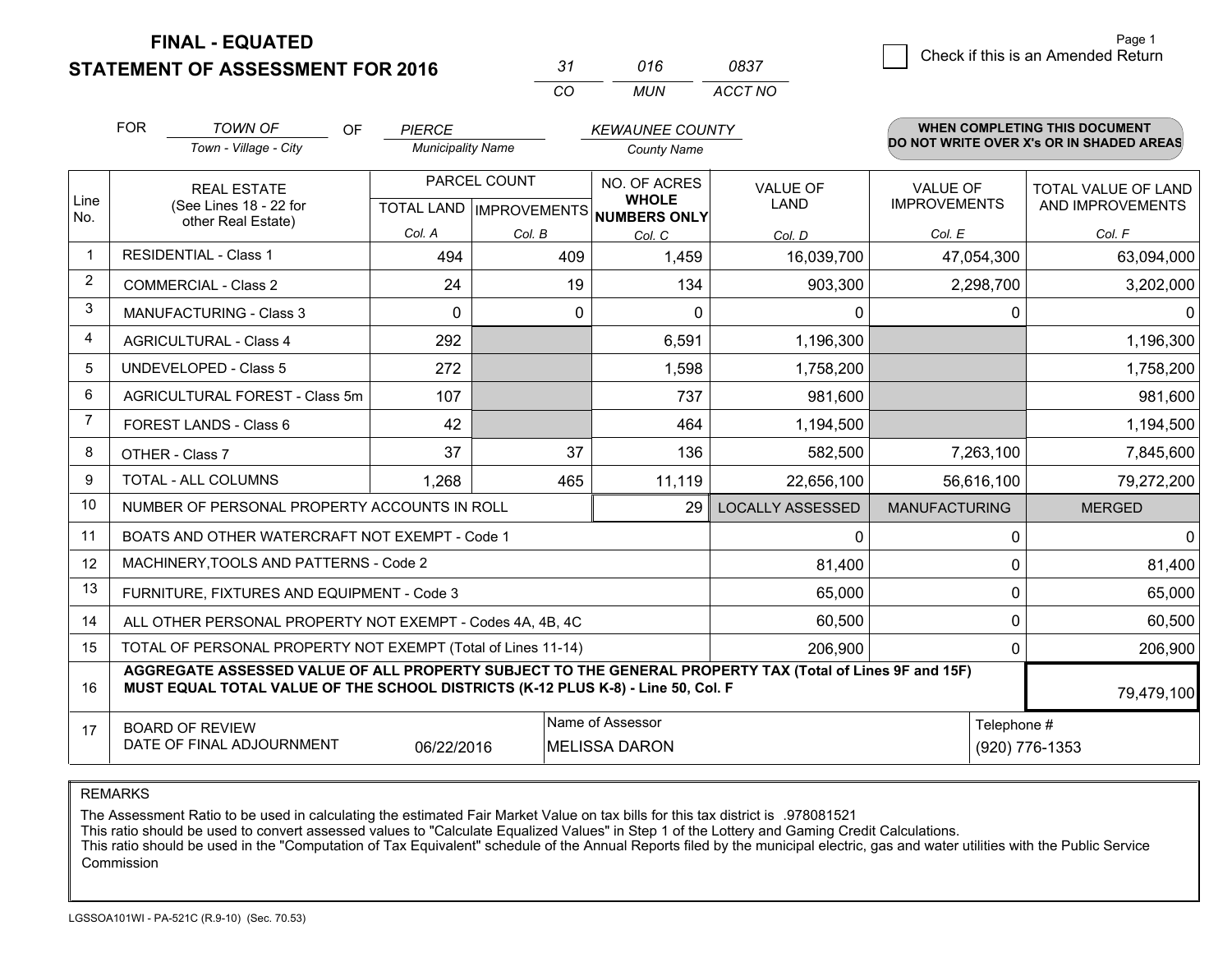*YEAR CO MUN ACCT NO* <sup>2016</sup> <sup>31</sup> <sup>016</sup> <sup>0837</sup>

Do not confuse FOREST LANDS (Line 7) with FOREST CROPS (in this section) - They are **NOT** the same

|    | Private Forest Crop - Reg Class @ 10¢ per acre                                 |                                            |  |                                                                  |                 |                                                                              | Private Forest Crop - Reg Class @ \$2.52 per acre |                                                                 |               |                    |  |
|----|--------------------------------------------------------------------------------|--------------------------------------------|--|------------------------------------------------------------------|-----------------|------------------------------------------------------------------------------|---------------------------------------------------|-----------------------------------------------------------------|---------------|--------------------|--|
| 18 | (a) PARCELS                                                                    | (b) ACRES                                  |  | (c) ASSESSED VALUE                                               |                 | (d) PARCELS                                                                  |                                                   | (e) ACRES                                                       |               | (f) ASSESSED VALUE |  |
|    |                                                                                |                                            |  |                                                                  |                 |                                                                              |                                                   |                                                                 |               |                    |  |
|    |                                                                                |                                            |  | Private Forest Crop - Special Class @ 20¢ per acre               |                 | Entered Before 2005 Managed Forest - Ferrous Mining CLOSED @ \$8.27 per acre |                                                   |                                                                 |               |                    |  |
| 19 | (a) PARCELS                                                                    | (b) ACRES                                  |  | (c) ASSESSED VALUE                                               |                 | (d) PARCELS                                                                  |                                                   | (e) ACRES                                                       |               | (f) ASSESSED VALUE |  |
|    |                                                                                |                                            |  |                                                                  |                 |                                                                              |                                                   |                                                                 |               |                    |  |
|    | Entered Before 2005 Managed Forest - OPEN @ \$.79 per acre                     |                                            |  |                                                                  |                 |                                                                              |                                                   | Entered Before 2005 Managed Forest - CLOSED @ \$1.87 per acre   |               |                    |  |
| 20 | (a) PARCELS                                                                    | (b) ACRES                                  |  | (c) ASSESSED VALUE                                               |                 | (d) PARCELS                                                                  |                                                   | (e) ACRES                                                       |               | (f) ASSESSED VALUE |  |
|    |                                                                                |                                            |  |                                                                  |                 |                                                                              |                                                   | 267.14                                                          | 937,400       |                    |  |
|    |                                                                                | Entered After 2004 Managed Forest - OPEN @ |  |                                                                  | \$2.14 per acre |                                                                              |                                                   | Entered After 2004 Managed Forest - CLOSED @ \$10.68 per acre   |               |                    |  |
| 21 | (a) PARCELS                                                                    | (b) ACRES                                  |  | (c) ASSESSED VALUE                                               |                 | (d) PARCELS                                                                  |                                                   | (e) ACRES                                                       |               | (f) ASSESSED VALUE |  |
|    |                                                                                |                                            |  |                                                                  |                 |                                                                              |                                                   |                                                                 |               |                    |  |
|    |                                                                                |                                            |  |                                                                  |                 |                                                                              | 5<br>113                                          |                                                                 | 293,800       |                    |  |
| 22 | (a) County Forest Cropland Acres                                               |                                            |  | (b) Federal Acres                                                | (c) State Acres |                                                                              |                                                   | (d) County (NOT FOREST CROP) Acres                              |               | (e) Other Acres    |  |
|    |                                                                                |                                            |  |                                                                  |                 | 151.85<br>11.2                                                               |                                                   |                                                                 |               | 141.35             |  |
|    |                                                                                |                                            |  | Assessed Value of Omitted Property From Prior Years (Sec. 70.44) |                 |                                                                              |                                                   | Assessed Value of Sec. 70.43 Corrections of Errors by Assessors |               |                    |  |
| 23 |                                                                                | (a) REAL ESTATE                            |  | (b) PERSONAL                                                     |                 |                                                                              |                                                   | (c1) REAL ESTATE                                                |               | (c2) PERSONAL      |  |
|    |                                                                                |                                            |  |                                                                  |                 |                                                                              |                                                   |                                                                 |               |                    |  |
|    | Manufacturing Equated Value of Omitted Property From Prior Years (Sec. 70.995) |                                            |  |                                                                  |                 | Mfg. Equated Value of Sec.70.43 Corrections of Errors by Assessors           |                                                   |                                                                 |               |                    |  |
|    | (d) REAL ESTATE                                                                |                                            |  |                                                                  | (e) PERSONAL    |                                                                              | (f1) REAL ESTATE                                  |                                                                 | (f2) PERSONAL |                    |  |
|    |                                                                                |                                            |  |                                                                  |                 |                                                                              |                                                   |                                                                 |               |                    |  |

## **SPECIAL DISTRICTS**

| Line<br>No. | Enter 6-digit<br>Special District<br>Code (Col. A) | <b>Account</b><br><b>Number</b> | <b>Special District Name</b> | <b>Locally Assessed Value</b><br>of Real Estate and | Mfg Value of Real Estate<br>and Personal Property | <b>Merged Value of</b><br><b>Real Estate and</b><br>Personal Property (Col. F) |
|-------------|----------------------------------------------------|---------------------------------|------------------------------|-----------------------------------------------------|---------------------------------------------------|--------------------------------------------------------------------------------|
|             |                                                    | (Col. B)                        | (Col. C)                     | Personal Property (Col. D)                          | (Col. E)                                          |                                                                                |
| 24          |                                                    |                                 |                              |                                                     |                                                   |                                                                                |
| 25          |                                                    |                                 |                              |                                                     |                                                   |                                                                                |
| 26          |                                                    |                                 |                              |                                                     |                                                   |                                                                                |
| 27          |                                                    |                                 |                              |                                                     |                                                   |                                                                                |
| 28          |                                                    |                                 |                              |                                                     |                                                   |                                                                                |
| 29          |                                                    |                                 |                              |                                                     |                                                   |                                                                                |
| 30          |                                                    |                                 |                              |                                                     |                                                   |                                                                                |
| 31          |                                                    |                                 |                              |                                                     |                                                   |                                                                                |
| 32          |                                                    |                                 |                              |                                                     |                                                   |                                                                                |
| 33          |                                                    |                                 |                              |                                                     |                                                   |                                                                                |
| 34          |                                                    |                                 |                              |                                                     |                                                   |                                                                                |
| 35          |                                                    |                                 |                              |                                                     |                                                   |                                                                                |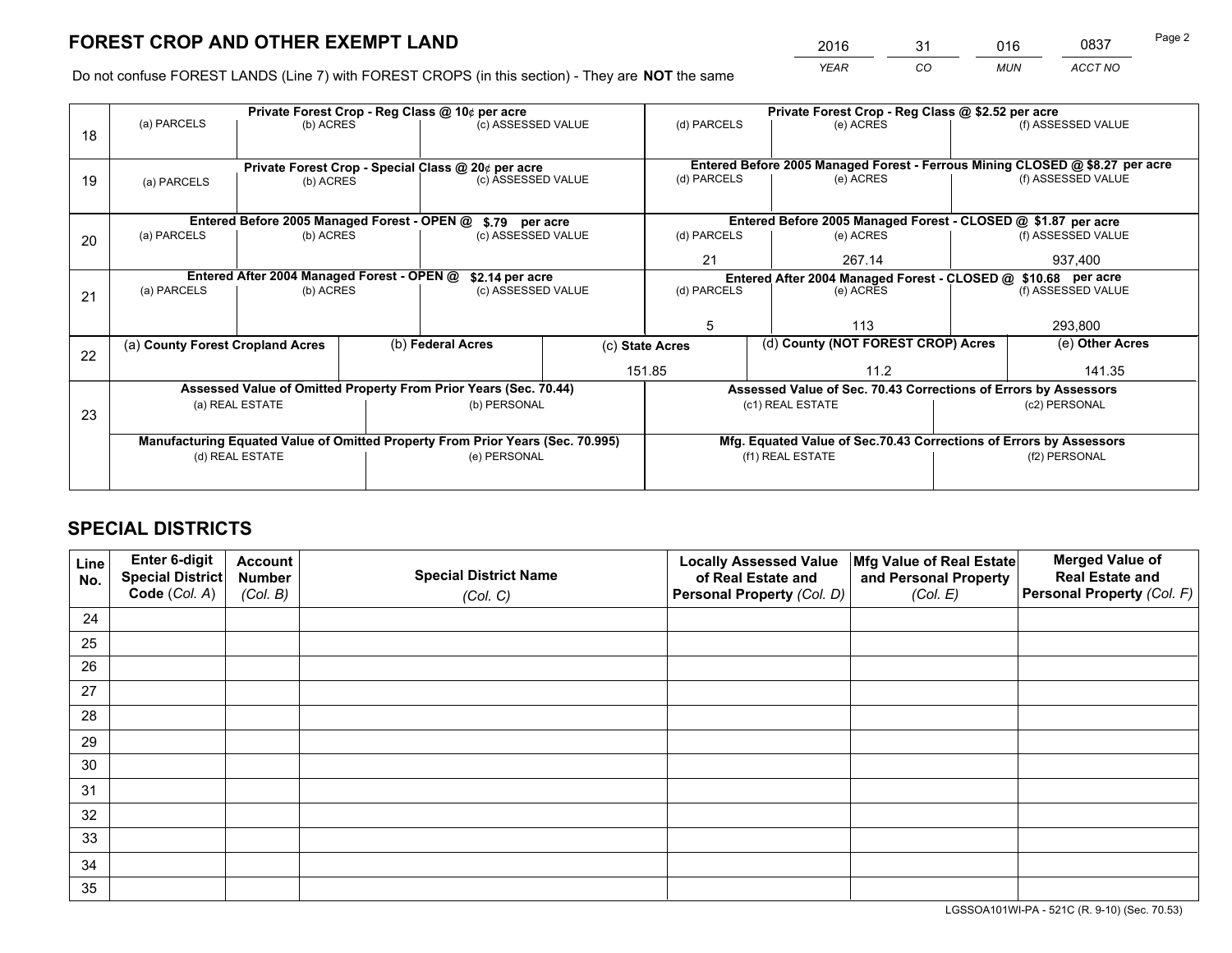|             |                                                                 |                                             |                                                         | <b>YEAR</b>                                                                       | CO<br><b>MUN</b>                                              | ACCT NO                                                                        |
|-------------|-----------------------------------------------------------------|---------------------------------------------|---------------------------------------------------------|-----------------------------------------------------------------------------------|---------------------------------------------------------------|--------------------------------------------------------------------------------|
| Line<br>No. | <b>Enter 6-digit</b><br><b>School District</b><br>Code (Col. A) | <b>Account</b><br><b>Number</b><br>(Col. B) | <b>School District Name</b><br>(Col. C)                 | <b>Locally Assessed Value</b><br>of Real Estate and<br>Personal Property (Col. D) | Mfg Value of Real Estate<br>and Personal Property<br>(Col. E) | <b>Merged Value of</b><br><b>Real Estate and</b><br>Personal Property (Col. F) |
|             | A. SCHOOL DISTRICTS (K-8 and K-12)                              |                                             |                                                         |                                                                                   |                                                               |                                                                                |
| 36          | 310070                                                          | 0189                                        | SCH D OF ALGOMA                                         | 46,941,400                                                                        |                                                               | 46,941,400                                                                     |
| 37          | 312814                                                          | 0190                                        | SCH D OF KEWAUNEE                                       | 32,537,700                                                                        |                                                               | 32,537,700                                                                     |
| 38          |                                                                 |                                             |                                                         |                                                                                   |                                                               |                                                                                |
| 39          |                                                                 |                                             |                                                         |                                                                                   |                                                               |                                                                                |
| 40          |                                                                 |                                             |                                                         |                                                                                   |                                                               |                                                                                |
| 41          |                                                                 |                                             |                                                         |                                                                                   |                                                               |                                                                                |
| 42          |                                                                 |                                             |                                                         |                                                                                   |                                                               |                                                                                |
| 43          |                                                                 |                                             |                                                         |                                                                                   |                                                               |                                                                                |
| 44          |                                                                 |                                             |                                                         |                                                                                   |                                                               |                                                                                |
| 45<br>46    |                                                                 |                                             |                                                         |                                                                                   |                                                               |                                                                                |
| 47          |                                                                 |                                             |                                                         |                                                                                   |                                                               |                                                                                |
| 48          |                                                                 |                                             |                                                         |                                                                                   |                                                               |                                                                                |
| 49          |                                                                 |                                             |                                                         |                                                                                   |                                                               |                                                                                |
| 50          |                                                                 |                                             | TOTAL ASSESSED VALUE OF SCHOOL DISTRICTS (K-8 and K-12) | 79,479,100                                                                        |                                                               | 79,479,100                                                                     |
|             | <b>UNION HIGH SCHOOL DISTRICTS</b><br><b>B.</b>                 |                                             |                                                         |                                                                                   |                                                               |                                                                                |
| 51          |                                                                 |                                             |                                                         |                                                                                   |                                                               |                                                                                |
| 52          |                                                                 |                                             |                                                         |                                                                                   |                                                               |                                                                                |
| 53          |                                                                 |                                             |                                                         |                                                                                   |                                                               |                                                                                |
| 54          |                                                                 |                                             |                                                         |                                                                                   |                                                               |                                                                                |
| 55          |                                                                 |                                             | TOTAL ASSESSED VALUE OF UNION HIGH SCHOOLS              |                                                                                   |                                                               |                                                                                |
|             | C.<br><b>TECHNICAL COLLEGE DISTRICTS</b>                        |                                             |                                                         |                                                                                   |                                                               |                                                                                |
| 56          | 001300                                                          | 0012                                        | NORTHEAST WISCONSIN TECH COLLEGE GNBY                   | 79,479,100                                                                        |                                                               | 79,479,100                                                                     |
| 57          |                                                                 |                                             |                                                         |                                                                                   |                                                               |                                                                                |
| 58          |                                                                 |                                             |                                                         |                                                                                   |                                                               |                                                                                |
| 59          |                                                                 |                                             | TOTAL ASSESSED VALUE OF TECHNICAL COLLEGES              | 79,479,100                                                                        |                                                               | 79,479,100                                                                     |

31

016

 *I hereby certify, to the best of my knowledge and belief, this form is complete and correct.*

**SCHOOL DISTRICTS**

| Print name of preparer | Title                    | Date (MM / DD / CCYY) |  |
|------------------------|--------------------------|-----------------------|--|
|                        |                          |                       |  |
| Signature of preparer  | Contact Telephone Number | E-mail address        |  |
|                        | $\overline{\phantom{0}}$ |                       |  |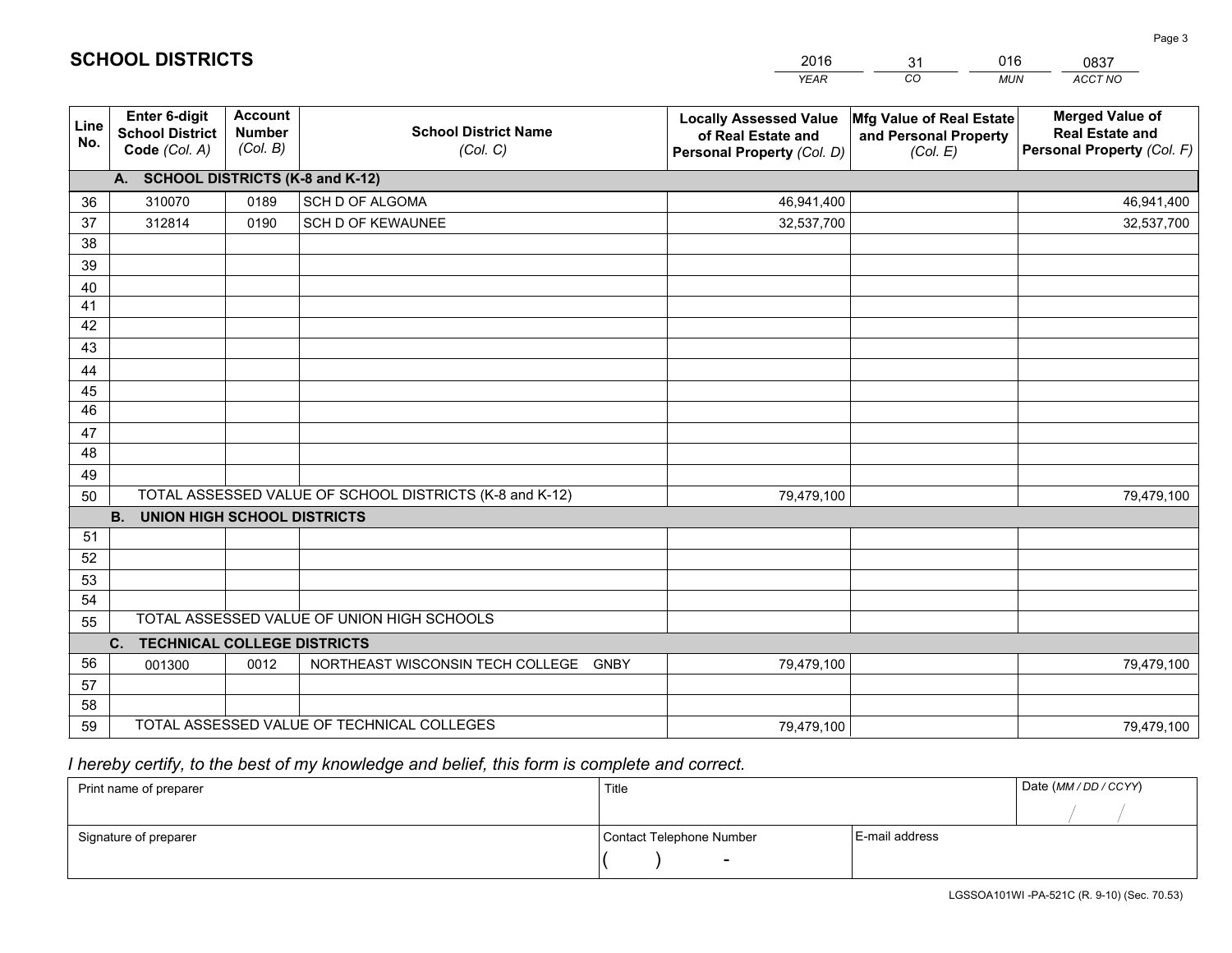## **HIGHLIGHTS**

- 1. Complete the Statement of Assessment after the Board of Review. Reflect any changes made there.
- 2. Use black ink to complete.
- 3. Line 16 must equal Line 50, Col D.
- 4. Line 55 must equal the total of K-8 schools listed on lines 36-49. Do not include K-12 schools in this comparision.
- 5. Line 59, Col. D must equal Line 16.
- 6. Special District, School District and Technical College District values must include both real estate and personal property. Examples of Special districts are: town sanitary districts, public inland lake protection and rehabilitation districts, and metropolitan sewerage districts.
- 7. DO NOT INCLUDE Manufacturing property values.DOR will print these values on the final SOA.
- 8. Accuracy of this form is very important. The values reported directly affect the equalized value DOR calculates for school and special districts.

### **Page 1:**

 If not prefilled, enter the tax year,county and municipal code,municipal type, municipal name and county name on the top of form.

Check the Amended box, if filing an amended / corrected SOA.

 Report the parcel count, acres and assessed value of taxable general property, total parcel count, (real and personal), total acres, and values from final figures set by the Board of Review.

- A. Real Estate land and improvements (buildings, etc.) is reported on lines 1 8, total line 9.
- B. Personal Property is reported on lines 11 14, Column D, total line 15.
- C. To complete this report, use the computer produced summary of the assessment roll that shows these amounts.
- D. Use whole numbers only.
- E. Add each line across and each column down to verify entries.

## **Page 2:**

- A. Report Special Items (not subject to general property tax).
- 1. Private Forest Croplands and Managed Forest Lands are reported on lines 18,19, 20 and 21. Be sure to report assessed values **NOT** taxes.
- 2. You should have copies of the orders of entry, orders of withdrawal, etc., to update your assessment roll.
	- 3. Show hundredths of acres (e.g. 39.75).
- 4. Tax exempt lands are reported on line 22.
- 5. Omitted property and sec. 70.43, Wis. Stats., corrections of errors by assessor are reported on line 23. Report real estate and personal property separately. These should be for **prior years**, not something found on the current assessment roll after the board of review.
- B. Special District (Lines 24-35) Include the value of both real and personal property.
- The Department of Revenue (DOR) preprints much of the information regarding names and codes for schools, special districts,etc. If a district is not listed, enter the name and value only, DOR will enter the proper code.

## **Page 3 School Districts:**

Include the value of both real and personal property.

Report School District (regular, elementary, union high school, and technical college).

- 1. Regular (K-12) and Elementary (K-8) school values are reported on lines 36-49, total on line 50.
- 2. Union High School (UHS) (use only if elementary schools are listed on lines 36-49) are reported on lines 51-54. UHS total value (line 55) must equal to the total **elementary school** values reported on lines 36-49. Do notinclude K-12 schools in this comparison.
- 3. Technical College values are reported on lines 56-58, total on line 59.
- 4. Use the computer summary that shows these amounts to complete this report.

#### **This form is due the second Monday in June. File this report only after your Board of Review is complete.**

 *If you have questions: Return forms to:*

Fax number: (608) 264-6887 PO Box 8971

 Email: lgs@revenue.wi.gov Wisconsin Department of Revenue Call: (608) 261-5341 Local Government Services Section 6-97Madison WI 53708-8971

KEWAUNEE, WI 54216 **STAUBER** SAMANTHA STAUBER , C.T., C.T., L., C.T.<br>N5914 STATE HWY 42 KEWAUNEE, WI 54216 N5914 STATE HWY 42 SAMANTHA STAUB<br>TOWN OF PIERCE TOWN OF PIERCE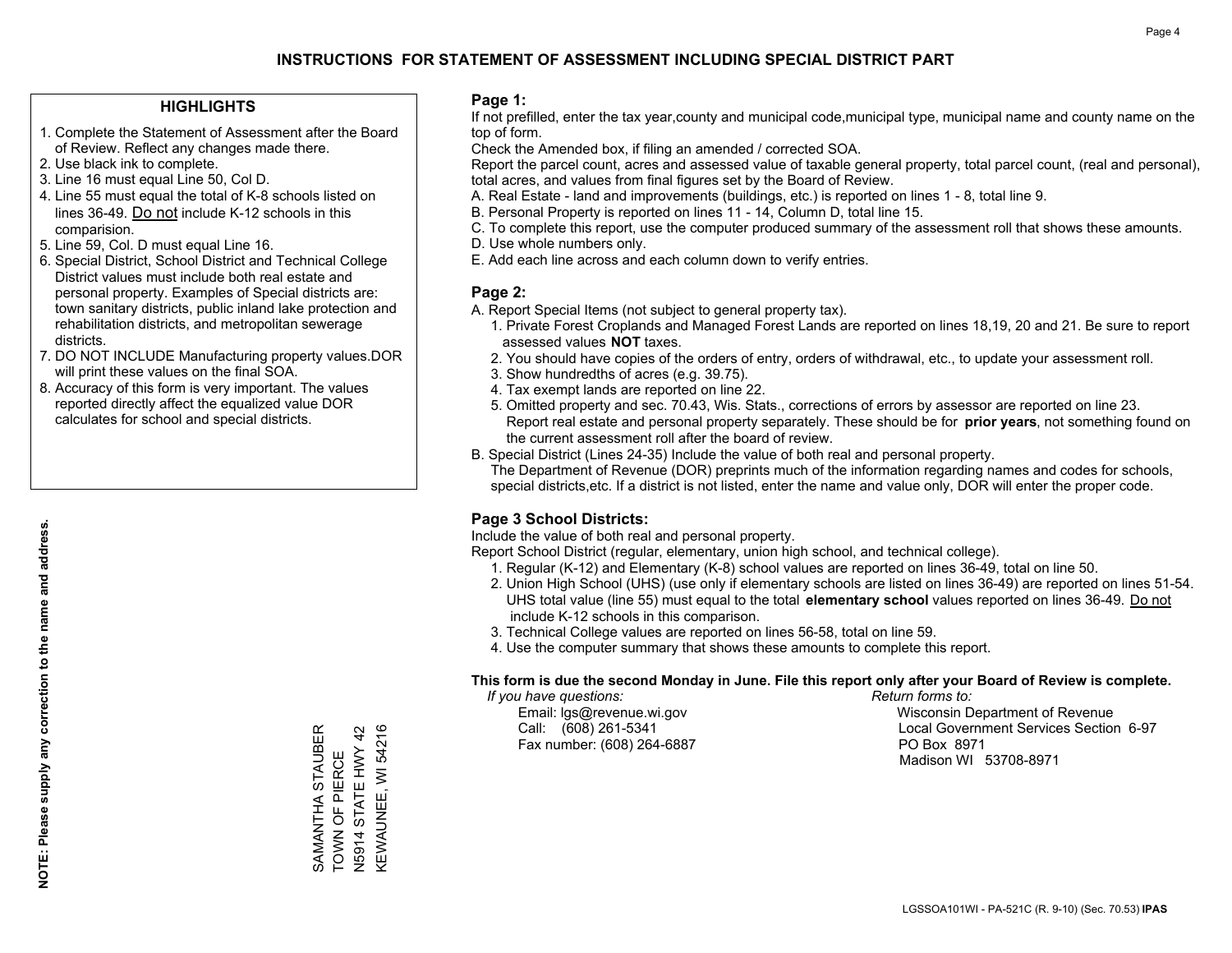**STATEMENT OF ASSESSMENT FOR 2016** 

| -31 | 018   | 0838    |
|-----|-------|---------|
| CO. | MI IN | ACCT NO |

|                | <b>FOR</b><br><b>TOWN OF</b><br>OF<br><b>RED RIVER</b> |                                                                                                                                                                                              |                          |                           | <b>KEWAUNEE COUNTY</b>       |                         | <b>WHEN COMPLETING THIS DOCUMENT</b><br>DO NOT WRITE OVER X's OR IN SHADED AREAS |                     |  |
|----------------|--------------------------------------------------------|----------------------------------------------------------------------------------------------------------------------------------------------------------------------------------------------|--------------------------|---------------------------|------------------------------|-------------------------|----------------------------------------------------------------------------------|---------------------|--|
|                |                                                        | Town - Village - City                                                                                                                                                                        | <b>Municipality Name</b> |                           | <b>County Name</b>           |                         |                                                                                  |                     |  |
|                |                                                        | <b>REAL ESTATE</b>                                                                                                                                                                           | PARCEL COUNT             |                           | NO. OF ACRES                 | <b>VALUE OF</b>         | <b>VALUE OF</b>                                                                  | TOTAL VALUE OF LAND |  |
| Line<br>No.    |                                                        | (See Lines 18 - 22 for<br>other Real Estate)                                                                                                                                                 |                          | TOTAL LAND   IMPROVEMENTS | <b>WHOLE</b><br>NUMBERS ONLY | <b>LAND</b>             | <b>IMPROVEMENTS</b>                                                              | AND IMPROVEMENTS    |  |
|                |                                                        |                                                                                                                                                                                              | Col. A                   | Col. B                    | Col. C                       | Col. D                  | Col. E                                                                           | Col. F              |  |
| $\mathbf 1$    |                                                        | <b>RESIDENTIAL - Class 1</b>                                                                                                                                                                 | 746                      | 671                       | 1,010                        | 34,924,900              | 95,626,200                                                                       | 130,551,100         |  |
| 2              |                                                        | <b>COMMERCIAL - Class 2</b>                                                                                                                                                                  | 14                       | 14                        | 26                           | 878,900                 | 3,379,900                                                                        | 4,258,800           |  |
| 3              |                                                        | MANUFACTURING - Class 3                                                                                                                                                                      |                          |                           | 5                            | 59,600                  | 408,600                                                                          | 468,200             |  |
| $\overline{4}$ |                                                        | <b>AGRICULTURAL - Class 4</b>                                                                                                                                                                | 600                      |                           | 14,399                       | 3,157,800               |                                                                                  | 3,157,800           |  |
| 5              |                                                        | UNDEVELOPED - Class 5                                                                                                                                                                        | 548                      |                           | 2,566                        | 1,615,300               |                                                                                  | 1,615,300           |  |
| 6              |                                                        | AGRICULTURAL FOREST - Class 5m                                                                                                                                                               | 121                      |                           | 1,258                        | 1,257,800               |                                                                                  | 1,257,800           |  |
| $\overline{7}$ |                                                        | FOREST LANDS - Class 6                                                                                                                                                                       | 59                       |                           | 833                          | 1,654,400               |                                                                                  | 1,654,400           |  |
| 8              |                                                        | OTHER - Class 7                                                                                                                                                                              | 62                       | 60                        | 115                          | 1,182,300               | 9,141,000                                                                        | 10,323,300          |  |
| 9              |                                                        | TOTAL - ALL COLUMNS                                                                                                                                                                          | 2,151                    | 746                       | 20,212                       | 44,731,000              | 108,555,700                                                                      | 153,286,700         |  |
| 10             |                                                        | NUMBER OF PERSONAL PROPERTY ACCOUNTS IN ROLL                                                                                                                                                 |                          |                           | 28                           | <b>LOCALLY ASSESSED</b> | <b>MANUFACTURING</b>                                                             | <b>MERGED</b>       |  |
| 11             |                                                        | BOATS AND OTHER WATERCRAFT NOT EXEMPT - Code 1                                                                                                                                               |                          |                           |                              | $\mathbf{0}$            | $\mathbf 0$                                                                      | 0                   |  |
| 12             |                                                        | MACHINERY, TOOLS AND PATTERNS - Code 2                                                                                                                                                       |                          |                           |                              | 282,400                 | 64,200                                                                           | 346,600             |  |
| 13             |                                                        | FURNITURE, FIXTURES AND EQUIPMENT - Code 3                                                                                                                                                   |                          |                           |                              | 147,200                 | 99,600                                                                           | 246,800             |  |
| 14             |                                                        | ALL OTHER PERSONAL PROPERTY NOT EXEMPT - Codes 4A, 4B, 4C                                                                                                                                    |                          |                           |                              | 34,100                  | 500                                                                              | 34,600              |  |
| 15             |                                                        | TOTAL OF PERSONAL PROPERTY NOT EXEMPT (Total of Lines 11-14)                                                                                                                                 |                          |                           |                              | 463,700                 | 164,300                                                                          | 628,000             |  |
| 16             |                                                        | AGGREGATE ASSESSED VALUE OF ALL PROPERTY SUBJECT TO THE GENERAL PROPERTY TAX (Total of Lines 9F and 15F)<br>MUST EQUAL TOTAL VALUE OF THE SCHOOL DISTRICTS (K-12 PLUS K-8) - Line 50, Col. F |                          |                           |                              |                         |                                                                                  | 153,914,700         |  |
| 17             |                                                        | <b>BOARD OF REVIEW</b>                                                                                                                                                                       |                          |                           | Name of Assessor             |                         | Telephone #                                                                      |                     |  |
|                |                                                        | DATE OF FINAL ADJOURNMENT                                                                                                                                                                    | 05/12/2016               |                           | <b>GARY TAICHER</b>          |                         |                                                                                  | (920) 863-2913      |  |

REMARKS

The Assessment Ratio to be used in calculating the estimated Fair Market Value on tax bills for this tax district is 1.040468965

This ratio should be used to convert assessed values to "Calculate Equalized Values" in Step 1 of the Lottery and Gaming Credit Calculations.<br>This ratio should be used in the "Computation of Tax Equivalent" schedule of the Commission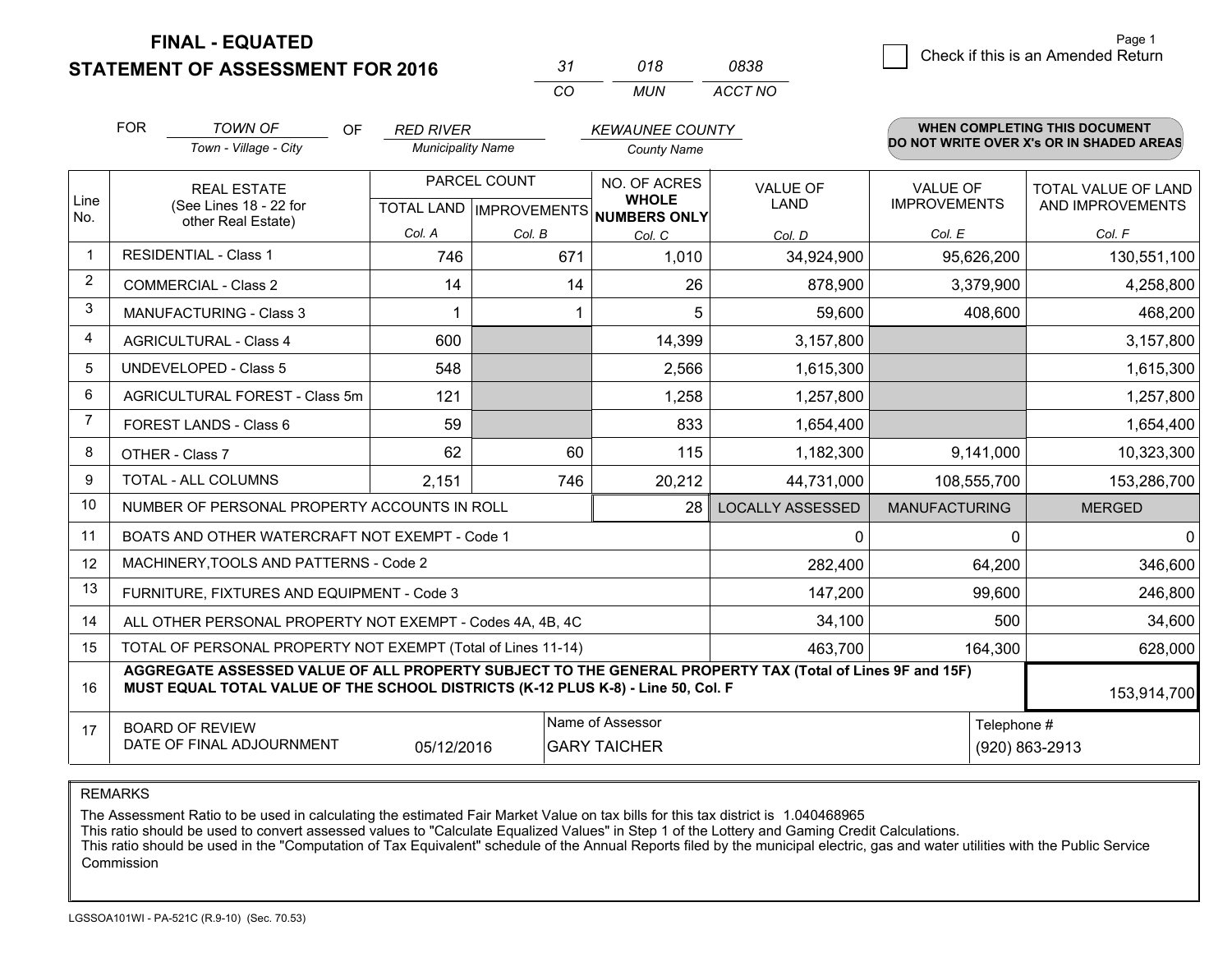*YEAR CO MUN ACCT NO* <sup>2016</sup> <sup>31</sup> <sup>018</sup> <sup>0838</sup>

Do not confuse FOREST LANDS (Line 7) with FOREST CROPS (in this section) - They are **NOT** the same

|    |                                                                                |                                             |  | Private Forest Crop - Reg Class @ 10¢ per acre                   |           | Private Forest Crop - Reg Class @ \$2.52 per acre |                                                                              |  |                    |  |
|----|--------------------------------------------------------------------------------|---------------------------------------------|--|------------------------------------------------------------------|-----------|---------------------------------------------------|------------------------------------------------------------------------------|--|--------------------|--|
| 18 | (a) PARCELS                                                                    | (b) ACRES                                   |  | (c) ASSESSED VALUE                                               |           | (d) PARCELS                                       | (e) ACRES                                                                    |  | (f) ASSESSED VALUE |  |
|    |                                                                                |                                             |  |                                                                  |           |                                                   |                                                                              |  |                    |  |
|    | Private Forest Crop - Special Class @ 20¢ per acre                             |                                             |  |                                                                  |           |                                                   | Entered Before 2005 Managed Forest - Ferrous Mining CLOSED @ \$8.27 per acre |  |                    |  |
| 19 | (a) PARCELS                                                                    | (b) ACRES                                   |  | (c) ASSESSED VALUE                                               |           | (d) PARCELS                                       | (e) ACRES                                                                    |  | (f) ASSESSED VALUE |  |
|    |                                                                                |                                             |  |                                                                  |           |                                                   |                                                                              |  |                    |  |
|    |                                                                                | Entered Before 2005 Managed Forest - OPEN @ |  | \$.79 per acre                                                   |           |                                                   | Entered Before 2005 Managed Forest - CLOSED @ \$1.87 per acre                |  |                    |  |
| 20 | (a) PARCELS                                                                    | (b) ACRES<br>(c) ASSESSED VALUE             |  | (d) PARCELS                                                      | (e) ACRES |                                                   |                                                                              |  |                    |  |
|    |                                                                                |                                             |  |                                                                  |           | 29                                                | 862.79                                                                       |  | 1,725,600          |  |
|    |                                                                                | Entered After 2004 Managed Forest - OPEN @  |  | \$2.14 per acre                                                  |           |                                                   | Entered After 2004 Managed Forest - CLOSED @ \$10.68 per acre                |  |                    |  |
| 21 | (a) PARCELS                                                                    | (b) ACRES                                   |  | (c) ASSESSED VALUE                                               |           | (d) PARCELS<br>(e) ACRES                          |                                                                              |  | (f) ASSESSED VALUE |  |
|    |                                                                                |                                             |  |                                                                  |           |                                                   |                                                                              |  |                    |  |
|    |                                                                                | 99.54                                       |  | 199,100                                                          |           | 19                                                | 507.97                                                                       |  |                    |  |
|    | (a) County Forest Cropland Acres                                               |                                             |  | (b) Federal Acres<br>(c) State Acres                             |           |                                                   | (d) County (NOT FOREST CROP) Acres                                           |  | (e) Other Acres    |  |
| 22 |                                                                                |                                             |  |                                                                  |           | 194.35<br>27.52                                   |                                                                              |  | 41.01              |  |
|    |                                                                                |                                             |  | Assessed Value of Omitted Property From Prior Years (Sec. 70.44) |           |                                                   | Assessed Value of Sec. 70.43 Corrections of Errors by Assessors              |  |                    |  |
|    |                                                                                | (a) REAL ESTATE                             |  | (b) PERSONAL                                                     |           |                                                   | (c1) REAL ESTATE                                                             |  | (c2) PERSONAL      |  |
| 23 |                                                                                |                                             |  |                                                                  |           |                                                   |                                                                              |  |                    |  |
|    |                                                                                |                                             |  |                                                                  |           |                                                   |                                                                              |  |                    |  |
|    | Manufacturing Equated Value of Omitted Property From Prior Years (Sec. 70.995) |                                             |  |                                                                  |           |                                                   | Mfg. Equated Value of Sec.70.43 Corrections of Errors by Assessors           |  |                    |  |
|    |                                                                                | (d) REAL ESTATE                             |  | (e) PERSONAL                                                     |           |                                                   | (f1) REAL ESTATE                                                             |  | (f2) PERSONAL      |  |
|    |                                                                                |                                             |  |                                                                  |           |                                                   |                                                                              |  |                    |  |

## **SPECIAL DISTRICTS**

| Line<br>No. | <b>Enter 6-digit</b><br><b>Special District</b><br>Code (Col. A) | <b>Account</b><br><b>Number</b><br>(Col. B) | <b>Special District Name</b><br>(Col. C) | <b>Locally Assessed Value</b><br>of Real Estate and<br>Personal Property (Col. D) | Mfg Value of Real Estate<br>and Personal Property<br>(Col. E) | <b>Merged Value of</b><br><b>Real Estate and</b><br>Personal Property (Col. F) |
|-------------|------------------------------------------------------------------|---------------------------------------------|------------------------------------------|-----------------------------------------------------------------------------------|---------------------------------------------------------------|--------------------------------------------------------------------------------|
| 24          | 055040                                                           | 0026                                        | <b>GREEN BAY METRO SEWER DISTRICT</b>    | 65,992,600                                                                        | 632,500                                                       | 66,625,100                                                                     |
| 25          | 057230                                                           | 0040                                        | DYCKESVILLE SANITARY DISTRICT            | 65,992,600                                                                        | 632,500                                                       | 66,625,100                                                                     |
| 26          |                                                                  |                                             |                                          |                                                                                   |                                                               |                                                                                |
| 27          |                                                                  |                                             |                                          |                                                                                   |                                                               |                                                                                |
| 28          |                                                                  |                                             |                                          |                                                                                   |                                                               |                                                                                |
| 29          |                                                                  |                                             |                                          |                                                                                   |                                                               |                                                                                |
| 30          |                                                                  |                                             |                                          |                                                                                   |                                                               |                                                                                |
| 31          |                                                                  |                                             |                                          |                                                                                   |                                                               |                                                                                |
| 32          |                                                                  |                                             |                                          |                                                                                   |                                                               |                                                                                |
| 33          |                                                                  |                                             |                                          |                                                                                   |                                                               |                                                                                |
| 34          |                                                                  |                                             |                                          |                                                                                   |                                                               |                                                                                |
| 35          |                                                                  |                                             |                                          |                                                                                   |                                                               |                                                                                |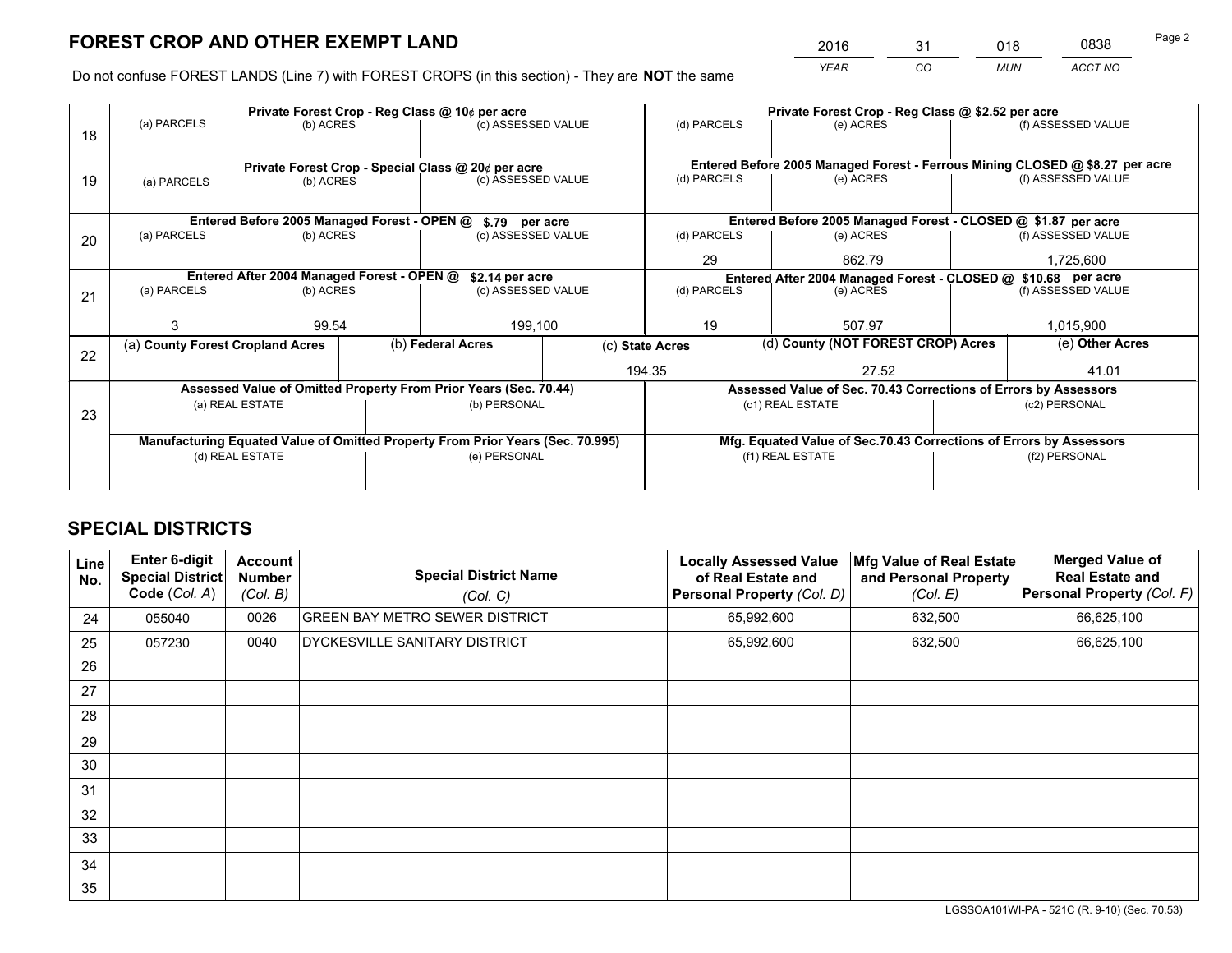|             |                                                          |                                             |                                                         | <b>YEAR</b>                                                                       | CO<br><b>MUN</b>                                              | ACCT NO                                                                        |
|-------------|----------------------------------------------------------|---------------------------------------------|---------------------------------------------------------|-----------------------------------------------------------------------------------|---------------------------------------------------------------|--------------------------------------------------------------------------------|
| Line<br>No. | Enter 6-digit<br><b>School District</b><br>Code (Col. A) | <b>Account</b><br><b>Number</b><br>(Col. B) | <b>School District Name</b><br>(Col. C)                 | <b>Locally Assessed Value</b><br>of Real Estate and<br>Personal Property (Col. D) | Mfg Value of Real Estate<br>and Personal Property<br>(Col. E) | <b>Merged Value of</b><br><b>Real Estate and</b><br>Personal Property (Col. F) |
|             | A. SCHOOL DISTRICTS (K-8 and K-12)                       |                                             |                                                         |                                                                                   |                                                               |                                                                                |
| 36          | 313220                                                   | 0191                                        | SCH D OF LUXEMBURG-CASCO                                | 153,282,200                                                                       | 632,500                                                       | 153,914,700                                                                    |
| 37          |                                                          |                                             |                                                         |                                                                                   |                                                               |                                                                                |
| 38          |                                                          |                                             |                                                         |                                                                                   |                                                               |                                                                                |
| 39          |                                                          |                                             |                                                         |                                                                                   |                                                               |                                                                                |
| 40<br>41    |                                                          |                                             |                                                         |                                                                                   |                                                               |                                                                                |
| 42          |                                                          |                                             |                                                         |                                                                                   |                                                               |                                                                                |
| 43          |                                                          |                                             |                                                         |                                                                                   |                                                               |                                                                                |
| 44          |                                                          |                                             |                                                         |                                                                                   |                                                               |                                                                                |
| 45          |                                                          |                                             |                                                         |                                                                                   |                                                               |                                                                                |
| 46          |                                                          |                                             |                                                         |                                                                                   |                                                               |                                                                                |
| 47          |                                                          |                                             |                                                         |                                                                                   |                                                               |                                                                                |
| 48          |                                                          |                                             |                                                         |                                                                                   |                                                               |                                                                                |
| 49          |                                                          |                                             |                                                         |                                                                                   |                                                               |                                                                                |
| 50          |                                                          |                                             | TOTAL ASSESSED VALUE OF SCHOOL DISTRICTS (K-8 and K-12) | 153,282,200                                                                       | 632,500                                                       | 153,914,700                                                                    |
|             | <b>B.</b><br><b>UNION HIGH SCHOOL DISTRICTS</b>          |                                             |                                                         |                                                                                   |                                                               |                                                                                |
| 51<br>52    |                                                          |                                             |                                                         |                                                                                   |                                                               |                                                                                |
|             |                                                          |                                             |                                                         |                                                                                   |                                                               |                                                                                |
| 53<br>54    |                                                          |                                             |                                                         |                                                                                   |                                                               |                                                                                |
| 55          |                                                          |                                             | TOTAL ASSESSED VALUE OF UNION HIGH SCHOOLS              |                                                                                   |                                                               |                                                                                |
|             | C.<br><b>TECHNICAL COLLEGE DISTRICTS</b>                 |                                             |                                                         |                                                                                   |                                                               |                                                                                |
| 56          | 001300                                                   | 0012                                        | NORTHEAST WISCONSIN TECH COLLEGE GNBY                   | 153,282,200                                                                       | 632,500                                                       | 153,914,700                                                                    |
| 57          |                                                          |                                             |                                                         |                                                                                   |                                                               |                                                                                |
| 58          |                                                          |                                             |                                                         |                                                                                   |                                                               |                                                                                |
| 59          |                                                          |                                             | TOTAL ASSESSED VALUE OF TECHNICAL COLLEGES              | 153,282,200                                                                       | 632,500                                                       | 153,914,700                                                                    |

31

018

 *I hereby certify, to the best of my knowledge and belief, this form is complete and correct.*

**SCHOOL DISTRICTS**

| Print name of preparer | Title                    |                | Date (MM / DD / CCYY) |
|------------------------|--------------------------|----------------|-----------------------|
|                        |                          |                |                       |
| Signature of preparer  | Contact Telephone Number | E-mail address |                       |
|                        | $\sim$                   |                |                       |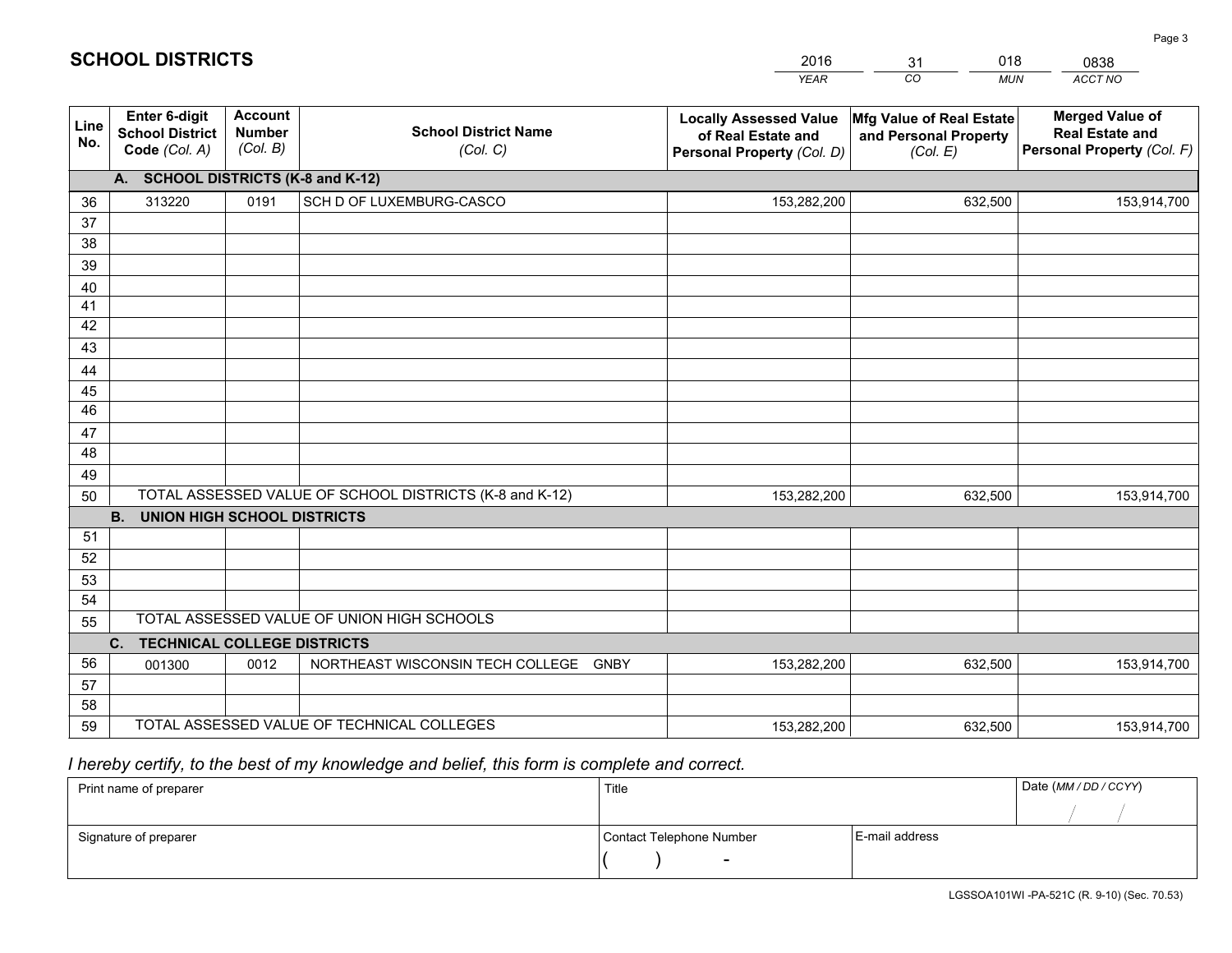## **HIGHLIGHTS**

- 1. Complete the Statement of Assessment after the Board of Review. Reflect any changes made there.
- 2. Use black ink to complete.
- 3. Line 16 must equal Line 50, Col D.
- 4. Line 55 must equal the total of K-8 schools listed on lines 36-49. Do not include K-12 schools in this comparision.
- 5. Line 59, Col. D must equal Line 16.
- 6. Special District, School District and Technical College District values must include both real estate and personal property. Examples of Special districts are: town sanitary districts, public inland lake protection and rehabilitation districts, and metropolitan sewerage districts.
- 7. DO NOT INCLUDE Manufacturing property values.DOR will print these values on the final SOA.

ERIC CORROY

TOWN OF RED RIVER N8885 COUNTY ROAD DK LUXEMBURG, WI 54217

LUXEMBURG, WI 54217

ERIC CORROY<br>TOWN OF RED RIVER<br>N8885 COUNTY ROAD DK

 8. Accuracy of this form is very important. The values reported directly affect the equalized value DOR calculates for school and special districts.

### **Page 1:**

 If not prefilled, enter the tax year,county and municipal code,municipal type, municipal name and county name on the top of form.

Check the Amended box, if filing an amended / corrected SOA.

 Report the parcel count, acres and assessed value of taxable general property, total parcel count, (real and personal), total acres, and values from final figures set by the Board of Review.

- A. Real Estate land and improvements (buildings, etc.) is reported on lines 1 8, total line 9.
- B. Personal Property is reported on lines 11 14, Column D, total line 15.
- C. To complete this report, use the computer produced summary of the assessment roll that shows these amounts.
- D. Use whole numbers only.
- E. Add each line across and each column down to verify entries.

## **Page 2:**

- A. Report Special Items (not subject to general property tax).
- 1. Private Forest Croplands and Managed Forest Lands are reported on lines 18,19, 20 and 21. Be sure to report assessed values **NOT** taxes.
- 2. You should have copies of the orders of entry, orders of withdrawal, etc., to update your assessment roll.
	- 3. Show hundredths of acres (e.g. 39.75).
- 4. Tax exempt lands are reported on line 22.
- 5. Omitted property and sec. 70.43, Wis. Stats., corrections of errors by assessor are reported on line 23. Report real estate and personal property separately. These should be for **prior years**, not something found on the current assessment roll after the board of review.
- B. Special District (Lines 24-35) Include the value of both real and personal property.

 The Department of Revenue (DOR) preprints much of the information regarding names and codes for schools, special districts,etc. If a district is not listed, enter the name and value only, DOR will enter the proper code.

## **Page 3 School Districts:**

Include the value of both real and personal property.

Report School District (regular, elementary, union high school, and technical college).

- 1. Regular (K-12) and Elementary (K-8) school values are reported on lines 36-49, total on line 50.
- 2. Union High School (UHS) (use only if elementary schools are listed on lines 36-49) are reported on lines 51-54. UHS total value (line 55) must equal to the total **elementary school** values reported on lines 36-49. Do notinclude K-12 schools in this comparison.
- 3. Technical College values are reported on lines 56-58, total on line 59.
- 4. Use the computer summary that shows these amounts to complete this report.

#### **This form is due the second Monday in June. File this report only after your Board of Review is complete.**

 *If you have questions: Return forms to:*

Fax number: (608) 264-6887 PO Box 8971

 Email: lgs@revenue.wi.gov Wisconsin Department of Revenue Call: (608) 261-5341 Local Government Services Section 6-97Madison WI 53708-8971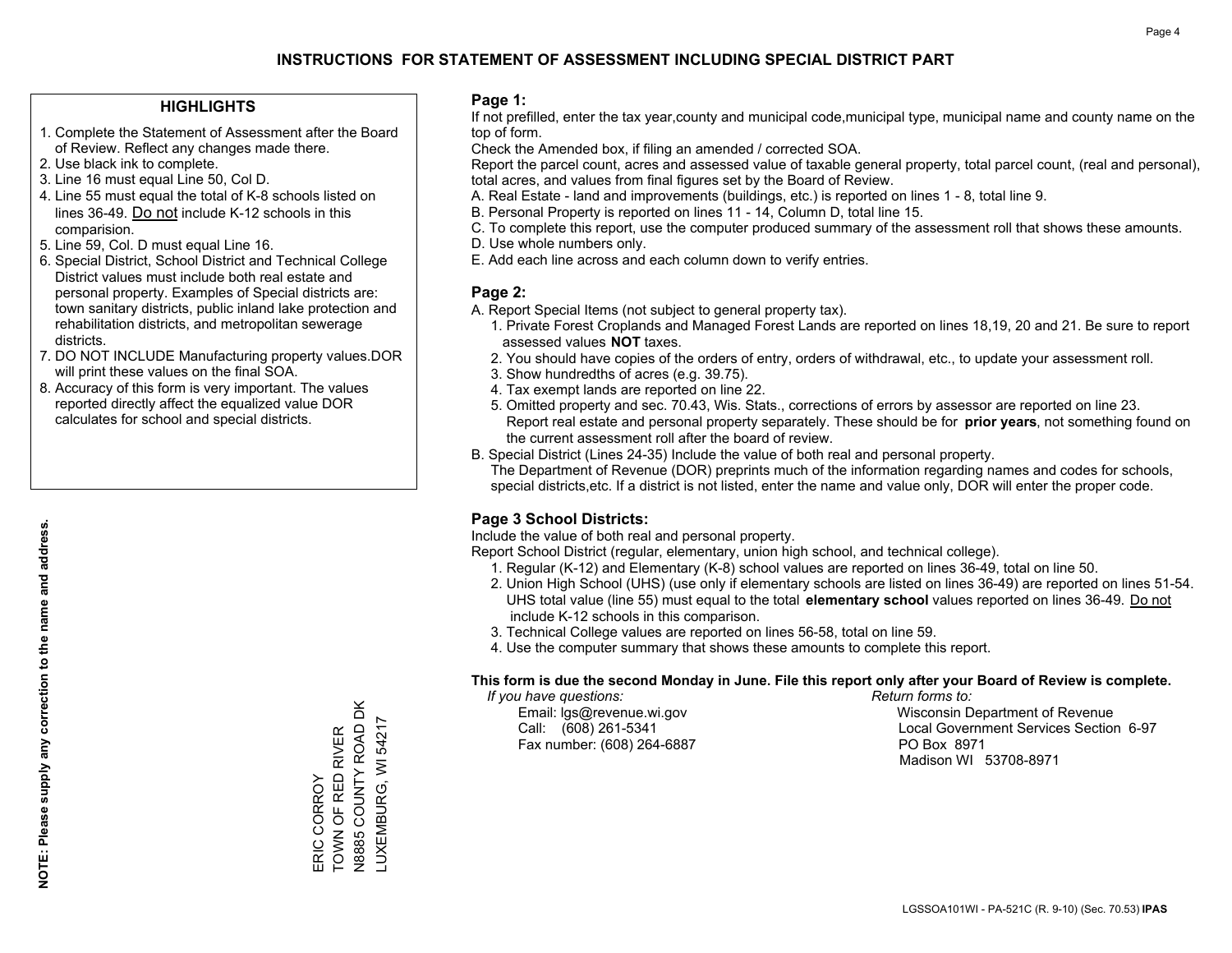**STATEMENT OF ASSESSMENT FOR 2016** 

| -31 | 020 | 0839    |
|-----|-----|---------|
| CО  | MUN | ACCT NO |

|                | <b>FOR</b>                                                                                                    | <b>TOWN OF</b><br>OF                                                                                                                                                                         | <b>WEST KEWAUNEE</b>     |              | <b>KEWAUNEE COUNTY</b>                                               |                                |                                        | WHEN COMPLETING THIS DOCUMENT                  |
|----------------|---------------------------------------------------------------------------------------------------------------|----------------------------------------------------------------------------------------------------------------------------------------------------------------------------------------------|--------------------------|--------------|----------------------------------------------------------------------|--------------------------------|----------------------------------------|------------------------------------------------|
|                |                                                                                                               | Town - Village - City                                                                                                                                                                        | <b>Municipality Name</b> |              | <b>County Name</b>                                                   |                                |                                        | DO NOT WRITE OVER X's OR IN SHADED AREAS       |
| Line<br>No.    |                                                                                                               | <b>REAL ESTATE</b><br>(See Lines 18 - 22 for                                                                                                                                                 |                          | PARCEL COUNT | NO. OF ACRES<br><b>WHOLE</b><br>TOTAL LAND IMPROVEMENTS NUMBERS ONLY | <b>VALUE OF</b><br><b>LAND</b> | <b>VALUE OF</b><br><b>IMPROVEMENTS</b> | <b>TOTAL VALUE OF LAND</b><br>AND IMPROVEMENTS |
|                |                                                                                                               | other Real Estate)                                                                                                                                                                           | Col. A                   | Col. B       | Col. C                                                               | Col. D                         | Col. E                                 | Col. F                                         |
| $\mathbf 1$    |                                                                                                               | <b>RESIDENTIAL - Class 1</b>                                                                                                                                                                 | 530                      | 494          | 1,466                                                                | 10,487,200                     | 60,921,200                             | 71,408,400                                     |
| $\overline{2}$ |                                                                                                               | <b>COMMERCIAL - Class 2</b>                                                                                                                                                                  | 33                       | 25           | 72                                                                   | 295,600                        | 1,638,500                              | 1,934,100                                      |
| 3              |                                                                                                               | <b>MANUFACTURING - Class 3</b>                                                                                                                                                               | $\Omega$                 | 0            | $\Omega$                                                             | 0                              | $\Omega$                               | $\mathbf 0$                                    |
| 4              |                                                                                                               | <b>AGRICULTURAL - Class 4</b>                                                                                                                                                                | 600                      |              | 13,264                                                               | 2,443,600                      |                                        | 2,443,600                                      |
| 5              |                                                                                                               | <b>UNDEVELOPED - Class 5</b>                                                                                                                                                                 | 449                      |              | 2,293                                                                | 4,056,800                      |                                        | 4,056,800                                      |
| 6              |                                                                                                               | AGRICULTURAL FOREST - Class 5m                                                                                                                                                               | 183                      |              | 1,432                                                                | 2,350,100                      |                                        | 2,350,100                                      |
| $\overline{7}$ |                                                                                                               | <b>FOREST LANDS - Class 6</b>                                                                                                                                                                | 77                       |              | 1,089                                                                | 3,590,600                      |                                        | 3,590,600                                      |
| 8              |                                                                                                               | OTHER - Class 7                                                                                                                                                                              | 96                       | 92           | 243                                                                  | 1,264,600                      | 14,293,400                             | 15,558,000                                     |
| 9              |                                                                                                               | TOTAL - ALL COLUMNS                                                                                                                                                                          | 1,968                    | 611          | 19,859                                                               | 24,488,500                     | 76,853,100                             | 101,341,600                                    |
| 10             |                                                                                                               | NUMBER OF PERSONAL PROPERTY ACCOUNTS IN ROLL                                                                                                                                                 |                          |              | 43                                                                   | <b>LOCALLY ASSESSED</b>        | <b>MANUFACTURING</b>                   | <b>MERGED</b>                                  |
| 11             |                                                                                                               | BOATS AND OTHER WATERCRAFT NOT EXEMPT - Code 1                                                                                                                                               |                          |              |                                                                      | 0                              | $\Omega$                               | $\mathbf{0}$                                   |
| 12             |                                                                                                               | MACHINERY, TOOLS AND PATTERNS - Code 2                                                                                                                                                       |                          |              |                                                                      | 387,400                        | 48,700                                 | 436,100                                        |
| 13             |                                                                                                               | FURNITURE, FIXTURES AND EQUIPMENT - Code 3                                                                                                                                                   |                          |              |                                                                      | 45,300                         | $\Omega$                               | 45,300                                         |
| 14             |                                                                                                               | ALL OTHER PERSONAL PROPERTY NOT EXEMPT - Codes 4A, 4B, 4C                                                                                                                                    |                          |              |                                                                      | 94,100                         | $\Omega$                               | 94,100                                         |
| 15             |                                                                                                               | TOTAL OF PERSONAL PROPERTY NOT EXEMPT (Total of Lines 11-14)                                                                                                                                 |                          |              |                                                                      | 526,800                        | 48,700                                 | 575,500                                        |
| 16             |                                                                                                               | AGGREGATE ASSESSED VALUE OF ALL PROPERTY SUBJECT TO THE GENERAL PROPERTY TAX (Total of Lines 9F and 15F)<br>MUST EQUAL TOTAL VALUE OF THE SCHOOL DISTRICTS (K-12 PLUS K-8) - Line 50, Col. F |                          |              |                                                                      |                                |                                        | 101,917,100                                    |
| 17             | Name of Assessor<br><b>BOARD OF REVIEW</b><br>DATE OF FINAL ADJOURNMENT<br><b>MELISSA DARON</b><br>07/28/2016 |                                                                                                                                                                                              |                          |              |                                                                      |                                |                                        | Telephone #<br>(920) 776-1353                  |

REMARKS

The Assessment Ratio to be used in calculating the estimated Fair Market Value on tax bills for this tax district is .990038234

This ratio should be used to convert assessed values to "Calculate Equalized Values" in Step 1 of the Lottery and Gaming Credit Calculations.<br>This ratio should be used in the "Computation of Tax Equivalent" schedule of the Commission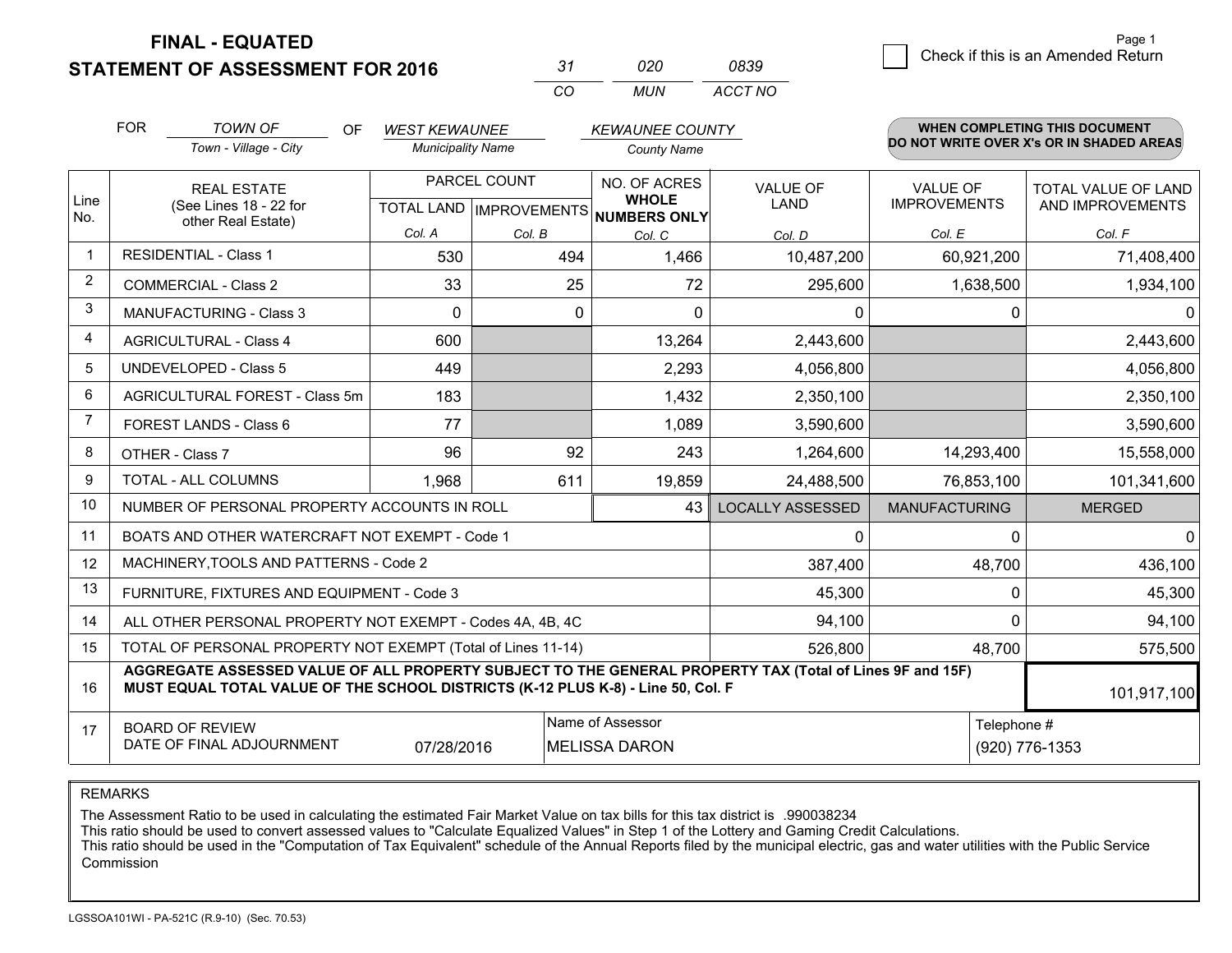*YEAR CO MUN ACCT NO* <sup>2016</sup> <sup>31</sup> <sup>020</sup> <sup>0839</sup>

Do not confuse FOREST LANDS (Line 7) with FOREST CROPS (in this section) - They are **NOT** the same

|    |                                  |                                            |  | Private Forest Crop - Reg Class @ 10¢ per acre                                 |                    |                                                                              | Private Forest Crop - Reg Class @ \$2.52 per acre               |           |                    |  |
|----|----------------------------------|--------------------------------------------|--|--------------------------------------------------------------------------------|--------------------|------------------------------------------------------------------------------|-----------------------------------------------------------------|-----------|--------------------|--|
| 18 | (a) PARCELS                      | (b) ACRES                                  |  | (c) ASSESSED VALUE                                                             |                    | (d) PARCELS                                                                  | (e) ACRES                                                       |           | (f) ASSESSED VALUE |  |
|    |                                  |                                            |  |                                                                                |                    |                                                                              |                                                                 |           |                    |  |
|    |                                  |                                            |  | Private Forest Crop - Special Class @ 20¢ per acre                             |                    | Entered Before 2005 Managed Forest - Ferrous Mining CLOSED @ \$8.27 per acre |                                                                 |           |                    |  |
| 19 | (a) PARCELS                      | (b) ACRES                                  |  | (c) ASSESSED VALUE                                                             |                    | (d) PARCELS                                                                  | (e) ACRES                                                       |           | (f) ASSESSED VALUE |  |
|    |                                  |                                            |  |                                                                                |                    |                                                                              |                                                                 |           |                    |  |
|    |                                  |                                            |  | Entered Before 2005 Managed Forest - OPEN @ \$.79 per acre                     |                    |                                                                              | Entered Before 2005 Managed Forest - CLOSED @ \$1.87 per acre   |           |                    |  |
| 20 | (a) PARCELS                      | (b) ACRES<br>(c) ASSESSED VALUE            |  | (d) PARCELS                                                                    | (e) ACRES          |                                                                              | (f) ASSESSED VALUE                                              |           |                    |  |
|    |                                  | 13<br>42.900                               |  |                                                                                | 28                 | 518.46                                                                       |                                                                 | 1,710,900 |                    |  |
|    |                                  | Entered After 2004 Managed Forest - OPEN @ |  | \$2.14 per acre                                                                |                    |                                                                              | Entered After 2004 Managed Forest - CLOSED @ \$10.68 per acre   |           |                    |  |
| 21 | (a) PARCELS                      | (b) ACRES                                  |  |                                                                                | (c) ASSESSED VALUE |                                                                              | (e) ACRES                                                       |           | (f) ASSESSED VALUE |  |
|    |                                  |                                            |  |                                                                                |                    |                                                                              |                                                                 |           |                    |  |
|    |                                  |                                            |  |                                                                                |                    | 18                                                                           | 385.45                                                          |           | 1,272,100          |  |
|    | (a) County Forest Cropland Acres |                                            |  | (b) Federal Acres                                                              |                    | (d) County (NOT FOREST CROP) Acres<br>(c) State Acres                        |                                                                 |           | (e) Other Acres    |  |
| 22 |                                  |                                            |  |                                                                                |                    | 1,881.43                                                                     | 668.86                                                          |           | 101.99             |  |
|    |                                  |                                            |  |                                                                                |                    |                                                                              |                                                                 |           |                    |  |
|    |                                  |                                            |  | Assessed Value of Omitted Property From Prior Years (Sec. 70.44)               |                    |                                                                              | Assessed Value of Sec. 70.43 Corrections of Errors by Assessors |           |                    |  |
| 23 |                                  | (a) REAL ESTATE                            |  | (b) PERSONAL                                                                   |                    |                                                                              | (c1) REAL ESTATE                                                |           | (c2) PERSONAL      |  |
|    |                                  |                                            |  |                                                                                |                    |                                                                              |                                                                 |           |                    |  |
|    |                                  |                                            |  | Manufacturing Equated Value of Omitted Property From Prior Years (Sec. 70.995) |                    | Mfg. Equated Value of Sec.70.43 Corrections of Errors by Assessors           |                                                                 |           |                    |  |
|    |                                  | (d) REAL ESTATE                            |  | (e) PERSONAL                                                                   |                    |                                                                              | (f1) REAL ESTATE                                                |           | (f2) PERSONAL      |  |
|    |                                  |                                            |  |                                                                                |                    |                                                                              |                                                                 |           |                    |  |

## **SPECIAL DISTRICTS**

| Line<br>No. | Enter 6-digit<br>Special District<br>Code (Col. A) | <b>Account</b><br><b>Number</b> | <b>Special District Name</b> | <b>Locally Assessed Value</b><br>of Real Estate and | Mfg Value of Real Estate<br>and Personal Property | <b>Merged Value of</b><br><b>Real Estate and</b><br>Personal Property (Col. F) |
|-------------|----------------------------------------------------|---------------------------------|------------------------------|-----------------------------------------------------|---------------------------------------------------|--------------------------------------------------------------------------------|
|             |                                                    | (Col. B)                        | (Col. C)                     | Personal Property (Col. D)                          | (Col. E)                                          |                                                                                |
| 24          |                                                    |                                 |                              |                                                     |                                                   |                                                                                |
| 25          |                                                    |                                 |                              |                                                     |                                                   |                                                                                |
| 26          |                                                    |                                 |                              |                                                     |                                                   |                                                                                |
| 27          |                                                    |                                 |                              |                                                     |                                                   |                                                                                |
| 28          |                                                    |                                 |                              |                                                     |                                                   |                                                                                |
| 29          |                                                    |                                 |                              |                                                     |                                                   |                                                                                |
| 30          |                                                    |                                 |                              |                                                     |                                                   |                                                                                |
| 31          |                                                    |                                 |                              |                                                     |                                                   |                                                                                |
| 32          |                                                    |                                 |                              |                                                     |                                                   |                                                                                |
| 33          |                                                    |                                 |                              |                                                     |                                                   |                                                                                |
| 34          |                                                    |                                 |                              |                                                     |                                                   |                                                                                |
| 35          |                                                    |                                 |                              |                                                     |                                                   |                                                                                |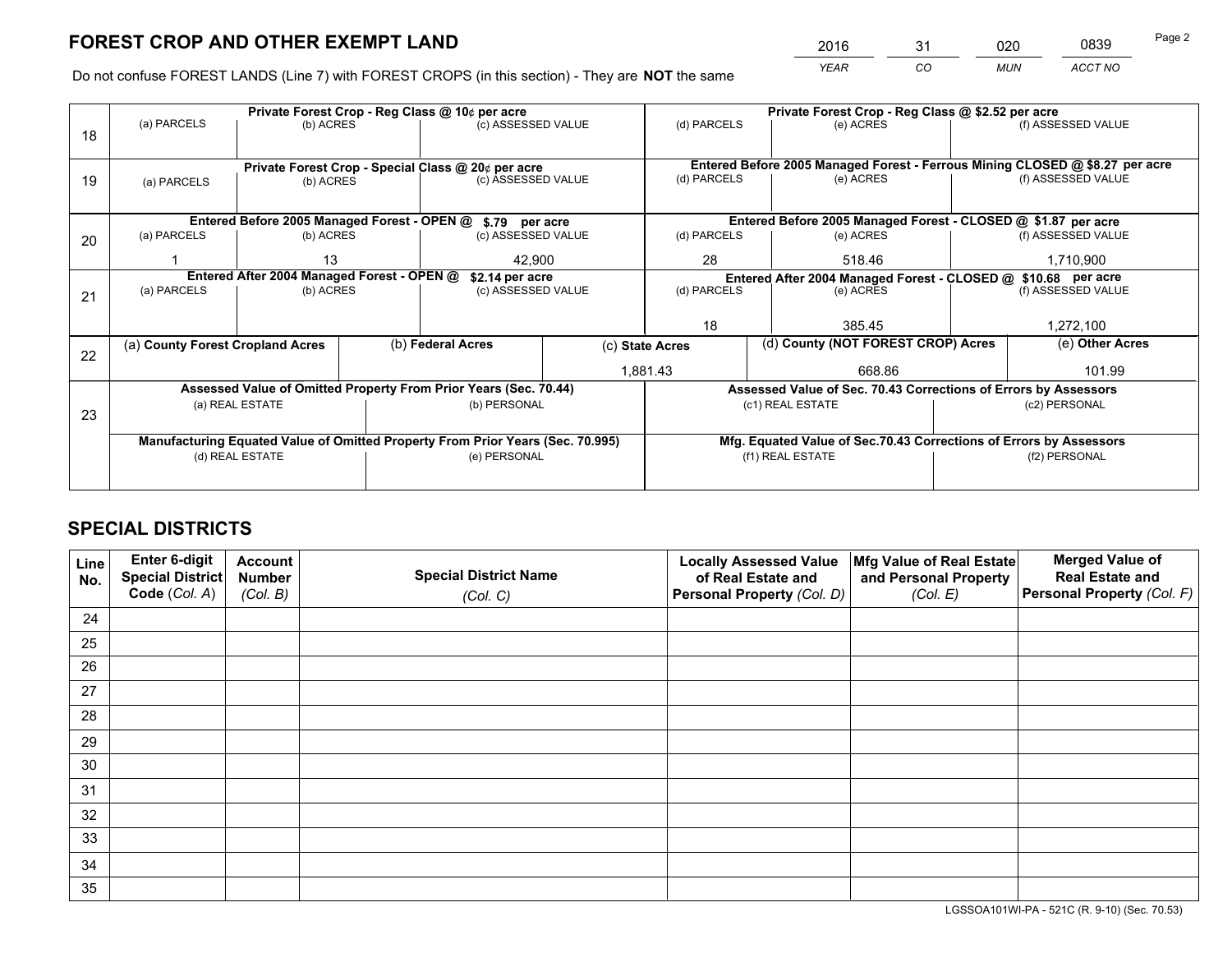|             |                                                                 |                                             |                                                         | <b>YEAR</b>                                                                       | CO<br><b>MUN</b>                                              | ACCT NO                                                                        |
|-------------|-----------------------------------------------------------------|---------------------------------------------|---------------------------------------------------------|-----------------------------------------------------------------------------------|---------------------------------------------------------------|--------------------------------------------------------------------------------|
| Line<br>No. | <b>Enter 6-digit</b><br><b>School District</b><br>Code (Col. A) | <b>Account</b><br><b>Number</b><br>(Col. B) | <b>School District Name</b><br>(Col. C)                 | <b>Locally Assessed Value</b><br>of Real Estate and<br>Personal Property (Col. D) | Mfg Value of Real Estate<br>and Personal Property<br>(Col. E) | <b>Merged Value of</b><br><b>Real Estate and</b><br>Personal Property (Col. F) |
|             | A. SCHOOL DISTRICTS (K-8 and K-12)                              |                                             |                                                         |                                                                                   |                                                               |                                                                                |
| 36          | 312814                                                          | 0190                                        | SCH D OF KEWAUNEE                                       | 101,868,400                                                                       | 48,700                                                        | 101,917,100                                                                    |
| 37          |                                                                 |                                             |                                                         |                                                                                   |                                                               |                                                                                |
| 38          |                                                                 |                                             |                                                         |                                                                                   |                                                               |                                                                                |
| 39          |                                                                 |                                             |                                                         |                                                                                   |                                                               |                                                                                |
| 40          |                                                                 |                                             |                                                         |                                                                                   |                                                               |                                                                                |
| 41          |                                                                 |                                             |                                                         |                                                                                   |                                                               |                                                                                |
| 42          |                                                                 |                                             |                                                         |                                                                                   |                                                               |                                                                                |
| 43          |                                                                 |                                             |                                                         |                                                                                   |                                                               |                                                                                |
| 44          |                                                                 |                                             |                                                         |                                                                                   |                                                               |                                                                                |
| 45<br>46    |                                                                 |                                             |                                                         |                                                                                   |                                                               |                                                                                |
| 47          |                                                                 |                                             |                                                         |                                                                                   |                                                               |                                                                                |
| 48          |                                                                 |                                             |                                                         |                                                                                   |                                                               |                                                                                |
| 49          |                                                                 |                                             |                                                         |                                                                                   |                                                               |                                                                                |
| 50          |                                                                 |                                             | TOTAL ASSESSED VALUE OF SCHOOL DISTRICTS (K-8 and K-12) | 101,868,400                                                                       | 48,700                                                        | 101,917,100                                                                    |
|             | <b>B.</b><br><b>UNION HIGH SCHOOL DISTRICTS</b>                 |                                             |                                                         |                                                                                   |                                                               |                                                                                |
| 51          |                                                                 |                                             |                                                         |                                                                                   |                                                               |                                                                                |
| 52          |                                                                 |                                             |                                                         |                                                                                   |                                                               |                                                                                |
| 53          |                                                                 |                                             |                                                         |                                                                                   |                                                               |                                                                                |
| 54          |                                                                 |                                             |                                                         |                                                                                   |                                                               |                                                                                |
| 55          |                                                                 |                                             | TOTAL ASSESSED VALUE OF UNION HIGH SCHOOLS              |                                                                                   |                                                               |                                                                                |
|             | C.<br><b>TECHNICAL COLLEGE DISTRICTS</b>                        |                                             |                                                         |                                                                                   |                                                               |                                                                                |
| 56          | 001300                                                          | 0012                                        | NORTHEAST WISCONSIN TECH COLLEGE<br><b>GNBY</b>         | 101,868,400                                                                       | 48,700                                                        | 101,917,100                                                                    |
| 57          |                                                                 |                                             |                                                         |                                                                                   |                                                               |                                                                                |
| 58          |                                                                 |                                             |                                                         |                                                                                   |                                                               |                                                                                |
| 59          |                                                                 |                                             | TOTAL ASSESSED VALUE OF TECHNICAL COLLEGES              | 101,868,400                                                                       | 48,700                                                        | 101,917,100                                                                    |

31

020

## *I hereby certify, to the best of my knowledge and belief, this form is complete and correct.*

**SCHOOL DISTRICTS**

| Print name of preparer | Title                    |                | Date (MM / DD / CCYY) |
|------------------------|--------------------------|----------------|-----------------------|
|                        |                          |                |                       |
| Signature of preparer  | Contact Telephone Number | E-mail address |                       |
|                        | $\overline{\phantom{0}}$ |                |                       |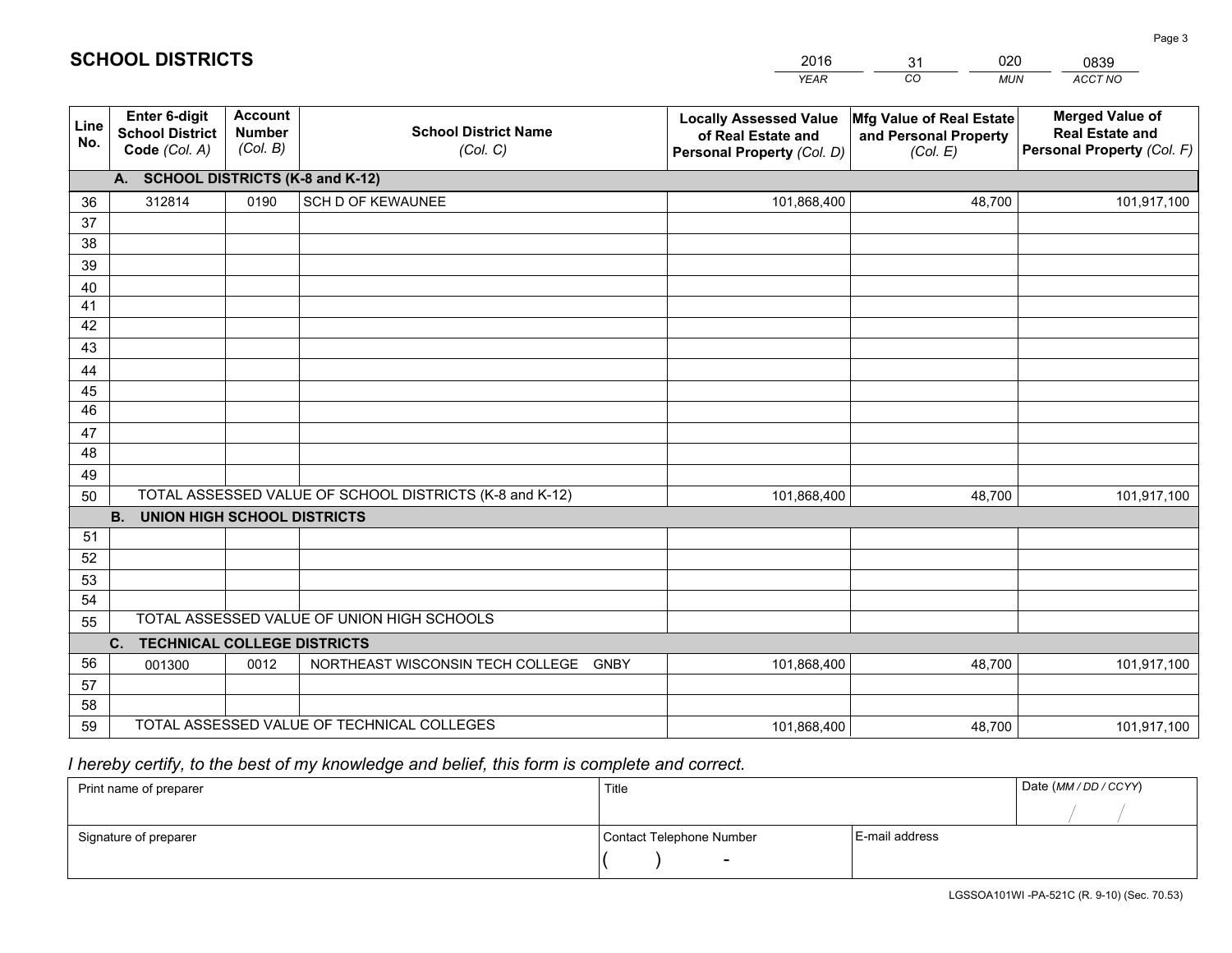## **HIGHLIGHTS**

- 1. Complete the Statement of Assessment after the Board of Review. Reflect any changes made there.
- 2. Use black ink to complete.
- 3. Line 16 must equal Line 50, Col D.
- 4. Line 55 must equal the total of K-8 schools listed on lines 36-49. Do not include K-12 schools in this comparision.
- 5. Line 59, Col. D must equal Line 16.
- 6. Special District, School District and Technical College District values must include both real estate and personal property. Examples of Special districts are: town sanitary districts, public inland lake protection and rehabilitation districts, and metropolitan sewerage districts.
- 7. DO NOT INCLUDE Manufacturing property values.DOR will print these values on the final SOA.
- 8. Accuracy of this form is very important. The values reported directly affect the equalized value DOR calculates for school and special districts.

### **Page 1:**

 If not prefilled, enter the tax year,county and municipal code,municipal type, municipal name and county name on the top of form.

Check the Amended box, if filing an amended / corrected SOA.

 Report the parcel count, acres and assessed value of taxable general property, total parcel count, (real and personal), total acres, and values from final figures set by the Board of Review.

- A. Real Estate land and improvements (buildings, etc.) is reported on lines 1 8, total line 9.
- B. Personal Property is reported on lines 11 14, Column D, total line 15.
- C. To complete this report, use the computer produced summary of the assessment roll that shows these amounts.
- D. Use whole numbers only.
- E. Add each line across and each column down to verify entries.

## **Page 2:**

- A. Report Special Items (not subject to general property tax).
- 1. Private Forest Croplands and Managed Forest Lands are reported on lines 18,19, 20 and 21. Be sure to report assessed values **NOT** taxes.
- 2. You should have copies of the orders of entry, orders of withdrawal, etc., to update your assessment roll.
	- 3. Show hundredths of acres (e.g. 39.75).
- 4. Tax exempt lands are reported on line 22.
- 5. Omitted property and sec. 70.43, Wis. Stats., corrections of errors by assessor are reported on line 23. Report real estate and personal property separately. These should be for **prior years**, not something found on the current assessment roll after the board of review.
- B. Special District (Lines 24-35) Include the value of both real and personal property.
- The Department of Revenue (DOR) preprints much of the information regarding names and codes for schools, special districts,etc. If a district is not listed, enter the name and value only, DOR will enter the proper code.

## **Page 3 School Districts:**

Include the value of both real and personal property.

Report School District (regular, elementary, union high school, and technical college).

- 1. Regular (K-12) and Elementary (K-8) school values are reported on lines 36-49, total on line 50.
- 2. Union High School (UHS) (use only if elementary schools are listed on lines 36-49) are reported on lines 51-54. UHS total value (line 55) must equal to the total **elementary school** values reported on lines 36-49. Do notinclude K-12 schools in this comparison.
- 3. Technical College values are reported on lines 56-58, total on line 59.
- 4. Use the computer summary that shows these amounts to complete this report.

#### **This form is due the second Monday in June. File this report only after your Board of Review is complete.**

 *If you have questions: Return forms to:*

Fax number: (608) 264-6887 PO Box 8971

 Email: lgs@revenue.wi.gov Wisconsin Department of Revenue Call: (608) 261-5341 Local Government Services Section 6-97Madison WI 53708-8971

BONNIE PURZNER<br>TOWN OF WEST KEWAUNEE TOWN OF WEST KEWAUNEE  $\boldsymbol{\Omega}$ N2933 COUNTY ROAD B N2933 COUNTY ROAD KEWAUNEE, WI 54216 KEWAUNEE, WI 54216 BONNIE PURZNER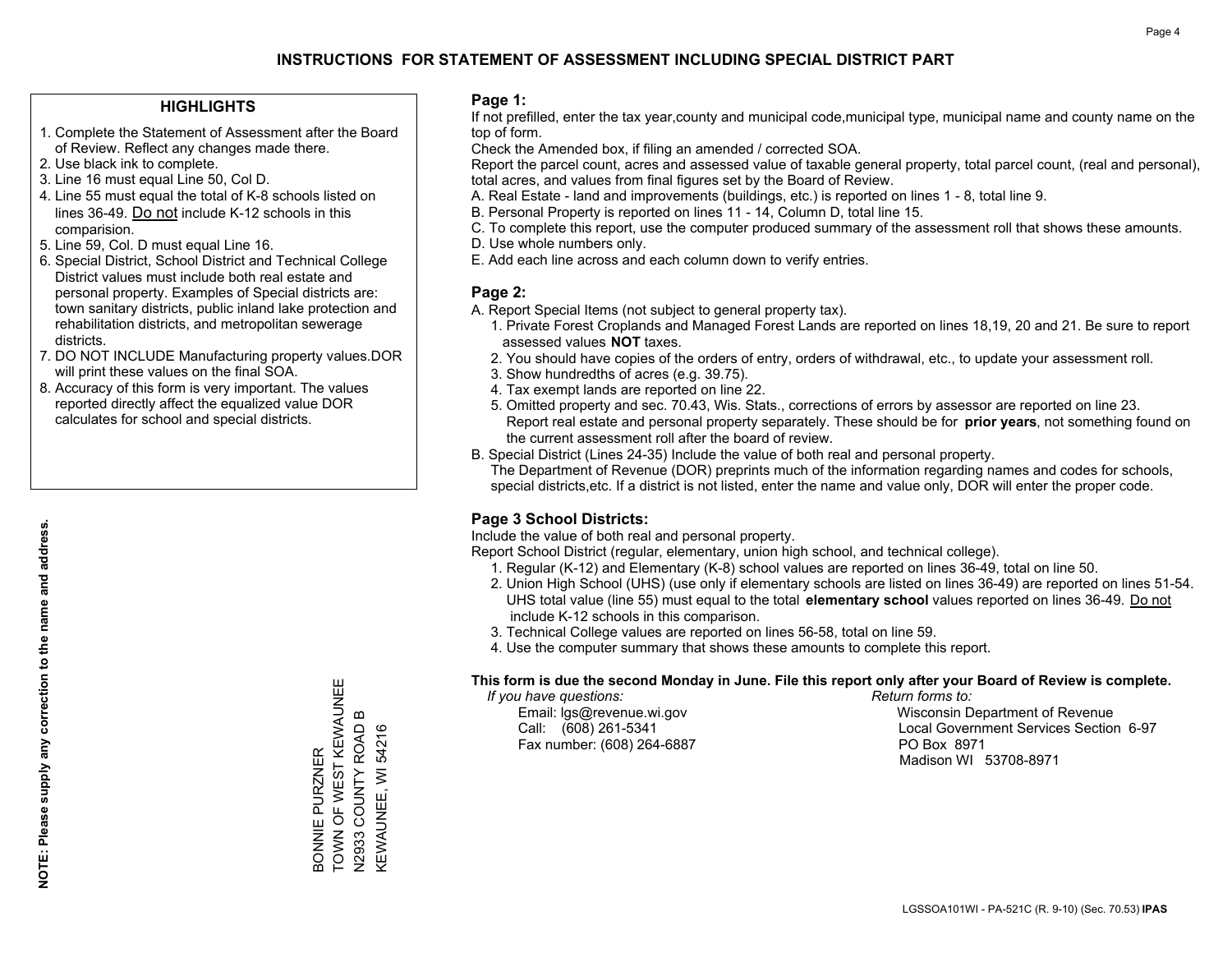## **STATEMENT OF ASSESSMENT FOR 2016**

*CO MUN <sup>31</sup> <sup>111</sup> ACCT NO0840*

|                | <b>FOR</b><br><b>VILLAGE OF</b><br><b>OF</b><br>CASCO<br><b>Municipality Name</b>                                                                                                            |  |                | WHEN COMPLETING THIS DOCUMENT<br><b>KEWAUNEE COUNTY</b><br>DO NOT WRITE OVER X's OR IN SHADED AREAS |                                     |                         |                                        |                            |
|----------------|----------------------------------------------------------------------------------------------------------------------------------------------------------------------------------------------|--|----------------|-----------------------------------------------------------------------------------------------------|-------------------------------------|-------------------------|----------------------------------------|----------------------------|
|                | Town - Village - City                                                                                                                                                                        |  |                |                                                                                                     | <b>County Name</b>                  |                         |                                        |                            |
| Line           | <b>REAL ESTATE</b>                                                                                                                                                                           |  |                | PARCEL COUNT                                                                                        | NO. OF ACRES<br><b>WHOLE</b>        | <b>VALUE OF</b><br>LAND | <b>VALUE OF</b><br><b>IMPROVEMENTS</b> | <b>TOTAL VALUE OF LAND</b> |
| No.            | (See Lines 18 - 22 for<br>other Real Estate)                                                                                                                                                 |  |                |                                                                                                     | TOTAL LAND MPROVEMENTS NUMBERS ONLY |                         |                                        | AND IMPROVEMENTS           |
|                |                                                                                                                                                                                              |  | Col. A         | Col. B                                                                                              | Col. C                              | Col. D                  | Col. E                                 | Col. F                     |
| $\mathbf 1$    | <b>RESIDENTIAL - Class 1</b>                                                                                                                                                                 |  | 266            | 217                                                                                                 | 48                                  | 3,577,800               | 18,477,400                             | 22,055,200                 |
| 2              | <b>COMMERCIAL - Class 2</b>                                                                                                                                                                  |  | 30             | 23                                                                                                  | 14                                  | 482,300                 | 3,353,175                              | 3,835,475                  |
| 3              | <b>MANUFACTURING - Class 3</b>                                                                                                                                                               |  | $\overline{2}$ | $\overline{2}$                                                                                      | 13                                  | 66,900                  | 363,900                                | 430,800                    |
| 4              | <b>AGRICULTURAL - Class 4</b>                                                                                                                                                                |  | 25             |                                                                                                     | 98                                  | 15,800                  |                                        | 15,800                     |
| 5              | <b>UNDEVELOPED - Class 5</b>                                                                                                                                                                 |  | 0              |                                                                                                     | $\Omega$                            | $\Omega$                |                                        | 0                          |
| 6              | AGRICULTURAL FOREST - Class 5m                                                                                                                                                               |  | 1              |                                                                                                     | 8                                   | 10,000                  |                                        | 10,000                     |
| $\overline{7}$ | FOREST LANDS - Class 6                                                                                                                                                                       |  | 0              |                                                                                                     | 0                                   | $\Omega$                |                                        | 0                          |
| 8              | OTHER - Class 7                                                                                                                                                                              |  | $\overline{2}$ | $\overline{2}$                                                                                      | $\overline{2}$                      | 18,000                  | 8,800                                  | 26,800                     |
| 9              | TOTAL - ALL COLUMNS                                                                                                                                                                          |  | 326            | 244                                                                                                 | 183                                 | 4,170,800               | 22,203,275                             | 26,374,075                 |
| 10             | NUMBER OF PERSONAL PROPERTY ACCOUNTS IN ROLL                                                                                                                                                 |  |                |                                                                                                     | 27                                  | <b>LOCALLY ASSESSED</b> | <b>MANUFACTURING</b>                   | <b>MERGED</b>              |
| 11             | BOATS AND OTHER WATERCRAFT NOT EXEMPT - Code 1                                                                                                                                               |  |                |                                                                                                     |                                     | 0                       | 0                                      | 0                          |
| 12             | MACHINERY, TOOLS AND PATTERNS - Code 2                                                                                                                                                       |  |                |                                                                                                     |                                     | 65,140                  | 3,900                                  | 69,040                     |
| 13             | FURNITURE, FIXTURES AND EQUIPMENT - Code 3                                                                                                                                                   |  |                |                                                                                                     |                                     | 382,500                 | 16,900                                 | 399,400                    |
| 14             | ALL OTHER PERSONAL PROPERTY NOT EXEMPT - Codes 4A, 4B, 4C                                                                                                                                    |  |                |                                                                                                     |                                     | 2,400                   | 110,000                                | 112,400                    |
| 15             | TOTAL OF PERSONAL PROPERTY NOT EXEMPT (Total of Lines 11-14)                                                                                                                                 |  |                |                                                                                                     |                                     | 450,040                 | 130,800                                | 580,840                    |
| 16             | AGGREGATE ASSESSED VALUE OF ALL PROPERTY SUBJECT TO THE GENERAL PROPERTY TAX (Total of Lines 9F and 15F)<br>MUST EQUAL TOTAL VALUE OF THE SCHOOL DISTRICTS (K-12 PLUS K-8) - Line 50, Col. F |  |                |                                                                                                     |                                     |                         |                                        | 26,954,915                 |
| 17             | <b>BOARD OF REVIEW</b>                                                                                                                                                                       |  |                |                                                                                                     | Name of Assessor                    |                         |                                        | Telephone #                |
|                | DATE OF FINAL ADJOURNMENT                                                                                                                                                                    |  | 05/10/2016     |                                                                                                     | <b>BILL GERRITS</b>                 |                         |                                        | (920) 851-0074             |

REMARKS

The Assessment Ratio to be used in calculating the estimated Fair Market Value on tax bills for this tax district is .956234489<br>This ratio should be used to convert assessed values to "Calculate Equalized Values" in Step 1 Commission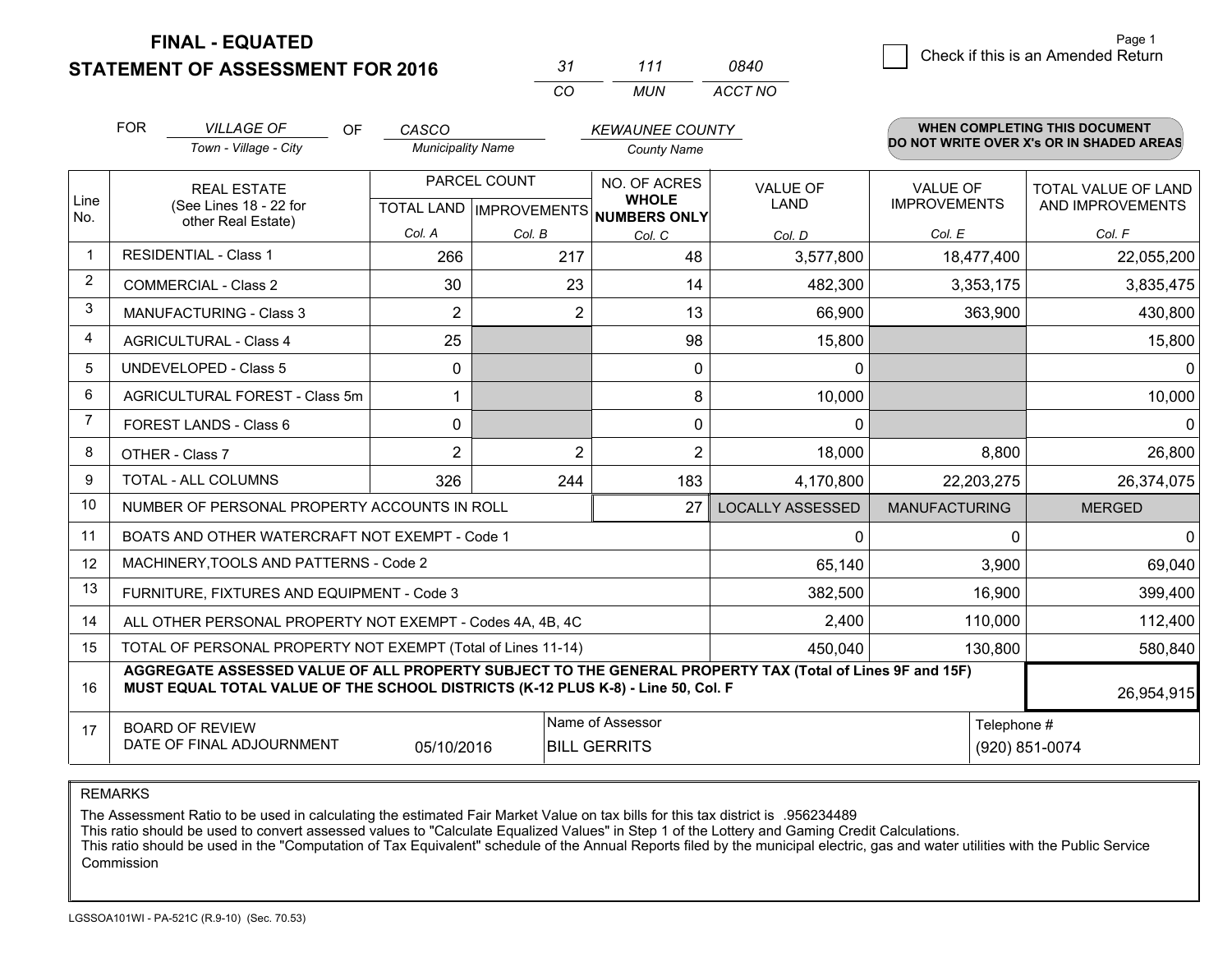*YEAR CO MUN ACCT NO* <sup>2016</sup> <sup>31</sup> <sup>111</sup> <sup>0840</sup>

Do not confuse FOREST LANDS (Line 7) with FOREST CROPS (in this section) - They are **NOT** the same

| (a) PARCELS              |           |                                                     | Private Forest Crop - Reg Class @ 10¢ per acre |                                                                                                                | Private Forest Crop - Reg Class @ \$2.52 per acre                                                                                                                                                                                                                                                         |                                                                 |                                                                      |                                                                                                                                                                                                                                                                                                                                                                                               |
|--------------------------|-----------|-----------------------------------------------------|------------------------------------------------|----------------------------------------------------------------------------------------------------------------|-----------------------------------------------------------------------------------------------------------------------------------------------------------------------------------------------------------------------------------------------------------------------------------------------------------|-----------------------------------------------------------------|----------------------------------------------------------------------|-----------------------------------------------------------------------------------------------------------------------------------------------------------------------------------------------------------------------------------------------------------------------------------------------------------------------------------------------------------------------------------------------|
|                          | (b) ACRES |                                                     | (c) ASSESSED VALUE                             |                                                                                                                | (d) PARCELS                                                                                                                                                                                                                                                                                               | (e) ACRES                                                       |                                                                      | (f) ASSESSED VALUE                                                                                                                                                                                                                                                                                                                                                                            |
|                          |           |                                                     |                                                |                                                                                                                |                                                                                                                                                                                                                                                                                                           |                                                                 |                                                                      |                                                                                                                                                                                                                                                                                                                                                                                               |
| (b) ACRES<br>(a) PARCELS |           |                                                     | (c) ASSESSED VALUE                             |                                                                                                                | (d) PARCELS                                                                                                                                                                                                                                                                                               | (e) ACRES                                                       |                                                                      | (f) ASSESSED VALUE                                                                                                                                                                                                                                                                                                                                                                            |
|                          |           |                                                     |                                                |                                                                                                                |                                                                                                                                                                                                                                                                                                           |                                                                 |                                                                      |                                                                                                                                                                                                                                                                                                                                                                                               |
| (a) PARCELS              |           |                                                     |                                                |                                                                                                                |                                                                                                                                                                                                                                                                                                           |                                                                 |                                                                      | (f) ASSESSED VALUE                                                                                                                                                                                                                                                                                                                                                                            |
|                          |           |                                                     |                                                |                                                                                                                |                                                                                                                                                                                                                                                                                                           |                                                                 |                                                                      |                                                                                                                                                                                                                                                                                                                                                                                               |
|                          |           |                                                     |                                                |                                                                                                                |                                                                                                                                                                                                                                                                                                           |                                                                 | 33,600                                                               |                                                                                                                                                                                                                                                                                                                                                                                               |
|                          |           |                                                     |                                                |                                                                                                                |                                                                                                                                                                                                                                                                                                           |                                                                 |                                                                      |                                                                                                                                                                                                                                                                                                                                                                                               |
| (a) PARCELS              |           |                                                     |                                                |                                                                                                                |                                                                                                                                                                                                                                                                                                           | (f) ASSESSED VALUE                                              |                                                                      |                                                                                                                                                                                                                                                                                                                                                                                               |
|                          |           |                                                     |                                                |                                                                                                                |                                                                                                                                                                                                                                                                                                           |                                                                 |                                                                      |                                                                                                                                                                                                                                                                                                                                                                                               |
|                          |           |                                                     |                                                |                                                                                                                |                                                                                                                                                                                                                                                                                                           |                                                                 |                                                                      | (e) Other Acres                                                                                                                                                                                                                                                                                                                                                                               |
|                          |           |                                                     |                                                |                                                                                                                | .38                                                                                                                                                                                                                                                                                                       |                                                                 |                                                                      | 38.85                                                                                                                                                                                                                                                                                                                                                                                         |
|                          |           |                                                     |                                                |                                                                                                                |                                                                                                                                                                                                                                                                                                           |                                                                 |                                                                      |                                                                                                                                                                                                                                                                                                                                                                                               |
|                          |           |                                                     |                                                |                                                                                                                |                                                                                                                                                                                                                                                                                                           |                                                                 |                                                                      | (c2) PERSONAL                                                                                                                                                                                                                                                                                                                                                                                 |
|                          |           |                                                     |                                                |                                                                                                                |                                                                                                                                                                                                                                                                                                           |                                                                 |                                                                      |                                                                                                                                                                                                                                                                                                                                                                                               |
|                          |           |                                                     |                                                |                                                                                                                |                                                                                                                                                                                                                                                                                                           |                                                                 |                                                                      |                                                                                                                                                                                                                                                                                                                                                                                               |
| (d) REAL ESTATE          |           |                                                     | (e) PERSONAL                                   |                                                                                                                |                                                                                                                                                                                                                                                                                                           |                                                                 | (f2) PERSONAL                                                        |                                                                                                                                                                                                                                                                                                                                                                                               |
|                          |           |                                                     |                                                |                                                                                                                |                                                                                                                                                                                                                                                                                                           |                                                                 |                                                                      |                                                                                                                                                                                                                                                                                                                                                                                               |
|                          |           | (a) County Forest Cropland Acres<br>(a) REAL ESTATE | (b) ACRES<br>(b) ACRES                         | Entered Before 2005 Managed Forest - OPEN @<br>Entered After 2004 Managed Forest - OPEN @<br>(b) Federal Acres | Private Forest Crop - Special Class @ 20¢ per acre<br>\$.79 per acre<br>(c) ASSESSED VALUE<br>\$2.14 per acre<br>(c) ASSESSED VALUE<br>Assessed Value of Omitted Property From Prior Years (Sec. 70.44)<br>(b) PERSONAL<br>Manufacturing Equated Value of Omitted Property From Prior Years (Sec. 70.995) | (d) PARCELS<br>$\overline{2}$<br>(d) PARCELS<br>(c) State Acres | (e) ACRES<br>28<br>(e) ACRES<br>(c1) REAL ESTATE<br>(f1) REAL ESTATE | Entered Before 2005 Managed Forest - Ferrous Mining CLOSED @ \$8.27 per acre<br>Entered Before 2005 Managed Forest - CLOSED @ \$1.87 per acre<br>Entered After 2004 Managed Forest - CLOSED @ \$10.68 per acre<br>(d) County (NOT FOREST CROP) Acres<br>Assessed Value of Sec. 70.43 Corrections of Errors by Assessors<br>Mfg. Equated Value of Sec.70.43 Corrections of Errors by Assessors |

## **SPECIAL DISTRICTS**

| Line<br>No. | Enter 6-digit<br><b>Special District</b> | <b>Account</b><br><b>Number</b> | <b>Special District Name</b> | <b>Locally Assessed Value</b><br>of Real Estate and | Mfg Value of Real Estate<br>and Personal Property | <b>Merged Value of</b><br><b>Real Estate and</b> |
|-------------|------------------------------------------|---------------------------------|------------------------------|-----------------------------------------------------|---------------------------------------------------|--------------------------------------------------|
|             | Code (Col. A)                            | (Col. B)                        | (Col. C)                     | Personal Property (Col. D)                          | (Col. E)                                          | Personal Property (Col. F)                       |
| 24          |                                          |                                 |                              |                                                     |                                                   |                                                  |
| 25          |                                          |                                 |                              |                                                     |                                                   |                                                  |
| 26          |                                          |                                 |                              |                                                     |                                                   |                                                  |
| 27          |                                          |                                 |                              |                                                     |                                                   |                                                  |
| 28          |                                          |                                 |                              |                                                     |                                                   |                                                  |
| 29          |                                          |                                 |                              |                                                     |                                                   |                                                  |
| 30          |                                          |                                 |                              |                                                     |                                                   |                                                  |
| 31          |                                          |                                 |                              |                                                     |                                                   |                                                  |
| 32          |                                          |                                 |                              |                                                     |                                                   |                                                  |
| 33          |                                          |                                 |                              |                                                     |                                                   |                                                  |
| 34          |                                          |                                 |                              |                                                     |                                                   |                                                  |
| 35          |                                          |                                 |                              |                                                     |                                                   |                                                  |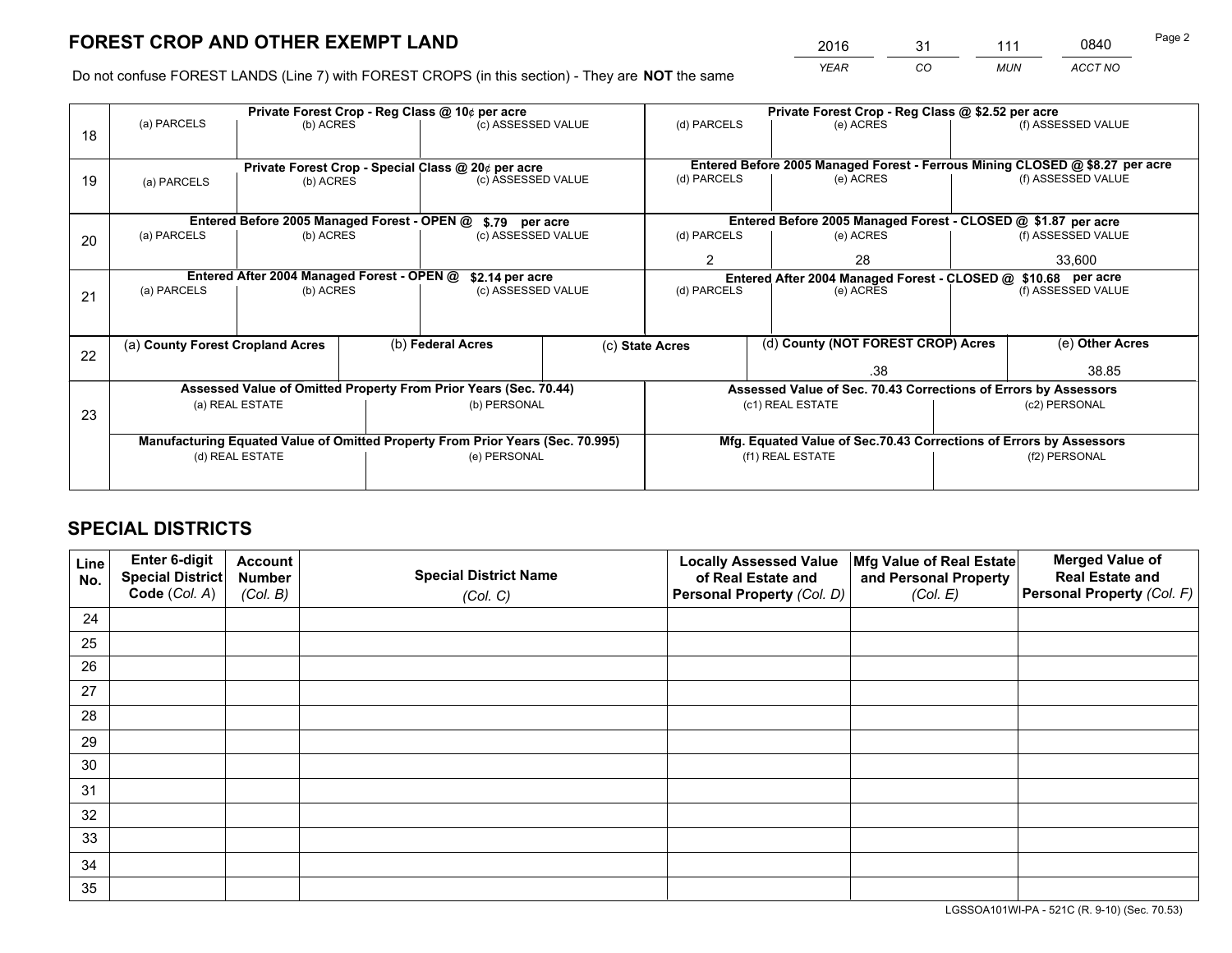|             |                                                                 |                                             |                                                         | <b>YEAR</b>                                                                       | CO<br><b>MUN</b>                                              | ACCT NO                                                                        |
|-------------|-----------------------------------------------------------------|---------------------------------------------|---------------------------------------------------------|-----------------------------------------------------------------------------------|---------------------------------------------------------------|--------------------------------------------------------------------------------|
| Line<br>No. | <b>Enter 6-digit</b><br><b>School District</b><br>Code (Col. A) | <b>Account</b><br><b>Number</b><br>(Col. B) | <b>School District Name</b><br>(Col. C)                 | <b>Locally Assessed Value</b><br>of Real Estate and<br>Personal Property (Col. D) | Mfg Value of Real Estate<br>and Personal Property<br>(Col. E) | <b>Merged Value of</b><br><b>Real Estate and</b><br>Personal Property (Col. F) |
|             | A. SCHOOL DISTRICTS (K-8 and K-12)                              |                                             |                                                         |                                                                                   |                                                               |                                                                                |
| 36          | 313220                                                          | 0191                                        | SCH D OF LUXEMBURG-CASCO                                | 26,393,315                                                                        | 561,600                                                       | 26,954,915                                                                     |
| 37          |                                                                 |                                             |                                                         |                                                                                   |                                                               |                                                                                |
| 38          |                                                                 |                                             |                                                         |                                                                                   |                                                               |                                                                                |
| 39          |                                                                 |                                             |                                                         |                                                                                   |                                                               |                                                                                |
| 40          |                                                                 |                                             |                                                         |                                                                                   |                                                               |                                                                                |
| 41          |                                                                 |                                             |                                                         |                                                                                   |                                                               |                                                                                |
| 42<br>43    |                                                                 |                                             |                                                         |                                                                                   |                                                               |                                                                                |
| 44          |                                                                 |                                             |                                                         |                                                                                   |                                                               |                                                                                |
| 45          |                                                                 |                                             |                                                         |                                                                                   |                                                               |                                                                                |
| 46          |                                                                 |                                             |                                                         |                                                                                   |                                                               |                                                                                |
| 47          |                                                                 |                                             |                                                         |                                                                                   |                                                               |                                                                                |
| 48          |                                                                 |                                             |                                                         |                                                                                   |                                                               |                                                                                |
| 49          |                                                                 |                                             |                                                         |                                                                                   |                                                               |                                                                                |
| 50          |                                                                 |                                             | TOTAL ASSESSED VALUE OF SCHOOL DISTRICTS (K-8 and K-12) | 26,393,315                                                                        | 561,600                                                       | 26,954,915                                                                     |
|             | <b>B.</b><br><b>UNION HIGH SCHOOL DISTRICTS</b>                 |                                             |                                                         |                                                                                   |                                                               |                                                                                |
| 51          |                                                                 |                                             |                                                         |                                                                                   |                                                               |                                                                                |
| 52          |                                                                 |                                             |                                                         |                                                                                   |                                                               |                                                                                |
| 53          |                                                                 |                                             |                                                         |                                                                                   |                                                               |                                                                                |
| 54          |                                                                 |                                             |                                                         |                                                                                   |                                                               |                                                                                |
| 55          |                                                                 |                                             | TOTAL ASSESSED VALUE OF UNION HIGH SCHOOLS              |                                                                                   |                                                               |                                                                                |
|             | C.<br><b>TECHNICAL COLLEGE DISTRICTS</b>                        |                                             |                                                         |                                                                                   |                                                               |                                                                                |
| 56          | 001300                                                          | 0012                                        | NORTHEAST WISCONSIN TECH COLLEGE<br><b>GNBY</b>         | 26,393,315                                                                        | 561,600                                                       | 26,954,915                                                                     |
| 57<br>58    |                                                                 |                                             |                                                         |                                                                                   |                                                               |                                                                                |
| 59          |                                                                 |                                             | TOTAL ASSESSED VALUE OF TECHNICAL COLLEGES              | 26,393,315                                                                        | 561,600                                                       | 26,954,915                                                                     |
|             |                                                                 |                                             |                                                         |                                                                                   |                                                               |                                                                                |

## *I hereby certify, to the best of my knowledge and belief, this form is complete and correct.*

| Print name of preparer | Title                    | Date (MM / DD / CCYY) |  |
|------------------------|--------------------------|-----------------------|--|
|                        |                          |                       |  |
| Signature of preparer  | Contact Telephone Number | E-mail address        |  |
|                        | $\overline{\phantom{0}}$ |                       |  |

Page 3

|  |  | <b>SCHOOL DISTRICTS</b> |  |
|--|--|-------------------------|--|
|  |  |                         |  |

31

2016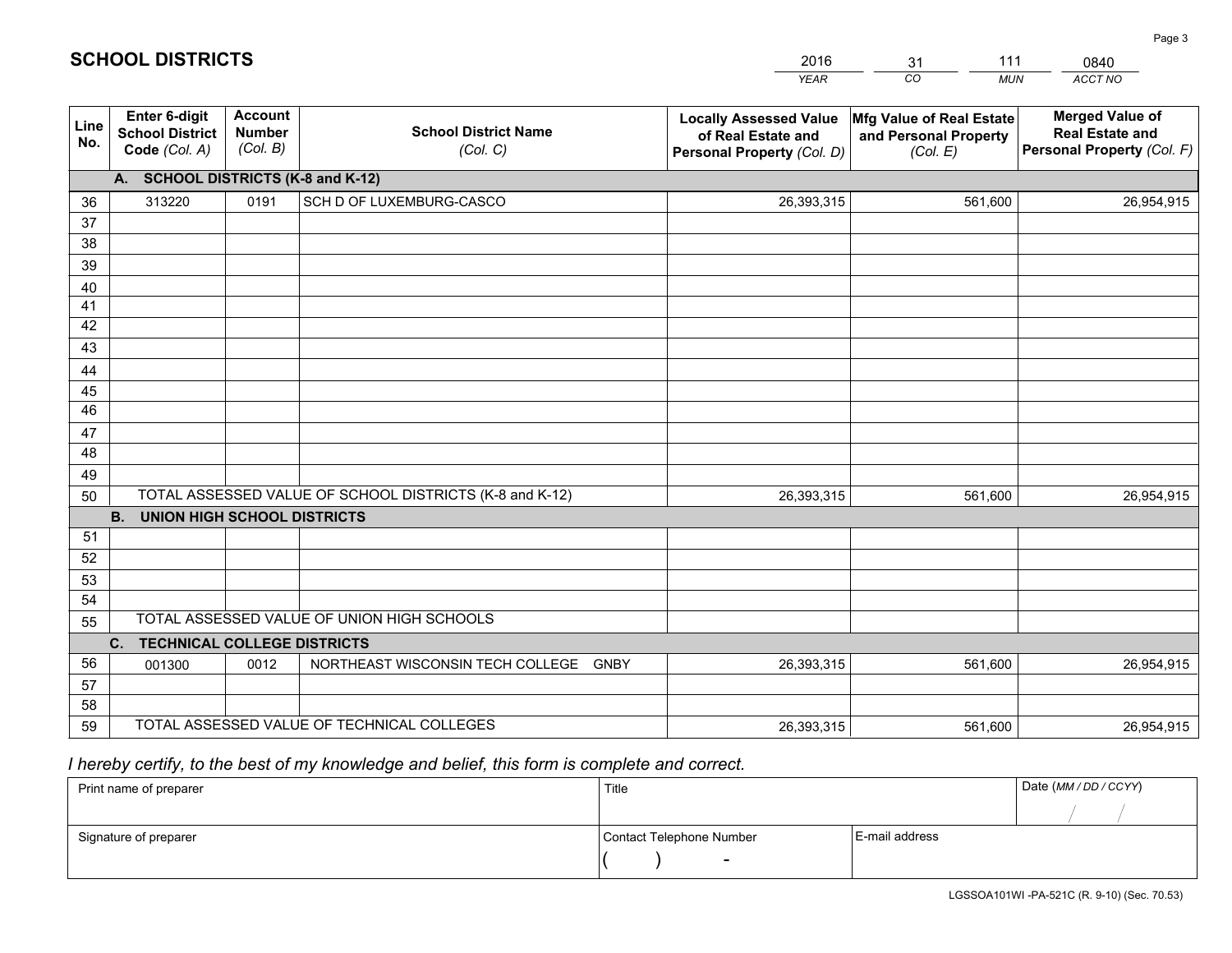## **HIGHLIGHTS**

- 1. Complete the Statement of Assessment after the Board of Review. Reflect any changes made there.
- 2. Use black ink to complete.
- 3. Line 16 must equal Line 50, Col D.
- 4. Line 55 must equal the total of K-8 schools listed on lines 36-49. Do not include K-12 schools in this comparision.
- 5. Line 59, Col. D must equal Line 16.
- 6. Special District, School District and Technical College District values must include both real estate and personal property. Examples of Special districts are: town sanitary districts, public inland lake protection and rehabilitation districts, and metropolitan sewerage districts.
- 7. DO NOT INCLUDE Manufacturing property values.DOR will print these values on the final SOA.
- 8. Accuracy of this form is very important. The values reported directly affect the equalized value DOR calculates for school and special districts.

### **Page 1:**

 If not prefilled, enter the tax year,county and municipal code,municipal type, municipal name and county name on the top of form.

Check the Amended box, if filing an amended / corrected SOA.

 Report the parcel count, acres and assessed value of taxable general property, total parcel count, (real and personal), total acres, and values from final figures set by the Board of Review.

- A. Real Estate land and improvements (buildings, etc.) is reported on lines 1 8, total line 9.
- B. Personal Property is reported on lines 11 14, Column D, total line 15.
- C. To complete this report, use the computer produced summary of the assessment roll that shows these amounts.
- D. Use whole numbers only.
- E. Add each line across and each column down to verify entries.

### **Page 2:**

- A. Report Special Items (not subject to general property tax).
- 1. Private Forest Croplands and Managed Forest Lands are reported on lines 18,19, 20 and 21. Be sure to report assessed values **NOT** taxes.
- 2. You should have copies of the orders of entry, orders of withdrawal, etc., to update your assessment roll.
	- 3. Show hundredths of acres (e.g. 39.75).
- 4. Tax exempt lands are reported on line 22.
- 5. Omitted property and sec. 70.43, Wis. Stats., corrections of errors by assessor are reported on line 23. Report real estate and personal property separately. These should be for **prior years**, not something found on the current assessment roll after the board of review.
- B. Special District (Lines 24-35) Include the value of both real and personal property.
- The Department of Revenue (DOR) preprints much of the information regarding names and codes for schools, special districts,etc. If a district is not listed, enter the name and value only, DOR will enter the proper code.

## **Page 3 School Districts:**

Include the value of both real and personal property.

Report School District (regular, elementary, union high school, and technical college).

- 1. Regular (K-12) and Elementary (K-8) school values are reported on lines 36-49, total on line 50.
- 2. Union High School (UHS) (use only if elementary schools are listed on lines 36-49) are reported on lines 51-54. UHS total value (line 55) must equal to the total **elementary school** values reported on lines 36-49. Do notinclude K-12 schools in this comparison.
- 3. Technical College values are reported on lines 56-58, total on line 59.
- 4. Use the computer summary that shows these amounts to complete this report.

#### **This form is due the second Monday in June. File this report only after your Board of Review is complete.**

 *If you have questions: Return forms to:*

Fax number: (608) 264-6887 PO Box 8971

 Email: lgs@revenue.wi.gov Wisconsin Department of Revenue Call: (608) 261-5341 Local Government Services Section 6-97Madison WI 53708-8971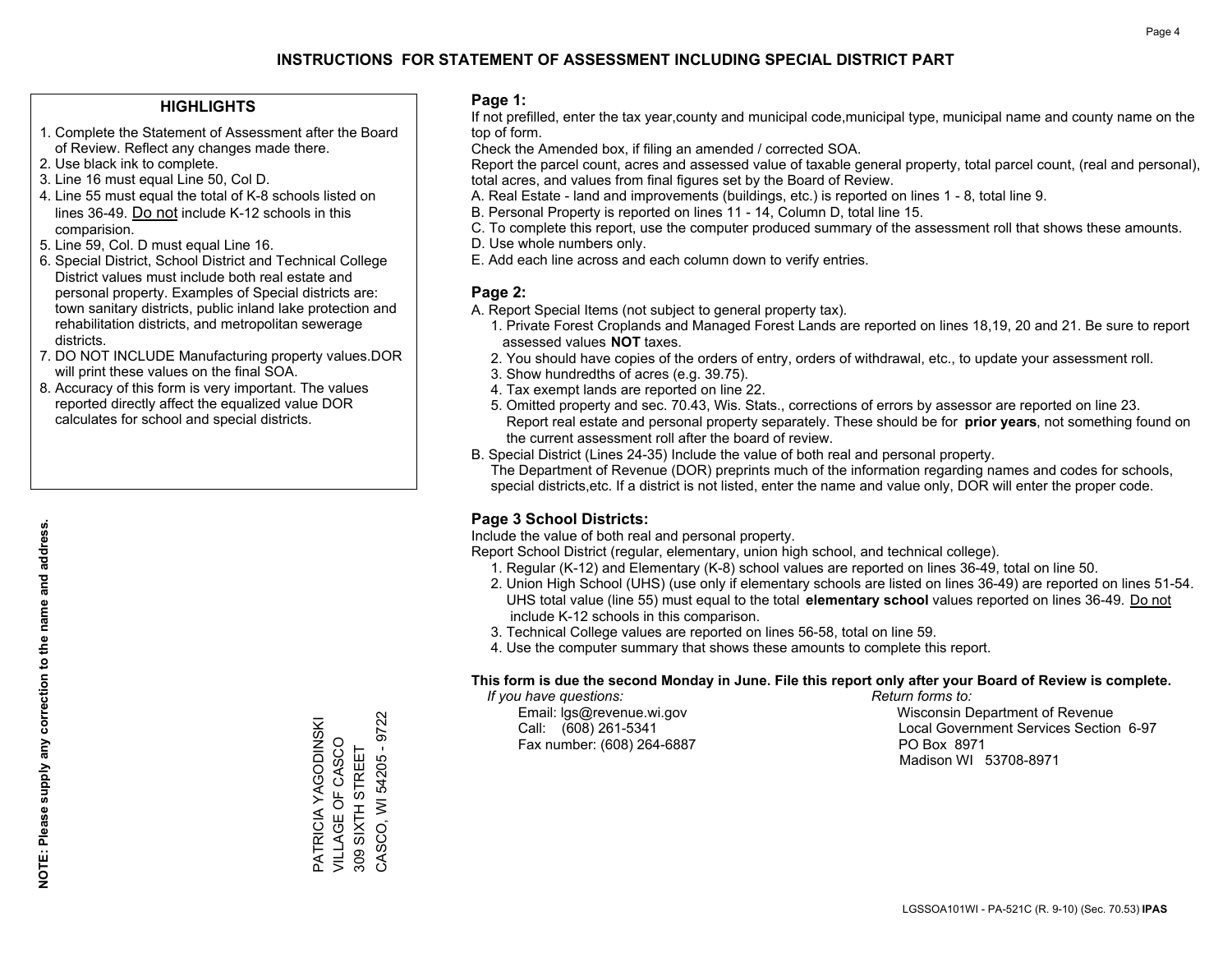**STATEMENT OF ASSESSMENT FOR 2016** 

| -31 | 146   | 0841    |
|-----|-------|---------|
| CO. | MI IN | ACCT NO |

|                         | <b>FOR</b><br><b>VILLAGE OF</b><br>OF.<br><b>LUXEMBURG</b><br>Town - Village - City<br><b>Municipality Name</b>                                                                              |            |              | <b>KEWAUNEE COUNTY</b>               |                                      |                      | WHEN COMPLETING THIS DOCUMENT<br>DO NOT WRITE OVER X's OR IN SHADED AREAS |
|-------------------------|----------------------------------------------------------------------------------------------------------------------------------------------------------------------------------------------|------------|--------------|--------------------------------------|--------------------------------------|----------------------|---------------------------------------------------------------------------|
|                         |                                                                                                                                                                                              |            |              | <b>County Name</b>                   |                                      |                      |                                                                           |
| Line                    | <b>REAL ESTATE</b>                                                                                                                                                                           |            | PARCEL COUNT | NO. OF ACRES<br><b>WHOLE</b>         | <b>VALUE OF</b>                      | VALUE OF             | TOTAL VALUE OF LAND                                                       |
| No.                     | (See Lines 18 - 22 for<br>other Real Estate)                                                                                                                                                 |            |              | TOTAL LAND IMPROVEMENTS NUMBERS ONLY | LAND                                 | <b>IMPROVEMENTS</b>  | AND IMPROVEMENTS                                                          |
|                         |                                                                                                                                                                                              | Col. A     | Col. B       | Col. C                               | Col. D                               | Col. E               | Col. F                                                                    |
| $\mathbf{1}$            | <b>RESIDENTIAL - Class 1</b>                                                                                                                                                                 | 817        | 745          | 359                                  | 21,422,800                           | 102,707,200          | 124,130,000                                                               |
| $\overline{2}$          | <b>COMMERCIAL - Class 2</b>                                                                                                                                                                  | 156        | 129          | 288                                  | 6,108,600                            | 35,852,600           | 41,961,200                                                                |
| 3                       | MANUFACTURING - Class 3                                                                                                                                                                      | 10         | 9            | 42                                   | 486,400                              | 6,143,600            | 6,630,000                                                                 |
| $\overline{\mathbf{4}}$ | <b>AGRICULTURAL - Class 4</b>                                                                                                                                                                | 91         |              | 308                                  | 59,300                               |                      | 59,300                                                                    |
| 5                       | <b>UNDEVELOPED - Class 5</b>                                                                                                                                                                 | 4          |              | 22                                   | 33,000                               |                      | 33,000                                                                    |
| 6                       | AGRICULTURAL FOREST - Class 5m                                                                                                                                                               | 3          |              | 29                                   | 27,000                               |                      | 27,000                                                                    |
| $\overline{7}$          | FOREST LANDS - Class 6                                                                                                                                                                       |            |              | $\overline{2}$                       | 11,700                               |                      | 11,700                                                                    |
| 8                       | OTHER - Class 7                                                                                                                                                                              | $\Omega$   | $\Omega$     | $\Omega$                             | $\Omega$                             | $\Omega$             | 0                                                                         |
| 9                       | TOTAL - ALL COLUMNS                                                                                                                                                                          | 1,082      | 883          | 1,050                                | 28,148,800                           | 144,703,400          | 172,852,200                                                               |
| 10                      | NUMBER OF PERSONAL PROPERTY ACCOUNTS IN ROLL                                                                                                                                                 |            |              | 144                                  | <b>LOCALLY ASSESSED</b>              | <b>MANUFACTURING</b> | <b>MERGED</b>                                                             |
| 11                      | BOATS AND OTHER WATERCRAFT NOT EXEMPT - Code 1                                                                                                                                               |            |              |                                      | 0                                    | 0                    | 0                                                                         |
| 12                      | MACHINERY, TOOLS AND PATTERNS - Code 2                                                                                                                                                       |            |              |                                      | 1,306,300                            | 624,300              | 1,930,600                                                                 |
| 13                      | FURNITURE, FIXTURES AND EQUIPMENT - Code 3                                                                                                                                                   |            |              |                                      | 1,542,500                            | 215,400              | 1,757,900                                                                 |
| 14                      | ALL OTHER PERSONAL PROPERTY NOT EXEMPT - Codes 4A, 4B, 4C                                                                                                                                    |            |              |                                      | 179,800                              | 123,800              | 303,600                                                                   |
| 15                      | TOTAL OF PERSONAL PROPERTY NOT EXEMPT (Total of Lines 11-14)                                                                                                                                 |            | 3,028,600    | 963,500                              | 3,992,100                            |                      |                                                                           |
| 16                      | AGGREGATE ASSESSED VALUE OF ALL PROPERTY SUBJECT TO THE GENERAL PROPERTY TAX (Total of Lines 9F and 15F)<br>MUST EQUAL TOTAL VALUE OF THE SCHOOL DISTRICTS (K-12 PLUS K-8) - Line 50, Col. F |            |              |                                      |                                      |                      | 176,844,300                                                               |
| 17                      | <b>BOARD OF REVIEW</b>                                                                                                                                                                       |            |              | Name of Assessor                     |                                      | Telephone #          |                                                                           |
|                         | DATE OF FINAL ADJOURNMENT                                                                                                                                                                    | 06/16/2016 |              |                                      | ASSOCIATED APPRAISAL CONSULTANTS INC |                      | (920) 749-1995                                                            |

REMARKS

The Assessment Ratio to be used in calculating the estimated Fair Market Value on tax bills for this tax district is 1.048333359

This ratio should be used to convert assessed values to "Calculate Equalized Values" in Step 1 of the Lottery and Gaming Credit Calculations.<br>This ratio should be used in the "Computation of Tax Equivalent" schedule of the Commission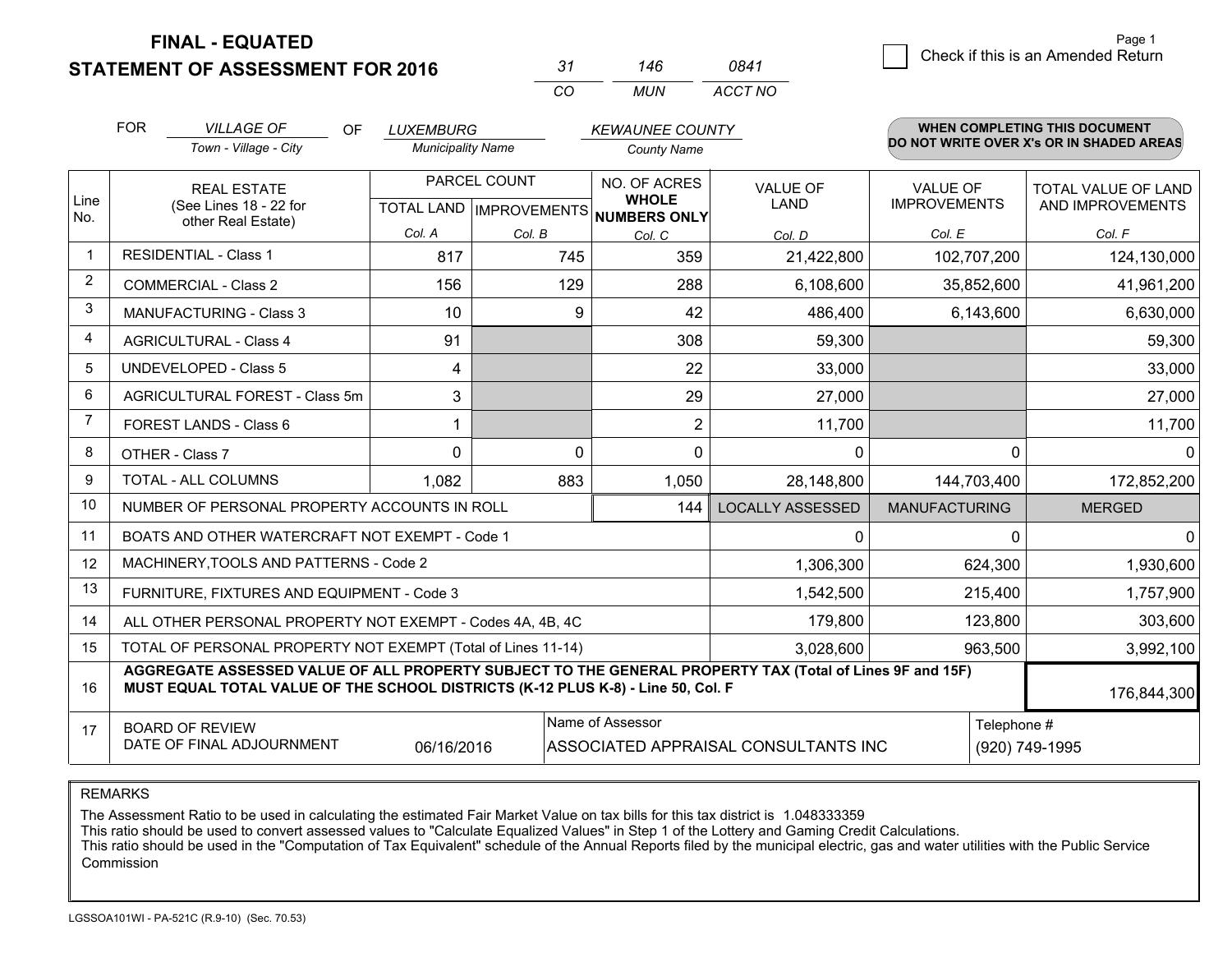*YEAR CO MUN ACCT NO* <sup>2016</sup> <sup>31</sup> <sup>146</sup> <sup>0841</sup>

Do not confuse FOREST LANDS (Line 7) with FOREST CROPS (in this section) - They are **NOT** the same

|    |                                                                                |                                             |  | Private Forest Crop - Reg Class @ 10¢ per acre                   |  |                                                                 | Private Forest Crop - Reg Class @ \$2.52 per acre                            |                                                                    |                    |  |
|----|--------------------------------------------------------------------------------|---------------------------------------------|--|------------------------------------------------------------------|--|-----------------------------------------------------------------|------------------------------------------------------------------------------|--------------------------------------------------------------------|--------------------|--|
| 18 | (a) PARCELS                                                                    | (b) ACRES                                   |  | (c) ASSESSED VALUE                                               |  | (d) PARCELS                                                     | (e) ACRES                                                                    |                                                                    | (f) ASSESSED VALUE |  |
|    |                                                                                |                                             |  |                                                                  |  |                                                                 |                                                                              |                                                                    |                    |  |
|    |                                                                                |                                             |  | Private Forest Crop - Special Class @ 20¢ per acre               |  |                                                                 | Entered Before 2005 Managed Forest - Ferrous Mining CLOSED @ \$8.27 per acre |                                                                    |                    |  |
| 19 | (a) PARCELS                                                                    | (b) ACRES                                   |  | (c) ASSESSED VALUE                                               |  | (d) PARCELS                                                     | (e) ACRES                                                                    |                                                                    | (f) ASSESSED VALUE |  |
|    |                                                                                |                                             |  |                                                                  |  |                                                                 |                                                                              |                                                                    |                    |  |
|    |                                                                                | Entered Before 2005 Managed Forest - OPEN @ |  | \$.79 per acre                                                   |  |                                                                 | Entered Before 2005 Managed Forest - CLOSED @ \$1.87 per acre                |                                                                    |                    |  |
| 20 | (a) PARCELS                                                                    | (b) ACRES                                   |  | (c) ASSESSED VALUE                                               |  | (d) PARCELS                                                     | (e) ACRES                                                                    |                                                                    | (f) ASSESSED VALUE |  |
|    |                                                                                |                                             |  |                                                                  |  |                                                                 |                                                                              |                                                                    |                    |  |
|    | Entered After 2004 Managed Forest - OPEN @                                     |                                             |  | \$2.14 per acre                                                  |  | Entered After 2004 Managed Forest - CLOSED @ \$10.68 per acre   |                                                                              |                                                                    |                    |  |
| 21 | (a) PARCELS                                                                    | (b) ACRES                                   |  | (c) ASSESSED VALUE                                               |  | (d) PARCELS<br>(e) ACRES                                        |                                                                              |                                                                    | (f) ASSESSED VALUE |  |
|    |                                                                                |                                             |  |                                                                  |  |                                                                 |                                                                              |                                                                    |                    |  |
|    |                                                                                |                                             |  |                                                                  |  |                                                                 |                                                                              |                                                                    |                    |  |
| 22 | (a) County Forest Cropland Acres                                               |                                             |  | (b) Federal Acres                                                |  | (c) State Acres                                                 | (d) County (NOT FOREST CROP) Acres                                           |                                                                    | (e) Other Acres    |  |
|    |                                                                                |                                             |  |                                                                  |  |                                                                 | 39.94                                                                        |                                                                    | 175.93             |  |
|    |                                                                                |                                             |  | Assessed Value of Omitted Property From Prior Years (Sec. 70.44) |  | Assessed Value of Sec. 70.43 Corrections of Errors by Assessors |                                                                              |                                                                    |                    |  |
| 23 |                                                                                | (a) REAL ESTATE                             |  | (b) PERSONAL                                                     |  |                                                                 | (c1) REAL ESTATE                                                             | (c2) PERSONAL                                                      |                    |  |
|    |                                                                                |                                             |  |                                                                  |  |                                                                 |                                                                              |                                                                    |                    |  |
|    | Manufacturing Equated Value of Omitted Property From Prior Years (Sec. 70.995) |                                             |  |                                                                  |  |                                                                 |                                                                              | Mfg. Equated Value of Sec.70.43 Corrections of Errors by Assessors |                    |  |
|    |                                                                                | (d) REAL ESTATE                             |  | (e) PERSONAL                                                     |  |                                                                 | (f1) REAL ESTATE                                                             |                                                                    | (f2) PERSONAL      |  |
|    |                                                                                |                                             |  |                                                                  |  |                                                                 |                                                                              |                                                                    |                    |  |

## **SPECIAL DISTRICTS**

| <b>Line</b><br>No. | Enter 6-digit<br><b>Special District</b><br>Code (Col. A) | <b>Account</b><br><b>Number</b><br>(Col. B) | <b>Special District Name</b><br>(Col. C) | <b>Locally Assessed Value</b><br>of Real Estate and<br><b>Personal Property (Col. D)</b> | Mfg Value of Real Estate<br>and Personal Property<br>(Col. E) | <b>Merged Value of</b><br><b>Real Estate and</b><br>Personal Property (Col. F) |
|--------------------|-----------------------------------------------------------|---------------------------------------------|------------------------------------------|------------------------------------------------------------------------------------------|---------------------------------------------------------------|--------------------------------------------------------------------------------|
| 24                 | 055040                                                    | 0026                                        | <b>GREEN BAY METRO SEWER DISTRICT</b>    | 169,250,800                                                                              | 7,593,500                                                     | 176,844,300                                                                    |
| 25                 |                                                           |                                             |                                          |                                                                                          |                                                               |                                                                                |
| 26                 |                                                           |                                             |                                          |                                                                                          |                                                               |                                                                                |
| 27                 |                                                           |                                             |                                          |                                                                                          |                                                               |                                                                                |
| 28                 |                                                           |                                             |                                          |                                                                                          |                                                               |                                                                                |
| 29                 |                                                           |                                             |                                          |                                                                                          |                                                               |                                                                                |
| 30                 |                                                           |                                             |                                          |                                                                                          |                                                               |                                                                                |
| 31                 |                                                           |                                             |                                          |                                                                                          |                                                               |                                                                                |
| 32                 |                                                           |                                             |                                          |                                                                                          |                                                               |                                                                                |
| 33                 |                                                           |                                             |                                          |                                                                                          |                                                               |                                                                                |
| 34                 |                                                           |                                             |                                          |                                                                                          |                                                               |                                                                                |
| 35                 |                                                           |                                             |                                          |                                                                                          |                                                               |                                                                                |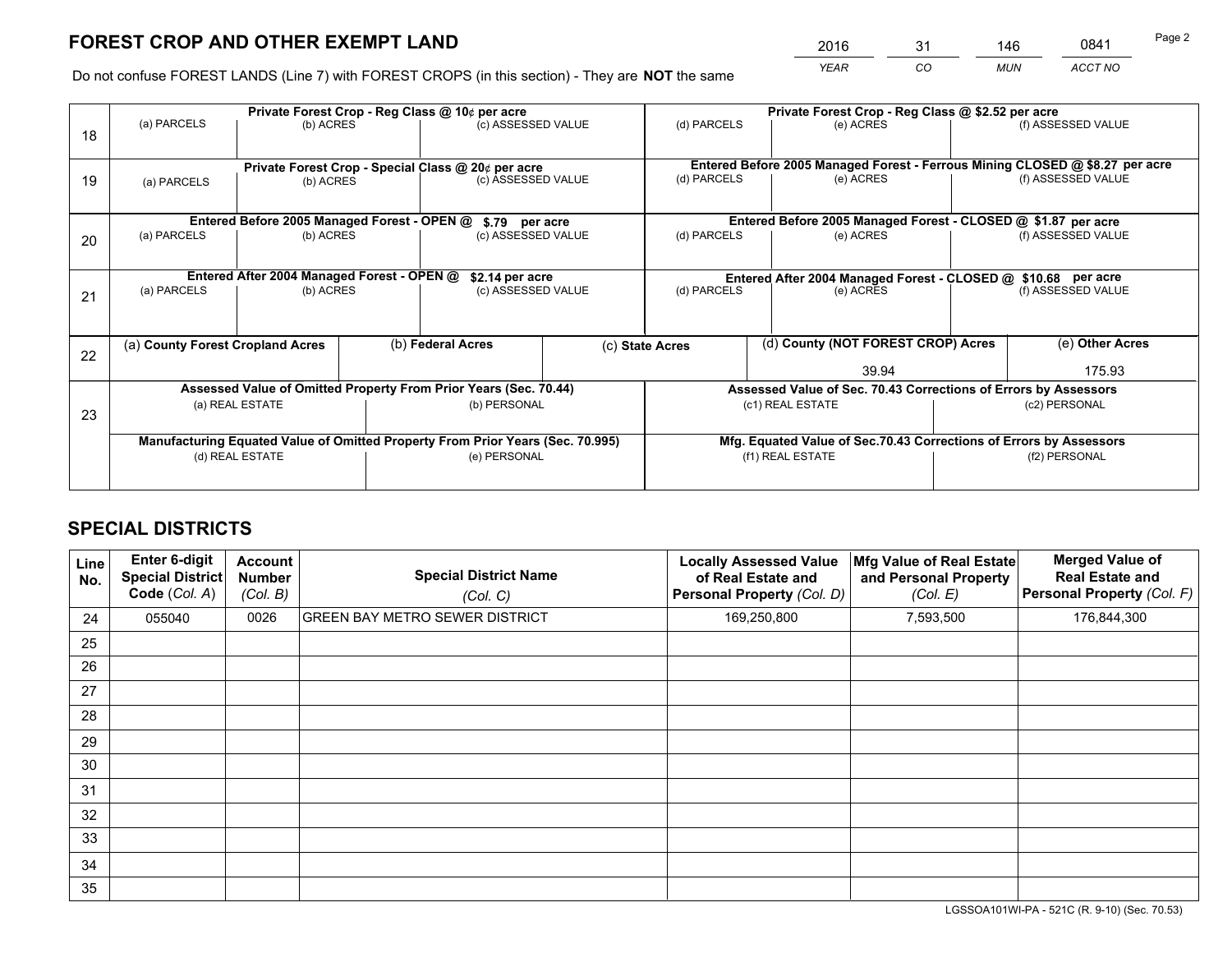|             |                                                          |                                             |                                                         | <b>YEAR</b>                                                                       | $\overline{co}$<br><b>MUN</b>                                 | ACCT NO                                                                        |
|-------------|----------------------------------------------------------|---------------------------------------------|---------------------------------------------------------|-----------------------------------------------------------------------------------|---------------------------------------------------------------|--------------------------------------------------------------------------------|
| Line<br>No. | Enter 6-digit<br><b>School District</b><br>Code (Col. A) | <b>Account</b><br><b>Number</b><br>(Col. B) | <b>School District Name</b><br>(Col. C)                 | <b>Locally Assessed Value</b><br>of Real Estate and<br>Personal Property (Col. D) | Mfg Value of Real Estate<br>and Personal Property<br>(Col. E) | <b>Merged Value of</b><br><b>Real Estate and</b><br>Personal Property (Col. F) |
|             | A. SCHOOL DISTRICTS (K-8 and K-12)                       |                                             |                                                         |                                                                                   |                                                               |                                                                                |
| 36          | 313220                                                   | 0191                                        | SCH D OF LUXEMBURG-CASCO                                | 169,250,800                                                                       | 7,593,500                                                     | 176,844,300                                                                    |
| 37          |                                                          |                                             |                                                         |                                                                                   |                                                               |                                                                                |
| 38          |                                                          |                                             |                                                         |                                                                                   |                                                               |                                                                                |
| 39          |                                                          |                                             |                                                         |                                                                                   |                                                               |                                                                                |
| 40          |                                                          |                                             |                                                         |                                                                                   |                                                               |                                                                                |
| 41<br>42    |                                                          |                                             |                                                         |                                                                                   |                                                               |                                                                                |
| 43          |                                                          |                                             |                                                         |                                                                                   |                                                               |                                                                                |
| 44          |                                                          |                                             |                                                         |                                                                                   |                                                               |                                                                                |
| 45          |                                                          |                                             |                                                         |                                                                                   |                                                               |                                                                                |
| 46          |                                                          |                                             |                                                         |                                                                                   |                                                               |                                                                                |
| 47          |                                                          |                                             |                                                         |                                                                                   |                                                               |                                                                                |
| 48          |                                                          |                                             |                                                         |                                                                                   |                                                               |                                                                                |
| 49          |                                                          |                                             |                                                         |                                                                                   |                                                               |                                                                                |
| 50          |                                                          |                                             | TOTAL ASSESSED VALUE OF SCHOOL DISTRICTS (K-8 and K-12) | 169,250,800                                                                       | 7,593,500                                                     | 176,844,300                                                                    |
|             | <b>B.</b><br><b>UNION HIGH SCHOOL DISTRICTS</b>          |                                             |                                                         |                                                                                   |                                                               |                                                                                |
| 51          |                                                          |                                             |                                                         |                                                                                   |                                                               |                                                                                |
| 52          |                                                          |                                             |                                                         |                                                                                   |                                                               |                                                                                |
| 53          |                                                          |                                             |                                                         |                                                                                   |                                                               |                                                                                |
| 54          |                                                          |                                             |                                                         |                                                                                   |                                                               |                                                                                |
| 55          |                                                          |                                             | TOTAL ASSESSED VALUE OF UNION HIGH SCHOOLS              |                                                                                   |                                                               |                                                                                |
|             | C.<br><b>TECHNICAL COLLEGE DISTRICTS</b>                 |                                             |                                                         |                                                                                   |                                                               |                                                                                |
| 56          | 001300                                                   | 0012                                        | NORTHEAST WISCONSIN TECH COLLEGE GNBY                   | 169,250,800                                                                       | 7,593,500                                                     | 176,844,300                                                                    |
| 57<br>58    |                                                          |                                             |                                                         |                                                                                   |                                                               |                                                                                |
| 59          |                                                          |                                             | TOTAL ASSESSED VALUE OF TECHNICAL COLLEGES              | 169,250,800                                                                       | 7,593,500                                                     | 176,844,300                                                                    |
|             |                                                          |                                             |                                                         |                                                                                   |                                                               |                                                                                |

31

146

 *I hereby certify, to the best of my knowledge and belief, this form is complete and correct.*

**SCHOOL DISTRICTS**

| Print name of preparer | Title                    | Date (MM/DD/CCYY) |  |
|------------------------|--------------------------|-------------------|--|
|                        |                          |                   |  |
| Signature of preparer  | Contact Telephone Number | E-mail address    |  |
|                        | $\overline{\phantom{a}}$ |                   |  |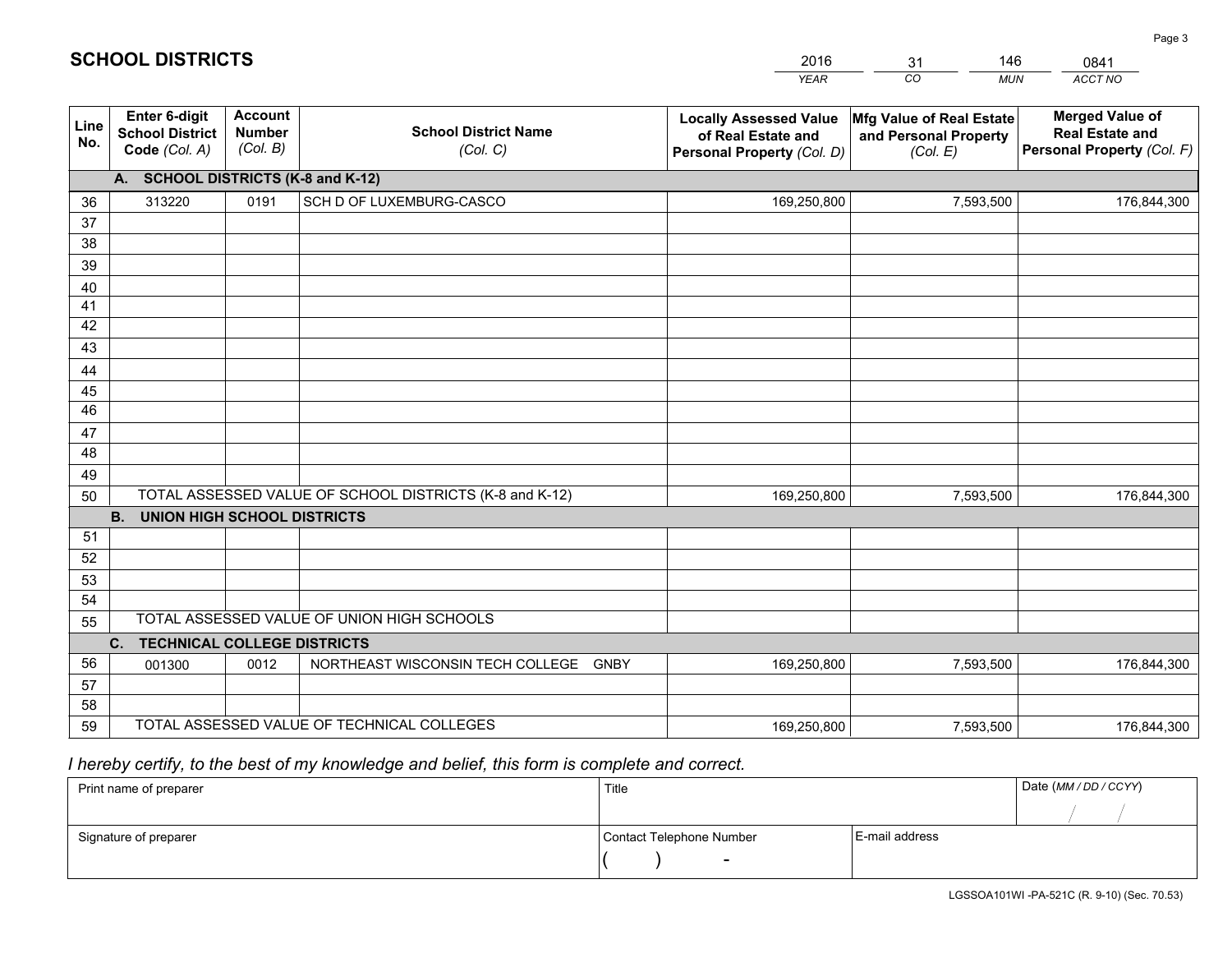## **HIGHLIGHTS**

- 1. Complete the Statement of Assessment after the Board of Review. Reflect any changes made there.
- 2. Use black ink to complete.
- 3. Line 16 must equal Line 50, Col D.
- 4. Line 55 must equal the total of K-8 schools listed on lines 36-49. Do not include K-12 schools in this comparision.
- 5. Line 59, Col. D must equal Line 16.
- 6. Special District, School District and Technical College District values must include both real estate and personal property. Examples of Special districts are: town sanitary districts, public inland lake protection and rehabilitation districts, and metropolitan sewerage districts.
- 7. DO NOT INCLUDE Manufacturing property values.DOR will print these values on the final SOA.

MILISSA STIPE

VILLAGE OF LUXEMBURG

MILISSA STIPE<br>VILLAGE OF LUXEMBURG

PO BOX 307

 $\overline{S}$ 

BOX 307

LUXEMBURG, WI 54217 - 0307

LUXEMBURG, WI 54217

 $-0307$ 

 8. Accuracy of this form is very important. The values reported directly affect the equalized value DOR calculates for school and special districts.

### **Page 1:**

 If not prefilled, enter the tax year,county and municipal code,municipal type, municipal name and county name on the top of form.

Check the Amended box, if filing an amended / corrected SOA.

 Report the parcel count, acres and assessed value of taxable general property, total parcel count, (real and personal), total acres, and values from final figures set by the Board of Review.

- A. Real Estate land and improvements (buildings, etc.) is reported on lines 1 8, total line 9.
- B. Personal Property is reported on lines 11 14, Column D, total line 15.
- C. To complete this report, use the computer produced summary of the assessment roll that shows these amounts.
- D. Use whole numbers only.
- E. Add each line across and each column down to verify entries.

### **Page 2:**

- A. Report Special Items (not subject to general property tax).
- 1. Private Forest Croplands and Managed Forest Lands are reported on lines 18,19, 20 and 21. Be sure to report assessed values **NOT** taxes.
- 2. You should have copies of the orders of entry, orders of withdrawal, etc., to update your assessment roll.
	- 3. Show hundredths of acres (e.g. 39.75).
- 4. Tax exempt lands are reported on line 22.
- 5. Omitted property and sec. 70.43, Wis. Stats., corrections of errors by assessor are reported on line 23. Report real estate and personal property separately. These should be for **prior years**, not something found on the current assessment roll after the board of review.
- B. Special District (Lines 24-35) Include the value of both real and personal property.
- The Department of Revenue (DOR) preprints much of the information regarding names and codes for schools, special districts,etc. If a district is not listed, enter the name and value only, DOR will enter the proper code.

## **Page 3 School Districts:**

Include the value of both real and personal property.

Report School District (regular, elementary, union high school, and technical college).

- 1. Regular (K-12) and Elementary (K-8) school values are reported on lines 36-49, total on line 50.
- 2. Union High School (UHS) (use only if elementary schools are listed on lines 36-49) are reported on lines 51-54. UHS total value (line 55) must equal to the total **elementary school** values reported on lines 36-49. Do notinclude K-12 schools in this comparison.
- 3. Technical College values are reported on lines 56-58, total on line 59.
- 4. Use the computer summary that shows these amounts to complete this report.

#### **This form is due the second Monday in June. File this report only after your Board of Review is complete.**

 *If you have questions: Return forms to:*

Fax number: (608) 264-6887 PO Box 8971

 Email: lgs@revenue.wi.gov Wisconsin Department of Revenue Call: (608) 261-5341 Local Government Services Section 6-97Madison WI 53708-8971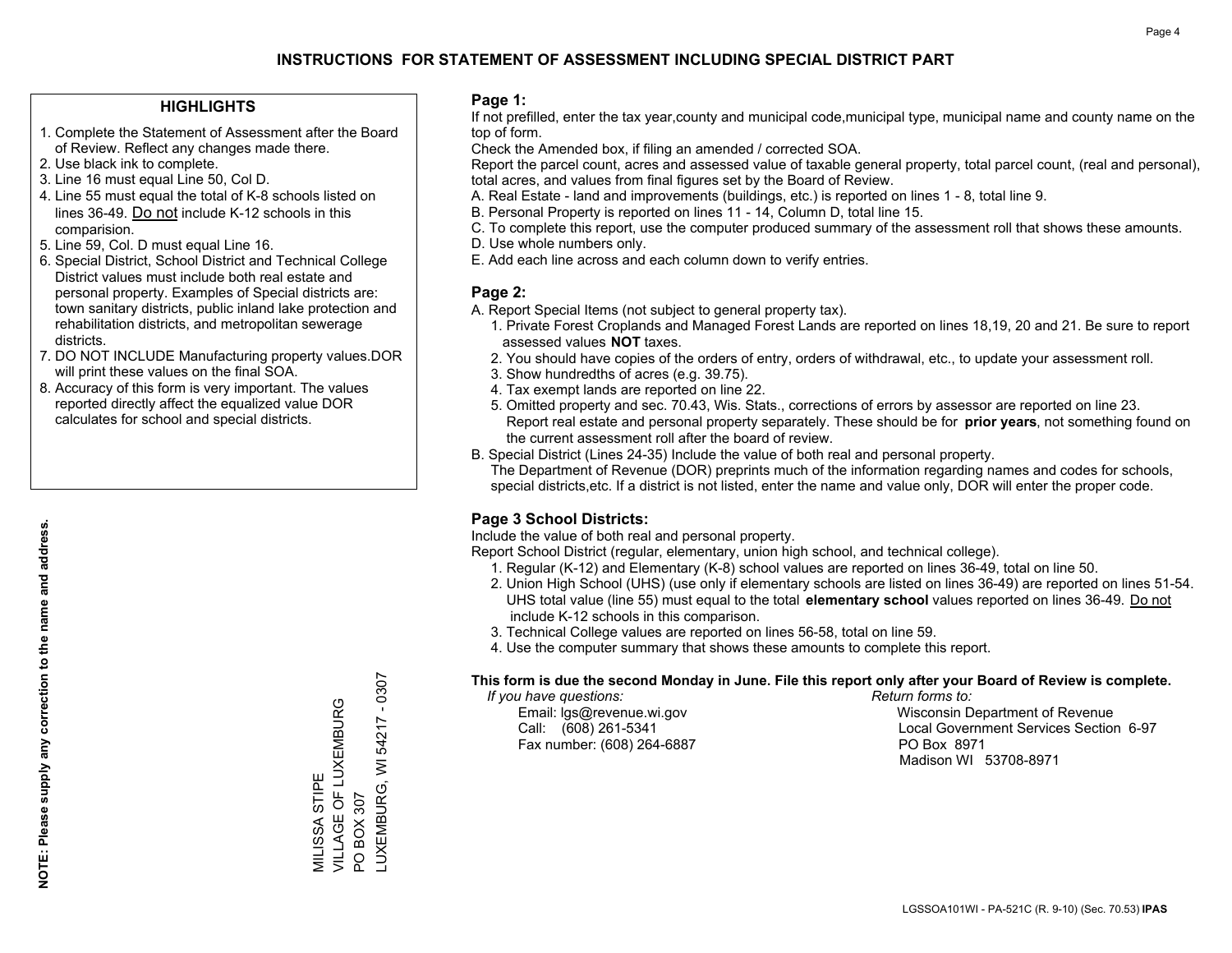**STATEMENT OF ASSESSMENT FOR 2016** 

| -37 | 201   | กล42    |
|-----|-------|---------|
| cо  | MI IN | ACCT NO |

|                | <b>FOR</b><br>CITY OF<br>OF<br><b>ALGOMA</b>                                                                                                                                                 |                                                           |                          |                           | <b>KEWAUNEE COUNTY</b>       |                         |                      | <b>WHEN COMPLETING THIS DOCUMENT</b><br>DO NOT WRITE OVER X's OR IN SHADED AREAS |  |
|----------------|----------------------------------------------------------------------------------------------------------------------------------------------------------------------------------------------|-----------------------------------------------------------|--------------------------|---------------------------|------------------------------|-------------------------|----------------------|----------------------------------------------------------------------------------|--|
|                |                                                                                                                                                                                              | Town - Village - City                                     | <b>Municipality Name</b> |                           | <b>County Name</b>           |                         |                      |                                                                                  |  |
| Line           | <b>REAL ESTATE</b>                                                                                                                                                                           |                                                           |                          | PARCEL COUNT              | NO. OF ACRES<br><b>WHOLE</b> | <b>VALUE OF</b>         | <b>VALUE OF</b>      | <b>TOTAL VALUE OF LAND</b>                                                       |  |
| No.            |                                                                                                                                                                                              | (See Lines 18 - 22 for<br>other Real Estate)              |                          | TOTAL LAND   IMPROVEMENTS | NUMBERS ONLY                 | <b>LAND</b>             | <b>IMPROVEMENTS</b>  | AND IMPROVEMENTS                                                                 |  |
|                |                                                                                                                                                                                              |                                                           | Col. A                   | Col. B                    | Col. C                       | Col. D                  | Col. E               | Col. F                                                                           |  |
| $\mathbf 1$    |                                                                                                                                                                                              | <b>RESIDENTIAL - Class 1</b>                              | 1,444                    | 1,334                     | 136                          | 20,129,100              | 94,692,600           | 114,821,700                                                                      |  |
| $\overline{2}$ |                                                                                                                                                                                              | <b>COMMERCIAL - Class 2</b>                               | 204                      | 175                       | 141                          | 5,583,500               | 26,591,800           | 32,175,300                                                                       |  |
| 3              |                                                                                                                                                                                              | <b>MANUFACTURING - Class 3</b>                            | 17                       | 12                        | 88                           | 984,600                 | 7,043,100            | 8,027,700                                                                        |  |
| 4              |                                                                                                                                                                                              | <b>AGRICULTURAL - Class 4</b>                             | 16                       |                           | 169                          | 30,200                  |                      | 30,200                                                                           |  |
| 5              |                                                                                                                                                                                              | <b>UNDEVELOPED - Class 5</b>                              | 17                       |                           | 112                          | 63,700                  |                      | 63,700                                                                           |  |
| 6              |                                                                                                                                                                                              | AGRICULTURAL FOREST - Class 5m                            | 3                        |                           | 15                           | 12,400                  |                      | 12,400                                                                           |  |
| 7              |                                                                                                                                                                                              | FOREST LANDS - Class 6                                    | 4                        |                           | 20                           | 40,500                  |                      | 40,500                                                                           |  |
| 8              |                                                                                                                                                                                              | OTHER - Class 7                                           | 3                        | 3                         | $\overline{2}$               | 19,700                  | 60,800               | 80,500                                                                           |  |
| 9              |                                                                                                                                                                                              | TOTAL - ALL COLUMNS                                       | 1,708                    | 1,524                     | 683                          | 26,863,700              | 128,388,300          | 155,252,000                                                                      |  |
| 10             |                                                                                                                                                                                              | NUMBER OF PERSONAL PROPERTY ACCOUNTS IN ROLL              |                          |                           | 147                          | <b>LOCALLY ASSESSED</b> | <b>MANUFACTURING</b> | <b>MERGED</b>                                                                    |  |
| 11             |                                                                                                                                                                                              | BOATS AND OTHER WATERCRAFT NOT EXEMPT - Code 1            |                          |                           |                              | 0                       |                      | $\Omega$<br>$\Omega$                                                             |  |
| 12             |                                                                                                                                                                                              | MACHINERY, TOOLS AND PATTERNS - Code 2                    |                          |                           |                              | 647,700                 | 1,747,100            | 2,394,800                                                                        |  |
| 13             |                                                                                                                                                                                              | FURNITURE, FIXTURES AND EQUIPMENT - Code 3                |                          |                           |                              | 2,022,100               | 612,900              | 2,635,000                                                                        |  |
| 14             |                                                                                                                                                                                              | ALL OTHER PERSONAL PROPERTY NOT EXEMPT - Codes 4A, 4B, 4C |                          |                           |                              | 149,400                 | 974,200              | 1,123,600                                                                        |  |
| 15             | TOTAL OF PERSONAL PROPERTY NOT EXEMPT (Total of Lines 11-14)                                                                                                                                 |                                                           |                          |                           |                              |                         | 3,334,200            | 6,153,400                                                                        |  |
| 16             | AGGREGATE ASSESSED VALUE OF ALL PROPERTY SUBJECT TO THE GENERAL PROPERTY TAX (Total of Lines 9F and 15F)<br>MUST EQUAL TOTAL VALUE OF THE SCHOOL DISTRICTS (K-12 PLUS K-8) - Line 50, Col. F |                                                           |                          |                           |                              |                         | 161,405,400          |                                                                                  |  |
| 17             |                                                                                                                                                                                              | <b>BOARD OF REVIEW</b>                                    |                          |                           | Name of Assessor             |                         |                      | Telephone #                                                                      |  |
|                |                                                                                                                                                                                              | DATE OF FINAL ADJOURNMENT                                 | 05/25/2016               |                           | <b>MIKE MUELVER</b>          |                         |                      | (715) 369-2952                                                                   |  |

REMARKS

The Assessment Ratio to be used in calculating the estimated Fair Market Value on tax bills for this tax district is .982802021

This ratio should be used to convert assessed values to "Calculate Equalized Values" in Step 1 of the Lottery and Gaming Credit Calculations.<br>This ratio should be used in the "Computation of Tax Equivalent" schedule of the Commission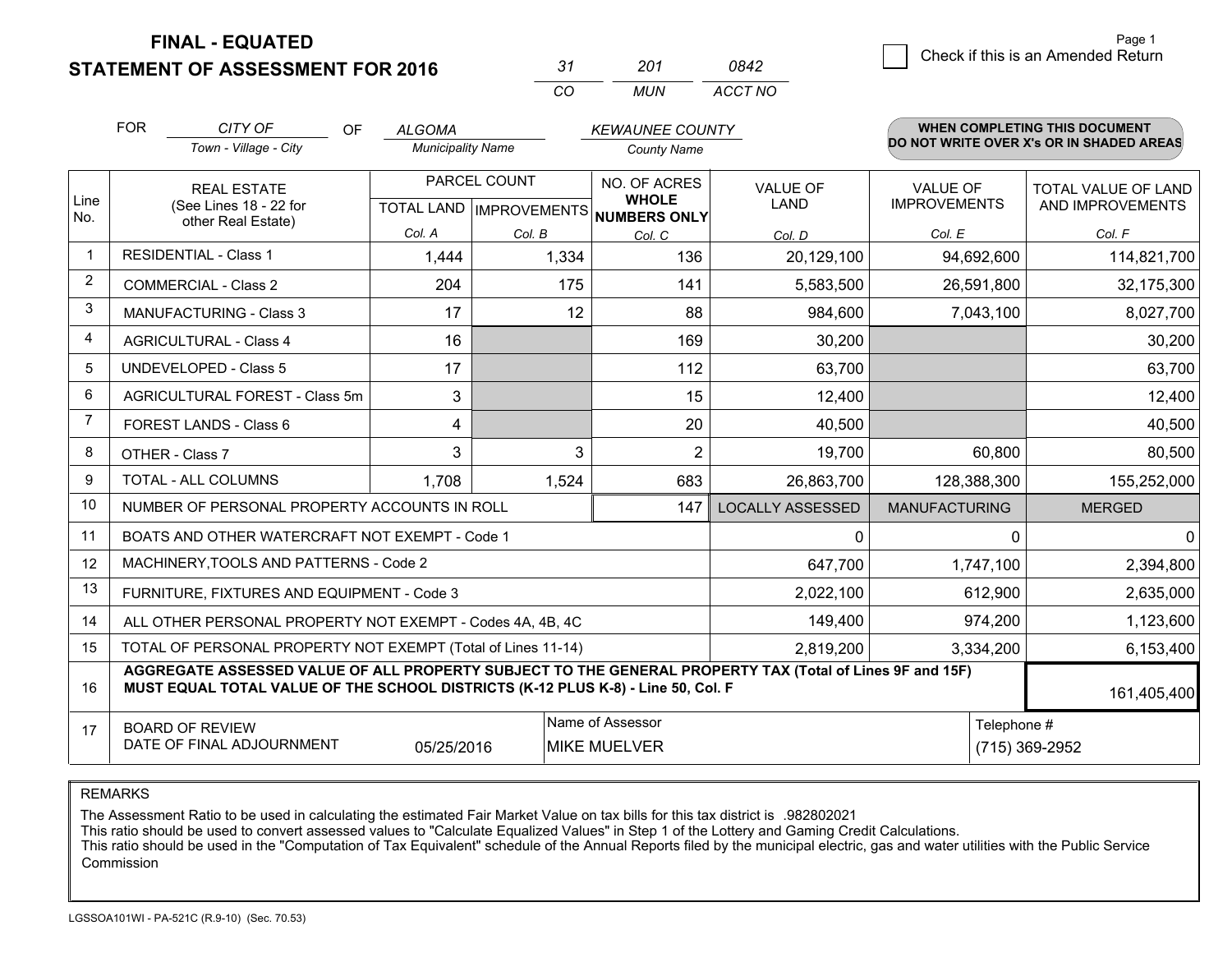*YEAR CO MUN ACCT NO* <sup>2016</sup> <sup>31</sup> <sup>201</sup> <sup>0842</sup>

Do not confuse FOREST LANDS (Line 7) with FOREST CROPS (in this section) - They are **NOT** the same

|    | Private Forest Crop - Reg Class @ 10¢ per acre                                 |                                             |  |                                                                  |                    | Private Forest Crop - Reg Class @ \$2.52 per acre             |                                                                              |                                                                    |                    |  |
|----|--------------------------------------------------------------------------------|---------------------------------------------|--|------------------------------------------------------------------|--------------------|---------------------------------------------------------------|------------------------------------------------------------------------------|--------------------------------------------------------------------|--------------------|--|
| 18 | (a) PARCELS                                                                    | (c) ASSESSED VALUE<br>(b) ACRES             |  | (d) PARCELS                                                      | (e) ACRES          |                                                               | (f) ASSESSED VALUE                                                           |                                                                    |                    |  |
|    |                                                                                |                                             |  |                                                                  |                    |                                                               |                                                                              |                                                                    |                    |  |
|    |                                                                                |                                             |  | Private Forest Crop - Special Class @ 20¢ per acre               |                    |                                                               | Entered Before 2005 Managed Forest - Ferrous Mining CLOSED @ \$8.27 per acre |                                                                    |                    |  |
| 19 | (a) PARCELS                                                                    | (b) ACRES                                   |  | (c) ASSESSED VALUE                                               |                    | (d) PARCELS                                                   | (e) ACRES                                                                    |                                                                    | (f) ASSESSED VALUE |  |
|    |                                                                                |                                             |  |                                                                  |                    |                                                               |                                                                              |                                                                    |                    |  |
|    |                                                                                | Entered Before 2005 Managed Forest - OPEN @ |  | \$.79 per acre                                                   |                    |                                                               | Entered Before 2005 Managed Forest - CLOSED @ \$1.87 per acre                |                                                                    |                    |  |
| 20 | (a) PARCELS                                                                    | (b) ACRES                                   |  | (c) ASSESSED VALUE                                               |                    | (d) PARCELS                                                   | (e) ACRES                                                                    |                                                                    | (f) ASSESSED VALUE |  |
|    |                                                                                |                                             |  |                                                                  |                    |                                                               |                                                                              |                                                                    |                    |  |
|    | Entered After 2004 Managed Forest - OPEN @<br>\$2.14 per acre                  |                                             |  |                                                                  |                    | Entered After 2004 Managed Forest - CLOSED @ \$10.68 per acre |                                                                              |                                                                    |                    |  |
| 21 | (a) PARCELS                                                                    | (b) ACRES                                   |  |                                                                  | (c) ASSESSED VALUE |                                                               | (d) PARCELS<br>(e) ACRES                                                     |                                                                    | (f) ASSESSED VALUE |  |
|    |                                                                                |                                             |  |                                                                  |                    |                                                               |                                                                              |                                                                    |                    |  |
|    | (a) County Forest Cropland Acres                                               |                                             |  | (b) Federal Acres                                                |                    | (c) State Acres                                               | (d) County (NOT FOREST CROP) Acres                                           |                                                                    | (e) Other Acres    |  |
| 22 |                                                                                |                                             |  |                                                                  |                    |                                                               |                                                                              |                                                                    |                    |  |
|    |                                                                                |                                             |  |                                                                  |                    | .67<br>2.47                                                   |                                                                              | 86.57                                                              |                    |  |
|    |                                                                                |                                             |  | Assessed Value of Omitted Property From Prior Years (Sec. 70.44) |                    |                                                               |                                                                              | Assessed Value of Sec. 70.43 Corrections of Errors by Assessors    |                    |  |
| 23 | (a) REAL ESTATE                                                                |                                             |  | (b) PERSONAL                                                     |                    | (c1) REAL ESTATE                                              |                                                                              | (c2) PERSONAL                                                      |                    |  |
|    |                                                                                |                                             |  |                                                                  |                    |                                                               |                                                                              |                                                                    |                    |  |
|    | Manufacturing Equated Value of Omitted Property From Prior Years (Sec. 70.995) |                                             |  |                                                                  |                    |                                                               |                                                                              | Mfg. Equated Value of Sec.70.43 Corrections of Errors by Assessors |                    |  |
|    |                                                                                | (d) REAL ESTATE                             |  | (e) PERSONAL                                                     |                    |                                                               | (f1) REAL ESTATE                                                             | (f2) PERSONAL                                                      |                    |  |
|    |                                                                                |                                             |  |                                                                  |                    |                                                               |                                                                              |                                                                    |                    |  |

## **SPECIAL DISTRICTS**

| Line<br>No. | Enter 6-digit<br>Special District<br>Code (Col. A) | <b>Account</b><br><b>Number</b> | <b>Special District Name</b> | <b>Locally Assessed Value</b><br>of Real Estate and | Mfg Value of Real Estate<br>and Personal Property | <b>Merged Value of</b><br><b>Real Estate and</b><br>Personal Property (Col. F) |
|-------------|----------------------------------------------------|---------------------------------|------------------------------|-----------------------------------------------------|---------------------------------------------------|--------------------------------------------------------------------------------|
|             |                                                    | (Col. B)                        | (Col. C)                     | Personal Property (Col. D)                          | (Col. E)                                          |                                                                                |
| 24          |                                                    |                                 |                              |                                                     |                                                   |                                                                                |
| 25          |                                                    |                                 |                              |                                                     |                                                   |                                                                                |
| 26          |                                                    |                                 |                              |                                                     |                                                   |                                                                                |
| 27          |                                                    |                                 |                              |                                                     |                                                   |                                                                                |
| 28          |                                                    |                                 |                              |                                                     |                                                   |                                                                                |
| 29          |                                                    |                                 |                              |                                                     |                                                   |                                                                                |
| 30          |                                                    |                                 |                              |                                                     |                                                   |                                                                                |
| 31          |                                                    |                                 |                              |                                                     |                                                   |                                                                                |
| 32          |                                                    |                                 |                              |                                                     |                                                   |                                                                                |
| 33          |                                                    |                                 |                              |                                                     |                                                   |                                                                                |
| 34          |                                                    |                                 |                              |                                                     |                                                   |                                                                                |
| 35          |                                                    |                                 |                              |                                                     |                                                   |                                                                                |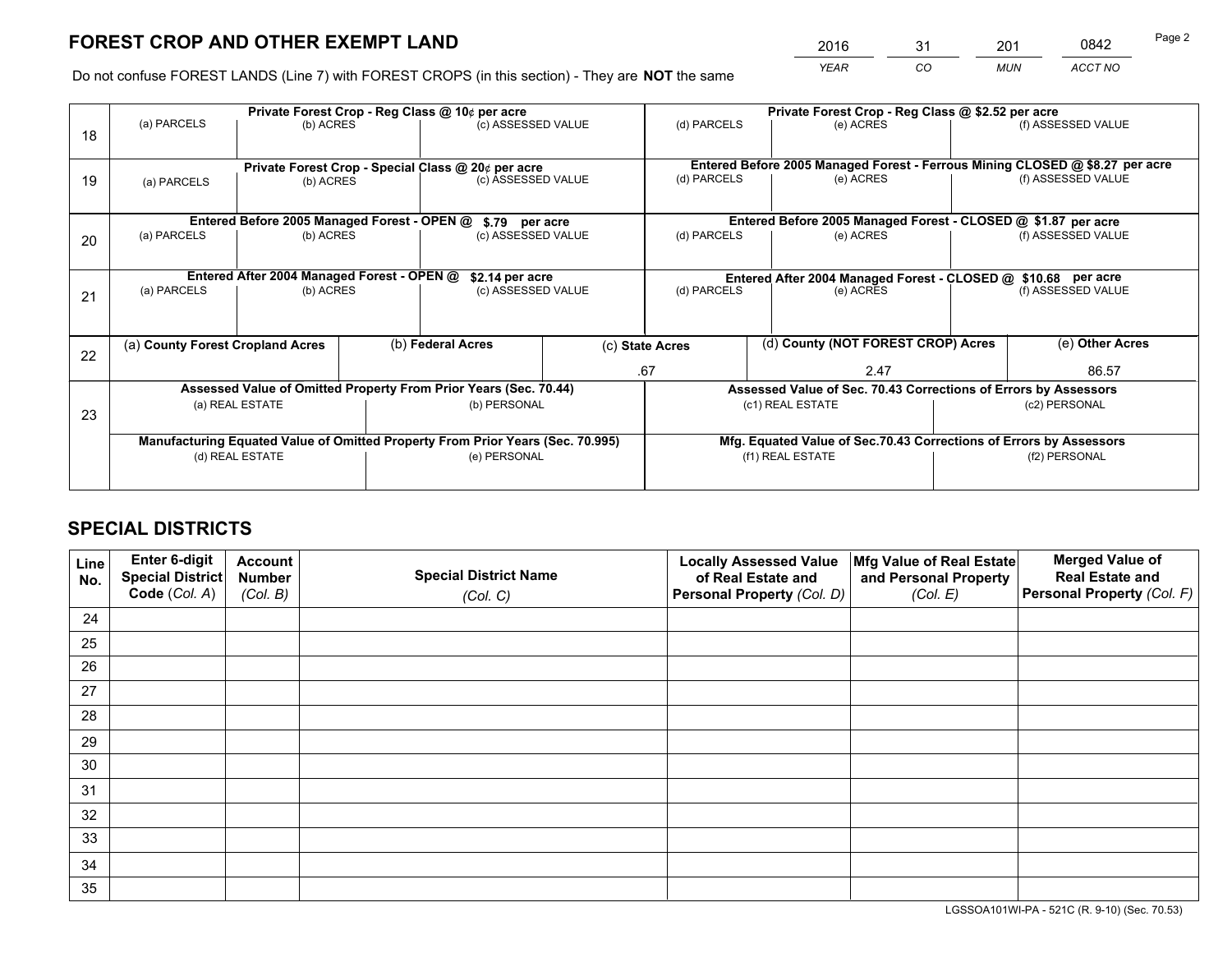|             |                                                          |                                             |                                                         | YEAR                                                                              | CO.<br><b>MUN</b>                                             | ACCT NO                                                                        |
|-------------|----------------------------------------------------------|---------------------------------------------|---------------------------------------------------------|-----------------------------------------------------------------------------------|---------------------------------------------------------------|--------------------------------------------------------------------------------|
| Line<br>No. | Enter 6-digit<br><b>School District</b><br>Code (Col. A) | <b>Account</b><br><b>Number</b><br>(Col. B) | <b>School District Name</b><br>(Col. C)                 | <b>Locally Assessed Value</b><br>of Real Estate and<br>Personal Property (Col. D) | Mfg Value of Real Estate<br>and Personal Property<br>(Col. E) | <b>Merged Value of</b><br><b>Real Estate and</b><br>Personal Property (Col. F) |
|             | A. SCHOOL DISTRICTS (K-8 and K-12)                       |                                             |                                                         |                                                                                   |                                                               |                                                                                |
| 36          | 310070                                                   | 0189                                        | SCH D OF ALGOMA                                         | 150,043,500                                                                       | 11,361,900                                                    | 161,405,400                                                                    |
| 37          |                                                          |                                             |                                                         |                                                                                   |                                                               |                                                                                |
| 38          |                                                          |                                             |                                                         |                                                                                   |                                                               |                                                                                |
| 39          |                                                          |                                             |                                                         |                                                                                   |                                                               |                                                                                |
| 40          |                                                          |                                             |                                                         |                                                                                   |                                                               |                                                                                |
| 41<br>42    |                                                          |                                             |                                                         |                                                                                   |                                                               |                                                                                |
| 43          |                                                          |                                             |                                                         |                                                                                   |                                                               |                                                                                |
| 44          |                                                          |                                             |                                                         |                                                                                   |                                                               |                                                                                |
| 45          |                                                          |                                             |                                                         |                                                                                   |                                                               |                                                                                |
| 46          |                                                          |                                             |                                                         |                                                                                   |                                                               |                                                                                |
| 47          |                                                          |                                             |                                                         |                                                                                   |                                                               |                                                                                |
| 48          |                                                          |                                             |                                                         |                                                                                   |                                                               |                                                                                |
| 49          |                                                          |                                             |                                                         |                                                                                   |                                                               |                                                                                |
| 50          |                                                          |                                             | TOTAL ASSESSED VALUE OF SCHOOL DISTRICTS (K-8 and K-12) | 150,043,500                                                                       | 11,361,900                                                    | 161,405,400                                                                    |
|             | <b>B.</b><br>UNION HIGH SCHOOL DISTRICTS                 |                                             |                                                         |                                                                                   |                                                               |                                                                                |
| 51          |                                                          |                                             |                                                         |                                                                                   |                                                               |                                                                                |
| 52          |                                                          |                                             |                                                         |                                                                                   |                                                               |                                                                                |
| 53<br>54    |                                                          |                                             |                                                         |                                                                                   |                                                               |                                                                                |
| 55          |                                                          |                                             | TOTAL ASSESSED VALUE OF UNION HIGH SCHOOLS              |                                                                                   |                                                               |                                                                                |
|             | C.<br><b>TECHNICAL COLLEGE DISTRICTS</b>                 |                                             |                                                         |                                                                                   |                                                               |                                                                                |
| 56          | 001300                                                   | 0012                                        | NORTHEAST WISCONSIN TECH COLLEGE<br><b>GNBY</b>         | 150,043,500                                                                       | 11,361,900                                                    | 161,405,400                                                                    |
| 57          |                                                          |                                             |                                                         |                                                                                   |                                                               |                                                                                |
| 58          |                                                          |                                             |                                                         |                                                                                   |                                                               |                                                                                |
| 59          |                                                          |                                             | TOTAL ASSESSED VALUE OF TECHNICAL COLLEGES              | 150,043,500                                                                       | 11,361,900                                                    | 161,405,400                                                                    |

31

201

 *I hereby certify, to the best of my knowledge and belief, this form is complete and correct.*

**SCHOOL DISTRICTS**

| Print name of preparer | Title                    | Date (MM/DD/CCYY) |  |
|------------------------|--------------------------|-------------------|--|
|                        |                          |                   |  |
| Signature of preparer  | Contact Telephone Number | E-mail address    |  |
|                        | $\overline{\phantom{a}}$ |                   |  |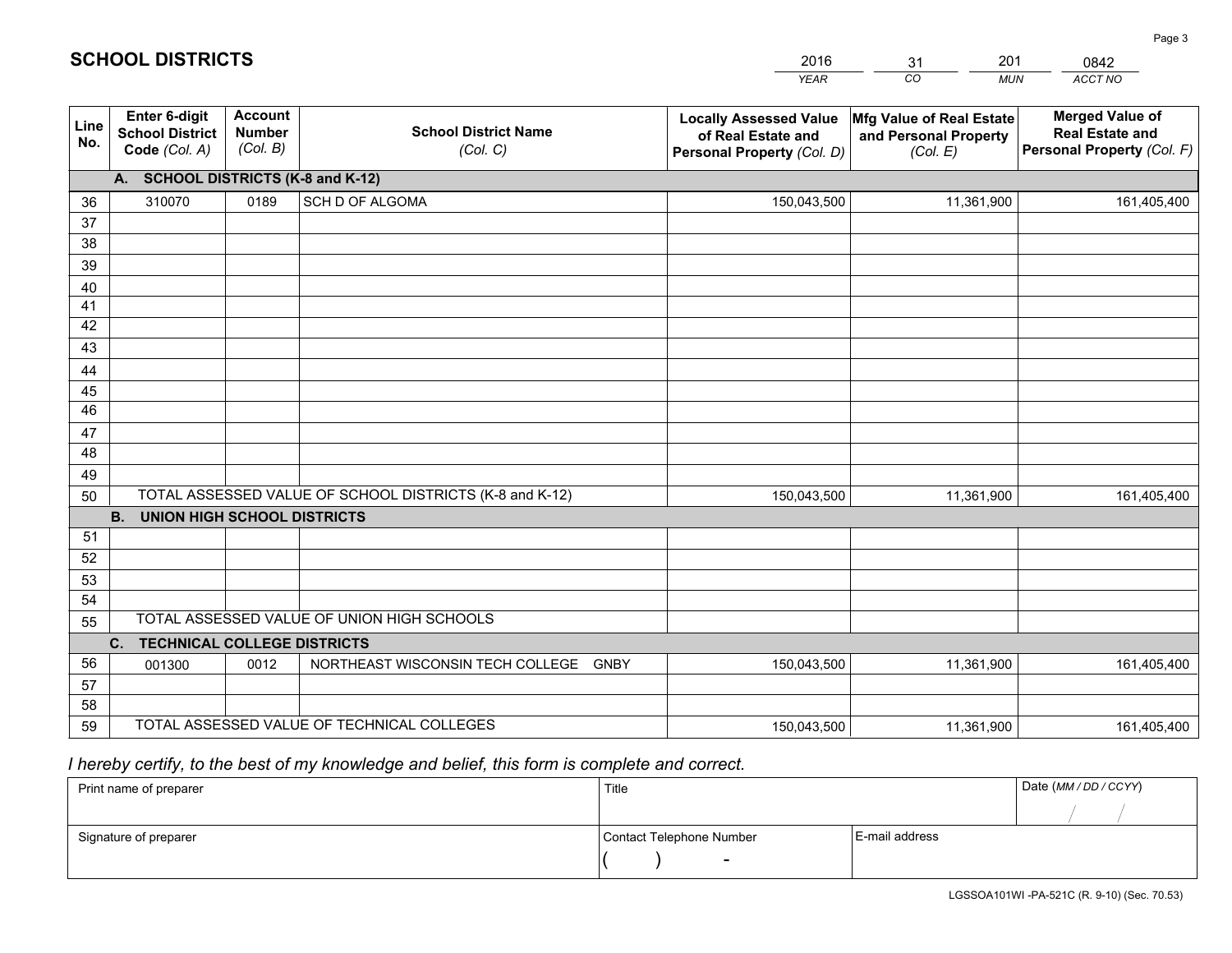## **HIGHLIGHTS**

- 1. Complete the Statement of Assessment after the Board of Review. Reflect any changes made there.
- 2. Use black ink to complete.
- 3. Line 16 must equal Line 50, Col D.
- 4. Line 55 must equal the total of K-8 schools listed on lines 36-49. Do not include K-12 schools in this comparision.
- 5. Line 59, Col. D must equal Line 16.
- 6. Special District, School District and Technical College District values must include both real estate and personal property. Examples of Special districts are: town sanitary districts, public inland lake protection and rehabilitation districts, and metropolitan sewerage districts.
- 7. DO NOT INCLUDE Manufacturing property values.DOR will print these values on the final SOA.

JEFF WISWELL CITY OF ALGOMA 416 FREMONT ST

JEFF WISWELL<br>CITY OF ALGOMA 416 FREMONT ST ALGOMA, WI 54201 - 1353

ALGOMA, WI 54201

 $-1353$ 

 8. Accuracy of this form is very important. The values reported directly affect the equalized value DOR calculates for school and special districts.

### **Page 1:**

 If not prefilled, enter the tax year,county and municipal code,municipal type, municipal name and county name on the top of form.

Check the Amended box, if filing an amended / corrected SOA.

 Report the parcel count, acres and assessed value of taxable general property, total parcel count, (real and personal), total acres, and values from final figures set by the Board of Review.

- A. Real Estate land and improvements (buildings, etc.) is reported on lines 1 8, total line 9.
- B. Personal Property is reported on lines 11 14, Column D, total line 15.
- C. To complete this report, use the computer produced summary of the assessment roll that shows these amounts.
- D. Use whole numbers only.
- E. Add each line across and each column down to verify entries.

### **Page 2:**

- A. Report Special Items (not subject to general property tax).
- 1. Private Forest Croplands and Managed Forest Lands are reported on lines 18,19, 20 and 21. Be sure to report assessed values **NOT** taxes.
- 2. You should have copies of the orders of entry, orders of withdrawal, etc., to update your assessment roll.
	- 3. Show hundredths of acres (e.g. 39.75).
- 4. Tax exempt lands are reported on line 22.
- 5. Omitted property and sec. 70.43, Wis. Stats., corrections of errors by assessor are reported on line 23. Report real estate and personal property separately. These should be for **prior years**, not something found on the current assessment roll after the board of review.
- B. Special District (Lines 24-35) Include the value of both real and personal property.
- The Department of Revenue (DOR) preprints much of the information regarding names and codes for schools, special districts,etc. If a district is not listed, enter the name and value only, DOR will enter the proper code.

## **Page 3 School Districts:**

Include the value of both real and personal property.

Report School District (regular, elementary, union high school, and technical college).

- 1. Regular (K-12) and Elementary (K-8) school values are reported on lines 36-49, total on line 50.
- 2. Union High School (UHS) (use only if elementary schools are listed on lines 36-49) are reported on lines 51-54. UHS total value (line 55) must equal to the total **elementary school** values reported on lines 36-49. Do notinclude K-12 schools in this comparison.
- 3. Technical College values are reported on lines 56-58, total on line 59.
- 4. Use the computer summary that shows these amounts to complete this report.

#### **This form is due the second Monday in June. File this report only after your Board of Review is complete.**

 *If you have questions: Return forms to:*

Fax number: (608) 264-6887 PO Box 8971

 Email: lgs@revenue.wi.gov Wisconsin Department of Revenue Call: (608) 261-5341 Local Government Services Section 6-97Madison WI 53708-8971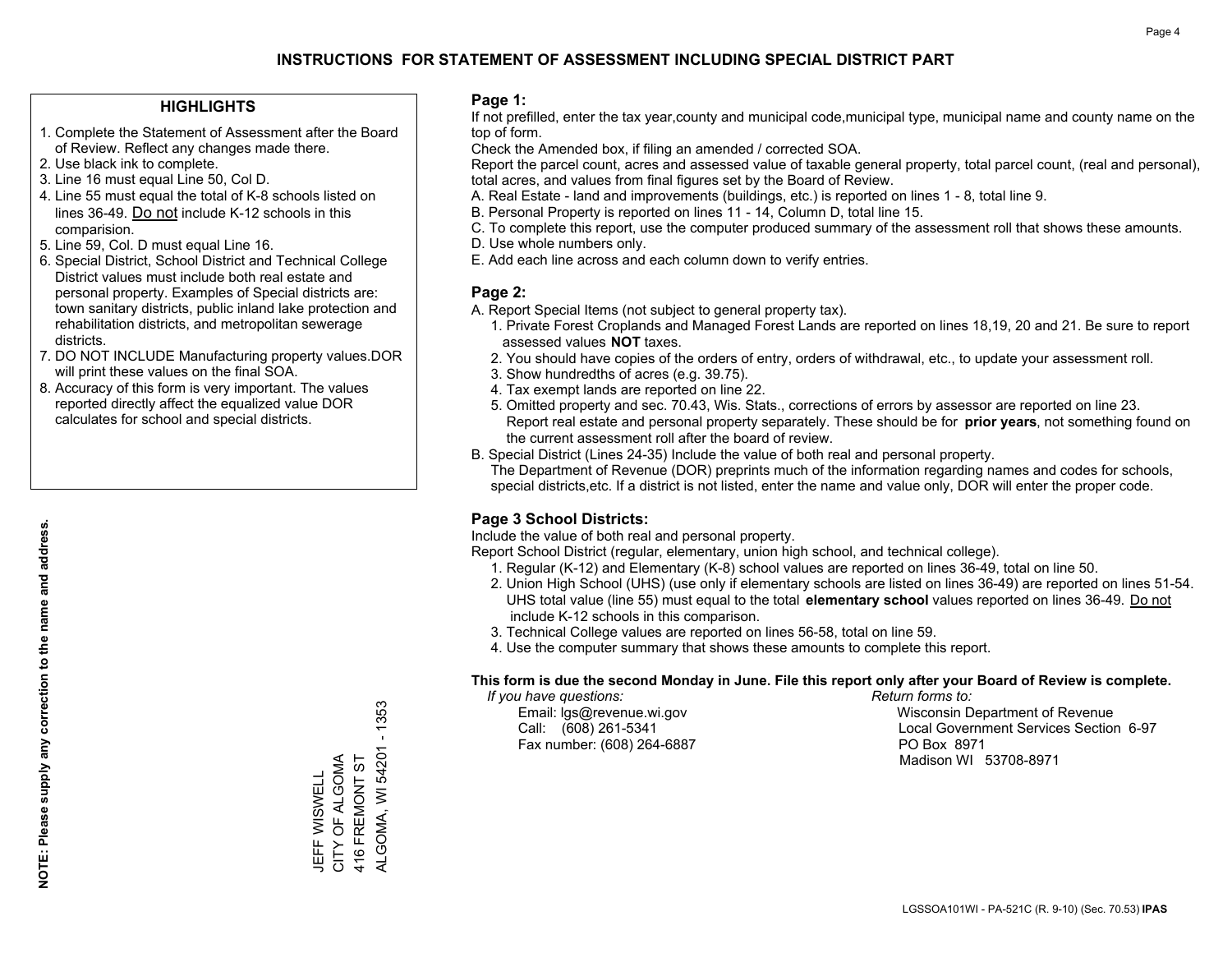**STATEMENT OF ASSESSMENT FOR 2016** 

| -31 | 241 | 0843    |
|-----|-----|---------|
| CO. | MUN | ACCT NO |

|                | <b>FOR</b><br>CITY OF<br>OF                                                                                                                                                                                 |                                                              | <b>KEWAUNEE</b> |                          | <b>KEWAUNEE COUNTY</b>              |                         | <b>WHEN COMPLETING THIS DOCUMENT</b><br>DO NOT WRITE OVER X's OR IN SHADED AREAS |                                         |  |
|----------------|-------------------------------------------------------------------------------------------------------------------------------------------------------------------------------------------------------------|--------------------------------------------------------------|-----------------|--------------------------|-------------------------------------|-------------------------|----------------------------------------------------------------------------------|-----------------------------------------|--|
|                | Town - Village - City                                                                                                                                                                                       |                                                              |                 | <b>Municipality Name</b> |                                     | <b>County Name</b>      |                                                                                  |                                         |  |
| Line           |                                                                                                                                                                                                             | <b>REAL ESTATE</b><br>(See Lines 18 - 22 for                 |                 | PARCEL COUNT             | NO. OF ACRES<br><b>WHOLE</b>        | <b>VALUE OF</b><br>LAND | <b>VALUE OF</b><br><b>IMPROVEMENTS</b>                                           | TOTAL VALUE OF LAND<br>AND IMPROVEMENTS |  |
| No.            |                                                                                                                                                                                                             | other Real Estate)                                           | Col. A          | Col. B                   | TOTAL LAND MPROVEMENTS NUMBERS ONLY |                         | Col. E                                                                           | Col. F                                  |  |
| $\overline{1}$ |                                                                                                                                                                                                             | <b>RESIDENTIAL - Class 1</b>                                 | 1,207           | 1,079                    | Col. C<br>480                       | Col. D<br>23,336,900    | 90,969,900                                                                       | 114,306,800                             |  |
| 2              |                                                                                                                                                                                                             | <b>COMMERCIAL - Class 2</b>                                  | 180             | 138                      | 159                                 | 6,834,100               | 25,460,300                                                                       | 32,294,400                              |  |
| 3              |                                                                                                                                                                                                             | <b>MANUFACTURING - Class 3</b>                               | 9               | 7                        | 55                                  | 653,700                 | 3,807,600                                                                        | 4,461,300                               |  |
| 4              |                                                                                                                                                                                                             | <b>AGRICULTURAL - Class 4</b>                                | 52              |                          | 644                                 | 101,900                 |                                                                                  | 101,900                                 |  |
| 5              |                                                                                                                                                                                                             | <b>UNDEVELOPED - Class 5</b>                                 | 18              |                          | 89                                  | 25,500                  |                                                                                  | 25,500                                  |  |
| 6              |                                                                                                                                                                                                             | AGRICULTURAL FOREST - Class 5m                               | 0               |                          | $\mathbf 0$                         | 0                       |                                                                                  | 0                                       |  |
| $\overline{7}$ | FOREST LANDS - Class 6                                                                                                                                                                                      |                                                              | 0               |                          | $\mathbf{0}$                        | $\Omega$                |                                                                                  | 0                                       |  |
| 8              |                                                                                                                                                                                                             | OTHER - Class 7                                              | 8               | 8                        | 15                                  | 68,500                  | 862,400                                                                          | 930,900                                 |  |
| 9              |                                                                                                                                                                                                             | TOTAL - ALL COLUMNS                                          | 1,474           | 1,232                    | 1,442                               | 31,020,600              | 121,100,200                                                                      | 152,120,800                             |  |
| 10             |                                                                                                                                                                                                             | NUMBER OF PERSONAL PROPERTY ACCOUNTS IN ROLL                 |                 |                          | 146                                 | <b>LOCALLY ASSESSED</b> | <b>MANUFACTURING</b>                                                             | <b>MERGED</b>                           |  |
| 11             |                                                                                                                                                                                                             | BOATS AND OTHER WATERCRAFT NOT EXEMPT - Code 1               |                 |                          |                                     | 0                       | 0                                                                                | 0                                       |  |
| 12             |                                                                                                                                                                                                             | MACHINERY, TOOLS AND PATTERNS - Code 2                       |                 |                          |                                     | 955,400                 | 81,400                                                                           | 1,036,800                               |  |
| 13             |                                                                                                                                                                                                             | FURNITURE, FIXTURES AND EQUIPMENT - Code 3                   |                 |                          | 1,995,800                           | 247,000                 | 2,242,800                                                                        |                                         |  |
| 14             |                                                                                                                                                                                                             | ALL OTHER PERSONAL PROPERTY NOT EXEMPT - Codes 4A, 4B, 4C    |                 |                          | 148,700                             | 176,800                 | 325,500                                                                          |                                         |  |
| 15             |                                                                                                                                                                                                             | TOTAL OF PERSONAL PROPERTY NOT EXEMPT (Total of Lines 11-14) |                 |                          | 3,099,900                           | 505,200                 | 3,605,100                                                                        |                                         |  |
| 16             | AGGREGATE ASSESSED VALUE OF ALL PROPERTY SUBJECT TO THE GENERAL PROPERTY TAX (Total of Lines 9F and 15F)<br>MUST EQUAL TOTAL VALUE OF THE SCHOOL DISTRICTS (K-12 PLUS K-8) - Line 50, Col. F<br>155,725,900 |                                                              |                 |                          |                                     |                         |                                                                                  |                                         |  |
| 17             | Name of Assessor<br><b>BOARD OF REVIEW</b><br>DATE OF FINAL ADJOURNMENT<br>11/02/2016<br><b>MIKE MUELVER</b>                                                                                                |                                                              |                 |                          |                                     |                         | Telephone #                                                                      | (715) 369-2952                          |  |

REMARKS

The Assessment Ratio to be used in calculating the estimated Fair Market Value on tax bills for this tax district is 1.000631869

This ratio should be used to convert assessed values to "Calculate Equalized Values" in Step 1 of the Lottery and Gaming Credit Calculations.<br>This ratio should be used in the "Computation of Tax Equivalent" schedule of the Commission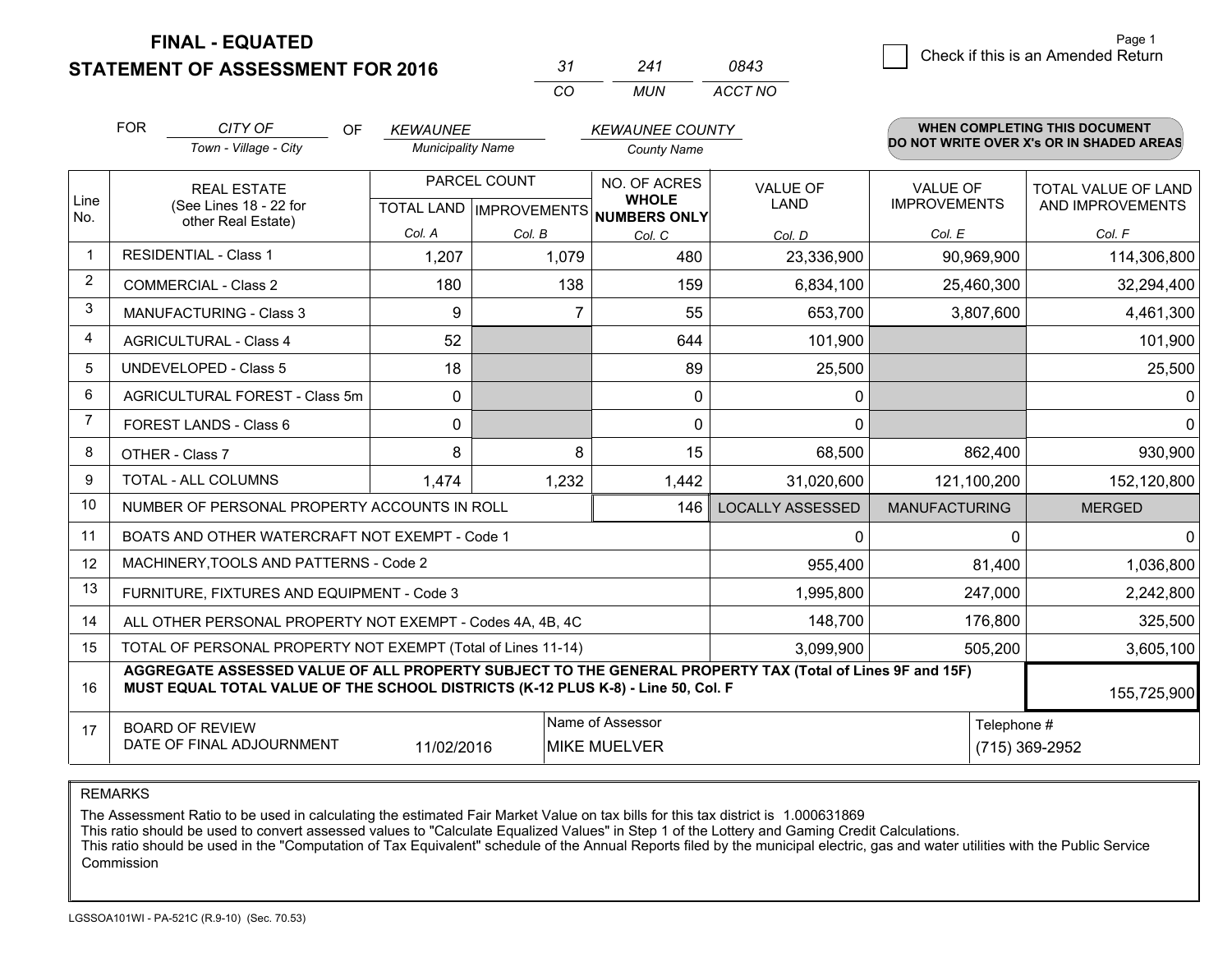*YEAR CO MUN ACCT NO* <sup>2016</sup> <sup>31</sup> <sup>241</sup> <sup>0843</sup>

Do not confuse FOREST LANDS (Line 7) with FOREST CROPS (in this section) - They are **NOT** the same

|    | Private Forest Crop - Reg Class @ 10¢ per acre                                 |                                             |  |                                                                  |  | Private Forest Crop - Reg Class @ \$2.52 per acre                  |                                                                              |                    |                    |  |
|----|--------------------------------------------------------------------------------|---------------------------------------------|--|------------------------------------------------------------------|--|--------------------------------------------------------------------|------------------------------------------------------------------------------|--------------------|--------------------|--|
| 18 | (a) PARCELS                                                                    | (b) ACRES                                   |  | (c) ASSESSED VALUE                                               |  | (d) PARCELS                                                        | (e) ACRES                                                                    |                    | (f) ASSESSED VALUE |  |
|    |                                                                                |                                             |  | Private Forest Crop - Special Class @ 20¢ per acre               |  |                                                                    | Entered Before 2005 Managed Forest - Ferrous Mining CLOSED @ \$8.27 per acre |                    |                    |  |
| 19 | (a) PARCELS<br>(b) ACRES                                                       |                                             |  | (c) ASSESSED VALUE                                               |  | (d) PARCELS                                                        | (e) ACRES                                                                    |                    | (f) ASSESSED VALUE |  |
|    |                                                                                | Entered Before 2005 Managed Forest - OPEN @ |  |                                                                  |  |                                                                    | Entered Before 2005 Managed Forest - CLOSED @ \$1.87 per acre                |                    |                    |  |
| 20 | (a) PARCELS<br>(b) ACRES                                                       |                                             |  | \$.79 per acre<br>(c) ASSESSED VALUE                             |  | (d) PARCELS<br>(e) ACRES                                           |                                                                              |                    | (f) ASSESSED VALUE |  |
|    |                                                                                | Entered After 2004 Managed Forest - OPEN @  |  | \$2.14 per acre                                                  |  | Entered After 2004 Managed Forest - CLOSED @ \$10.68 per acre      |                                                                              |                    |                    |  |
| 21 | (a) PARCELS<br>(b) ACRES                                                       |                                             |  | (c) ASSESSED VALUE                                               |  | (d) PARCELS<br>(e) ACRES                                           |                                                                              | (f) ASSESSED VALUE |                    |  |
|    | (a) County Forest Cropland Acres                                               |                                             |  | (b) Federal Acres                                                |  | (c) State Acres                                                    | (d) County (NOT FOREST CROP) Acres                                           |                    | (e) Other Acres    |  |
| 22 |                                                                                |                                             |  |                                                                  |  |                                                                    | 9.57                                                                         |                    | 155.43             |  |
|    |                                                                                |                                             |  | Assessed Value of Omitted Property From Prior Years (Sec. 70.44) |  | Assessed Value of Sec. 70.43 Corrections of Errors by Assessors    |                                                                              |                    |                    |  |
| 23 | (a) REAL ESTATE                                                                |                                             |  | (b) PERSONAL                                                     |  | (c1) REAL ESTATE                                                   |                                                                              | (c2) PERSONAL      |                    |  |
|    | Manufacturing Equated Value of Omitted Property From Prior Years (Sec. 70.995) |                                             |  |                                                                  |  | Mfg. Equated Value of Sec.70.43 Corrections of Errors by Assessors |                                                                              |                    |                    |  |
|    | (d) REAL ESTATE                                                                |                                             |  | (e) PERSONAL                                                     |  | (f1) REAL ESTATE                                                   |                                                                              | (f2) PERSONAL      |                    |  |
|    |                                                                                |                                             |  |                                                                  |  |                                                                    |                                                                              |                    |                    |  |

## **SPECIAL DISTRICTS**

| Line<br>No. | Enter 6-digit<br>Special District<br>Code (Col. A) | <b>Account</b><br><b>Number</b> | <b>Special District Name</b> | <b>Locally Assessed Value</b><br>of Real Estate and | Mfg Value of Real Estate<br>and Personal Property | <b>Merged Value of</b><br><b>Real Estate and</b><br>Personal Property (Col. F) |
|-------------|----------------------------------------------------|---------------------------------|------------------------------|-----------------------------------------------------|---------------------------------------------------|--------------------------------------------------------------------------------|
|             |                                                    | (Col. B)                        | (Col. C)                     | Personal Property (Col. D)                          | (Col. E)                                          |                                                                                |
| 24          |                                                    |                                 |                              |                                                     |                                                   |                                                                                |
| 25          |                                                    |                                 |                              |                                                     |                                                   |                                                                                |
| 26          |                                                    |                                 |                              |                                                     |                                                   |                                                                                |
| 27          |                                                    |                                 |                              |                                                     |                                                   |                                                                                |
| 28          |                                                    |                                 |                              |                                                     |                                                   |                                                                                |
| 29          |                                                    |                                 |                              |                                                     |                                                   |                                                                                |
| 30          |                                                    |                                 |                              |                                                     |                                                   |                                                                                |
| 31          |                                                    |                                 |                              |                                                     |                                                   |                                                                                |
| 32          |                                                    |                                 |                              |                                                     |                                                   |                                                                                |
| 33          |                                                    |                                 |                              |                                                     |                                                   |                                                                                |
| 34          |                                                    |                                 |                              |                                                     |                                                   |                                                                                |
| 35          |                                                    |                                 |                              |                                                     |                                                   |                                                                                |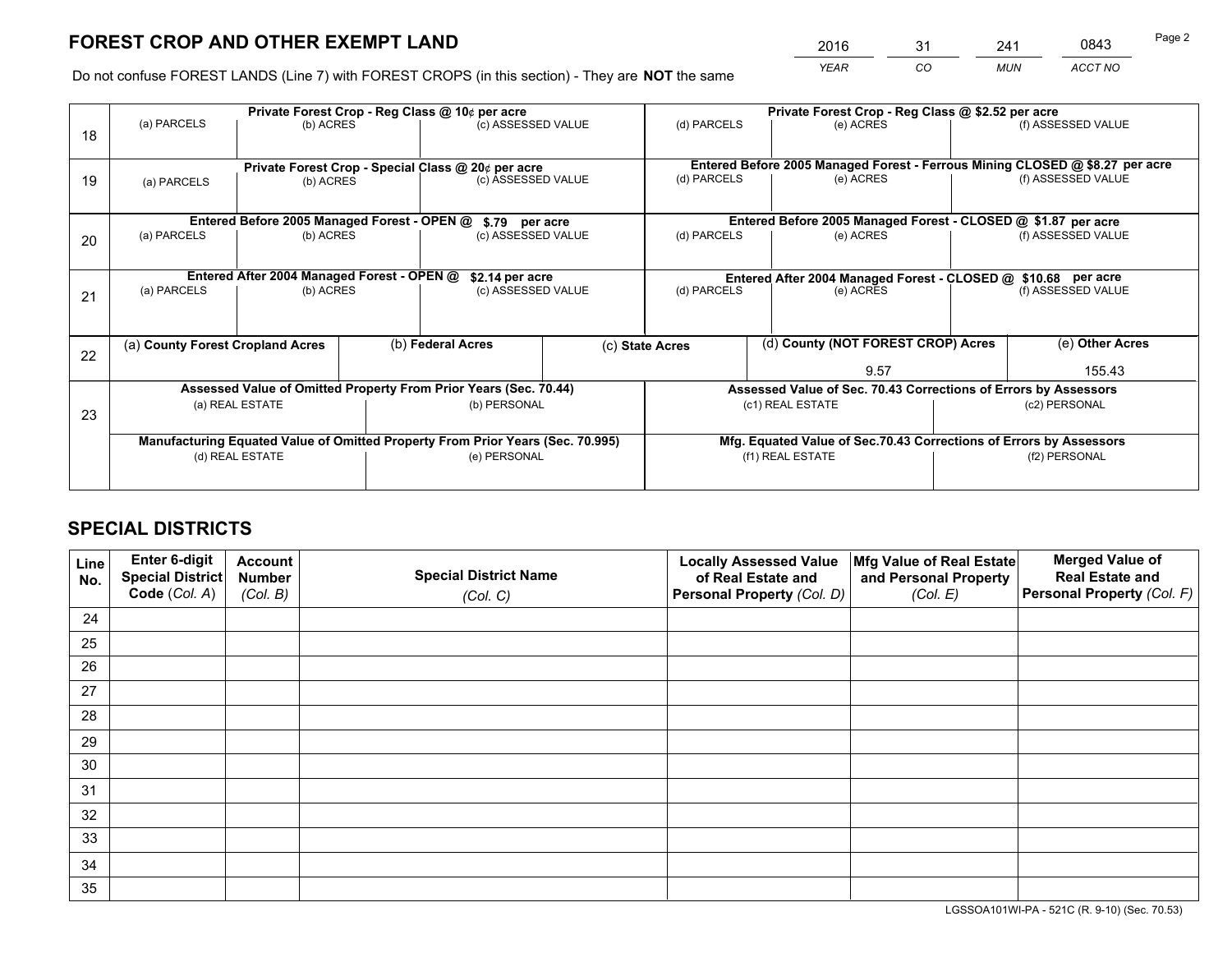|             |                                                                 |                                             |                                                         | <b>YEAR</b>                                                                       | CO<br><b>MUN</b>                                              | ACCT NO                                                                        |
|-------------|-----------------------------------------------------------------|---------------------------------------------|---------------------------------------------------------|-----------------------------------------------------------------------------------|---------------------------------------------------------------|--------------------------------------------------------------------------------|
| Line<br>No. | <b>Enter 6-digit</b><br><b>School District</b><br>Code (Col. A) | <b>Account</b><br><b>Number</b><br>(Col. B) | <b>School District Name</b><br>(Col. C)                 | <b>Locally Assessed Value</b><br>of Real Estate and<br>Personal Property (Col. D) | Mfg Value of Real Estate<br>and Personal Property<br>(Col. E) | <b>Merged Value of</b><br><b>Real Estate and</b><br>Personal Property (Col. F) |
|             | A. SCHOOL DISTRICTS (K-8 and K-12)                              |                                             |                                                         |                                                                                   |                                                               |                                                                                |
| 36          | 312814                                                          | 0190                                        | SCH D OF KEWAUNEE                                       | 150,759,400                                                                       | 4,966,500                                                     | 155,725,900                                                                    |
| 37          |                                                                 |                                             |                                                         |                                                                                   |                                                               |                                                                                |
| 38          |                                                                 |                                             |                                                         |                                                                                   |                                                               |                                                                                |
| 39          |                                                                 |                                             |                                                         |                                                                                   |                                                               |                                                                                |
| 40          |                                                                 |                                             |                                                         |                                                                                   |                                                               |                                                                                |
| 41<br>42    |                                                                 |                                             |                                                         |                                                                                   |                                                               |                                                                                |
| 43          |                                                                 |                                             |                                                         |                                                                                   |                                                               |                                                                                |
|             |                                                                 |                                             |                                                         |                                                                                   |                                                               |                                                                                |
| 44<br>45    |                                                                 |                                             |                                                         |                                                                                   |                                                               |                                                                                |
| 46          |                                                                 |                                             |                                                         |                                                                                   |                                                               |                                                                                |
| 47          |                                                                 |                                             |                                                         |                                                                                   |                                                               |                                                                                |
| 48          |                                                                 |                                             |                                                         |                                                                                   |                                                               |                                                                                |
| 49          |                                                                 |                                             |                                                         |                                                                                   |                                                               |                                                                                |
| 50          |                                                                 |                                             | TOTAL ASSESSED VALUE OF SCHOOL DISTRICTS (K-8 and K-12) | 150,759,400                                                                       | 4,966,500                                                     | 155,725,900                                                                    |
|             | <b>B.</b><br><b>UNION HIGH SCHOOL DISTRICTS</b>                 |                                             |                                                         |                                                                                   |                                                               |                                                                                |
| 51          |                                                                 |                                             |                                                         |                                                                                   |                                                               |                                                                                |
| 52          |                                                                 |                                             |                                                         |                                                                                   |                                                               |                                                                                |
| 53          |                                                                 |                                             |                                                         |                                                                                   |                                                               |                                                                                |
| 54          |                                                                 |                                             |                                                         |                                                                                   |                                                               |                                                                                |
| 55          |                                                                 |                                             | TOTAL ASSESSED VALUE OF UNION HIGH SCHOOLS              |                                                                                   |                                                               |                                                                                |
|             | C.<br><b>TECHNICAL COLLEGE DISTRICTS</b>                        |                                             |                                                         |                                                                                   |                                                               |                                                                                |
| 56          | 001300                                                          | 0012                                        | NORTHEAST WISCONSIN TECH COLLEGE<br><b>GNBY</b>         | 150,759,400                                                                       | 4,966,500                                                     | 155,725,900                                                                    |
| 57          |                                                                 |                                             |                                                         |                                                                                   |                                                               |                                                                                |
| 58<br>59    |                                                                 |                                             | TOTAL ASSESSED VALUE OF TECHNICAL COLLEGES              |                                                                                   | 4,966,500                                                     |                                                                                |
|             |                                                                 |                                             |                                                         | 150,759,400                                                                       |                                                               | 155,725,900                                                                    |

31

241

 *I hereby certify, to the best of my knowledge and belief, this form is complete and correct.*

**SCHOOL DISTRICTS**

| Print name of preparer | Title                    |                | Date (MM / DD / CCYY) |
|------------------------|--------------------------|----------------|-----------------------|
|                        |                          |                |                       |
| Signature of preparer  | Contact Telephone Number | E-mail address |                       |
|                        |                          |                |                       |